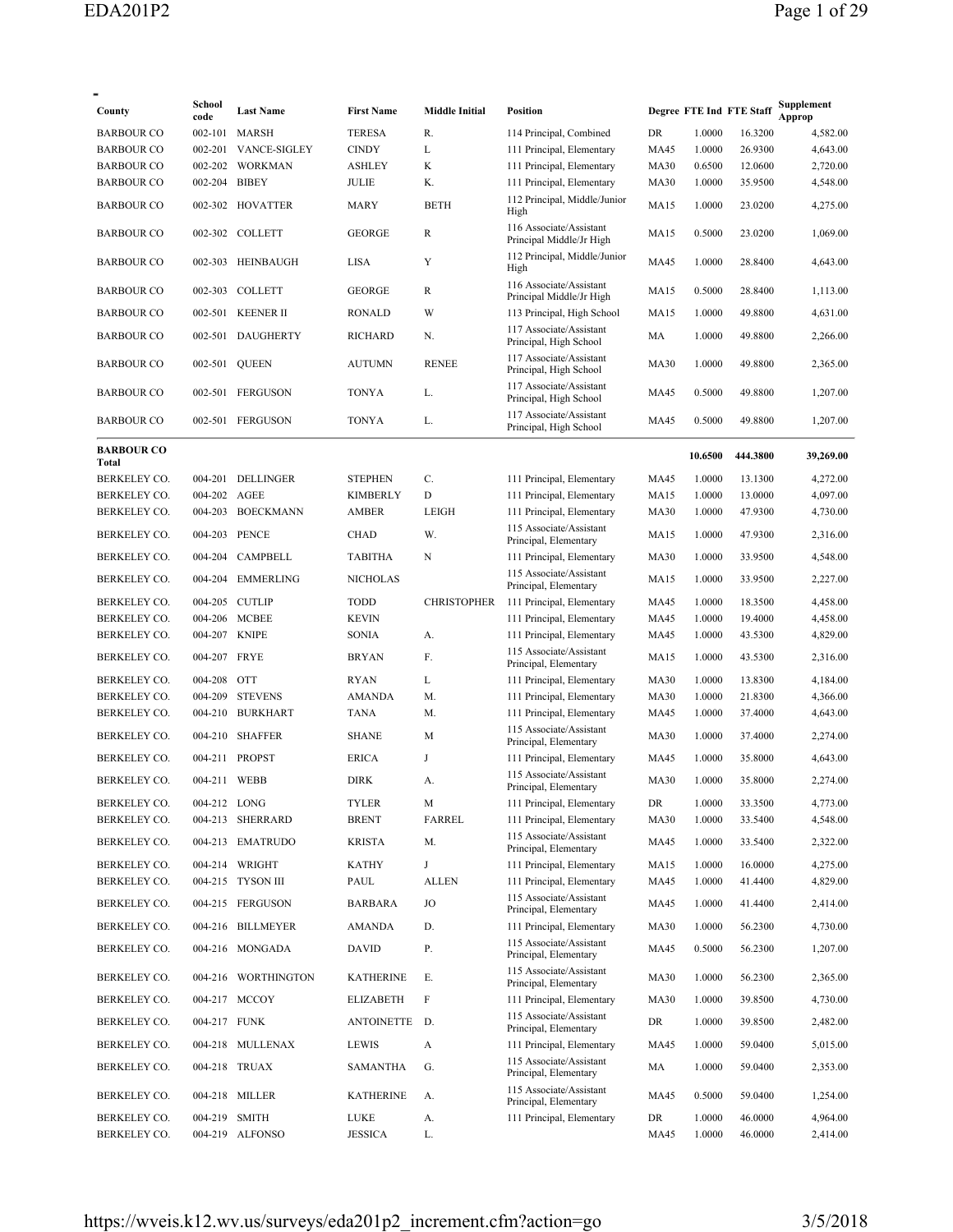|                     |              |                     |                  |              | 115 Associate/Assistant<br>Principal, Elementary    |             |        |          |          |
|---------------------|--------------|---------------------|------------------|--------------|-----------------------------------------------------|-------------|--------|----------|----------|
| BERKELEY CO.        | 004-220 FRYE |                     | <b>AUTUMNE</b>   | $\mathsf{C}$ | 111 Principal, Elementary                           | <b>MA30</b> | 1.0000 | 42.9400  | 4,730.00 |
| <b>BERKELEY CO.</b> | 004-220      | <b>ASHTON</b>       | <b>PATRICK</b>   | R            | 115 Associate/Assistant<br>Principal, Elementary    | <b>MA15</b> | 1.0000 | 42.9400  | 2,316.00 |
| <b>BERKELEY CO.</b> | 004-221      | <b>REINECK</b>      | <b>DRENNA</b>    | L.           | 111 Principal, Elementary                           | <b>MA45</b> | 1.0000 | 36.6000  | 4,643.00 |
| BERKELEY CO.        | 004-221      | <b>KRAUSE</b>       | <b>NICOLE</b>    | M            | 115 Associate/Assistant<br>Principal, Elementary    | <b>MA15</b> | 1.0000 | 36.6000  | 2,227.00 |
| BERKELEY CO.        |              | 004-301 ADAMS       | <b>ELIZABETH</b> | G.           | 112 Principal, Middle/Junior<br>High                | MA45        | 1.0000 | 50.0000  | 4,829.00 |
| BERKELEY CO.        |              | 004-301 HARPER      | WILLIAM          | DALE         | 116 Associate/Assistant<br>Principal Middle/Jr High | <b>MA30</b> | 1.0000 | 50.0000  | 2,365.00 |
| BERKELEY CO.        |              | 004-302 EYLER       | REBEKAH          | C.           | 112 Principal, Middle/Junior<br>High                | MA45        | 1.0000 | 65.7300  | 5,015.00 |
| BERKELEY CO.        |              | 004-302 MILLER      | <b>KATHERINE</b> | А.           | 116 Associate/Assistant<br>Principal Middle/Jr High | <b>MA45</b> | 0.5000 | 65.7300  | 1,254.00 |
| BERKELEY CO.        |              | 004-302 BOSWELL     | <b>TYLER</b>     | M            | 116 Associate/Assistant<br>Principal Middle/Jr High | <b>MA45</b> | 1.0000 | 65.7300  | 2,507.00 |
| BERKELEY CO.        |              | 004-303 CLARK       | ROSA             | L            | 112 Principal, Middle/Junior<br>High                | <b>MA45</b> | 1.0000 | 63.2100  | 5,015.00 |
| BERKELEY CO.        |              | 004-303 GUSIC       | <b>SCOTT</b>     | A            | 116 Associate/Assistant<br>Principal Middle/Jr High | <b>MA15</b> | 1.0000 | 63.2100  | 2,405.00 |
| BERKELEY CO.        |              | 004-303 BARNEY      | MARK             | T            | 116 Associate/Assistant<br>Principal Middle/Jr High | <b>MA15</b> | 1.0000 | 63.2100  | 2,405.00 |
| <b>BERKELEY CO.</b> |              | 004-304 HOLLAND     | <b>JAMES</b>     |              | 112 Principal, Middle/Junior<br>High                | <b>MA30</b> | 1.0000 | 55.3500  | 4,730.00 |
| BERKELEY CO.        |              | 004-304 DANIEL      | DEBRA            | KAY          | 116 Associate/Assistant<br>Principal Middle/Jr High | MA45        | 1.0000 | 55.3500  | 2,414.00 |
| BERKELEY CO.        | 004-305      | <b>MELONAS</b>      | <b>NANCY</b>     |              | 112 Principal, Middle/Junior<br>High                | <b>MA45</b> | 1.0000 | 60.5000  | 5,015.00 |
| BERKELEY CO.        |              | 004-305 MONGADA     | <b>DAVID</b>     | Р.           | 116 Associate/Assistant<br>Principal Middle/Jr High | MA45        | 0.5000 | 60.5000  | 1,254.00 |
| BERKELEY CO.        |              | 004-305 WILSON      | ERIC             | D            | 116 Associate/Assistant<br>Principal Middle/Jr High | MA45        | 1.0000 | 60.5000  | 2,507.00 |
| BERKELEY CO.        |              | 004-306 BRANCH II   | RONALD           | A            | 112 Principal, Middle/Junior<br>High                | DR          | 1.0000 | 49.2300  | 4,964.00 |
| <b>BERKELEY CO.</b> | 004-306      | <b>PONTON</b>       | <b>ANTHONY</b>   |              | 115 Associate/Assistant<br>Principal, Elementary    | DR          | 1.0000 | 49.2300  | 2,482.00 |
| BERKELEY CO.        |              | 004-501 LYONS       | <b>RONALD</b>    | <b>DUANE</b> | 113 Principal, High School                          | <b>MA30</b> | 1.0000 | 100.8300 | 4,912.00 |
| BERKELEY CO.        |              | 004-501 HADERER     | JASON            | А.           | 117 Associate/Assistant<br>Principal, High School   | <b>MA30</b> | 1.0000 | 100.8300 | 2,456.00 |
| BERKELEY CO.        |              | 004-501 OLDFIELD    | <b>DEREK</b>     | I            | 117 Associate/Assistant<br>Principal, High School   | <b>MA30</b> | 1.0000 | 100.8300 | 2,456.00 |
| BERKELEY CO.        |              | 004-501 MILLIMAN    | ANGELA           | N            | 117 Associate/Assistant<br>Principal, High School   | <b>MA30</b> | 1.0000 | 100.8300 | 2,456.00 |
| <b>BERKELEY CO.</b> | 004-501      | <b>FULTINEER II</b> | WILLIAM          | R.           | 117 Associate/Assistant<br>Principal, High School   | <b>MA30</b> | 1.0000 | 100.8300 | 2,456.00 |
| BERKELEY CO.        |              | 004-502 SHERMAN     | <b>TRENT</b>     | M            | 113 Principal, High School                          | <b>MA30</b> | 1.0000 | 100.2000 | 4,912.00 |
| BERKELEY CO.        |              | 004-502 WALKER      | DAVID            | М            | 117 Associate/Assistant<br>Principal, High School   | <b>MA30</b> | 1.0000 | 100.2000 | 2,456.00 |
| BERKELEY CO.        |              | 004-502 ARVON III   | MANUEL           | P            | 117 Associate/Assistant<br>Principal, High School   | <b>MA15</b> | 1.0000 | 100.2000 | 2,405.00 |
| BERKELEY CO.        | 004-502 SINE |                     | <b>BRIAN</b>     | <b>SCOTT</b> | 117 Associate/Assistant<br>Principal, High School   | <b>MA30</b> | 1.0000 | 100.2000 | 2,456.00 |
| BERKELEY CO.        |              | 004-502 RALPH       | MARANDA          | L            | 117 Associate/Assistant<br>Principal, High School   | MA45        | 1.0000 | 100.2000 | 2,507.00 |
| BERKELEY CO.        |              | 004-503 KLEPPNER    | HOLLY            | <b>MARIE</b> | 113 Principal, High School                          | MA45        | 1.0000 | 107.8500 | 5,015.00 |
| BERKELEY CO.        |              | 004-503 CAMPBELL    | <b>STEVEN</b>    | В.           | 117 Associate/Assistant<br>Principal, High School   | MA15        | 1.0000 | 107.8500 | 2,405.00 |
| BERKELEY CO.        |              | 004-503 OWEN        | <b>ACADIA</b>    | А.           | 117 Associate/Assistant<br>Principal, High School   | MA45        | 1.0000 | 107.8500 | 2,507.00 |
| BERKELEY CO.        |              | 004-503 MOORE       | DAVIS            | J.           | 117 Associate/Assistant<br>Principal, High School   | <b>MA30</b> | 1.0000 | 107.8500 | 2,456.00 |
| BERKELEY CO.        |              | 004-503 KAMLOWSKY   | JASON            | М.           | 117 Associate/Assistant<br>Principal, High School   | <b>MA30</b> | 1.0000 | 107.8500 | 2,456.00 |
| BERKELEY CO.        |              | 004-504 MYERS       | <b>ROBERT</b>    | T.           | 113 Principal, High School                          | MA45        | 1.0000 | 92.3400  | 5,015.00 |
| BERKELEY CO.        |              | 004-504 WILLIAMS    | <b>IVAN</b>      | М.           | 117 Associate/Assistant<br>Principal, High School   | MA15        | 1.0000 | 92.3400  | 2,405.00 |
| BERKELEY CO.        |              | 004-504 MARCUM      | CARRIE           | E            | 117 Associate/Assistant<br>Principal, High School   | DR          | 1.0000 | 92.3400  | 2,577.00 |
| BERKELEY CO.        |              | 004-504 SOWERS      | JOSHUA           | J            | 117 Associate/Assistant<br>Principal, High School   | MA45        | 1.0000 | 92.3400  | 2,507.00 |
| BERKELEY CO.        |              | 004-504 COMER       | DANIEL           | JUDE         | 117 Associate/Assistant<br>Principal, High School   | MA45        | 1.0000 | 92.3400  | 2,507.00 |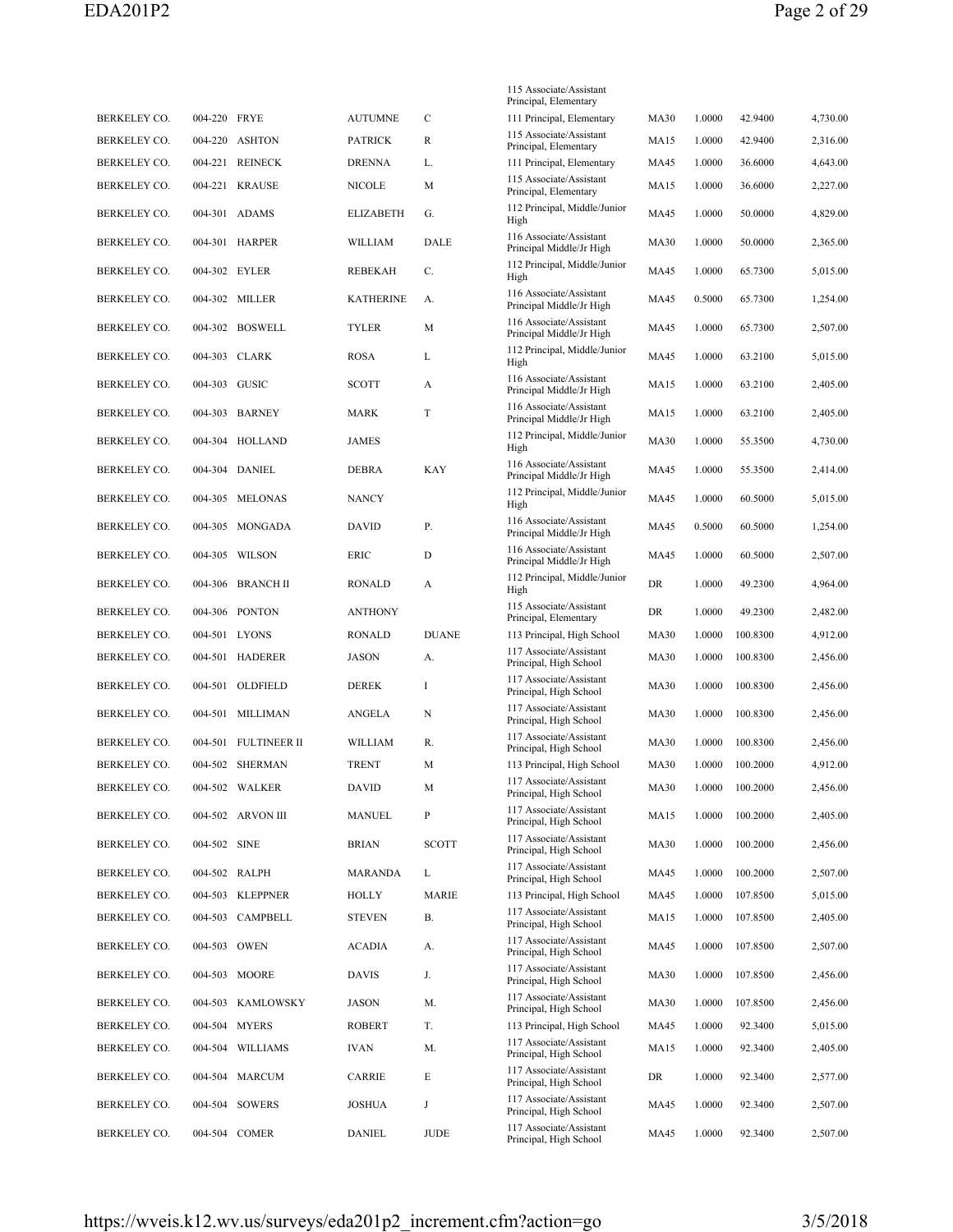| BERKELEY CO.                 |               | 004-701 VANMETRE                      | <b>DONNA</b>       | J             | 113 Principal, High School                          | MA45        | 1.0000  | 40.0000            | 4,829.00   |
|------------------------------|---------------|---------------------------------------|--------------------|---------------|-----------------------------------------------------|-------------|---------|--------------------|------------|
| BERKELEY CO.                 |               | 004-701 MORGAN                        | <b>KATHY</b>       | <b>ELAINE</b> | 117 Associate/Assistant<br>Principal, High School   | MA45        | 1.0000  | 40.0000            | 2,414.00   |
| <b>BERKELEY CO.</b><br>Total |               |                                       |                    |               |                                                     |             |         | 71.0000 4,336.2400 | 244,952.00 |
| <b>BOONE COUNTY</b>          |               | 006-102 DUNCAN                        | <b>CHRISTOPHER</b> |               | 111 Principal, Elementary                           | MA45        | 1.0000  | 12.1000            | 4,272.00   |
| <b>BOONE COUNTY</b>          | 006-201 PRITT |                                       | AMY                | N             | 111 Principal, Elementary                           | <b>MA30</b> | 1.0000  | 14.2000            | 4,184.00   |
| <b>BOONE COUNTY</b>          |               | 006-207 NAPIER                        | <b>CONNIE</b>      | O.            | 111 Principal, Elementary                           | MA45        | 1.0000  | 28.4000            | 4,643.00   |
| <b>BOONE COUNTY</b>          | 006-212 HALE  |                                       | AMY                | M.            | 111 Principal, Elementary                           | MA45        | 1.0000  | 22.6000            | 4,458.00   |
| <b>BOONE COUNTY</b>          |               | 006-215 CAMPBELL                      | <b>PAMELA</b>      |               | 111 Principal, Elementary                           | MA45        | 1.0000  | 18.4000            | 4,458.00   |
| <b>BOONE COUNTY</b>          |               | 006-219 LOWE                          | LISA               | А.            | 111 Principal, Elementary                           | MA45        | 1.0000  | 27.1000            | 4,643.00   |
| <b>BOONE COUNTY</b>          | 006-220 HILL  |                                       | <b>JASON</b>       | R.            | 111 Principal, Elementary                           | МA          | 1.0000  | 31.8000            | 4,358.00   |
| <b>BOONE COUNTY</b>          |               | 006-301 ELKINS                        | <b>SHANN</b>       |               | 112 Principal, Middle/Junior<br>High                | MA45        | 1.0000  | 32.6000            | 4,643.00   |
| <b>BOONE COUNTY</b>          |               | 006-301 BROWN                         | <b>MICHAEL</b>     | А.            | 116 Associate/Assistant<br>Principal Middle/Jr High | MA45        | 1.0000  | 32.6000            | 2,322.00   |
| <b>BOONE COUNTY</b>          |               | 006-401 RIGGS                         | <b>MATTHEW</b>     | R.            | 112 Principal, Middle/Junior<br>High                | <b>MA45</b> | 1.0000  | 20.2500            | 4,458.00   |
| <b>BOONE COUNTY</b>          | 006-401       | <b>STOLLINGS</b>                      | <b>MATTHEW</b>     | S.            | 116 Associate/Assistant<br>Principal Middle/Jr High | <b>MA45</b> | 0.5000  | 20.2500            | 1,114.00   |
| <b>BOONE COUNTY</b>          | 006-501       | MESSER                                | <b>MATTHEW</b>     | <b>JACOB</b>  | 113 Principal, High School                          | MA45        | 1.0000  | 39.9000            | 4,829.00   |
| <b>BOONE COUNTY</b>          | 006-501 KING  |                                       | <b>GABRIEL</b>     | <b>DWAYNE</b> | 117 Associate/Assistant<br>Principal, High School   | <b>MA15</b> | 1.0000  | 39.9000            | 2,316.00   |
| <b>BOONE COUNTY</b>          |               | 006-502 BARNETTE                      | <b>ROY</b>         | T.            | 113 Principal, High School                          | MA45        | 1.0000  | 27.7500            | 4,643.00   |
| <b>BOONE COUNTY</b>          |               | 006-502 STOLLINGS                     | <b>MATTHEW</b>     | S.            | 117 Associate/Assistant<br>Principal, High School   | MA45        | 0.5000  | 27.7500            | 1,161.00   |
| <b>BOONE COUNTY</b>          |               | 006-503 GRIFFITH                      | <b>JEFFREY</b>     | S.            | 113 Principal, High School                          | <b>MA30</b> | 1.0000  | 17.6000            | 4,366.00   |
| <b>BOONE COUNTY</b><br>Total |               |                                       |                    |               |                                                     |             | 15.0000 | 413.2000           | 60,868.00  |
| BRAXTON CO.                  |               | 008-101 LEWIS                         | <b>ROBIN</b>       |               | 111 Principal, Elementary                           | DR          | 1.0000  | 15.0000            | 4,582.00   |
| <b>BRAXTON CO.</b>           |               | 008-201 MINNEY                        | <b>TONY</b>        |               | 111 Principal, Elementary                           | MA45        | 1.0000  | 16.5000            | 4,458.00   |
| <b>BRAXTON CO.</b>           | 008-202 BALL  |                                       | <b>GREGORY</b>     | P             | 111 Principal, Elementary                           | MA45        | 1.0000  | 17.5000            | 4,458.00   |
| <b>BRAXTON CO.</b>           |               | 008-203 SEARS                         | <b>LINDA</b>       |               | 111 Principal, Elementary                           | MA45        | 1.0000  | 12.5000            | 4,272.00   |
| <b>BRAXTON CO.</b>           |               | 008-204 DRAKE                         | <b>DENVER</b>      | E             | 111 Principal, Elementary                           | MA45        | 1.0000  | 13.5000            | 4,272.00   |
| <b>BRAXTON CO.</b>           | 008-205       | MINNEY                                | <b>KYRE-ANNA</b>   |               | 111 Principal, Elementary                           | МA          | 1.0000  | 22.0000            | 4,184.00   |
| <b>BRAXTON CO.</b>           |               | 008-303 GORBY-TEFFT                   | <b>MICHELLE</b>    | A             | 112 Principal, Middle/Junior<br>High                | MA45        | 1.0000  | 21.5000            | 4,458.00   |
| <b>BRAXTON CO.</b>           |               | 008-501 PIERSON                       | <b>JESSICA</b>     | D             | 113 Principal, High School                          | MA15        | 1.0000  | 44.0000            | 4,631.00   |
| <b>BRAXTON CO.</b>           |               | 008-501 KNIGHT-COX                    | <b>FLORA</b>       |               | 117 Associate/Assistant<br>Principal, High School   | <b>MA15</b> | 1.0000  | 44.0000            | 2,316.00   |
| <b>BRAXTON CO.</b><br>Total  |               |                                       |                    |               |                                                     |             | 9.0000  | 206.5000           | 37,631.00  |
| <b>BROOKE</b>                |               | 010-201 MILLS                         | <b>MICHALENE</b>   | <b>SUSAN</b>  | 111 Principal, Elementary                           | MA45        | 1.0000  | 11.0000            | 4,272.00   |
| <b>BROOKE</b>                |               | 010-202 CONNOLLY                      | <b>JO-ELLEN</b>    |               | 111 Principal, Elementary                           | MA45        | 1.0000  | 14.0000            | 4,272.00   |
| <b>BROOKE</b>                |               | 010-203 DONOHEW                       | WILLIAM            | <b>SCOTT</b>  | 111 Principal, Elementary                           | <b>MA30</b> | 1.0000  | 12.0000            | 4,184.00   |
| <b>BROOKE</b>                |               | 010-204 FARRAN                        | <b>JOSEPH</b>      | <b>JEAN</b>   | 111 Principal, Elementary                           | MA          | 1.0000  | 18.0000            | 4,184.00   |
| <b>BROOKE</b>                |               | 010-205 SWEDA                         | <b>NADINE</b>      |               | 111 Principal, Elementary                           | MA45        | 1.0000  | 17.0000            | 4,458.00   |
| <b>BROOKE</b>                |               | 010-206 ROBINSON                      | <b>JACLYN</b>      | JO            | 111 Principal, Elementary                           | MA15        | 1.0000  | 8.0000             | 4,097.00   |
| <b>BROOKE</b>                |               | 010-207 DUFFY ZIMMER                  | <b>STEPHANIE</b>   | <b>MARIE</b>  | 111 Principal, Elementary                           | MA45        | 1.0000  | 19.0000            | 4,458.00   |
| <b>BROOKE</b>                |               | 010-301 ROTHWELL                      | <b>GREGORY</b>     | L             | 112 Principal, Middle/Junior<br>High                | MA45        | 1.0000  | 37.0000            | 4,643.00   |
| <b>BROOKE</b>                |               | 010-301 BLUNDON                       | <b>JEFFREY</b>     | A             | 116 Associate/Assistant<br>Principal Middle/Jr High | MA          | 1.0000  | 37.0000            | 2,179.00   |
| <b>BROOKE</b>                | 010-303       | <b>SCHIFFBAUER-</b><br><b>SISINNI</b> | <b>JENNIFER</b>    | <b>EILEEN</b> | 112 Principal, Middle/Junior<br>High                | MA45        | 1.0000  | 37.0000            | 4,643.00   |
| <b>BROOKE</b>                |               | 010-303 WHITEHEAD                     | RICHARD            | L             | 116 Associate/Assistant<br>Principal Middle/Jr High | MA45        | 1.0000  | 37.0000            | 2,322.00   |
| <b>BROOKE</b>                |               | 010-502 PANNETT                       | <b>TIMOTHY</b>     | R             | 113 Principal, High School                          | MA45        | 1.0000  | 89.0000            | 5,015.00   |
| <b>BROOKE</b>                |               | 010-502 BLUMETTE                      | <b>SEAN</b>        | A             | 117 Associate/Assistant<br>Principal, High School   | <b>MA15</b> | 0.5000  | 89.0000            | 1,202.00   |
| <b>BROOKE</b>                |               | 010-502 BLUMETTE                      | <b>SEAN</b>        | A             | 117 Associate/Assistant<br>Principal, High School   | <b>MA15</b> | 0.5000  | 89.0000            | 1,202.00   |
| <b>BROOKE</b>                |               | 010-502 WEPPLER                       | LEE                | R             | 117 Associate/Assistant<br>Principal, High School   | MA15        | 1.0000  | 89.0000            | 2,405.00   |
| <b>BROOKE</b>                |               | 010-502 BRINDLEY                      | <b>GEORGE</b>      | E             | 117 Associate/Assistant<br>Principal, High School   | MA45        | 1.0000  | 89.0000            | 2,507.00   |
| <b>BROOKE Total</b>          |               |                                       |                    |               |                                                     |             | 15.0000 | 692.0000           | 56,043.00  |
| CABELL CO.                   |               | 012-001 WERTHAMMER                    | <b>LAUREN</b>      | R             |                                                     | MA45        | 0.5000  | 77.0700            | 1,254.00   |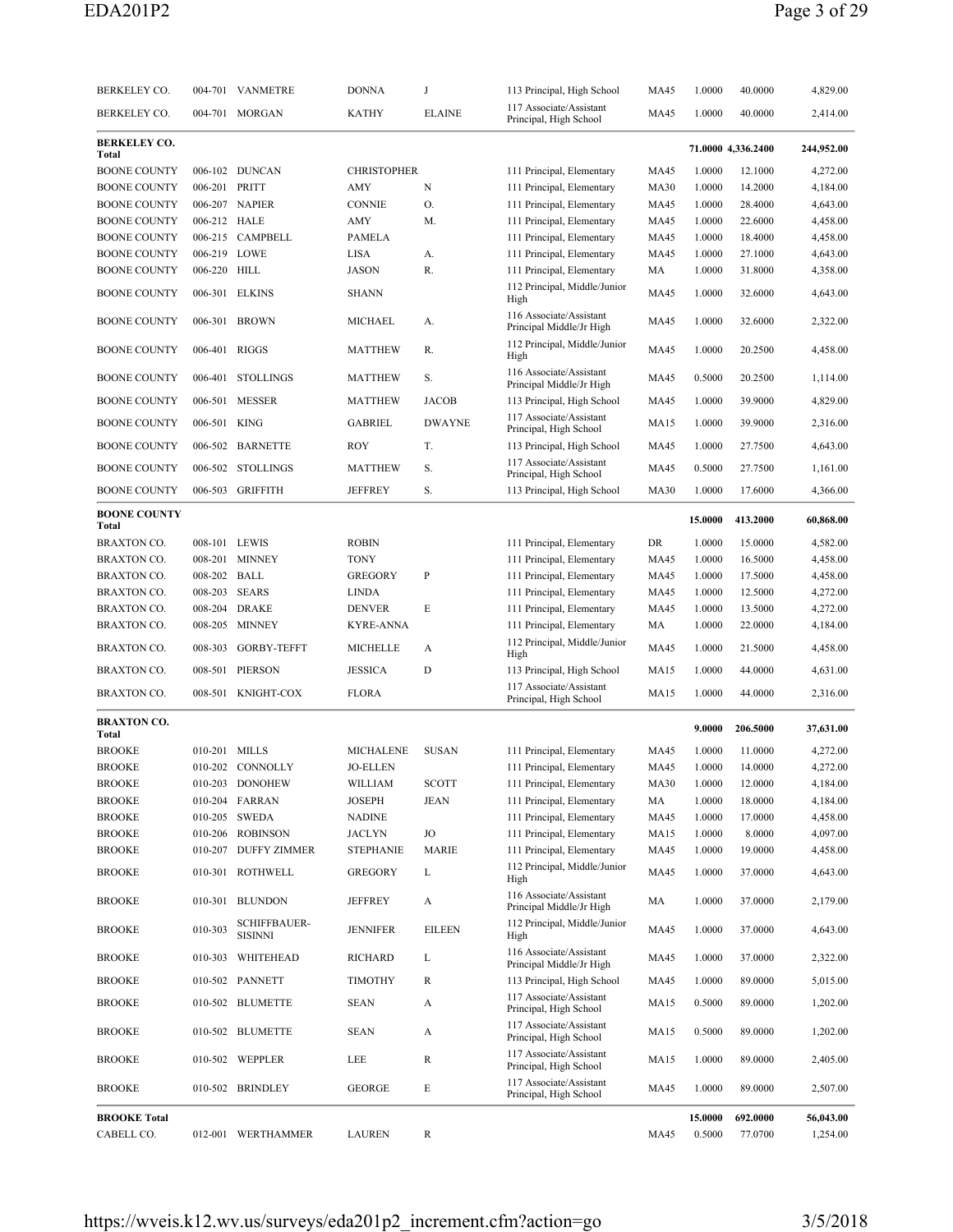|            |               |                        |                  |             | 115 Associate/Assistant                                                        |             |        |         |          |
|------------|---------------|------------------------|------------------|-------------|--------------------------------------------------------------------------------|-------------|--------|---------|----------|
| CABELL CO. | 012-203 SMITH |                        | <b>CARRIE</b>    | A           | Principal, Elementary<br>111 Principal, Elementary                             | <b>MA45</b> | 1.0000 | 22.1700 | 4,458.00 |
| CABELL CO. | 012-218       | <b>GILES</b>           | <b>KRISTIN</b>   | L           | 111 Principal, Elementary                                                      | MA45        | 1.0000 | 16.2700 | 4,458.00 |
| CABELL CO. | 012-221       | <b>THOMAS</b>          | <b>RONALD</b>    | K           | 111 Principal, Elementary                                                      | <b>MA15</b> | 1.0000 | 17.6700 | 4,275.00 |
| CABELL CO. | 012-224       | <b>O'NEAL</b>          | <b>R PATRICK</b> |             | 111 Principal, Elementary                                                      | <b>MA45</b> | 1.0000 | 16.0000 | 4,458.00 |
| CABELL CO. |               | 012-227 MCKENZIE       | RYAN             | M           | 111 Principal, Elementary                                                      | <b>MA45</b> | 1.0000 | 38.3300 | 4,643.00 |
| CABELL CO. |               | 012-227 WATTS          | <b>TAMMIE</b>    | S           | 115 Associate/Assistant<br>Principal, Elementary                               | MA45        | 0.2500 | 38.3300 | 580.00   |
| CABELL CO. | 012-227       | WATTS                  | <b>TAMMIE</b>    | S           | 115 Associate/Assistant<br>Principal, Elementary                               | MA45        | 0.2500 | 38.3300 | 580.00   |
| CABELL CO. |               | 012-236 KRENZEL        | MICHAEL          | J           | 111 Principal, Elementary                                                      | <b>MA45</b> | 1.0000 | 22.3000 | 4,458.00 |
| CABELL CO. |               | 012-239 HARMON         | <b>ROBIN</b>     | D           | 111 Principal, Elementary                                                      | <b>MA45</b> | 1.0000 | 20.0000 | 4,458.00 |
| CABELL CO. |               | 012-242 HORNE          | <b>BRENDA</b>    | T           | 111 Principal, Elementary                                                      | <b>MA30</b> | 1.0000 | 16.0000 | 4,366.00 |
| CABELL CO. |               | 012-251 MYNES JR       | <b>BOYD</b>      | $\mathbf C$ | 111 Principal, Elementary                                                      | <b>MA45</b> | 1.0000 | 17.2200 | 4,458.00 |
| CABELL CO. | 012-254       | <b>MIZE</b>            | <b>CONNIE</b>    | S           | 111 Principal, Elementary                                                      | MA45        | 1.0000 | 18.0100 | 4,458.00 |
| CABELL CO. | 012-263       | <b>COOPER</b>          | KIM              | A           | 111 Principal, Elementary                                                      | MA45        | 1.0000 | 45.0000 | 4,829.00 |
| CABELL CO. | 012-263       | <b>SCARBERRY</b>       | <b>HEATHER</b>   | Y           | 115 Associate/Assistant<br>Principal, Elementary                               | MA45        | 0.2500 | 45.0000 | 604.00   |
| CABELL CO. | 012-263       | <b>SCARBERRY</b>       | <b>HEATHER</b>   | Y           | 115 Associate/Assistant<br>Principal, Elementary                               | MA45        | 0.2500 | 45.0000 | 604.00   |
| CABELL CO. | 012-269       | <b>COLLINS</b>         | <b>IDA LEE</b>   | S           | 111 Principal, Elementary                                                      | MA45        | 1.0000 | 16.5000 | 4,458.00 |
| CABELL CO. |               | 012-272 ALEXANDER      | LISA             | A           | 111 Principal, Elementary                                                      | <b>MA30</b> | 1.0000 | 25.5000 | 4,548.00 |
| CABELL CO. | 012-285 ROSS  |                        | <b>JENNIFER</b>  | A           | 111 Principal, Elementary                                                      | MA45        | 1.0000 | 16.4500 | 4,458.00 |
| CABELL CO. |               | 012-287 BAILEY         | PAMELA           | L           | 111 Principal, Elementary                                                      | MA45        | 1.0000 | 44.0000 | 4,829.00 |
| CABELL CO. | 012-287       | <b>FERGUSON</b>        | <b>REBECCA</b>   | J           | 115 Associate/Assistant<br>Principal, Elementary                               | MA45        | 0.5000 | 44.0000 | 1,207.00 |
| CABELL CO. | 012-290       | <b>RAYBURN</b>         | <b>SHANNON</b>   | R           | 111 Principal, Elementary                                                      | MA45        | 1.0000 | 40.6700 | 4,829.00 |
| CABELL CO. | 012-290       | <b>FISHER</b>          | HOLLY            | W           | 115 Associate/Assistant<br>Principal, Elementary                               | MA45        | 0.2500 | 40.6700 | 604.00   |
| CABELL CO. | 012-290       | <b>FISHER</b>          | HOLLY            | W           | 115 Associate/Assistant<br>Principal, Elementary                               | MA45        | 0.2500 | 40.6700 | 604.00   |
| CABELL CO. | 012-291       | <b>JORDAN</b>          | KELLI            | A           | 111 Principal, Elementary                                                      | <b>MA45</b> | 1.0000 | 43.6700 | 4,829.00 |
| CABELL CO. | 012-292 FRYE  |                        | CAROLYN          | A           | 111 Principal, Elementary                                                      | MA15        | 1.0000 | 29.0000 | 4,453.00 |
| CABELL CO. |               | 012-292 O'NEAL         | <b>RHONDA</b>    | K           | 115 Associate/Assistant<br>Principal, Elementary                               | MA45        | 0.5000 | 29.0000 | 1,161.00 |
| CABELL CO. |               | 012-301 JARRELL        | <b>BRENT</b>     | W           | 112 Principal, Middle/Junior<br>High                                           | <b>MA30</b> | 1.0000 | 60.5000 | 4,912.00 |
| CABELL CO. | 012-301 ROWE  |                        | <b>ANITA</b>     | L           | 116 Associate/Assistant<br>Principal Middle/Jr High                            | MA45        | 0.2500 | 60.5000 | 627.00   |
| CABELL CO. | 012-301 ROWE  |                        | <b>ANITA</b>     | L           | 116 Associate/Assistant<br>Principal Middle/Jr High                            | MA45        | 0.2500 | 60.5000 | 627.00   |
| CABELL CO. | 012-301       | <b>O'FIELD</b>         | <b>DUSTIN</b>    | A           | 116 Associate/Assistant<br>Principal Middle/Jr High                            | MA45        | 0.5000 | 60.5000 | 1,254.00 |
| CABELL CO. |               | 012-301 O'FIELD        | <b>DUSTIN</b>    | A           | 116 Associate/Assistant<br>Principal Middle/Jr High                            | MA45        | 0.5000 | 60.5000 | 1,254.00 |
| CABELL CO. |               | 012-308 UNDERWOOD      | DEBORAH          | L           | 112 Principal, Middle/Junior<br>High                                           | MA45        | 1.0000 | 53.5000 | 4,829.00 |
| CABELL CO. |               | 012-308 WEEKLEY-COOLEY | <b>KRISTEN</b>   | L           | 116 Associate/Assistant<br>Principal Middle/Jr High                            | MA45        | 0.2500 | 53.5000 | 604.00   |
| CABELL CO. |               | 012-308 WEEKLEY-COOLEY | <b>KRISTEN</b>   | L           | 116 Associate/Assistant<br>Principal Middle/Jr High                            | MA45        | 0.2500 | 53.5000 | 604.00   |
| CABELL CO. |               | 012-308 CHAPMAN        | <b>CLARENCE</b>  | Е           | 116 Associate/Assistant<br>Principal Middle/Jr High<br>116 Associate/Assistant | <b>MA30</b> | 0.2500 | 53.5000 | 591.00   |
| CABELL CO. |               | 012-308 CHAPMAN        | <b>CLARENCE</b>  | Е           | Principal Middle/Jr High<br>112 Principal, Middle/Junior                       | MA30        | 0.2500 | 53.5000 | 591.00   |
| CABELL CO. |               | 012-310 PAXTON         | <b>JAMES</b>     | $\mathbf T$ | High<br>116 Associate/Assistant                                                | MA45        | 1.0000 | 59.5000 | 5,015.00 |
| CABELL CO. |               | 012-310 GONZALES       | <b>MATTHEW</b>   | A           | Principal Middle/Jr High<br>116 Associate/Assistant                            | MA          | 0.2500 | 59.5000 | 588.00   |
| CABELL CO. |               | 012-310 GONZALES       | <b>MATTHEW</b>   | A           | Principal Middle/Jr High<br>116 Associate/Assistant                            | MA          | 0.2500 | 59.5000 | 588.00   |
| CABELL CO. |               | 012-310 THACKER        | <b>CHARLES</b>   | J           | Principal Middle/Jr High<br>116 Associate/Assistant                            | MA45        | 0.2500 | 59.5000 | 627.00   |
| CABELL CO. |               | 012-310 THACKER        | <b>CHARLES</b>   | $_{\rm J}$  | Principal Middle/Jr High<br>112 Principal, Middle/Junior                       | MA45        | 0.2500 | 59.5000 | 627.00   |
| CABELL CO. | 012-311 PERRY |                        | <b>DELOIS</b>    |             | High<br>116 Associate/Assistant                                                | MA45        | 1.0000 | 65.0000 | 5,015.00 |
| CABELL CO. | 012-311 SMITH |                        | KERRI            | $\mathbf C$ | Principal Middle/Jr High<br>116 Associate/Assistant                            | MA45        | 0.2500 | 65.0000 | 627.00   |
| CABELL CO. | 012-311 SMITH |                        | <b>KERRI</b>     | $\mathbf C$ | Principal Middle/Jr High                                                       | MA45        | 0.2500 | 65.0000 | 627.00   |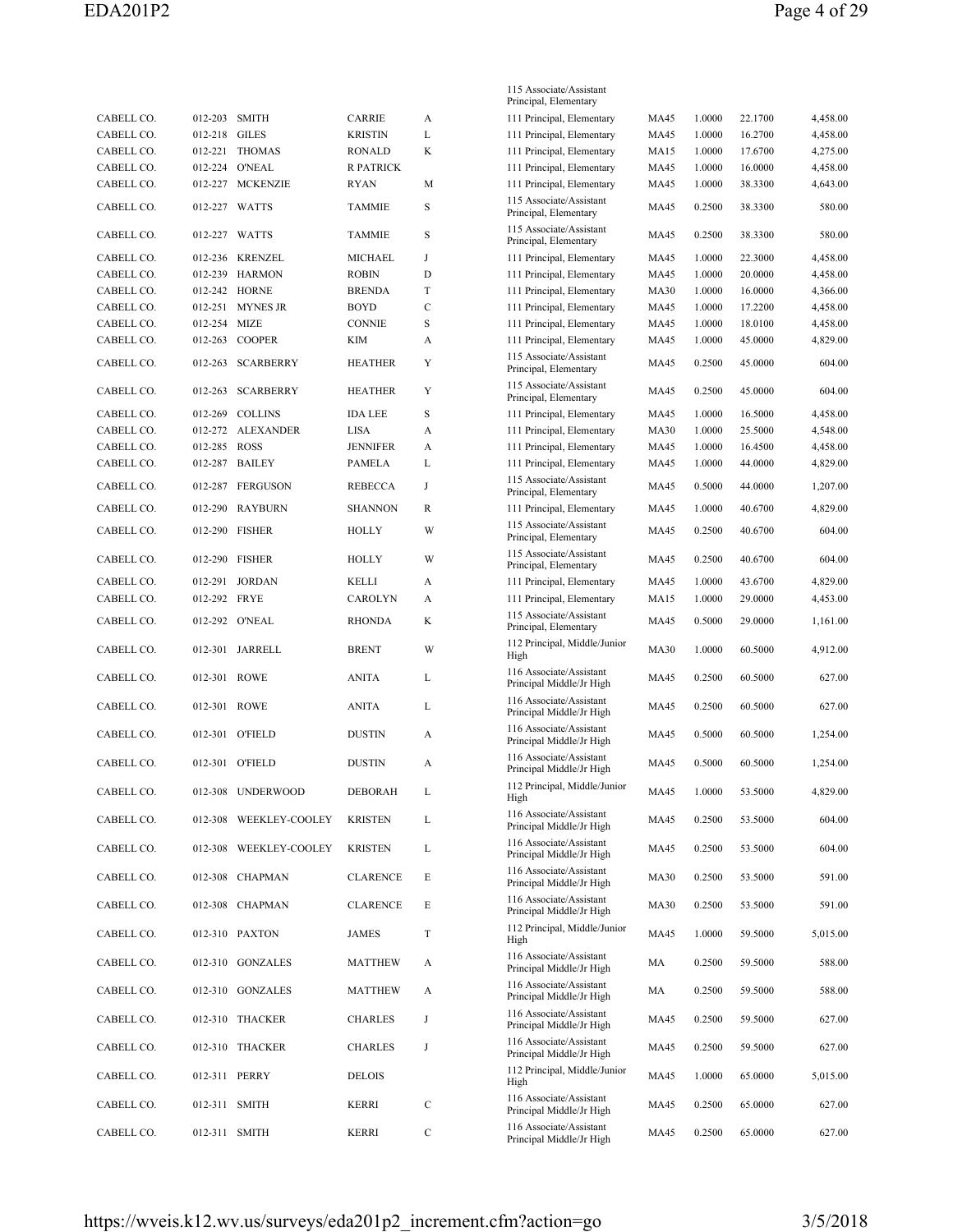| CABELL CO.                                   | 012-311 RILEY  |                    | <b>LISA</b>     | D        | 116 Associate/Assistant<br>Principal Middle/Jr High       | MA45         | 0.2500           | 65.0000                       | 627.00                 |
|----------------------------------------------|----------------|--------------------|-----------------|----------|-----------------------------------------------------------|--------------|------------------|-------------------------------|------------------------|
| CABELL CO.                                   | 012-311 RILEY  |                    | LISA            | D        | 116 Associate/Assistant<br>Principal Middle/Jr High       | MA45         | 0.2500           | 65.0000                       | 627.00                 |
| CABELL CO.                                   |                | 012-550 MCGUFFIN   | <b>LLOYD</b>    | E        | 113 Principal, High School                                | <b>MA45</b>  | 1.0000           | 126.0000                      | 5,015.00               |
| CABELL CO.                                   | 012-550        | <b>KAMMER</b>      | AMY             | C        | 117 Associate/Assistant<br>Principal, High School         | MA45         | 0.5000           | 126.0000                      | 1,254.00               |
| CABELL CO.                                   | 012-550 ASH    |                    | MELISSA         | D        | 117 Associate/Assistant<br>Principal, High School         | MA45         | 0.2500           | 126.0000                      | 627.00                 |
| CABELL CO.                                   | 012-550 ASH    |                    | MELISSA         | D        | 117 Associate/Assistant<br>Principal, High School         | MA45         | 0.2500           | 126.0000                      | 627.00                 |
| CABELL CO.                                   |                | 012-550 HAYES      | JOHN            | W        | 117 Associate/Assistant<br>Principal, High School         | MA45         | 1.0000           | 126.0000                      | 2,507.00               |
| CABELL CO.                                   | 012-550 MANN   |                    | <b>CURTIS</b>   | А        | 117 Associate/Assistant<br>Principal, High School         | MA           | 0.2500           | 126.0000                      | 588.00                 |
| CABELL CO.                                   | 012-550 MANN   |                    | <b>CURTIS</b>   | А        | 117 Associate/Assistant<br>Principal, High School         | MA           | 0.2500           | 126.0000                      | 588.00                 |
| CABELL CO.                                   |                | 012-550 ADKINS     | <b>MATTHEW</b>  | P        | 117 Associate/Assistant<br>Principal, High School         | MA45         | 0.5000           | 126.0000                      | 1,254.00               |
| CABELL CO.                                   | 012-560        | <b>CUNNINGHAM</b>  | JOEDY           | А        | 113 Principal, High School                                | MA45         | 1.0000           | 114.0000                      | 5,015.00               |
| CABELL CO.                                   |                | 012-560 ARCHER     | <b>ROBERT</b>   | D        | 117 Associate/Assistant<br>Principal, High School         | <b>MA30</b>  | 0.2500           | 114.0000                      | 614.00                 |
| CABELL CO.                                   | 012-560        | <b>ARCHER</b>      | <b>ROBERT</b>   | D        | 117 Associate/Assistant<br>Principal, High School         | <b>MA30</b>  | 0.2500           | 114.0000                      | 614.00                 |
| CABELL CO.                                   |                | 012-560 ENDERS     | KIMBERLY        | А        | 117 Associate/Assistant<br>Principal, High School         | MA45         | 0.5000           | 114.0000                      | 1,254.00               |
| CABELL CO.                                   |                | 012-560 PORTER     | <b>LEE ANN</b>  | Н        | 117 Associate/Assistant<br>Principal, High School         | MA45         | 0.2500           | 114.0000                      | 627.00                 |
| CABELL CO.                                   |                | 012-560 PORTER     | LEE ANN         | Н        | 117 Associate/Assistant<br>Principal, High School         | MA45         | 0.2500           | 114.0000                      | 627.00                 |
| CABELL CO.                                   |                | 012-560 AUSTIN     | <b>TRAVIS</b>   | S        | 117 Associate/Assistant<br>Principal, High School         | MA15         | 0.5000           | 114.0000                      | 1,202.00               |
| CABELL CO.                                   |                | 012-560 MAYNARD    | AMY             | D        | 117 Associate/Assistant<br>Principal, High School         | <b>MA45</b>  | 0.5000           | 114.0000                      | 1,254.00               |
| CABELL CO.                                   |                | 012-701 BARNETT    | <b>FRANK</b>    | L        | 113 Principal, High School                                | MA45         | 1.0000           | 34.8700                       | 4,643.00               |
| CABELL CO.                                   |                | 012-701 BAISDEN    | DAVID           | L        | 117 Associate/Assistant<br>Principal, High School         | MA45         | 0.5000           | 34.8700                       | 1,161.00               |
|                                              |                |                    |                 |          |                                                           |              |                  |                               |                        |
|                                              |                |                    |                 |          |                                                           |              |                  |                               |                        |
| <b>CABELL CO. Total</b><br><b>CALHOUN CO</b> |                | 014-201 THOMAS     | <b>CHARLES</b>  | Е        | 111 Principal, Elementary                                 | <b>MA45</b>  | 1.0000           | 38.5000 4,045.0700<br>16.9500 | 149,253.00<br>4,458.00 |
| CALHOUN CO                                   |                | 014-203 NICHOLAS   | AMY             | J        | 111 Principal, Elementary                                 | <b>MA30</b>  | 1.0000           | 17.4500                       | 4,366.00               |
| <b>CALHOUN CO</b>                            | 014-501        | <b>STEPHENSON</b>  | <b>ANITA</b>    | М        | 114 Principal, Combined                                   | <b>MA45</b>  | 1.0000           | 45.6000                       | 4,829.00               |
| <b>CALHOUN CO</b>                            |                | 014-501 BUNCH      | <b>CHASTITY</b> | A        | 118 Associate/Assistant<br>Principal, Combined            | MA45         | 1.0000           | 45.6000                       | 2,414.00               |
| <b>CALHOUN CO</b>                            |                | 014-501 FITZWATER  | MICHAEL         | GALE     | 118 Associate/Assistant<br>Principal, Combined            | <b>MA15</b>  | 1.0000           | 45.6000                       | 2,316.00               |
| <b>CALHOUN CO</b>                            |                | 014-701 STERNS     | <b>BRYAN</b>    | P        | 113 Principal, High School                                | MA45         | 1.0000           | 15.0000                       | 4,458.00               |
| CALHOUN CO                                   | 014-701 HUPP   |                    | <b>SHIRLEY</b>  | A        | 117 Associate/Assistant<br>Principal, High School         | MA45         | 1.0000           | 15.0000                       | 2,229.00               |
| <b>CALHOUN CO</b><br>Total                   |                |                    |                 |          |                                                           |              | 7.0000           | 201.2000                      | 25,070.00              |
| <b>CLAY COUNTY</b>                           | 016-202 Paxton |                    | Michelle        | А.       | 111 Principal, Elementary                                 | MA45         | 1.0000           | 40.7200                       | 4,829.00               |
| <b>CLAY COUNTY</b>                           |                | 016-202 Stephenson | Jesse           | М.       | 115 Associate/Assistant<br>Principal, Elementary          | MA45         | 0.1000           | 40.7200                       | 241.00                 |
| <b>CLAY COUNTY</b>                           |                | 016-205 Ramsey     | Britni          | A        | 111 Principal, Elementary                                 | MA45         | 0.1000           | 9.7000                        | 427.00                 |
| <b>CLAY COUNTY</b>                           | 016-208        | Kearns             | April           | D.       | 111 Principal, Elementary                                 | MA45         | 0.1000           | 8.7000                        | 427.00                 |
| <b>CLAY COUNTY</b>                           | 016-209        | <b>Boggs</b>       | Steve<br>Leslie | A<br>JP  | 111 Principal, Elementary<br>112 Principal, Middle/Junior | <b>MA30</b>  | 0.1000           | 19.0000                       | 437.00                 |
| <b>CLAY COUNTY</b><br><b>CLAY COUNTY</b>     | 016-301 Goe    |                    | Eric            | T        | High<br>116 Associate/Assistant                           | MA45<br>MA45 | 1.0000<br>0.1000 | 31.7800<br>31.7800            | 4,643.00<br>232.00     |
|                                              | 016-301 Legg   |                    |                 |          | Principal Middle/Jr High                                  |              |                  |                               |                        |
| <b>CLAY COUNTY</b>                           | 016-501 Gibson |                    | Crystal         | D.       | 113 Principal, High School<br>117 Associate/Assistant     | MA45         | 1.0000           | 41.5000                       | 4,829.00               |
| <b>CLAY COUNTY</b>                           | 016-501 Tanner |                    | Allen           | J        | Principal, High School                                    | MA           | 0.1000           | 41.5000                       | 227.00                 |
| <b>CLAY COUNTY</b><br>Total                  |                |                    |                 |          |                                                           |              | 3.6000           | 265.4000                      | 16,292.00              |
| <b>DODDRIDGE</b>                             |                | 018-211 ROBEY      | <b>DONNA</b>    | MICHELLE | 111 Principal, Elementary                                 | <b>MA45</b>  | 0.5000           | 38.5000                       | 2,414.00               |
| <b>DODDRIDGE</b>                             | 018-211 ASH    |                    | CHADRICK        | D        | 115 Associate/Assistant<br>Principal, Elementary          | MA           | 1.0000           | 38.5000                       | 2,266.00               |
| <b>DODDRIDGE</b>                             |                | 018-212 ROBEY      | <b>DONNA</b>    | MICHELLE | 111 Principal, Elementary                                 | MA45         | 0.5000           | 4.8000                        | 2,043.00               |
| <b>DODDRIDGE</b>                             |                | 018-301 KUHNS      | DEBORAH         | EILEEN   | 112 Principal, Middle/Junior<br>High                      | DR           | 1.0000           | 32.2000                       | 4,773.00               |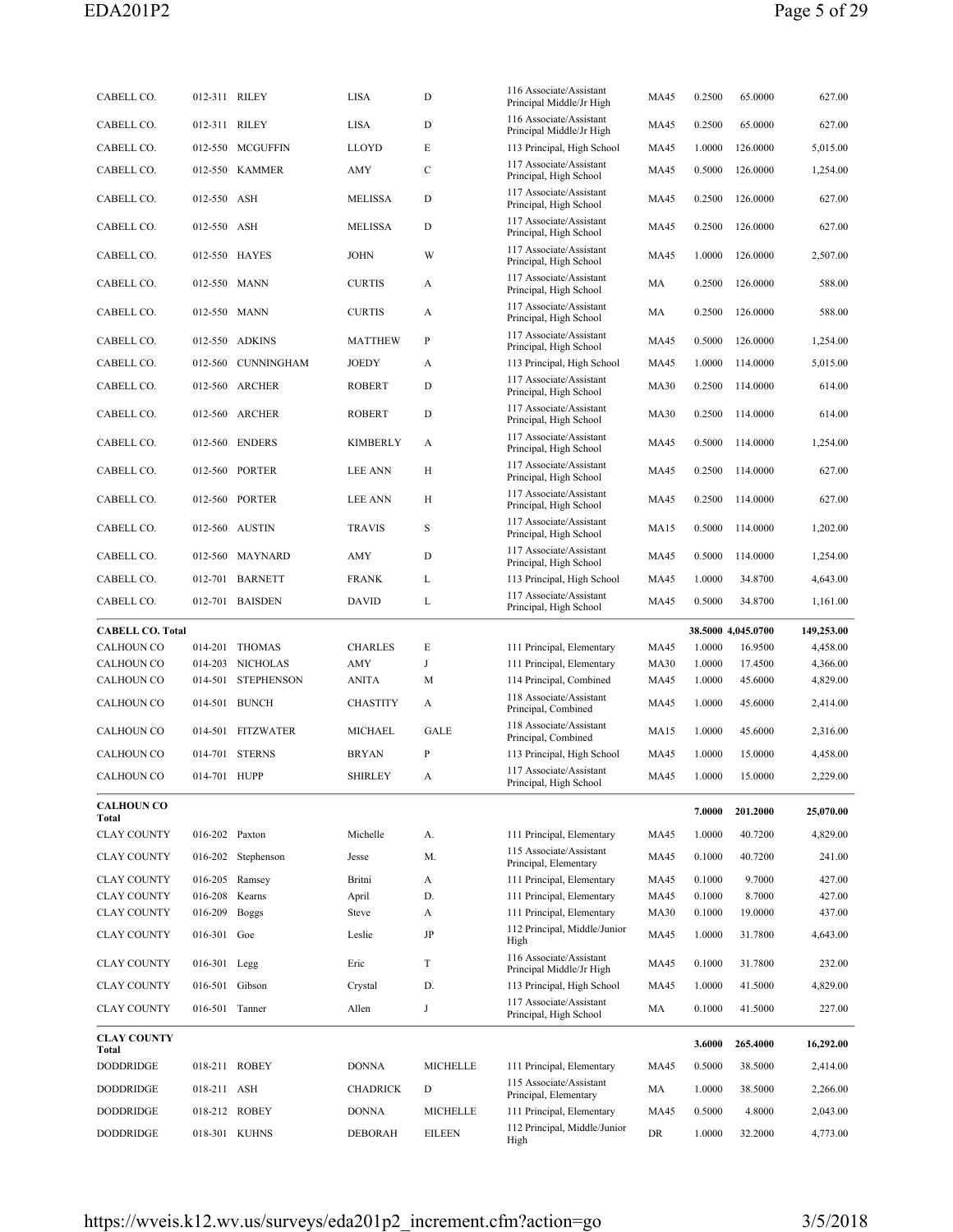| <b>DODDRIDGE</b>            |               | 018-301 MANNING     | ARIE                  | JANE        | 116 Associate/Assistant<br>Principal Middle/Jr High  | MA45        | 1.0000  | 32.2000  | 2,322.00   |
|-----------------------------|---------------|---------------------|-----------------------|-------------|------------------------------------------------------|-------------|---------|----------|------------|
| <b>DODDRIDGE</b>            |               | 018-501 KUHNS       | <b>GREGORY</b>        | <b>MARK</b> | 113 Principal, High School                           | DR          | 1.0000  | 36.2500  | 4,773.00   |
| DODDRIDGE                   | 018-501 EZELL |                     | <b>KARLA</b>          | J           | 117 Associate/Assistant<br>Principal, High School    | <b>MA30</b> | 1.0000  | 36.2500  | 2,274.00   |
| <b>DODDRIDGE Total</b>      |               |                     |                       |             |                                                      |             | 6.0000  | 218.7000 | 20,865.00  |
| FAYETTE CO.                 |               | 020-201 BOWLING     | MARCHELLE             | L           | 111 Principal, Elementary                            | <b>MA15</b> | 1.0000  | 17.7000  | 4,275.00   |
|                             |               |                     |                       |             |                                                      |             |         |          |            |
| FAYETTE CO.                 | 020-206       | <b>RHODES</b>       | <b>STEVEN</b>         | W           | 111 Principal, Elementary                            | MA45        | 1.0000  | 17.4000  | 4,458.00   |
| FAYETTE CO.                 | 020-208 DEEL  |                     | <b>ELLEN</b>          | K           | 111 Principal, Elementary                            | MA15        | 1.0000  | 28.1000  | 4,453.00   |
| FAYETTE CO.                 |               | 020-208 MAYNOR      | <b>BRITNEY</b>        | RAE         | 115 Associate/Assistant<br>Principal, Elementary     | MA          | 1.0000  | 28.1000  | 2,179.00   |
| FAYETTE CO.                 | 020-210       | <b>THOMPSON</b>     | PAUL                  | B           | 111 Principal, Elementary                            | MA45        | 0.6000  | 8.3000   | 2,563.00   |
| FAYETTE CO.                 | 020-210       | <b>THOMPSON</b>     | PAUL                  | B           | 111 Principal, Elementary                            | MA45        | 0.4000  | 8.3000   | 1,709.00   |
| FAYETTE CO.                 |               | 020-211 COLEMAN     | <b>JANNA</b>          | R           | 111 Principal, Elementary                            | <b>MA30</b> | 1.0000  | 13.8000  | 4,184.00   |
| FAYETTE CO.                 |               | 020-215 ALTIZER     | CHERYL                | L           | 111 Principal, Elementary                            | MA45        | 1.0000  | 19.1000  | 4,458.00   |
| FAYETTE CO.                 |               | 020-217 BISHOP      | MARSHA                | K           | 111 Principal, Elementary                            | MA45        | 1.0000  | 22.4000  | 4,458.00   |
|                             |               |                     |                       |             |                                                      |             |         |          |            |
| FAYETTE CO.                 |               | 020-223 DIXON       | <b>THEODORE</b>       | J           | 111 Principal, Elementary                            | MA45        | 1.0000  | 19.4000  | 4,458.00   |
| FAYETTE CO.                 |               | 020-225 HARRAH      | <b>MELISSA</b>        | R           | 111 Principal, Elementary                            | MA15        | 1.0000  | 25.1000  | 4,453.00   |
| FAYETTE CO.                 | 020-226       | <b>JONES</b>        | LEE                   | R           | 111 Principal, Elementary                            | <b>MA45</b> | 1.0000  | 54.2000  | 4,829.00   |
| FAYETTE CO.                 |               | 020-226 MCDONALD    | AMY                   | R           | 115 Associate/Assistant<br>Principal, Elementary     | MA45        | 1.0000  | 54.2000  | 2,414.00   |
| FAYETTE CO.                 |               | 020-301 PETITT      | <b>RICHARD</b>        | L           | 112 Principal, Middle/Junior<br>High                 | <b>MA30</b> | 1.0000  | 20.0000  | 4,366.00   |
| FAYETTE CO.                 |               | 020-302 HEDRICK     | <b>CYNTHIA</b>        | L           | 112 Principal, Middle/Junior<br>High                 | MA45        | 1.0000  | 55.5000  | 4,829.00   |
| FAYETTE CO.                 |               | 020-302 ZUTAUT      | <b>AQUILLA</b>        | R           | 116 Associate/Assistant<br>Principal Middle/Jr High  | <b>MA45</b> | 1.0000  | 55.5000  | 2,414.00   |
| FAYETTE CO.                 |               | 020-302 SEDLOCK     | LAURA                 | М           | 116 Associate/Assistant<br>Principal Middle/Jr High  | <b>MA15</b> | 1.0000  | 55.5000  | 2,316.00   |
| FAYETTE CO.                 |               | 020-501 PARSONS     | LARRY<br><b>BRYAN</b> |             | 113 Principal, High School                           | MA45        | 1.0000  | 33.4000  | 4,643.00   |
| FAYETTE CO.                 |               | 020-501 SCOTT       | <b>DEBORAH</b>        | F           | 117 Associate/Assistant<br>Principal, High School    | <b>MA30</b> | 1.0000  | 33.4000  | 2,274.00   |
| FAYETTE CO.                 | 020-503       | WHITE               | STACY                 | A           | 113 Principal, High School                           | MA15        | 1.0000  | 18.0000  | 4,275.00   |
| FAYETTE CO.                 |               | 020-504 BLUME       | <b>DIANE</b>          | L           | 113 Principal, High School                           | <b>MA45</b> | 1.0000  | 25.0000  | 4,643.00   |
| FAYETTE CO.                 |               | 020-504 BURDETTE    | <b>MELINDA</b>        | S           | 117 Associate/Assistant<br>Principal, High School    | MA          | 1.0000  | 25.0000  | 2,179.00   |
| FAYETTE CO.                 |               | 020-506 PAYTON      | <b>TIMOTHY</b>        | J           | 113 Principal, High School                           | MA45        | 1.0000  | 62.0000  | 5,015.00   |
| FAYETTE CO.                 | 020-506       | QUESENBERRY         | CHAD                  | М           | 117 Associate/Assistant<br>Principal, High School    | MA15        | 1.0000  | 62.0000  | 2,405.00   |
| FAYETTE CO.                 |               | 020-506 HAYES       | <b>KATIE</b>          | K           | 117 Associate/Assistant                              | <b>MA30</b> | 1.0000  | 62.0000  | 2,456.00   |
| <b>FAYETTE CO.</b>          | 020-507 LOY   |                     | <b>CRAIG</b>          | L           | Principal, High School<br>113 Principal, High School | <b>MA30</b> | 1.0000  | 40.1000  | 4,730.00   |
|                             |               |                     |                       |             | 117 Associate/Assistant                              |             |         |          |            |
| FAYETTE CO.                 |               | 020-507 Williams    | Bruce                 | A           | Principal, High School                               | <b>MA45</b> | 1.0000  | 40.1000  | 2,414.00   |
| FAYETTE CO.                 | 020-701 CRIST |                     | BARRY                 |             | 113 Principal, High School                           | MA45        | 1.0000  | 31.0000  | 4,643.00   |
| FAYETTE CO.                 |               | 020-701 KEATON      | <b>ROBERT</b>         |             | 117 Associate/Assistant<br>Principal, High School    | MA          | 1.0000  | 31.0000  | 2,179.00   |
| <b>FAYETTE CO.</b><br>Total |               |                     |                       |             |                                                      |             | 28.0000 | 965.6000 | 104,672.00 |
| <b>GILMER CO</b>            |               | 022-206 BISHOP      | <b>TONI</b>           | D           | 111 Principal, Elementary                            | MA45        | 1.0000  | 41.5000  | 4,829.00   |
| <b>GILMER CO</b>            |               | 022-206 MASON       | <b>SHELLY</b>         | K           | 115 Associate/Assistant<br>Principal, Elementary     | MA45        | 1.0000  | 41.5000  | 2,414.00   |
| <b>GILMER CO</b>            | 022-206 FOX   |                     | <b>JOHN</b>           | T           | 115 Associate/Assistant<br>Principal, Elementary     | MA15        | 1.0000  | 41.5000  | 2,316.00   |
| <b>GILMER CO</b>            |               | 022-501 BUTCHER     | <b>ATHANASIA</b>      | P           | 114 Principal, Combined                              | MA45        | 1.0000  | 36.5000  | 4,643.00   |
| <b>GILMER CO</b>            |               | 022-501 SHUFF       | <b>STEVE</b>          | $\rm S$     | 118 Associate/Assistant<br>Principal, Combined       | <b>MA30</b> | 1.0000  | 36.5000  | 2,274.00   |
| <b>GILMER CO Total</b>      |               |                     |                       |             |                                                      |             | 5.0000  | 197.5000 | 16,476.00  |
|                             |               |                     |                       |             |                                                      |             |         |          |            |
| <b>GRANT COUNTY</b>         | 024-101 WOY   |                     | JENNI                 | L           | 114 Principal, Combined                              | MA45        | 1.0000  | 19.0000  | 4,458.00   |
| <b>GRANT COUNTY</b>         |               | 024-202 DIBENEDETTO | <b>MEGAN</b>          | M.          | 111 Principal, Elementary                            | MA45        | 1.0000  | 12.2000  | 4,272.00   |
| <b>GRANT COUNTY</b>         |               | 024-203 WEBSTER     | <b>MITCHELL</b>       | D.          | 111 Principal, Elementary                            | MA45        | 1.0000  | 44.5500  | 4,829.00   |
| <b>GRANT COUNTY</b>         |               | 024-203 HEDRICK     | <b>DWAYNE</b>         | Е           | 115 Associate/Assistant<br>Principal, Elementary     | MA45        | 1.0000  | 44.5500  | 2,414.00   |
| <b>GRANT COUNTY</b>         |               | 024-501 ANDERSON    | <b>AVERY</b>          | D.          | 113 Principal, High School                           | MA45        | 1.0000  | 49.7500  | 4,829.00   |
| <b>GRANT COUNTY</b>         |               | 024-501 WEESE       | PAULA                 | J0          | 118 Associate/Assistant<br>Principal, Combined       | MA45        | 1.0000  | 49.7500  | 2,414.00   |
| <b>GRANT COUNTY</b>         |               | 024-701 CHENOWETH   | <b>TRACY</b>          | L           | 113 Principal, High School                           | MA45        | 1.0000  | 16.0000  | 4,458.00   |
| <b>GRANT COUNTY</b>         |               | 024-701 NESSELRODT  | LORI                  | ANN         |                                                      | MA45        | 1.0000  | 16.0000  | 2,229.00   |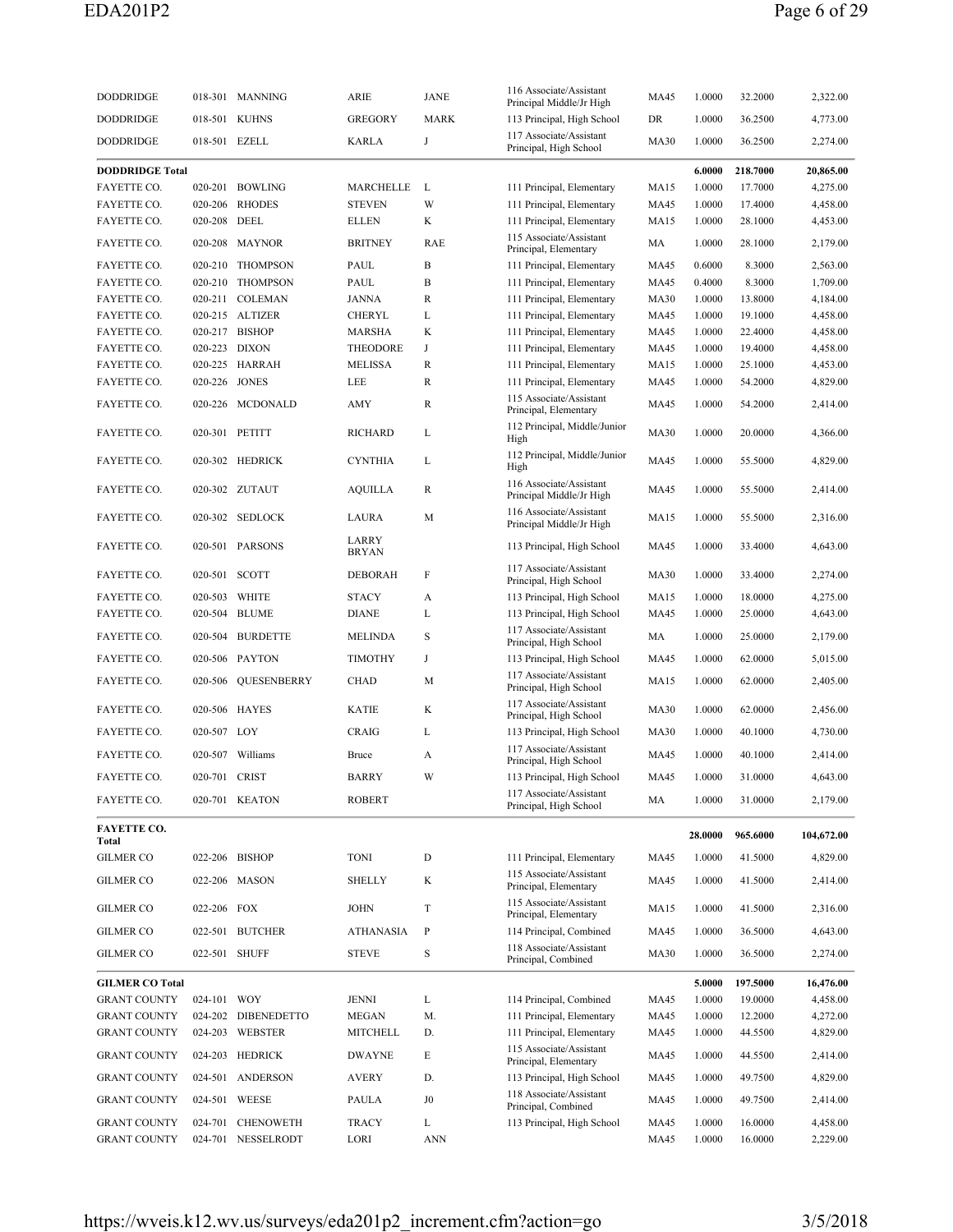|                                        |               |                               |                        |                     | 116 Associate/Assistant<br>Principal Middle/Jr High       |                            |                  |                    |                      |
|----------------------------------------|---------------|-------------------------------|------------------------|---------------------|-----------------------------------------------------------|----------------------------|------------------|--------------------|----------------------|
| <b>GRANT COUNTY</b><br>Total           |               |                               |                        |                     |                                                           |                            | 8.0000           | 251.8000           | 29,903.00            |
| <b>GREENBRIER</b>                      | 026-101       | <b>MEADOWS</b>                | <b>STEPHANIA</b>       | <b>SUE</b>          | 111 Principal, Elementary                                 | <b>MA45</b>                | 1.0000           | 12.1333            | 4,272.00             |
| <b>GREENBRIER</b>                      |               | 026-102 TINCHER               | <b>KIMBERLY</b>        | J.                  | 111 Principal, Elementary                                 | <b>MA30</b>                | 1.0000           | 22.9833            | 4,366.00             |
| <b>GREENBRIER</b>                      |               | 026-103 HARDEN                | <b>JENNY</b>           | L.                  | 111 Principal, Elementary                                 | МA                         | 1.0000           | 18.9000            | 4,184.00             |
| GREENBRIER                             | 026-104 JUDY  |                               | <b>MOLLY</b>           | <b>MARIE</b>        | 111 Principal, Elementary                                 | <b>MA30</b>                | 1.0000           | 12.1000            | 4,184.00             |
| <b>GREENBRIER</b>                      |               | 026-201 FAIRCHILD             | <b>DEBORAH</b>         | J                   | 111 Principal, Elementary                                 | MA45                       | 1.0000           | 23.8000            | 4,458.00             |
| <b>GREENBRIER</b>                      | 026-204       | <b>KING</b>                   | <b>LINDA</b>           |                     | 111 Principal, Elementary                                 | MA45                       | 1.0000           | 20.8000            | 4,458.00             |
| GREENBRIER                             | 026-205       | PIERCY-MCMILLION              | LEANN                  | G.                  | 111 Principal, Elementary<br>115 Associate/Assistant      | MA45                       | 1.0000           | 39.7000            | 4,829.00             |
| <b>GREENBRIER</b><br><b>GREENBRIER</b> | 026-205       | TUCKWILLER<br>026-207 STEWART | LAURA<br><b>ANDREA</b> | <b>ASHLEY</b><br>В. | Principal, Elementary<br>111 Principal, Elementary        | <b>MA45</b><br><b>MA30</b> | 1.0000<br>1.0000 | 39.7000<br>35.7500 | 2,414.00<br>4,548.00 |
|                                        |               |                               |                        |                     | 115 Associate/Assistant                                   |                            |                  |                    |                      |
| <b>GREENBRIER</b>                      | 026-207 LILLY |                               | WESLEY                 | <b>GARFIELD</b>     | Principal, Elementary                                     | MA45                       | 0.6000           | 35.7500            | 1,393.00             |
| <b>GREENBRIER</b>                      | 026-208       | <b>SMITH</b>                  | <b>ANN</b>             | Е.                  | 111 Principal, Elementary<br>112 Principal, Middle/Junior | MA45                       | 1.0000           | 29.7500            | 4,643.00             |
| <b>GREENBRIER</b>                      | 026-406       | MODLIN                        | <b>PRESTON</b>         | D                   | High                                                      | <b>DR</b>                  | 1.0000           | 60.5000            | 5,154.00             |
| <b>GREENBRIER</b>                      | 026-406       | CONAWAY                       | <b>JASON</b>           | В.                  | 116 Associate/Assistant<br>Principal Middle/Jr High       | <b>MA45</b>                | 1.0000           | 60.5000            | 2,507.00             |
| <b>GREENBRIER</b>                      | 026-406       | <b>NISWANDER</b>              | <b>THOMAS</b>          | <b>EDWARD</b>       | 116 Associate/Assistant<br>Principal Middle/Jr High       | MA45                       | 1.0000           | 60.5000            | 2,507.00             |
| <b>GREENBRIER</b>                      | 026-407       | <b>PODSIADLIK</b>             | <b>MARSHA</b>          | S                   | 112 Principal, Middle/Junior<br>High                      | MA45                       | 1.0000           | 25.0834            | 4,643.00             |
| <b>GREENBRIER</b>                      | 026-407       | <b>CAMPBELL</b>               | <b>TINA</b>            | <b>MARIE</b>        | 116 Associate/Assistant<br>Principal Middle/Jr High       | MA45                       | 1.0000           | 25.0834            | 2,322.00             |
| <b>GREENBRIER</b>                      |               | 026-501 ROUTSON               | <b>BENJAMIN</b>        | <b>ROBERT</b>       | 113 Principal, High School                                | <b>MA30</b>                | 1.0000           | 84.0000            | 4,912.00             |
| GREENBRIER                             | 026-501       | <b>MCCLINTIC</b>              | <b>DEBORAH</b>         | J.                  | 117 Associate/Assistant<br>Principal, High School         | MA45                       | 1.0000           | 84.0000            | 2,507.00             |
| <b>GREENBRIER</b>                      | 026-501       | KEATON                        | <b>MARK</b>            | S.                  | 117 Associate/Assistant<br>Principal, High School         | MA45                       | 1.0000           | 84.0000            | 2,507.00             |
| <b>GREENBRIER</b>                      | 026-501       | <b>PORTER</b>                 | <b>MELISSA</b>         | Н.                  | 117 Associate/Assistant<br>Principal, High School         | MA                         | 1.0000           | 84.0000            | 2,353.00             |
| GREENBRIER                             | 026-502       | ROBERTSON                     | AMY                    | R.                  | 113 Principal, High School                                | <b>MA30</b>                | 1.0000           | 34.5000            | 4,548.00             |
| <b>GREENBRIER</b>                      |               | 026-502 MCCLUNG               | <b>LEWIS</b>           | W                   | 117 Associate/Assistant<br>Principal, High School         | <b>MA45</b>                | 1.0000           | 34.5000            | 2,322.00             |
| <b>GREENBRIER</b><br>Total             |               |                               |                        |                     |                                                           |                            | 21.6000          | 928.0334           | 80,031.00            |
| <b>HAMPSHIRE</b>                       | 028-201       | <b>OMPS</b>                   | <b>BRENDA</b>          | J                   | 111 Principal, Elementary                                 | <b>MA45</b>                | 1.0000           | 20.8500            | 4,458.00             |
| <b>HAMPSHIRE</b>                       |               | 028-204 MORRIS                | <b>CYNTHIA</b>         | <b>NICOLE</b>       | 111 Principal, Elementary                                 | <b>MA30</b>                | 0.5000           | 11.0000            | 2,092.00             |
| <b>HAMPSHIRE</b>                       | 028-206 LIPPS |                               | <b>PATTY</b>           |                     | 111 Principal, Elementary                                 | MA45                       | 1.0000           | 32.1500            | 4,643.00             |
| <b>HAMPSHIRE</b>                       |               | 028-207 SLOCUM                | <b>PAMELA</b>          | R                   | 111 Principal, Elementary                                 | <b>MA30</b>                | 1.0000           | 18.9000            | 4,366.00             |
| HAMPSHIRE                              | 028-208       | <b>MORRIS</b>                 | <b>CYNTHIA</b>         | <b>NICOLE</b>       | 111 Principal, Elementary                                 | <b>MA30</b>                | 0.5000           | 10.7000            | 2,092.00             |
| <b>HAMPSHIRE</b>                       |               | 028-209 FERRARO               | <b>JOHN</b>            |                     | 111 Principal, Elementary                                 | <b>MA30</b>                | 1.0000           | 26.8500            | 4,548.00             |
| <b>HAMPSHIRE</b>                       |               | 028-401 DOWNS                 | <b>ANN</b>             | М                   | 112 Principal, Middle/Junior<br>High                      | MA45                       | 1.0000           | 23.7000            | 4,458.00             |
| <b>HAMPSHIRE</b>                       |               | 028-402 WATSON                | <b>JOHN</b>            |                     | 112 Principal, Middle/Junior<br>High                      | MA45                       | 1.0000           | 32.3500            | 4,643.00             |
| HAMPSHIRE                              |               | 028-402 STUMP                 | <b>CHRISTINA</b>       | S                   | 116 Associate/Assistant<br>Principal Middle/Jr High       | <b>MA30</b>                | 1.0000           | 32.3500            | 2,274.00             |
| <b>HAMPSHIRE</b>                       |               | 028-501 LILLER                | <b>DIANNA</b>          | K                   | 113 Principal, High School                                | MA45                       | 1.0000           | 69.5000            | 5,015.00             |
| <b>HAMPSHIRE</b>                       |               | 028-501 FULLER                | <b>MEGAN</b>           | L                   | 117 Associate/Assistant<br>Principal, High School         | MA45                       | 1.0000           | 69.5000            | 2,507.00             |
| <b>HAMPSHIRE</b>                       |               | 028-501 PANCIONE              | ORIE                   | N                   | 117 Associate/Assistant<br>Principal, High School         | MA                         | 1.0000           | 69.5000            | 2,353.00             |
| <b>HAMPSHIRE Total</b>                 |               |                               |                        |                     |                                                           |                            | 11.0000          | 417.3500           | 43,449.00            |
| <b>HANCOCK</b>                         |               | 029-208 YEATER                | <b>CINTHIA</b>         | L                   | 111 Principal, Elementary                                 | <b>MA45</b>                | 1.0000           | 25.1600            | 4,643.00             |
| <b>HANCOCK</b>                         |               | 029-210 HARTUNG               | <b>TONI</b>            | A                   | 111 Principal, Elementary                                 | <b>MA45</b>                | 1.0000           | 34.1700            | 4,643.00             |
| <b>HANCOCK</b>                         |               | 029-210 MARCHESE              | <b>JENNIFIER</b>       | E                   | 115 Associate/Assistant<br>Principal, Elementary          | MA45                       | 1.0000           | 34.1700            | 2,322.00             |
| <b>HANCOCK</b>                         |               | 029-211 CAREY                 | <b>FRANK</b>           | J                   | 111 Principal, Elementary                                 | MA45                       | 1.0000           | 67.6700            | 5,015.00             |
| <b>HANCOCK</b>                         |               | 029-211 VANDYKE               | <b>DEREK</b>           |                     | 115 Associate/Assistant<br>Principal, Elementary          | MA45                       | 1.0000           | 67.6700            | 2,507.00             |
| <b>HANCOCK</b>                         |               | 029-211 MILLER                | <b>DENISE</b>          | R                   | 115 Associate/Assistant<br>Principal, Elementary          | MA45                       | 1.0000           | 67.6700            | 2,507.00             |
| <b>HANCOCK</b>                         |               | 029-301 PARSONS               | SARAH                  | A                   | 112 Principal, Middle/Junior<br>High                      | MA45                       | 1.0000           | 50.5000            | 4,829.00             |
| <b>HANCOCK</b>                         |               | 029-301 SWITZER               | BARBARA                | A                   | 116 Associate/Assistant<br>Principal Middle/Jr High       | <b>MA30</b>                | 1.0000           | 50.5000            | 2,365.00             |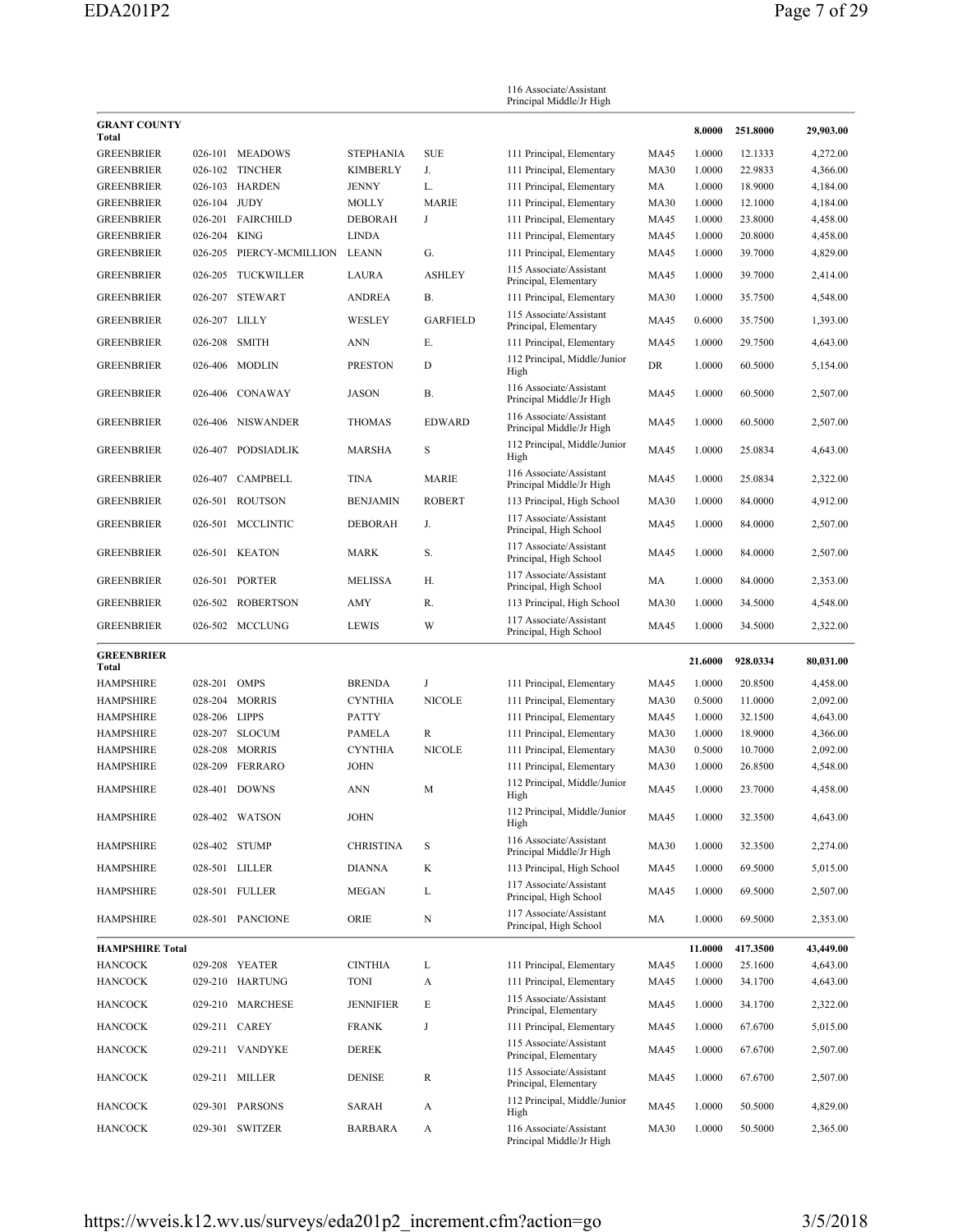| <b>HANCOCK</b>                         |               | 029-301 DAUGHERTY   | <b>TIMOTHY</b>  | T           | 116 Associate/Assistant<br>Principal Middle/Jr High | MA45        | 1.0000            | 50.5000             | 2,414.00              |
|----------------------------------------|---------------|---------------------|-----------------|-------------|-----------------------------------------------------|-------------|-------------------|---------------------|-----------------------|
| <b>HANCOCK</b>                         | 029-303 MICK  |                     | <b>ALYSSA</b>   | L           | 112 Principal, Middle/Junior<br>High                | <b>MA45</b> | 1.0000            | 46.0000             | 4,829.00              |
| <b>HANCOCK</b>                         |               | 029-303 POSZYWAK    | <b>KARISSA</b>  | N           | 116 Associate/Assistant<br>Principal Middle/Jr High | <b>MA45</b> | 1.0000            | 46.0000             | 2,414.00              |
| <b>HANCOCK</b>                         |               | 029-303 ENOCHS      | <b>CHRIS</b>    | B           | 116 Associate/Assistant<br>Principal Middle/Jr High | MA          | 1.0000            | 46.0000             | 2,266.00              |
| <b>HANCOCK</b>                         | 029-501 SMITH |                     | <b>DAVID</b>    | Е           | 113 Principal, High School                          | <b>MA45</b> | 1.0000            | 40.0000             | 4,829.00              |
| <b>HANCOCK</b>                         |               | 029-501 LOGUE       | KEVIN           | P           | 117 Associate/Assistant<br>Principal, High School   | MA          | 1.0000            | 40.0000             | 2,266.00              |
| <b>HANCOCK</b>                         | 029-501       | <b>CARINCI-BELL</b> | <b>CARLA</b>    | R           | 117 Associate/Assistant<br>Principal, High School   | <b>MA30</b> | 1.0000            | 40.0000             | 2,365.00              |
| <b>HANCOCK</b>                         |               | 029-502 BISSETT     | <b>KRISTIN</b>  | L           | 113 Principal, High School                          | MA45        | 1.0000            | 45.5000             | 4,829.00              |
| <b>HANCOCK</b>                         |               | 029-502 MURRAY      | <b>TIMOTHY</b>  |             | 117 Associate/Assistant<br>Principal, High School   | MA          | 1.0000            | 45.5000             | 2,266.00              |
| <b>HANCOCK</b>                         |               | 029-502 MCKENZIE    | MICHAEL         |             | 117 Associate/Assistant<br>Principal, High School   | MA          | 1.0000            | 45.5000             | 2,266.00              |
| <b>HANCOCK Total</b>                   |               |                     |                 |             |                                                     |             | 18.0000           | 842.5100            | 59,575.00             |
| <b>HARDY CTY</b>                       |               | 031-202 ARMENTROUT  | <b>LESLIE</b>   | <b>WADE</b> | 111 Principal, Elementary                           | <b>MA15</b> | 1.0000            | 29.6500             | 4,453.00              |
| <b>HARDY CTY</b>                       |               | 031-204 MORRIS      | EMILY           | G           | 112 Principal, Middle/Junior<br>High                | <b>MA30</b> | 1.0000            | 37.8900             | 4,548.00              |
| <b>HARDY CTY</b>                       |               | 031-204 PARKS       | <b>DERICK</b>   | А           | 116 Associate/Assistant<br>Principal Middle/Jr High | MA          | 1.0000            | 37.8900             | 2,179.00              |
| <b>HARDY CTY</b>                       | 031-205       | <b>CHAMP</b>        | AMBER           | D.          | 111 Principal, Elementary                           | <b>MA30</b> | 1.0000            | 25.7400             | 4,548.00              |
| <b>HARDY CTY</b>                       |               | 031-301 MCGREGOR    | <b>PATRICK</b>  | A           | 112 Principal, Middle/Junior<br>High                | <b>MA45</b> | 1.0000            | 26.9100             | 4,643.00              |
| <b>HARDY CTY</b>                       |               | 031-301 BODKINS     | <b>DONNA</b>    | L.          | 116 Associate/Assistant<br>Principal Middle/Jr High | MA45        | 1.0000            | 26.9100             | 2,322.00              |
| <b>HARDY CTY</b>                       | 031-501       | <b>STRAWDERMAN</b>  | <b>JENNIFER</b> | L.          | 113 Principal, High School                          | <b>MA45</b> | 1.0000            | 23.1100             | 4,458.00              |
| <b>HARDY CTY</b>                       | 031-501       | <b>WILLIAMS</b>     | CHAD            | М.          | 117 Associate/Assistant<br>Principal, High School   | MA15        | 1.0000            | 23.1100             | 2,137.00              |
| <b>HARDY CTY</b>                       |               | 031-502 MILLER      | ROBERT          | В           | 113 Principal, High School                          | MA15        | 1.0000            | 30.2000             | 4,453.00              |
| <b>HARDY CTY</b>                       | 031-502 ROOT  |                     | MARTHA          | E           | 117 Associate/Assistant<br>Principal, High School   | MA45        | 1.0000            | 30.2000             | 2,322.00              |
|                                        |               |                     |                 |             |                                                     |             |                   |                     |                       |
|                                        |               |                     |                 |             |                                                     |             |                   |                     |                       |
| <b>HARDY CTY Total</b><br><b>HCBOE</b> |               | 033-201 LEASEBURG   | <b>TAMMY</b>    | R           | 111 Principal, Elementary                           | MA45        | 10.0000<br>1.0000 | 291.6100<br>31.5800 | 36,063.00<br>4,643.00 |
| <b>HCBOE</b>                           |               | 033-208 HUFFMAN     | VICKI           | J           | 111 Principal, Elementary                           | <b>MA45</b> | 1.0000            | 37.3150             | 4,643.00              |
| <b>HCBOE</b>                           |               | 033-208 HOLBERT     | <b>HEATHER</b>  |             | 115 Associate/Assistant<br>Principal, Elementary    | MA45        | 1.0000            | 37.3150             | 2,322.00              |
| <b>HCBOE</b>                           | 033-210 TRENT |                     | LAURA           | J           | 111 Principal, Elementary                           | <b>MA45</b> | 1.0000            | 17.3800             | 4,458.00              |
| <b>HCBOE</b>                           |               | 033-211 LUCHUCK     | <b>VICKIE</b>   | L           | 111 Principal, Elementary                           | <b>MA45</b> | 1.0000            | 25.1300             | 4,643.00              |
| <b>HCBOE</b>                           |               | 033-213 VELTRI-HOOD | <b>DANIELLE</b> | N           | 111 Principal, Elementary                           | <b>MA45</b> | 1.0000            | 30.4900             | 4,643.00              |
| <b>HCBOE</b>                           |               | 033-214 STUTLER     | <b>DORA</b>     | LEE         | 111 Principal, Elementary                           | <b>MA45</b> | 1.0000            | 24.5100             | 4,643.00              |
| <b>HCBOE</b>                           |               | 033-220 STEELE      | JILL            | R           | 111 Principal, Elementary                           | <b>MA30</b> | 1.0000            | 31.1050             | 4,548.00              |
| HCBOE                                  | 033-225       | KINNEY              | PATRICIA        | G           | 111 Principal, Elementary                           | <b>MA30</b> | 1.0000            | 30.2600             | 4,548.00              |
| <b>HCBOE</b>                           | 033-226 DICK  |                     | <b>LAURA</b>    | E           | 111 Principal, Elementary                           | <b>MA15</b> | 1.0000            | 23.3100             | 4,275.00              |
| <b>HCBOE</b>                           |               | 033-231 MANCINI     | JULIE           | E           | 111 Principal, Elementary                           | <b>MA45</b> | 1.0000            | 52.3950             | 4,829.00              |
| <b>HCBOE</b>                           |               | 033-231 POWELL      | <b>DONALD</b>   | W           | 115 Associate/Assistant<br>Principal, Elementary    | MA15        | 1.0000            | 52.3950             | 2,316.00              |
| HCBOE                                  |               | 033-232 GILBERT     | <b>JOANN</b>    |             | 111 Principal, Elementary                           | MA45        | 1.0000            | 51.6400             | 4,829.00              |
| <b>HCBOE</b>                           |               | 033-232 KNOTTS      | <b>CYNTHIA</b>  | D           | 115 Associate/Assistant<br>Principal, Elementary    | MA45        | 1.0000            | 51.6400             | 2,414.00              |
| <b>HCBOE</b>                           |               | 033-233 DECKER      | JODEE           | K           | 111 Principal, Elementary                           | MA45        | 1.0000            | 44.2050             | 4,829.00              |
| <b>HCBOE</b>                           |               | 033-233 HOSKINS     | PAUL            | J           | 115 Associate/Assistant<br>Principal, Elementary    | <b>MA30</b> | 1.0000            | 44.2050             | 2,365.00              |
| <b>HCBOE</b>                           |               | 033-234 DECKER      | DAVID           | W           | 111 Principal, Elementary                           | MA15        | 1.0000            | 27.4900             | 4,453.00              |
| <b>HCBOE</b>                           |               | 033-303 MAZZA       | <b>DAVID</b>    | R           | 112 Principal, Middle/Junior<br>High                | <b>MA45</b> | 1.0000            | 47.5900             | 4,829.00              |
| <b>HCBOE</b>                           |               | 033-303 OLDAKER     | GARY            | L           | 116 Associate/Assistant<br>Principal Middle/Jr High | <b>MA30</b> | 1.0000            | 47.5900             | 2,365.00              |
| <b>HCBOE</b>                           | 033-304 SCOTT |                     | LORI            | A           | 112 Principal, Middle/Junior<br>High                | MA45        | 1.0000            | 38.3450             | 4,643.00              |
| HCBOE                                  | 033-304 ELLIS |                     | <b>JAMES</b>    | A           | 116 Associate/Assistant<br>Principal Middle/Jr High | <b>MA30</b> | 1.0000            | 38.3450             | 2,274.00              |
| <b>HCBOE</b>                           |               | 033-307 FERRELL     | <b>SUSAN</b>    | B           | 112 Principal, Middle/Junior<br>High                | MA45        | 1.0000            | 47.1500             | 4,829.00              |
| <b>HCBOE</b>                           | 033-307 HILL  |                     | KATRINA         | A           | 116 Associate/Assistant                             | MA15        | 1.0000            | 47.1500             | 2,316.00              |
| <b>HCBOE</b>                           | 033-308 HAGE  |                     | BRIAN           | S           | Principal Middle/Jr High                            | <b>MA30</b> | 1.0000            | 25.0800             | 4,548.00              |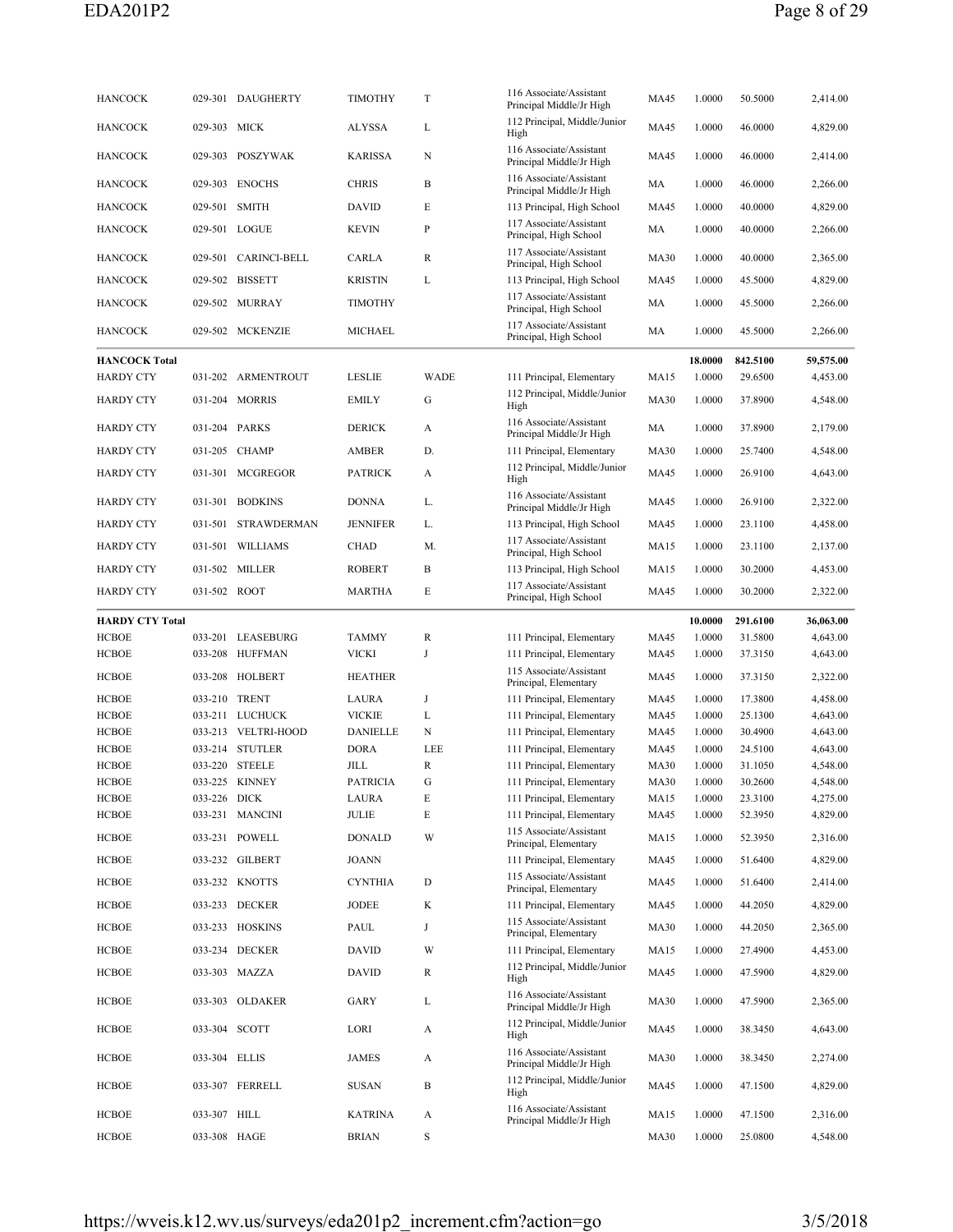|                                 |               |                                         |                          |                | 112 Principal, Middle/Junior<br>High                     |                     |                  |                    |                      |
|---------------------------------|---------------|-----------------------------------------|--------------------------|----------------|----------------------------------------------------------|---------------------|------------------|--------------------|----------------------|
| <b>HCBOE</b>                    | 033-308       | FENSTERMACHER                           | <b>ALEXIS</b>            | D              | 118 Associate/Assistant<br>Principal, Combined           | <b>MA15</b>         | 0.8000           | 25.0800            | 1,781.00             |
| <b>HCBOE</b>                    |               | 033-309 ROGERS                          | <b>JOHN</b>              | $\mathbf{P}$   | 112 Principal, Middle/Junior<br>High                     | <b>MA30</b>         | 1.0000           | 41.3100            | 4,730.00             |
| <b>HCBOE</b>                    | 033-309       | SABATELLI                               | <b>REBEKAH</b>           | W              | 116 Associate/Assistant<br>Principal Middle/Jr High      | <b>MA45</b>         | 1.0000           | 41.3100            | 2,414.00             |
| <b>HCBOE</b>                    | 033-501       | DEFAZIO                                 | <b>MARK</b>              | A              | 113 Principal, High School                               | MA45                | 1.0000           | 54.3100            | 4,829.00             |
| <b>HCBOE</b>                    |               | 033-501 ROLLINS                         | <b>GEARY</b>             | R              | 113 Principal, High School                               | MA45                | 1.0000           | 54.3100            | 4,829.00             |
| <b>HCBOE</b>                    | 033-501       | <b>DEMOTTO</b>                          | <b>MATTHEW</b>           | A              | 117 Associate/Assistant<br>Principal, High School        | MA45                | 1.0000           | 54.3100            | 2,414.00             |
| <b>HCBOE</b>                    |               | 033-502 KNIGHT                          | <b>PAMELA</b>            | A              | 113 Principal, High School                               | MA45                | 1.0000           | 46.1100            | 4,829.00             |
| <b>HCBOE</b>                    |               | 033-502 LIVENGOOD                       | LEE                      | J              | 117 Associate/Assistant<br>Principal, High School        | MA45                | 1.0000           | 46.1100            | 2,414.00             |
| <b>HCBOE</b>                    | 033-502       | HAWK                                    | <b>REBECCA</b>           | A              | 117 Associate/Assistant<br>Principal, High School        | <b>MA30</b>         | 1.0000           | 46.1100            | 2,365.00             |
| <b>HCBOE</b>                    | 033-503 LOPEZ |                                         | <b>JAMES</b>             | F              | 113 Principal, High School                               | <b>MA30</b>         | 1.0000           | 44.0100            | 4,730.00             |
| <b>HCBOE</b>                    |               | 033-503 HAWKINS                         | <b>HOLLY</b>             | D              | 117 Associate/Assistant<br>Principal, High School        | <b>MA15</b>         | 1.0000           | 44.0100            | 2,316.00             |
| <b>HCBOE</b>                    | 033-503       | MCKEEN                                  | <b>RUSSELL</b>           | J              | 117 Associate/Assistant<br>Principal, High School        | <b>MA45</b>         | 1.0000           | 44.0100            | 2,414.00             |
| <b>HCBOE</b>                    | 033-505       | MOORE                                   | <b>GREGORY</b>           | Н              | 113 Principal, High School                               | DR                  | 1.0000           | 30.1700            | 4,773.00             |
| <b>HCBOE</b>                    |               | 033-505 BELCASTRO                       | ADAM                     | J              | 117 Associate/Assistant<br>Principal, High School        | <b>MA15</b>         | 1.0000           | 30.1700            | 2,227.00             |
| <b>HCBOE</b>                    | 033-505       | <b>FENSTERMACHER</b>                    | <b>ALEXIS</b>            | D              | 118 Associate/Assistant<br>Principal, Combined           | <b>MA15</b>         | 0.2000           | 30.1700            | 445.00               |
| <b>HCBOE</b>                    | 033-506       | <b>GIBSON</b>                           | <b>STEVEN</b>            | G              | 113 Principal, High School                               | <b>MA30</b>         | 1.0000           | 59.4300            | 4,912.00             |
| <b>HCBOE</b>                    |               | 033-506 LOOKER                          | JAMIE                    | M              | 117 Associate/Assistant<br>Principal, High School        | <b>MA30</b>         | 1.0000           | 59.4300            | 2,456.00             |
| <b>HCBOE</b>                    | 033-506 DAVIS |                                         | <b>SCOTT</b>             | M              | 117 Associate/Assistant<br>Principal, High School        | <b>MA30</b>         | 1.0000           | 59.4300            | 2,456.00             |
| <b>HCBOE</b>                    | 033-509       | PROPST                                  | <b>EDWIN</b>             | G              | 113 Principal, High School                               | MA45                | 1.0000           | 17.3100            | 4,458.00             |
| <b>HCBOE</b>                    | 033-701 CALL  |                                         | <b>MATTHEW</b>           | М              | 113 Principal, High School                               | <b>MA45</b>         | 1.0000           | 22.5000            | 4,458.00             |
| <b>HCBOE</b>                    |               | 033-701 ALTMAN                          | PAULA                    | K              | 117 Associate/Assistant<br>Principal, High School        | MA45                | 0.2500           | 22.5000            | 557.00               |
| <b>HCBOE</b>                    |               | 033-701 ALTMAN                          | <b>PAULA</b>             | K              | 117 Associate/Assistant<br>Principal, High School        | <b>MA45</b>         | 0.2500           | 22.5000            | 557.00               |
| <b>HCBOE Total</b>              |               |                                         |                          |                |                                                          |                     |                  | 43.5000 1,798.2150 | 162,569.00           |
| <b>JACKSON CO</b>               | 035-201       | LEMASTERS                               | <b>TRACY</b>             | L              | 111 Principal, Elementary                                | <b>MA45</b>         | 1.0000           | 13.2000            | 4,272.00             |
| <b>JACKSON CO</b>               | 035-203       | HOWERY                                  | <b>MATTHEW</b>           | S              | 111 Principal, Elementary                                | MA45                | 1.0000           | 16.6000            | 4,458.00             |
| <b>JACKSON CO</b>               | 035-204       | <b>BROWNING</b>                         | <b>MELISSA</b>           | K              | 111 Principal, Elementary                                | MA15                | 1.0000           | 17.0500            | 4,275.00             |
| <b>JACKSON CO</b>               |               | 035-205 KNOPP                           | <b>JENNIFER</b>          | D              | 111 Principal, Elementary                                |                     |                  |                    |                      |
| <b>JACKSON CO</b>               |               |                                         |                          |                |                                                          | <b>MA45</b>         | 1.0000           | 19.2500            | 4,458.00             |
|                                 | 035-206       | WHITE                                   | SONYA                    | $_{\rm J}$     | 111 Principal, Elementary                                | <b>MA45</b>         | 1.0000           | 22.4500            | 4,458.00             |
| JACKSON CO                      | 035-207       | HARDMAN                                 | AMBER                    | D              | 111 Principal, Elementary                                | <b>MA45</b>         | 1.0000           | 28.6000            | 4,643.00             |
| <b>JACKSON CO</b>               |               | 035-208 GRAHAM                          | JANE                     | L              | 111 Principal, Elementary                                | <b>MA45</b>         | 1.0000           | 23.6500            | 4,458.00             |
| JACKSON CO<br><b>JACKSON CO</b> | 035-209       | 035-209 POSTLETHWAITE<br><b>MELHORN</b> | JANET<br><b>JONATHAN</b> | S<br>D         | 111 Principal, Elementary<br>115 Associate/Assistant     | MA45<br><b>MA15</b> | 1.0000<br>1.0000 | 53.0500<br>53.0500 | 4,829.00<br>2,316.00 |
|                                 |               |                                         |                          |                | Principal, Elementary<br>112 Principal, Middle/Junior    |                     |                  |                    |                      |
| JACKSON CO                      |               | 035-301 HASKINS JR                      | <b>JEFFREY</b>           | A              | High<br>116 Associate/Assistant                          | <b>MA30</b>         | 1.0000           | 29.8000            | 4,548.00<br>2,322.00 |
| <b>JACKSON CO</b>               |               | 035-301 NEWTON-CARROLL                  | <b>SHARON</b>            | <b>ANN</b>     | Principal Middle/Jr High<br>112 Principal, Middle/Junior | MA45                | 1.0000           | 29.8000            |                      |
| <b>JACKSON CO</b>               |               | 035-302 CARENA                          | <b>CATHRYN</b>           | A              | High<br>116 Associate/Assistant                          | DR                  | 1.0000           | 50.8500            | 4,964.00             |
| <b>JACKSON CO</b>               |               | 035-302 DEFRANK                         | ROBERT                   | <b>EUGENE</b>  | Principal Middle/Jr High<br>116 Associate/Assistant      | <b>MA30</b>         | 1.0000           | 50.8500            | 2,365.00             |
| <b>JACKSON CO</b>               |               | 035-302 CARTER                          | <b>RYAN</b>              | A              | Principal Middle/Jr High                                 | <b>MA15</b>         | 1.0000           | 50.8500            | 2,316.00             |
| <b>JACKSON CO</b>               |               | 035-501 FRASHIER II                     | <b>JAMES</b>             | G              | 113 Principal, High School                               | MA45                | 1.0000           | 36.0500            | 4,643.00             |
| <b>JACKSON CO</b>               | 035-501 WARD  |                                         | JASON                    | <b>RICHARD</b> | 117 Associate/Assistant<br>Principal, High School        | MA45                | 1.0000           | 36.0500            | 2,322.00             |
| <b>JACKSON CO</b>               |               | 035-502 HOSAFLOOK                       | WILLIAM                  | P              | 113 Principal, High School                               | MA                  | 1.0000           | 64.9500            | 4,707.00             |
| <b>JACKSON CO</b>               |               | 035-502 SHATTO                          | <b>BEVERLY</b>           | A              | 117 Associate/Assistant<br>Principal, High School        | MA45                | 1.0000           | 64.9500            | 2,507.00             |
| <b>JACKSON CO</b>               |               | 035-502 BANTON                          | <b>JEFFREY</b>           | A              | 117 Associate/Assistant<br>Principal, High School        | <b>MA30</b>         | 1.0000           | 64.9500            | 2,456.00             |
| <b>JACKSON CO</b>               |               | 035-701 CUMMINGS                        | <b>BENJAMIN</b>          | P              | 113 Principal, High School                               | <b>MA30</b>         | 1.0000           | 23.0000            | 4,366.00             |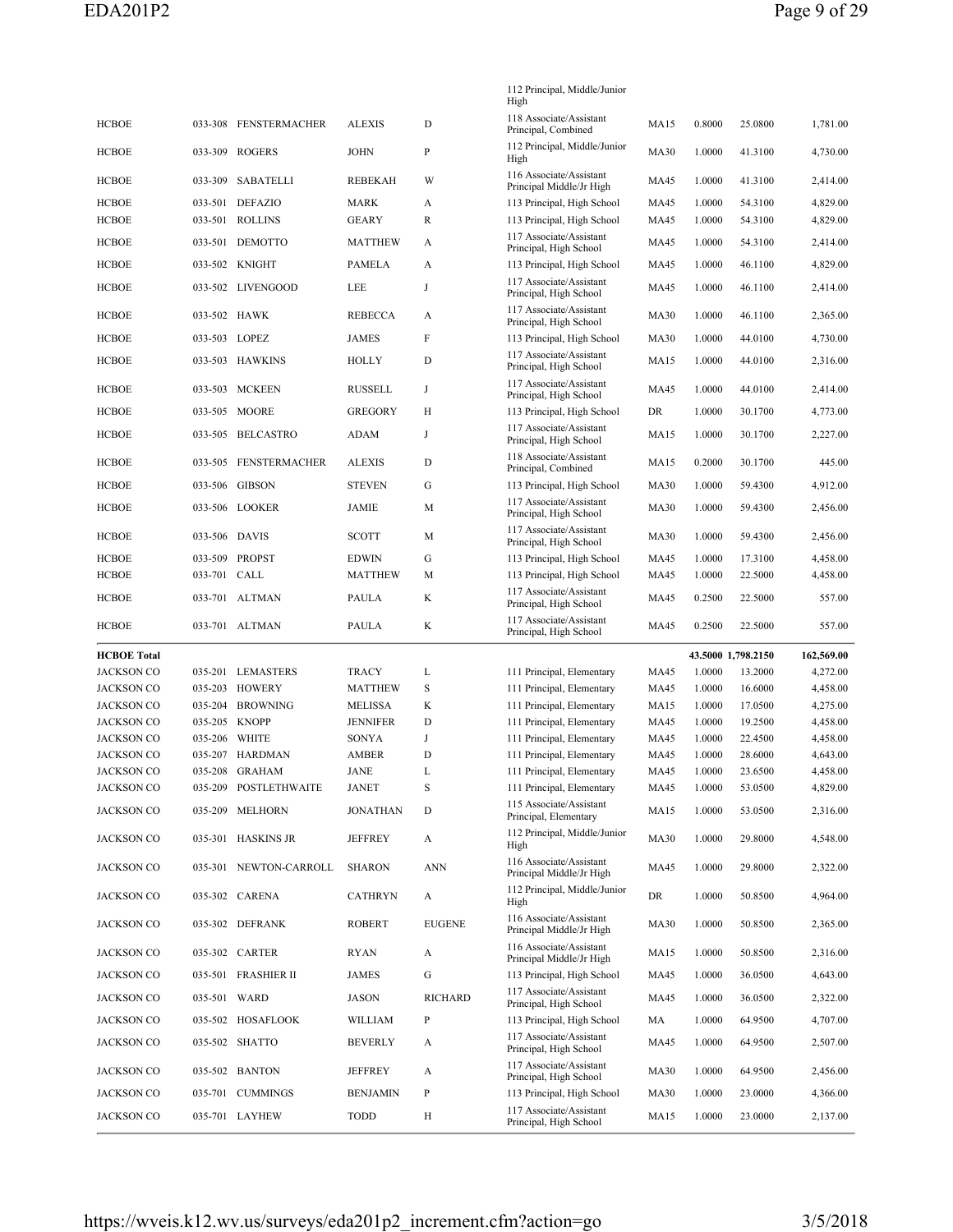| <b>JACKSON CO</b><br>Total |               |                       |                  |                  |                                                     |             | 21.0000 | 772.0000           | 77,820.00  |
|----------------------------|---------------|-----------------------|------------------|------------------|-----------------------------------------------------|-------------|---------|--------------------|------------|
| <b>JEFFERSON</b>           |               | 037-201 ZIGLER        | <b>SUSAN</b>     | T                | 111 Principal, Elementary                           | MA45        | 1.0000  | 22.5000            | 4,458.00   |
| <b>JEFFERSON</b>           |               | 037-202 JOHNSON       | <b>DOROTHY</b>   | <b>NICOLE</b>    | 111 Principal, Elementary                           | <b>MA30</b> | 1.0000  | 21.5000            | 4,366.00   |
| <b>JEFFERSON</b>           | 037-203       | SHAFFER               | <b>NICOLE</b>    | R                | 111 Principal, Elementary                           | МA          | 1.0000  | 26.0000            | 4,358.00   |
| <b>JEFFERSON</b>           | 037-204       | <b>CORBETT</b>        | <b>DEBRA</b>     | <b>ROPER</b>     | 111 Principal, Elementary                           | MA45        | 1.0000  | 35.5000            | 4,643.00   |
| <b>JEFFERSON</b>           |               | 037-205 JACOBSON      | <b>SCOTT</b>     | Е                | 111 Principal, Elementary                           | MA45        | 1.0000  | 29.0000            | 4,643.00   |
| <b>JEFFERSON</b>           |               | 037-206 HILLMAN       | IAN              | S                | 111 Principal, Elementary                           | MA45        | 1.0000  | 30.5000            | 4,643.00   |
| <b>JEFFERSON</b>           | 037-207       | JENKINS               | <b>RICHARD</b>   | J                | 111 Principal, Elementary                           | <b>MA45</b> | 1.0000  | 32.5000            | 4,643.00   |
| <b>JEFFERSON</b>           | 037-208       | WALTER                | CHRISTOPHER N    |                  | 111 Principal, Elementary                           | <b>MA30</b> | 1.0000  | 28.0000            | 4,548.00   |
| <b>JEFFERSON</b>           |               | 037-209 MARTIN        | <b>KRISTEN</b>   | <b>ALIDA</b>     | 111 Principal, Elementary                           | <b>MA45</b> | 1.0000  | 41.0000            | 4,829.00   |
| <b>JEFFERSON</b>           | 037-209       | <b>TYLER</b>          | <b>DAWN</b>      | <b>ELIZABETH</b> | 115 Associate/Assistant<br>Principal, Elementary    | DR          | 1.0000  | 41.0000            | 2,482.00   |
| <b>JEFFERSON</b>           |               | 037-210 OSBORNE       | <b>KELLY</b>     | K                | 111 Principal, Elementary                           | MA45        | 1.0000  | 36.0000            | 4,643.00   |
| <b>JEFFERSON</b>           |               | 037-210 ASTORINO      | <b>LANCE</b>     | W                | 115 Associate/Assistant<br>Principal, Elementary    | <b>MA30</b> | 1.0000  | 36.0000            | 2,274.00   |
| <b>JEFFERSON</b>           |               | 037-211 CATON         | <b>BRANDAN</b>   | <b>LEROY</b>     | 115 Associate/Assistant<br>Principal, Elementary    | MA          | 1.0000  | 11.0000            | 2,005.00   |
| <b>JEFFERSON</b>           | 037-401       | <b>SITES</b>          | <b>TIMOTHY</b>   | <b>MICHAEL</b>   | 112 Principal, Middle/Junior<br>High                | <b>MA30</b> | 1.0000  | 54.5000            | 4,730.00   |
| <b>JEFFERSON</b>           | 037-401       | REED                  | <b>NICOLE</b>    | V                | 116 Associate/Assistant<br>Principal Middle/Jr High | MA          | 1.0000  | 54.5000            | 2,266.00   |
| <b>JEFFERSON</b>           | 037-401       | COUGHLIN              | <b>CHRIS</b>     | M                | 116 Associate/Assistant<br>Principal Middle/Jr High | <b>MA30</b> | 1.0000  | 54.5000            | 2,365.00   |
| <b>JEFFERSON</b>           |               | 037-402 VANDELL       | ERIC             | R                | 112 Principal, Middle/Junior<br>High                | MA45        | 1.0000  | 51.5000            | 4,829.00   |
| <b>JEFFERSON</b>           | 037-402 MOSS  |                       | <b>JENNIFER</b>  | $\mathbf C$      | 116 Associate/Assistant<br>Principal Middle/Jr High | <b>MA30</b> | 1.0000  | 51.5000            | 2,365.00   |
| <b>JEFFERSON</b>           | 037-402 WOLF  |                       | <b>KELLY</b>     | <b>MARIE</b>     | 116 Associate/Assistant<br>Principal Middle/Jr High | <b>MA45</b> | 1.0000  | 51.5000            | 2,414.00   |
| <b>JEFFERSON</b>           | 037-403       | <b>HORN</b>           | <b>REBECCA</b>   | <b>DIANE</b>     | 112 Principal, Middle/Junior<br>High                | <b>MA45</b> | 1.0000  | 32.5000            | 4,643.00   |
| <b>JEFFERSON</b>           | 037-404       | <b>BROCKWAY-VOTEL</b> | <b>PATRICIA</b>  | M                | 112 Principal, Middle/Junior                        | <b>MA45</b> | 1.0000  | 41.5000            | 4,829.00   |
| <b>JEFFERSON</b>           |               | 037-404 SILVER        | JOEL             | M                | High<br>116 Associate/Assistant                     | <b>MA30</b> | 1.0000  | 41.5000            | 2,365.00   |
| <b>JEFFERSON</b>           |               | 037-404 BROCK         | JODI             | RAE              | Principal Middle/Jr High<br>116 Associate/Assistant | <b>MA45</b> | 1.0000  | 41.5000            | 2,414.00   |
|                            |               |                       |                  |                  | Principal Middle/Jr High                            |             |         |                    |            |
| <b>JEFFERSON</b>           | 037-501 ROSS  |                       | <b>SHARON</b>    | M.               | 113 Principal, High School                          | MA          | 1.0000  | 100.0000           | 4,707.00   |
| <b>JEFFERSON</b>           | 037-501       | <b>ROMAN</b>          | <b>EUGENE</b>    | <b>ANTHONY</b>   | 117 Associate/Assistant<br>Principal, High School   | <b>MA45</b> | 1.0000  | 100.0000           | 2,507.00   |
| <b>JEFFERSON</b>           |               | 037-501 GROUP         | <b>MARY</b>      | BETH             | 117 Associate/Assistant<br>Principal, High School   | <b>MA30</b> | 1.0000  | 100.0000           | 2,456.00   |
| <b>JEFFERSON</b>           |               | 037-501 FENTON        | <b>DARRIUS</b>   | <b>DAVON</b>     | 117 Associate/Assistant<br>Principal, High School   | <b>MA30</b> | 1.0000  | 100.0000           | 2,456.00   |
| <b>JEFFERSON</b>           |               | 037-502 MARCUS        | <b>JUDY</b>      | <b>ANN</b>       | 113 Principal, High School                          | <b>MA45</b> | 1.0000  | 89.5000            | 5.015.00   |
| <b>JEFFERSON</b>           |               | 037-502 MORRIS II     | <b>KARL</b>      | <b>STEPHEN</b>   | 117 Associate/Assistant<br>Principal, High School   | MA30        | 1.0000  | 89.5000            | 2,456.00   |
| <b>JEFFERSON</b>           |               | 037-502 JENKINS       | LISA             | A                | 117 Associate/Assistant<br>Principal, High School   | MA          | 1.0000  | 89.5000            | 2,353.00   |
| <b>JEFFERSON</b>           |               | 037-502 MACKEY        | <b>SHERRI</b>    | А.               | 117 Associate/Assistant<br>Principal, High School   | MA45        | 1.0000  | 89.5000            | 2,507.00   |
| <b>JEFFERSON Total</b>     |               |                       |                  |                  |                                                     |             |         | 31.0000 1,623.5000 | 110,212.00 |
| <b>KANAWHA</b>             |               | 039-021 DAVIES        | <b>KAREN</b>     | R                | 113 Principal, High School                          | DR          | 1.0000  | 7.0000             | 4,200.00   |
| <b>KANAWHA</b>             |               | 039-021 GARNER        | <b>KAREENA</b>   | M                | 113 Principal, High School                          | <b>MA45</b> | 1.0000  | 7.0000             | 4,086.00   |
| <b>KANAWHA</b>             |               | 039-098 HOLLEY        | MAGGIE           |                  | 111 Principal, Elementary                           | <b>MA15</b> | 1.0000  | 4.0000             | 3,919.00   |
| <b>KANAWHA</b>             |               | 039-098 DANIELS       | <b>KATRINA</b>   | ANN              | 116 Associate/Assistant<br>Principal Middle/Jr High | <b>MA30</b> | 1.0000  | 4.0000             | 2,001.00   |
| <b>KANAWHA</b>             |               | 039-201 JACOBS        | <b>JOHNNA</b>    | <b>MARIE</b>     | 111 Principal, Elementary                           | <b>MA30</b> | 1.0000  | 22.0000            | 4,366.00   |
| <b>KANAWHA</b>             |               | 039-202 HOYLMAN       | <b>ELIZABETH</b> | <b>ANNE</b>      | 111 Principal, Elementary                           | DR          | 1.0000  | 15.0000            | 4,582.00   |
| <b>KANAWHA</b>             |               | 039-203 ARMSTRONG     | Y SUZANNE        |                  | 111 Principal, Elementary                           | <b>MA45</b> | 1.0000  | 19.6000            | 4,458.00   |
| <b>KANAWHA</b>             |               | 039-204 SOMERVILLE    | <b>ROBERT</b>    | $\, {\bf p}$     | 111 Principal, Elementary                           | <b>MA45</b> | 1.0000  | 23.5000            | 4,458.00   |
| <b>KANAWHA</b>             | 039-206 MAYS  |                       | AMANDA           | J                | 111 Principal, Elementary                           | MA          | 1.0000  | 18.4000            | 4,184.00   |
| <b>KANAWHA</b>             |               | 039-211 WELLMAN       | <b>KAREN</b>     | Н                | 111 Principal, Elementary                           | <b>MA45</b> | 1.0000  | 10.5000            | 4,272.00   |
| <b>KANAWHA</b>             |               | 039-213 MOUGAES       | <b>DEBORAH</b>   | <b>MICHAEL</b>   | 111 Principal, Elementary                           | <b>MA45</b> | 1.0000  | 19.5000            | 4,458.00   |
| <b>KANAWHA</b>             |               | 039-214 STURGILL      | <b>BETH</b>      | L                | 111 Principal, Elementary                           | <b>MA30</b> | 1.0000  | 21.0000            | 4,366.00   |
| <b>KANAWHA</b>             |               | 039-215 MCCLOUD       | PHOEBE           | <b>ANN</b>       | 111 Principal, Elementary                           | <b>MA15</b> | 1.0000  | 15.1000            | 4,275.00   |
| <b>KANAWHA</b>             | 039-218 ANNIE |                       | <b>MARIANNE</b>  | M                | 111 Principal, Elementary                           | <b>MA45</b> | 1.0000  | 15.0000            | 4,458.00   |
| <b>KANAWHA</b>             |               | 039-219 BROWN         | SUSAN            | V                | 111 Principal, Elementary                           | MA45        | 1.0000  | 22.0000            | 4,458.00   |
| <b>KANAWHA</b>             | 039-220 HYPES |                       | JODIE            | L                | 111 Principal, Elementary                           | MA45        | 1.0000  | 23.6000            | 4,458.00   |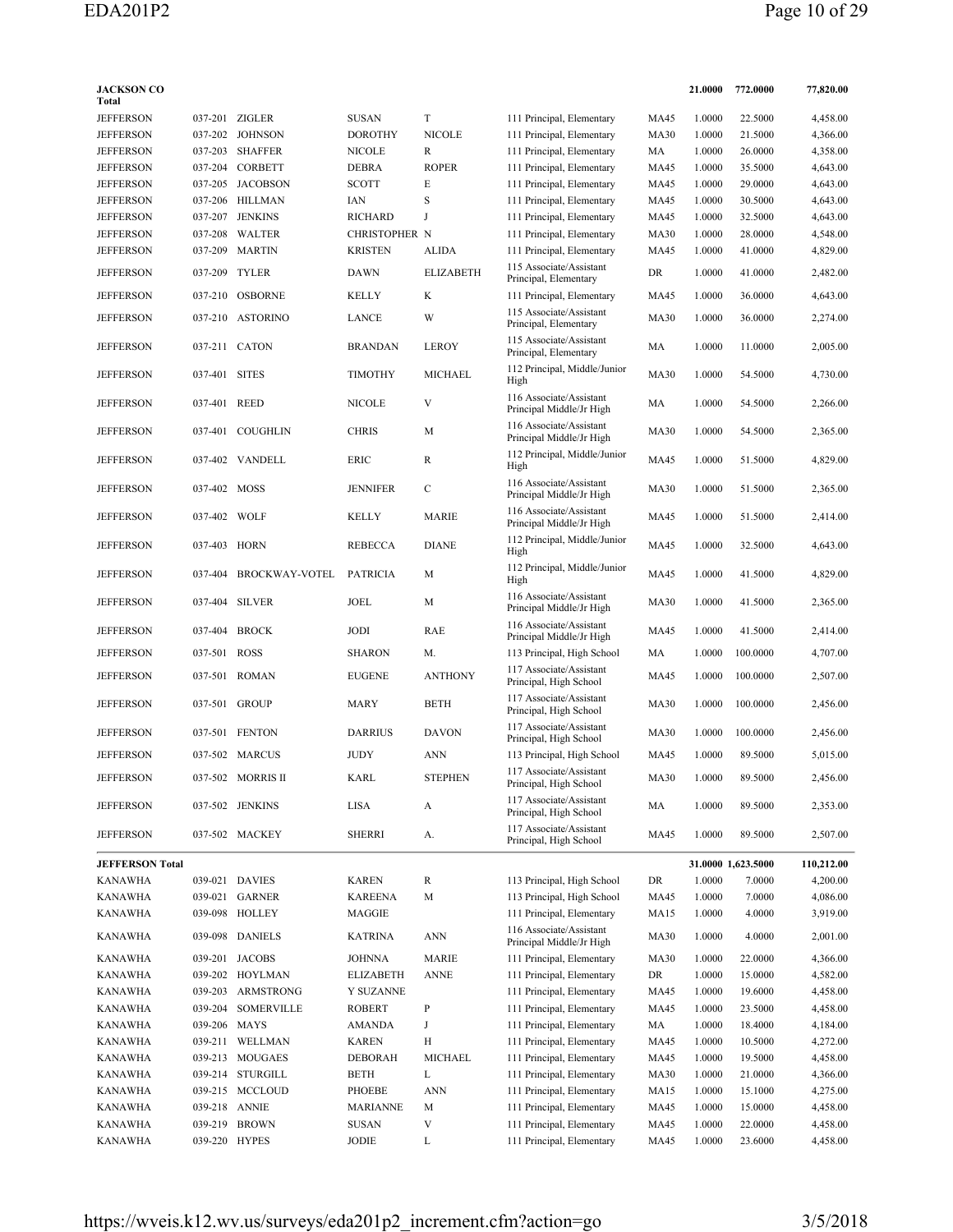| <b>KANAWHA</b><br><b>KANAWHA</b> | 039-226            | 039-222 ADAMS<br><b>CLENDENIN</b>  | <b>MICHELLE</b><br><b>MARIA</b> | <b>RENEE</b><br><b>MILLER</b> | 111 Principal, Elementary<br>111 Principal, Elementary | MA<br>MA45  | 1.0000<br>1.0000 | 23.5000<br>34.0000 | 4,184.00<br>4,643.00 |
|----------------------------------|--------------------|------------------------------------|---------------------------------|-------------------------------|--------------------------------------------------------|-------------|------------------|--------------------|----------------------|
| <b>KANAWHA</b>                   | 039-226            | <b>SILBER</b>                      | SAVANNAH                        | <b>MICHELLE</b>               | 115 Associate/Assistant<br>Principal, Elementary       | MA          | 1.0000           | 34.0000            | 2,179.00             |
| <b>KANAWHA</b>                   |                    | 039-231 BROOKS                     | <b>SHARON</b>                   | N                             | 111 Principal, Elementary                              | <b>MA30</b> | 1.0000           | 20.0000            | 4,366.00             |
| KANAWHA                          | 039-234 DAVIS      |                                    | <b>LYNN</b>                     | М                             | 111 Principal, Elementary                              | <b>MA30</b> | 1.0000           | 18.0000            | 4,366.00             |
| <b>KANAWHA</b>                   |                    | 039-235 BRADLEY                    | <b>CATHI</b>                    | L                             | 111 Principal, Elementary                              | MA45        | 1.0000           | 20.6000            | 4,458.00             |
| <b>KANAWHA</b>                   | 039-237            | <b>EARNEST</b>                     | LEAH                            | <b>BLOOM</b>                  | 111 Principal, Elementary                              | MA45        | 1.0000           | 12.5000            | 4,272.00             |
| <b>KANAWHA</b>                   |                    | 039-239 HAYNES                     | <b>EVELYN</b>                   | K                             |                                                        | <b>MA15</b> | 1.0000           | 19.4000            |                      |
|                                  |                    |                                    |                                 |                               | 111 Principal, Elementary                              |             |                  |                    | 4,275.00             |
| <b>KANAWHA</b>                   | 039-241            | SAYRE                              | JULIE                           | <b>ELIZABETH</b>              | 111 Principal, Elementary                              | MA45        | 1.0000           | 17.0000            | 4,458.00             |
| <b>KANAWHA</b>                   | 039-242            | SCHILLING                          | <b>CYNTHIA</b>                  | <b>LYNN</b>                   | 111 Principal, Elementary                              | <b>MA30</b> | 1.0000           | 12.5000            | 4,184.00             |
| <b>KANAWHA</b>                   | 039-243            | RIDER-WILFONG                      | <b>MELISSA</b>                  | D                             | 111 Principal, Elementary                              | <b>MA15</b> | 1.0000           | 13.6000            | 4,097.00             |
| <b>KANAWHA</b>                   | 039-244 DAVIS      |                                    | <b>GRANT</b>                    | A                             | 111 Principal, Elementary                              | <b>MA30</b> | 1.0000           | 17.0000            | 4,366.00             |
| <b>KANAWHA</b>                   | 039-246            | HEDGE                              | JULIE                           | B                             | 111 Principal, Elementary                              | <b>MA45</b> | 1.0000           | 17.1000            | 4,458.00             |
| <b>KANAWHA</b>                   | 039-248            | GARRETT                            | <b>ASHLEY</b>                   | <b>RENEE</b>                  | 111 Principal, Elementary                              | <b>MA30</b> | 1.0000           | 25.0000            | 4,548.00             |
| <b>KANAWHA</b>                   | 039-250            | <b>COMER</b>                       | <b>GERALD</b>                   | LAWRENCE<br>PAUL              | 111 Principal, Elementary                              | <b>MA30</b> | 1.0000           | 24.0000            | 4,366.00             |
| <b>KANAWHA</b>                   | 039-253            | MOORE                              | <b>ELIZABETH</b>                | М                             | 111 Principal, Elementary                              | MA45        | 1.0000           | 23.6000            | 4,458.00             |
| <b>KANAWHA</b>                   | 039-254            | <b>CUMMINGS-</b><br><b>COCHRAN</b> | <b>JENNIFER</b>                 | <b>ELIZABETH</b>              | 111 Principal, Elementary                              | <b>MA30</b> | 1.0000           | 38.0000            | 4,548.00             |
| <b>KANAWHA</b>                   |                    | 039-254 HOLSTON JR                 | JAMES                           | WILLIAM                       | 115 Associate/Assistant<br>Principal, Elementary       | <b>MA30</b> | 1.0000           | 38.0000            | 2,274.00             |
| <b>KANAWHA</b>                   |                    | 039-255 HERSCH                     | JACQUELINE                      | Е                             | 111 Principal, Elementary                              | <b>MA30</b> | 1.0000           | 18.0000            | 4,366.00             |
| <b>KANAWHA</b>                   |                    | 039-257 MCBRIDE                    | <b>JORDAN</b>                   | <b>ASHLEE</b>                 | 111 Principal, Elementary                              | MA15        | 1.0000           | 20.0000            | 4,275.00             |
| <b>KANAWHA</b>                   | 039-260            | <b>NEARMAN</b>                     | <b>HENRY</b>                    | Н                             | 111 Principal, Elementary                              | <b>MA45</b> | 1.0000           | 22.0000            | 4,458.00             |
| <b>KANAWHA</b>                   |                    | 039-261 LALIBERTY                  | NATALIE                         | G                             | 111 Principal, Elementary                              | <b>MA45</b> | 1.0000           | 17.6000            | 4,458.00             |
| <b>KANAWHA</b>                   |                    | 039-262 VAUGHAN                    | <b>NATALIE</b>                  | <b>JOAN</b>                   | 111 Principal, Elementary                              | <b>MA30</b> | 1.0000           | 15.5000            | 4,366.00             |
| <b>KANAWHA</b>                   | 039-263            | <b>ANDERSON</b>                    | <b>DAVID</b>                    | S                             | 111 Principal, Elementary                              | MA45        | 1.0000           | 16.9000            | 4,458.00             |
| <b>KANAWHA</b>                   |                    | 039-264 AGNEW                      | <b>DAVID</b>                    | W                             | 111 Principal, Elementary                              | DR          | 1.0000           | 19.5000            | 4,582.00             |
| <b>KANAWHA</b>                   |                    | 039-275 MUNOZ                      | MARY                            | LOU                           | 111 Principal, Elementary                              | MA45        | 1.0000           | 16.9000            | 4,458.00             |
| <b>KANAWHA</b>                   | 039-276            | <b>SNEAD</b>                       | PAMELA                          | D                             | 111 Principal, Elementary                              | MA45        | 1.0000           | 16.0000            | 4,458.00             |
| <b>KANAWHA</b>                   | 039-279            | <b>CHAMBERS</b>                    | <b>DONNA</b>                    | K                             | 111 Principal, Elementary                              | MA45        | 1.0000           | 37.5000            | 4,643.00             |
|                                  |                    |                                    |                                 |                               | 115 Associate/Assistant                                |             |                  |                    |                      |
| <b>KANAWHA</b><br><b>KANAWHA</b> | 039-279<br>039-280 | <b>HERSCHER</b><br>LEE             | <b>KATHRYN</b><br><b>MELLOW</b> | <b>LAUREN</b><br>D            | Principal, Elementary<br>111 Principal, Elementary     | MA<br>MA45  | 1.0000<br>1.0000 | 37.5000<br>33.0000 | 2,179.00<br>4,643.00 |
|                                  |                    |                                    |                                 |                               | 115 Associate/Assistant                                |             |                  |                    |                      |
| <b>KANAWHA</b>                   | 039-280            | BROWN                              | AMY                             | K                             | Principal, Elementary                                  | <b>MA15</b> | 1.0000           | 33.0000            | 2,227.00             |
| KANAWHA                          | 039-282            | GROGG                              | DANA                            | A                             | 111 Principal, Elementary                              | <b>MA30</b> | 1.0000           | 27.0000            | 4,548.00             |
| <b>KANAWHA</b>                   | 039-283            | <b>SPENCER</b>                     | <b>JENNIFER</b>                 | <b>FRANCE</b>                 | 111 Principal, Elementary                              | MA15        | 1.0000           | 22.0000            | 4,275.00             |
| <b>KANAWHA</b>                   | 039-284            | PLEAR                              | <b>CHERYL</b>                   | А                             | 111 Principal, Elementary                              | MA45        | 1.0000           | 41.0000            | 4,829.00             |
| <b>KANAWHA</b>                   | 039-284            | <b>BRIDGETTE</b>                   | <b>CHRISTINA</b>                | <b>DEMETRICE</b>              | 115 Associate/Assistant<br>Principal, Elementary       | <b>MA15</b> | 1.0000           | 41.0000            | 2,316.00             |
| <b>KANAWHA</b>                   | 039-285 SCOTT      |                                    | <b>JANET</b>                    | S                             | 111 Principal, Elementary                              | MA15        | 1.0000           | 34.5000            | 4,453.00             |
| <b>KANAWHA</b>                   |                    | 039-285 DUGGAN                     | ASHLEY HOPE REYNOLDS            |                               | 115 Associate/Assistant<br>Principal, Elementary       | MA45        | 1.0000           | 34.5000            | 2,322.00             |
| <b>KANAWHA</b>                   |                    | 039-401 MOYERS                     | <b>JOHN</b>                     | F                             | 112 Principal, Middle/Junior<br>High                   | <b>MA45</b> | 1.0000           | 49.0000            | 4,829.00             |
| KANAWHA                          |                    | 039-401 LILLEY                     | <b>KEVIN</b>                    | $\mathbf C$                   | 116 Associate/Assistant<br>Principal Middle/Jr High    | MA45        | 1.0000           | 49.0000            | 2,414.00             |
| KANAWHA                          |                    | 039-402 DONOHOE                    | <b>RHONDA</b>                   | L                             | 112 Principal, Middle/Junior<br>High                   | MA45        | 1.0000           | 40.0000            | 4,829.00             |
| <b>KANAWHA</b>                   |                    | 039-402 LIPSCOMB JR                | <b>JOHN</b>                     | Е                             | 116 Associate/Assistant<br>Principal Middle/Jr High    | MA45        | 1.0000           | 40.0000            | 2,414.00             |
| KANAWHA                          |                    | 039-403 LAWRENCE                   | <b>MELISSA</b>                  | <b>DAWN</b>                   | 112 Principal, Middle/Junior<br>High                   | <b>MA30</b> | 1.0000           | 17.5000            | 4,366.00             |
| KANAWHA                          |                    | 039-403 STEVENS                    | ABBY                            | J                             | 116 Associate/Assistant<br>Principal Middle/Jr High    | MA45        | 1.0000           | 17.5000            | 2,229.00             |
| <b>KANAWHA</b>                   |                    | 039-405 GILLIAM                    | <b>DONNELL</b>                  | A                             | 112 Principal, Middle/Junior<br>High                   | <b>MA30</b> | 1.0000           | 34.0000            | 4,548.00             |
| KANAWHA                          |                    | 039-405 RHODES                     | <b>MATTHEW</b>                  | D                             | 116 Associate/Assistant<br>Principal Middle/Jr High    | MA15        | 1.0000           | 34.0000            | 2,227.00             |
| KANAWHA                          |                    | 039-406 CANTERBURY                 | ROMIE                           | Е                             | 112 Principal, Middle/Junior<br>High                   | MA45        | 1.0000           | 24.0000            | 4,458.00             |
| KANAWHA                          |                    | 039-406 FARRUGGIA                  | <b>PATRICIA</b>                 | A                             | 116 Associate/Assistant<br>Principal Middle/Jr High    | MA45        | 1.0000           | 24.0000            | 2,229.00             |
| KANAWHA                          |                    | 039-407 WILKINSON                  | MICHAEL                         | S                             | 112 Principal, Middle/Junior<br>High                   | <b>MA30</b> | 1.0000           | 31.0000            | 4,548.00             |
| KANAWHA                          |                    | 039-407 ESKEW                      | <b>ERIK</b>                     | T                             | 116 Associate/Assistant<br>Principal Middle/Jr High    | MA45        | 1.0000           | 31.0000            | 2,322.00             |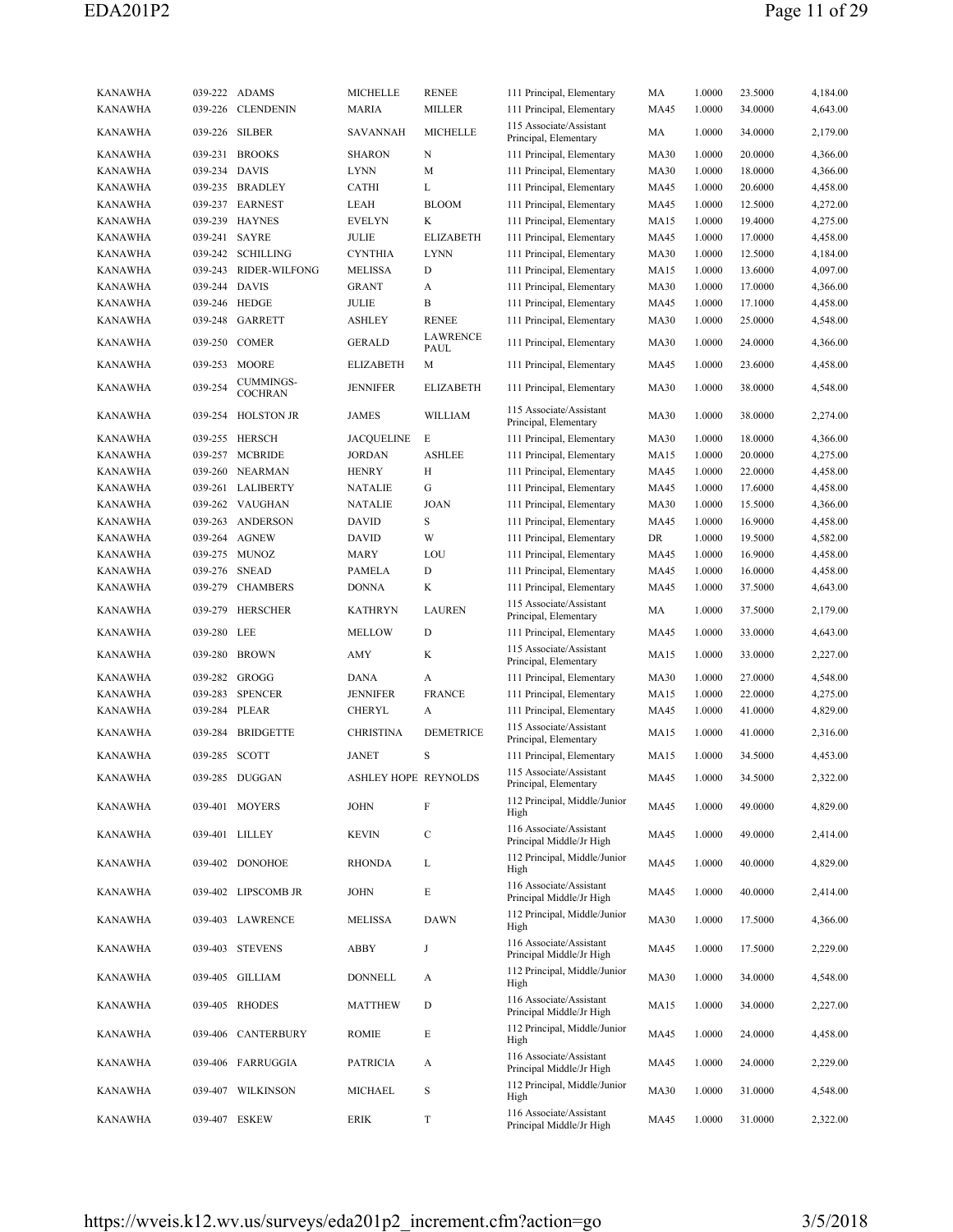| <b>KANAWHA</b> |               | 039-407 DUNBAR      | <b>KARA</b>      | L                | 116 Associate/Assistant<br>Principal Middle/Jr High | MA45        | 1.0000 | 31.0000 | 2,322.00 |
|----------------|---------------|---------------------|------------------|------------------|-----------------------------------------------------|-------------|--------|---------|----------|
| <b>KANAWHA</b> |               | 039-408 LOVEJOY     | MELISSA          | S                | 112 Principal, Middle/Junior<br>High                | <b>MA30</b> | 1.0000 | 42.0000 | 4,730.00 |
| <b>KANAWHA</b> | 039-408       | <b>BUCKNER</b>      | CHARLES          | K                | 116 Associate/Assistant<br>Principal Middle/Jr High | MA45        | 1.0000 | 42.0000 | 2,414.00 |
| KANAWHA        | 039-409       | <b>MONTY</b>        | <b>SCOTT</b>     | L                | 112 Principal, Middle/Junior<br>High                | <b>MA30</b> | 1.0000 | 31.0000 | 4,548.00 |
| <b>KANAWHA</b> | 039-409       | <b>GAINES</b>       | <b>STEPHEN</b>   | D                | 116 Associate/Assistant<br>Principal Middle/Jr High | MA45        | 1.0000 | 31.0000 | 2,322.00 |
| <b>KANAWHA</b> |               | 039-410 RYAN TWEEDY | <b>ELIZABETH</b> | <b>SHANDON</b>   | 112 Principal, Middle/Junior<br>High                | MA15        | 1.0000 | 32.0000 | 4,453.00 |
| <b>KANAWHA</b> |               | 039-410 HARRIS      | <b>BRITTANY</b>  | <b>ALYSS</b>     | 116 Associate/Assistant<br>Principal Middle/Jr High | MA15        | 1.0000 | 32.0000 | 2,227.00 |
| <b>KANAWHA</b> | 039-413 SCOTT |                     | AMY              | L                | 112 Principal, Middle/Junior<br>High                | <b>MA45</b> | 1.0000 | 24.0000 | 4,458.00 |
| <b>KANAWHA</b> |               | 039-413 SWEARINGEN  | AMY              | S                | 116 Associate/Assistant<br>Principal Middle/Jr High | MA45        | 1.0000 | 24.0000 | 2,229.00 |
| KANAWHA        | 039-417 EDDY  |                     | BRIAN            | L                | 112 Principal, Middle/Junior<br>High                | MA45        | 1.0000 | 41.0000 | 4,829.00 |
| KANAWHA        |               | 039-417 BOWLES      | TERESA           | E                | 116 Associate/Assistant<br>Principal Middle/Jr High | MA45        | 1.0000 | 41.0000 | 2,414.00 |
| <b>KANAWHA</b> |               | 039-418 GRAVES      | <b>HENRY</b>     | A                | 112 Principal, Middle/Junior<br>High                | MA45        | 1.0000 | 26.0000 | 4,643.00 |
| <b>KANAWHA</b> |               | 039-418 CRINER      | ALEXANDRA        | <b>LILLY</b>     | 116 Associate/Assistant<br>Principal Middle/Jr High | MA          | 1.0000 | 26.0000 | 2,179.00 |
| KANAWHA        |               | 039-421 AUSTIN      | <b>JESSICA</b>   | <b>MARIE</b>     | 112 Principal, Middle/Junior<br>High                | <b>MA30</b> | 1.0000 | 47.0000 | 4,730.00 |
| <b>KANAWHA</b> |               | 039-421 EPLING      | KELLI            | <b>LEANN</b>     | 116 Associate/Assistant<br>Principal Middle/Jr High | DR          | 1.0000 | 47.0000 | 2,482.00 |
| <b>KANAWHA</b> |               | 039-421 WILKERSON   | JOHN             | V                | 116 Associate/Assistant<br>Principal Middle/Jr High | MA45        | 1.0000 | 47.0000 | 2,414.00 |
| <b>KANAWHA</b> | 039-506       | AULENBACHER         | GEORGE           | L                | 113 Principal, High School                          | DR          | 1.0000 | 60.0000 | 5,154.00 |
| <b>KANAWHA</b> |               | 039-506 SIMMONS     | <b>GERRIANNE</b> |                  | 117 Associate/Assistant<br>Principal, High School   | MA45        | 1.0000 | 60.0000 | 2,507.00 |
| <b>KANAWHA</b> |               | 039-506 MARANO      | <b>BRAD</b>      | D                | 117 Associate/Assistant<br>Principal, High School   | <b>MA45</b> | 1.0000 | 60.0000 | 2,507.00 |
| <b>KANAWHA</b> |               | 039-506 CRAWFORD JR | JIM              | J                | 117 Associate/Assistant<br>Principal, High School   | <b>MA45</b> | 1.0000 | 60.0000 | 2,507.00 |
| <b>KANAWHA</b> |               | 039-507 KELLEY      | MICHAEL          | В                | 113 Principal, High School                          | <b>MA30</b> | 1.0000 | 47.0000 | 4,730.00 |
| <b>KANAWHA</b> |               | 039-507 CANTRELL    | CHRISTOPHER J    |                  | 117 Associate/Assistant<br>Principal, High School   | MA45        | 1.0000 | 47.0000 | 2,414.00 |
| <b>KANAWHA</b> |               | 039-507 DALTON      | <b>CHANDRA</b>   | <b>DAWN</b>      | 117 Associate/Assistant<br>Principal, High School   | MA45        | 1.0000 | 47.0000 | 2,414.00 |
| <b>KANAWHA</b> |               | 039-508 REDMAN      | JASON            | $\mathsf{C}$     | 113 Principal, High School                          | MA45        | 1.0000 | 48.0000 | 4,829.00 |
| KANAWHA        |               | 039-508 MCCLANAHAN  | <b>DREW</b>      | <b>HENDRICKS</b> | 117 Associate/Assistant<br>Principal, High School   | <b>MA30</b> | 1.0000 | 48.0000 | 2,365.00 |
| KANAWHA        |               | 039-508 MCCARTNEY   | <b>NICOLE</b>    | LEA              | 117 Associate/Assistant<br>Principal, High School   | <b>MA45</b> | 1.0000 | 48.0000 | 2,414.00 |
| <b>KANAWHA</b> |               | 039-509 KELLEY      | <b>JEFFREY</b>   | <b>SCOTT</b>     | 113 Principal, High School                          | MA15        | 1.0000 | 62.0000 | 4,809.00 |
| <b>KANAWHA</b> |               | 039-509 MCCLANAHAN  | PAUL             | Е                | 117 Associate/Assistant<br>Principal, High School   | MA45        | 1.0000 | 62.0000 | 2,507.00 |
| <b>KANAWHA</b> |               | 039-509 GLANCY      | DALE             | М                | 117 Associate/Assistant<br>Principal, High School   | <b>MA30</b> | 1.0000 | 62.0000 | 2,456.00 |
| KANAWHA        |               | 039-510 REEDY       | <b>RONALD</b>    | A                | 113 Principal, High School                          | MA45        | 1.0000 | 45.0000 | 4,829.00 |
| <b>KANAWHA</b> | 039-510 CLAY  |                     | ASHLEY           | DAWN             | 117 Associate/Assistant<br>Principal, High School   | <b>MA30</b> | 1.0000 | 45.0000 | 2,365.00 |
| <b>KANAWHA</b> | 039-510 WHITE |                     | MELANIE          | E                | 117 Associate/Assistant<br>Principal, High School   | DR          | 1.0000 | 45.0000 | 2,482.00 |
| <b>KANAWHA</b> |               | 039-511 ARBOGAST    | MICHAEL          | J                | 113 Principal, High School                          | MA45        | 1.0000 | 61.0000 | 5,015.00 |
| KANAWHA        |               | 039-511 JOHNSON     | ANDREW           | W                | 117 Associate/Assistant<br>Principal, High School   | <b>MA30</b> | 1.0000 | 61.0000 | 2,456.00 |
| <b>KANAWHA</b> |               | 039-511 WILLIAMS    | <b>KIMBERLY</b>  | L                | 117 Associate/Assistant<br>Principal, High School   | MA45        | 1.0000 | 61.0000 | 2,507.00 |
| <b>KANAWHA</b> |               | 039-513 BAILEY      | LARRY            | D                | 113 Principal, High School                          | MA          | 1.0000 | 86.0000 | 4,707.00 |
| KANAWHA        |               | 039-513 CRUIKSHANK  | ANGELA           | S                | 117 Associate/Assistant<br>Principal, High School   | MA45        | 1.0000 | 86.0000 | 2,507.00 |
| KANAWHA        |               | 039-513 SWAYNE      | JACLYN           | MARIE            | 117 Associate/Assistant<br>Principal, High School   | MA45        | 1.0000 | 86.0000 | 2,507.00 |
| KANAWHA        |               | 039-513 RAMEZAN     | <b>DANIEL</b>    | D                | 117 Associate/Assistant<br>Principal, High School   | MA15        | 1.0000 | 86.0000 | 2,405.00 |
| <b>KANAWHA</b> |               | 039-514 HARPER      | VALERY           | N                | 113 Principal, High School                          | MA45        | 1.0000 | 70.0000 | 5,015.00 |
| <b>KANAWHA</b> |               | 039-514 LOFTIS JR   | <b>STEPHEN</b>   | W                |                                                     | MA45        | 1.0000 | 70.0000 | 2,507.00 |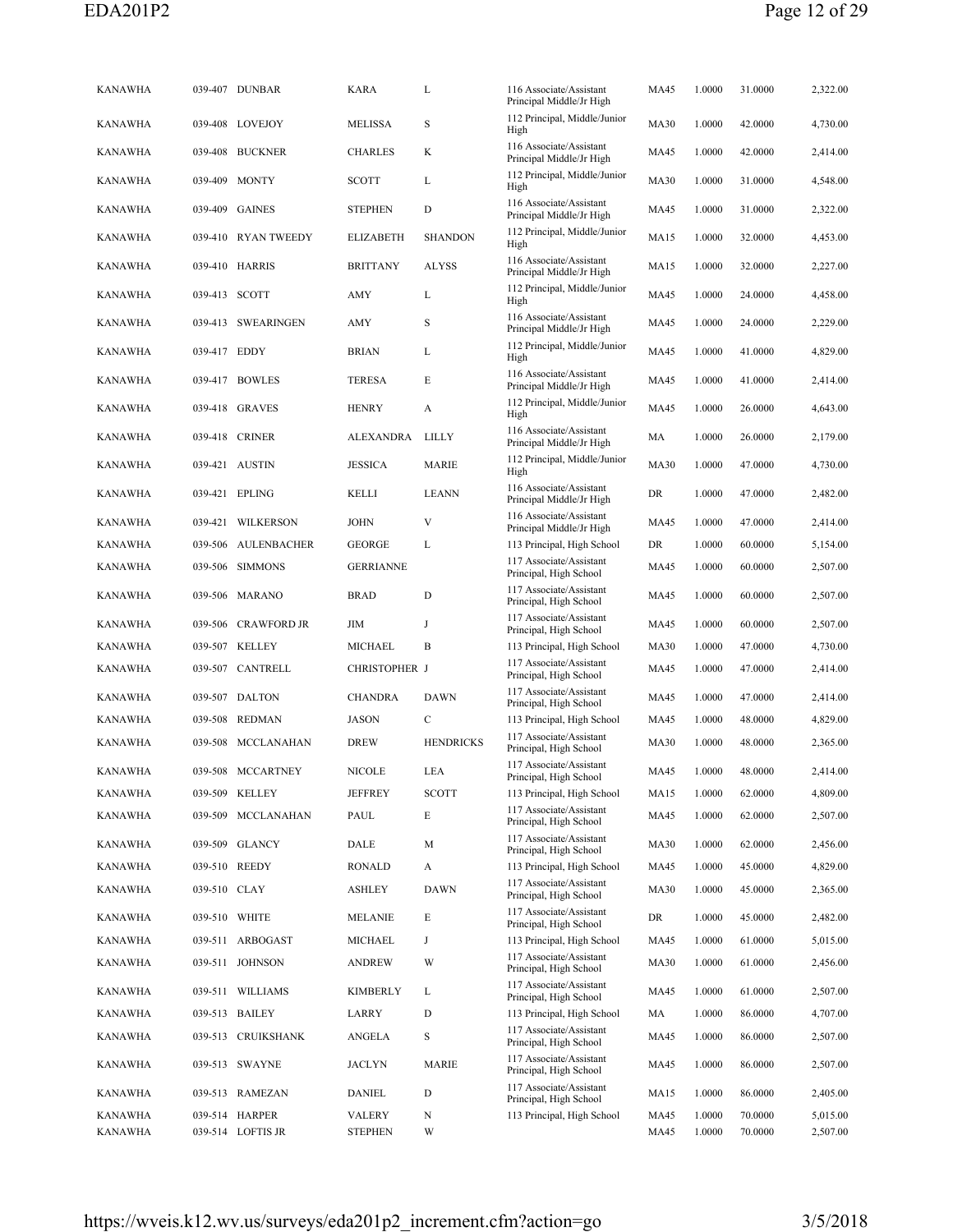|                        |               |                                  |                |               | 117 Associate/Assistant<br>Principal, High School      |             |                     |          |            |
|------------------------|---------------|----------------------------------|----------------|---------------|--------------------------------------------------------|-------------|---------------------|----------|------------|
| KANAWHA                |               | 039-514 HORTON                   | <b>BETH</b>    | <b>ANN</b>    | 117 Associate/Assistant<br>Principal, High School      | MA15        | 1.0000              | 70.0000  | 2,405.00   |
| KANAWHA                |               | 039-514 KENNEDY                  | JANE           | М             | 117 Associate/Assistant<br>Principal, High School      | MA45        | 1.0000              | 70.0000  | 2,507.00   |
| <b>KANAWHA</b>         |               | 039-599 WILSON                   | WAYMAN         | D             | 114 Principal, Combined                                | <b>MA30</b> | 1.0000              | 19.0000  | 4,366.00   |
| <b>KANAWHA</b>         |               | 039-599 BURGESS                  | <b>TAMMY</b>   | J             | 118 Associate/Assistant<br>Principal, Combined         | <b>MA45</b> | 1.0000              | 19.0000  | 2,229.00   |
| KANAWHA                |               | 039-701 STOWERS                  | JENNIFER       | М             | 113 Principal, High School                             | MA45        | 1.0000              | 35.0000  | 4,643.00   |
| <b>KANAWHA</b>         |               | 039-702 CALVERT II               | L PHILLIP      |               | 113 Principal, High School                             | <b>MA45</b> | 1.0000              | 43.0000  | 4,829.00   |
| <b>KANAWHA</b>         |               | 039-703 BAILEY                   | <b>WENDY</b>   | <b>DENISE</b> | 113 Principal, High School                             | <b>MA30</b> | 1.0000              | 11.0000  | 4,184.00   |
| <b>KANAWHA Total</b>   |               |                                  |                |               |                                                        |             | 113.0000 3,893.4000 |          | 418,698.00 |
| LEWIS CO.              |               | 041-202 Freeland                 | Kimberly       | D             | 111 Principal, Elementary                              | <b>MA45</b> | 1.0000              | 14.7000  | 4,458.00   |
| LEWIS CO.              | 041-205       | Benedum                          | Kristina       | М             | 111 Principal, Elementary                              | MA          | 1.0000              | 15.6500  | 4,184.00   |
| LEWIS CO.              | 041-207 Hall  |                                  | Steven         | Wayne         | 111 Principal, Elementary                              | <b>MA30</b> | 1.0000              | 38.5200  | 4,730.00   |
| LEWIS CO.              | 041-207 Comer |                                  | Jeovanna       | М             | 115 Associate/Assistant<br>Principal, Elementary       | <b>MA30</b> | 1.0000              | 38.5200  | 2,365.00   |
| LEWIS CO.              | 041-208       | Sprouse                          | Denise         | М             | 111 Principal, Elementary                              | MA45        | 1.0000              | 26.3800  | 4,643.00   |
| LEWIS CO.              |               | 041-301 Radcliff                 | Julie          |               | 112 Principal, Middle/Junior                           | <b>MA45</b> | 1.0000              | 59.1000  | 5,015.00   |
|                        |               |                                  |                | А.            | High                                                   |             |                     |          |            |
| LEWIS CO.              | 041-301       | Hinterer                         | Sally          | А             | 116 Associate/Assistant<br>Principal Middle/Jr High    | <b>MA45</b> | 1.0000              | 59.1000  | 2,507.00   |
| LEWIS CO.              | 041-301       | Shields                          | Tarra          | R.            | 116 Associate/Assistant<br>Principal Middle/Jr High    | <b>MA45</b> | 1.0000              | 59.1000  | 2,507.00   |
| LEWIS CO.              |               | 041-501 Lambert                  | Derek          | R             | 113 Principal, High School                             | <b>MA45</b> | 1.0000              | 56.0000  | 4,829.00   |
| LEWIS CO.              | 041-501       | Whiston                          | John           | Н.            | 117 Associate/Assistant<br>Principal, High School      | <b>MA15</b> | 1.0000              | 56.0000  | 2,316.00   |
| LEWIS CO.              | 041-501 Cogar |                                  | Dustin         | T.            | 117 Associate/Assistant<br>Principal, High School      | <b>MA15</b> | 1.0000              | 56.0000  | 2,316.00   |
| <b>LEWIS CO. Total</b> |               |                                  |                |               |                                                        |             | 11.0000             | 479.0700 | 39,870.00  |
| LINCOLN CO.            |               | 043-101 PATTON                   | MARY           | A             | 114 Principal, Combined                                | MA45        | 1.0000              | 48.3300  | 4,829.00   |
| LINCOLN CO.            |               | 043-101 BROWN                    | YUVONNE        | D             | 118 Associate/Assistant<br>Principal, Combined         | <b>MA45</b> | 1.0000              | 48.3300  | 2,414.00   |
| LINCOLN CO.            | 043-102 DAVIS |                                  | <b>DON</b>     | Κ.            | 114 Principal, Combined                                | <b>MA45</b> | 1.0000              | 40.1600  | 4,829.00   |
| LINCOLN CO.            |               | 043-102 HUFFMAN                  | LORI           | <b>ANN</b>    | 118 Associate/Assistant<br>Principal, Combined         | MA45        | 1.0000              | 40.1600  | 2,414.00   |
| LINCOLN CO.            |               | 043-103 MATHIS                   | TAB            | J.            | 114 Principal, Combined                                | <b>MA30</b> | 1.0000              | 33.0000  | 4,548.00   |
| LINCOLN CO.            | 043-103       | <b>TONEY</b>                     | <b>BELINDA</b> | G             | 118 Associate/Assistant                                | <b>MA30</b> | 1.0000              | 33.0000  | 2,274.00   |
| LINCOLN CO.            |               | 043-212 MATTHEWS HOOVER CHASTIDY |                | А.            | Principal, Combined                                    | MA          | 1.0000              | 22.8400  | 4,184.00   |
| LINCOLN CO.            | 043-214       | <b>MOUNTS</b>                    | CHRISTINA      |               | 111 Principal, Elementary<br>111 Principal, Elementary | MA45        | 1.0000              | 12.8400  | 4,272.00   |
| LINCOLN CO.            | 043-215 ROY   |                                  | JOHN           | W.            | 111 Principal, Elementary                              | <b>MA15</b> | 1.0000              | 36.8300  | 4,453.00   |
| LINCOLN CO.            | 043-215 DAVIS |                                  |                |               | 115 Associate/Assistant                                |             |                     | 36.8300  |            |
|                        |               |                                  | <b>RICHARD</b> |               | Principal, Elementary<br>112 Principal, Middle/Junior  | <b>MA45</b> | 1.0000              |          | 2,322.00   |
| LINCOLN CO.            | 043-301 DAVIS |                                  | JOHNNALYN      | M.            | High                                                   | MA45        | 1.0000              | 23.1600  | 4,458.00   |
| LINCOLN CO.            |               | 043-301 SANSOM                   | JERRY          | W             | 116 Associate/Assistant<br>Principal Middle/Jr High    | <b>MA30</b> | 1.0000              | 23.1600  | 2,183.00   |
| LINCOLN CO.            |               | 043-506 SNYDER                   | <b>DANA</b>    | R             | 113 Principal, High School                             | <b>MA30</b> | 1.0000              | 69.3400  | 4,912.00   |
| LINCOLN CO.            |               | 043-506 MCCOMAS                  | <b>DONETTA</b> | S.            | 117 Associate/Assistant<br>Principal, High School      | <b>MA30</b> | 1.0000              | 69.3400  | 2,456.00   |
| LINCOLN CO.            |               | 043-506 CHRISTIAN                | DEREK          | А.            | 117 Associate/Assistant<br>Principal, High School      | <b>MA30</b> | 1.0000              | 69.3400  | 2,456.00   |
| LINCOLN CO.<br>Total   |               |                                  |                |               |                                                        |             | 15.0000             | 606.6600 | 53,004.00  |
| LOGAN CO.              |               | 045-101 CURRY                    | MARTHA         | L             | 111 Principal, Elementary                              | <b>MA45</b> | 1.0000              | 16.0000  | 4,458.00   |
|                        |               |                                  |                |               | 112 Principal, Middle/Junior                           |             |                     |          |            |
| LOGAN CO.              |               | 045-103 CALDWELL                 | CYNTHIA        | L             | High<br>116 Associate/Assistant                        | MA45        | 1.0000              | 31.0000  | 4,643.00   |
| LOGAN CO.              |               | 045-103 PAYNTER                  | CYNTHIA        | R             | Principal Middle/Jr High                               | <b>MA30</b> | 0.7500              | 31.0000  | 1,706.00   |
| LOGAN CO.              |               | 045-103 PAYNTER                  | CYNTHIA        | R             | 116 Associate/Assistant<br>Principal Middle/Jr High    | <b>MA30</b> | 0.2500              | 31.0000  | 569.00     |
| LOGAN CO.              |               | 045-203 HOLLY                    | DEBBIE         | F             | 111 Principal, Elementary                              | MA45        | 1.0000              | 18.0000  | 4,458.00   |
| LOGAN CO.              |               | 045-204 DOTSON                   | ANDREW         | L             | 111 Principal, Elementary                              | MA15        | 1.0000              | 20.2500  | 4,275.00   |
| LOGAN CO.              |               | 045-204 PODUNAVAC                | MICHELLE       | D.            | 115 Associate/Assistant<br>Principal, Elementary       | <b>MA30</b> | 0.2500              | 20.2500  | 546.00     |
| LOGAN CO.              |               | 045-209 WILLIAMSON               | JANICE         | F             | 111 Principal, Elementary                              | MA45        | 1.0000              | 17.0000  | 4,458.00   |
| LOGAN CO.              |               | 045-210 DALTON                   | SAMMY          | D             | 111 Principal, Elementary                              | MA45        | 1.0000              | 9.0000   | 4,272.00   |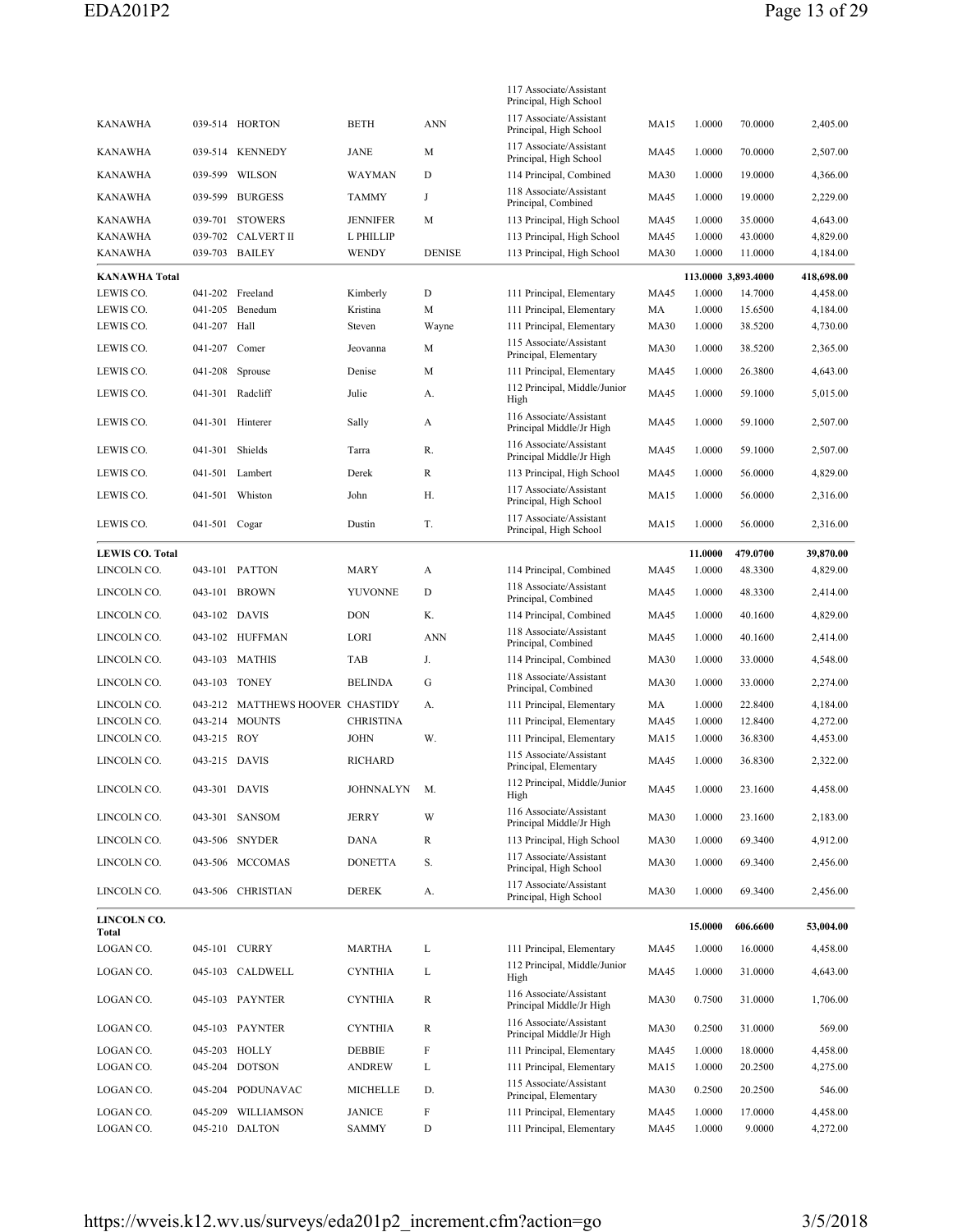| LOGAN CO.<br>045-213 DESKINS<br>CHERYL<br>L<br>111 Principal, Elementary<br><b>MA30</b><br>1.0000<br>4,366.00<br>23.7500<br>115 Associate/Assistant<br>LOGAN CO.<br>045-213 PODUNAVAC<br><b>MICHELLE</b><br>D.<br><b>MA30</b><br>0.7500<br>1,637.00<br>23.7500<br>Principal, Elementary<br>LOGAN CO.<br>045-217 NOEL<br><b>DANITA</b><br>D<br>111 Principal, Elementary<br>1.0000<br>10.0000<br>4,272.00<br>MA45<br>K<br>4,097.00<br>045-221 MARCUM<br><b>EVA</b><br>1.0000<br>11.0000<br>LOGAN CO.<br>111 Principal, Elementary<br><b>MA15</b><br>045-222 BARKER<br>JILL<br>Н<br>4,643.00<br>LOGAN CO.<br>111 Principal, Elementary<br>MA45<br>1.0000<br>31.0000<br>115 Associate/Assistant<br>C<br>LOGAN CO.<br>045-222 GORDON<br>MIA<br><b>MA15</b><br>0.7500<br>31.0000<br>1,670.00<br>Principal, Elementary<br>115 Associate/Assistant<br>$\mathbf C$<br>045-222 GORDON<br>MIA<br>0.2500<br>557.00<br>LOGAN CO.<br>MA15<br>31.0000<br>Principal, Elementary<br>LOGAN CO.<br>045-227 BARRETT JR<br><b>DOUGLAS</b><br>K<br><b>MA45</b><br>1.0000<br>19.0000<br>4,458.00<br>111 Principal, Elementary<br>112 Principal, Middle/Junior<br>LOGAN CO.<br>045-301 PRITCHARD<br>R<br>1.0000<br>4,829.00<br><b>STEPHEN</b><br>MA45<br>53.0000<br>High<br>116 Associate/Assistant<br>LOGAN CO.<br>045-301 TAYLOR<br><b>KATHRYN</b><br>0.7500<br>53.0000<br>1,811.00<br>A<br>MA45<br>Principal Middle/Jr High<br>116 Associate/Assistant<br>LOGAN CO.<br>045-301 TAYLOR<br><b>KATHRYN</b><br>MA45<br>0.2500<br>53.0000<br>604.00<br>A<br>Principal Middle/Jr High<br>116 Associate/Assistant<br>045-301 KIDD<br><b>BRYAN</b><br>M.<br>0.7500<br>1,737.00<br>LOGAN CO.<br>MA15<br>53.0000<br>Principal Middle/Jr High<br>116 Associate/Assistant<br>LOGAN CO.<br>045-301 KIDD<br><b>BRYAN</b><br>M.<br><b>MA15</b><br>0.2500<br>579.00<br>53.0000<br>Principal Middle/Jr High<br>112 Principal, Middle/Junior<br>045-405 DINGESS<br>N<br>1.0000<br>43.0000<br>4,631.00<br>LOGAN CO.<br><b>KRISTEN</b><br>MA15<br>High<br>116 Associate/Assistant<br>LOGAN CO.<br>045-405 EVANS<br>CAMILLE<br>Е.<br>MA<br>0.7500<br>43.0000<br>1,700.00<br>Principal Middle/Jr High<br>116 Associate/Assistant<br>LOGAN CO.<br>045-405 EVANS<br>CAMILLE<br>Е.<br>MA<br>0.2500<br>43.0000<br>567.00<br>Principal Middle/Jr High<br>116 Associate/Assistant<br>LOGAN CO.<br>045-405 MARCUM<br><b>KENNETH</b><br>MA45<br>0.7500<br>43.0000<br>1,811.00<br>Principal Middle/Jr High<br>116 Associate/Assistant<br>LOGAN CO.<br>045-405 MARCUM<br><b>KENNETH</b><br>MA45<br>0.2500<br>604.00<br>43.0000<br>Principal Middle/Jr High<br>LOGAN CO.<br>045-501 MOORE<br>-1<br>113 Principal, High School<br>1.0000<br>47.0000<br>4,829.00<br><b>KATHRYN</b><br>MA45<br>117 Associate/Assistant<br>LOGAN CO.<br>045-501 ELLIS<br>ERIC<br>R<br>1,811.00<br>MA45<br>0.7500<br>47.0000<br>Principal, High School<br>117 Associate/Assistant<br>LOGAN CO.<br>045-501 ELLIS<br>ERIC<br>R<br>MA45<br>0.2500<br>47.0000<br>604.00<br>Principal, High School<br>117 Associate/Assistant<br>LOGAN CO.<br>045-501 THOMAS<br>PAULA<br>M<br>MA45<br>0.7500<br>47.0000<br>1,811.00<br>Principal, High School<br>117 Associate/Assistant<br>LOGAN CO.<br>045-501 THOMAS<br>M<br>MA45<br>0.2500<br>47.0000<br>604.00<br>PAULA<br>Principal, High School<br>LOGAN CO.<br>045-502 STANLEY<br>113 Principal, High School<br>1.0000<br>48.5000<br>4,829.00<br>KELLY<br>A<br>MA45<br>117 Associate/Assistant<br>LOGAN CO.<br>045-502 ATKINSON<br><b>BRIAN</b><br>K<br>1,811.00<br>MA45<br>0.7500<br>48.5000<br>Principal, High School<br>117 Associate/Assistant<br>LOGAN CO.<br>045-502 ATKINSON<br><b>BRIAN</b><br>K<br>MA45<br>0.2500<br>48.5000<br>604.00<br>Principal, High School<br>117 Associate/Assistant<br>LOGAN CO.<br>045-502 MARCUM<br>LATISHA<br>J<br><b>MA45</b><br>0.7500<br>48.5000<br>1,811.00<br>Principal, High School<br>117 Associate/Assistant<br>LOGAN CO.<br>045-502 MARCUM<br>LATISHA<br>J<br>MA45<br>0.2500<br>48.5000<br>604.00<br>Principal, High School<br>LOGAN CO.<br>045-503 ENGLISH<br><b>PATRICIA</b><br>J<br>113 Principal, High School<br><b>MA45</b><br>1.0000<br>32.5000<br>4,643.00<br>117 Associate/Assistant<br>045-503 ADAMS<br>LOGAN CO.<br>MACEL<br><b>MA30</b><br>0.7500<br>1,706.00<br>A<br>32.5000<br>Principal, High School<br>117 Associate/Assistant<br>LOGAN CO.<br>045-503 ADAMS<br>MACEL<br>0.2500<br>569.00<br>A<br><b>MA30</b><br>32.5000<br>Principal, High School<br>045-701 ADKINS<br>D<br>113 Principal, High School<br>LOGAN CO.<br><b>GLENN</b><br><b>MA45</b><br>1.0000<br>18.0000<br>4,458.00<br><b>LOGAN CO. Total</b><br>30.0000 1,457.0000<br>108,661.00<br>112 Principal, Middle/Junior<br><b>VICKI</b><br><b>MA30</b><br><b>MARION CO</b><br>047-101 BOMBARD<br>L<br>1.0000<br>27.0000<br>4,548.00<br>High<br>112 Principal, Middle/Junior<br>Е<br><b>MA30</b><br><b>MARION CO</b><br>047-102 MOORE<br><b>FRANK</b><br>1.0000<br>32.0000<br>4,548.00<br>High<br>117 Associate/Assistant<br>047-102 FURGASON<br><b>TYSON</b><br><b>MARION CO</b><br><b>RICHARD</b><br>MA<br>1.0000<br>32.0000<br>2,179.00<br>Principal, High School<br>111 Principal, Elementary<br><b>MARION CO</b><br>047-205 DEWITT<br>MELISSA<br>K<br>1.0000<br>36.0000<br>4,643.00<br>MA45<br>115 Associate/Assistant<br><b>RENAE</b><br><b>MARION CO</b><br>047-205 BOARD<br>ERIN<br><b>MA15</b><br>1.0000<br>2,227.00<br>36.0000<br>Principal, Elementary<br><b>MARION CO</b><br>047-206 HOFFMAN<br><b>MARK</b><br>A<br>111 Principal, Elementary<br>1.0000<br>4,643.00<br>MA45<br>33.0000<br>115 Associate/Assistant<br><b>MARION CO</b><br>047-206 HOLT<br><b>JESSICA</b><br>M<br>MA45<br>1.0000<br>33.0000<br>2,322.00<br>Principal, Elementary<br><b>MARION CO</b><br>047-207<br><b>COLEMAN JR</b><br>MELVYN<br>111 Principal, Elementary<br>1.0000<br>14.0000<br>4,272.00<br>L<br>MA45<br><b>MORRIS</b><br>4,643.00<br><b>MARION CO</b><br>047-209<br><b>SCOTT</b><br>R.<br>111 Principal, Elementary<br><b>MA45</b><br>1.0000<br>27.0000<br><b>MARION CO</b><br>047-211 MOORE<br><b>ROBERT</b><br>W<br>111 Principal, Elementary<br><b>MA45</b><br>1.0000<br>29.0000<br>4,643.00 | LOGAN CO. | 045-211 DINGESS-ELLIS | WHITNEY | L | 111 Principal, Elementary | MA | 1.0000 | 10.0000 | 4,009.00 |
|-------------------------------------------------------------------------------------------------------------------------------------------------------------------------------------------------------------------------------------------------------------------------------------------------------------------------------------------------------------------------------------------------------------------------------------------------------------------------------------------------------------------------------------------------------------------------------------------------------------------------------------------------------------------------------------------------------------------------------------------------------------------------------------------------------------------------------------------------------------------------------------------------------------------------------------------------------------------------------------------------------------------------------------------------------------------------------------------------------------------------------------------------------------------------------------------------------------------------------------------------------------------------------------------------------------------------------------------------------------------------------------------------------------------------------------------------------------------------------------------------------------------------------------------------------------------------------------------------------------------------------------------------------------------------------------------------------------------------------------------------------------------------------------------------------------------------------------------------------------------------------------------------------------------------------------------------------------------------------------------------------------------------------------------------------------------------------------------------------------------------------------------------------------------------------------------------------------------------------------------------------------------------------------------------------------------------------------------------------------------------------------------------------------------------------------------------------------------------------------------------------------------------------------------------------------------------------------------------------------------------------------------------------------------------------------------------------------------------------------------------------------------------------------------------------------------------------------------------------------------------------------------------------------------------------------------------------------------------------------------------------------------------------------------------------------------------------------------------------------------------------------------------------------------------------------------------------------------------------------------------------------------------------------------------------------------------------------------------------------------------------------------------------------------------------------------------------------------------------------------------------------------------------------------------------------------------------------------------------------------------------------------------------------------------------------------------------------------------------------------------------------------------------------------------------------------------------------------------------------------------------------------------------------------------------------------------------------------------------------------------------------------------------------------------------------------------------------------------------------------------------------------------------------------------------------------------------------------------------------------------------------------------------------------------------------------------------------------------------------------------------------------------------------------------------------------------------------------------------------------------------------------------------------------------------------------------------------------------------------------------------------------------------------------------------------------------------------------------------------------------------------------------------------------------------------------------------------------------------------------------------------------------------------------------------------------------------------------------------------------------------------------------------------------------------------------------------------------------------------------------------------------------------------------------------------------------------------------------------------------------------------------------------------------------------------------------------------------------------------------------------------------------------------------------------------------------------------------------------------------------------------------------------------------------------------------------------------------------------------------------------------------------------------------------------------------------------------------------------------------------------------------------------------------------------------------------------------------------------------------------------------------------------------------------------------------------------------------------------------------------------------------------------------------------------------------------------------------------------------------------------------------------------------------------------|-----------|-----------------------|---------|---|---------------------------|----|--------|---------|----------|
|                                                                                                                                                                                                                                                                                                                                                                                                                                                                                                                                                                                                                                                                                                                                                                                                                                                                                                                                                                                                                                                                                                                                                                                                                                                                                                                                                                                                                                                                                                                                                                                                                                                                                                                                                                                                                                                                                                                                                                                                                                                                                                                                                                                                                                                                                                                                                                                                                                                                                                                                                                                                                                                                                                                                                                                                                                                                                                                                                                                                                                                                                                                                                                                                                                                                                                                                                                                                                                                                                                                                                                                                                                                                                                                                                                                                                                                                                                                                                                                                                                                                                                                                                                                                                                                                                                                                                                                                                                                                                                                                                                                                                                                                                                                                                                                                                                                                                                                                                                                                                                                                                                                                                                                                                                                                                                                                                                                                                                                                                                                                                                                                                                                                                                                                                                                                                                                                                                                                                                                                                                                                                                                                                                               |           |                       |         |   |                           |    |        |         |          |
|                                                                                                                                                                                                                                                                                                                                                                                                                                                                                                                                                                                                                                                                                                                                                                                                                                                                                                                                                                                                                                                                                                                                                                                                                                                                                                                                                                                                                                                                                                                                                                                                                                                                                                                                                                                                                                                                                                                                                                                                                                                                                                                                                                                                                                                                                                                                                                                                                                                                                                                                                                                                                                                                                                                                                                                                                                                                                                                                                                                                                                                                                                                                                                                                                                                                                                                                                                                                                                                                                                                                                                                                                                                                                                                                                                                                                                                                                                                                                                                                                                                                                                                                                                                                                                                                                                                                                                                                                                                                                                                                                                                                                                                                                                                                                                                                                                                                                                                                                                                                                                                                                                                                                                                                                                                                                                                                                                                                                                                                                                                                                                                                                                                                                                                                                                                                                                                                                                                                                                                                                                                                                                                                                                               |           |                       |         |   |                           |    |        |         |          |
|                                                                                                                                                                                                                                                                                                                                                                                                                                                                                                                                                                                                                                                                                                                                                                                                                                                                                                                                                                                                                                                                                                                                                                                                                                                                                                                                                                                                                                                                                                                                                                                                                                                                                                                                                                                                                                                                                                                                                                                                                                                                                                                                                                                                                                                                                                                                                                                                                                                                                                                                                                                                                                                                                                                                                                                                                                                                                                                                                                                                                                                                                                                                                                                                                                                                                                                                                                                                                                                                                                                                                                                                                                                                                                                                                                                                                                                                                                                                                                                                                                                                                                                                                                                                                                                                                                                                                                                                                                                                                                                                                                                                                                                                                                                                                                                                                                                                                                                                                                                                                                                                                                                                                                                                                                                                                                                                                                                                                                                                                                                                                                                                                                                                                                                                                                                                                                                                                                                                                                                                                                                                                                                                                                               |           |                       |         |   |                           |    |        |         |          |
|                                                                                                                                                                                                                                                                                                                                                                                                                                                                                                                                                                                                                                                                                                                                                                                                                                                                                                                                                                                                                                                                                                                                                                                                                                                                                                                                                                                                                                                                                                                                                                                                                                                                                                                                                                                                                                                                                                                                                                                                                                                                                                                                                                                                                                                                                                                                                                                                                                                                                                                                                                                                                                                                                                                                                                                                                                                                                                                                                                                                                                                                                                                                                                                                                                                                                                                                                                                                                                                                                                                                                                                                                                                                                                                                                                                                                                                                                                                                                                                                                                                                                                                                                                                                                                                                                                                                                                                                                                                                                                                                                                                                                                                                                                                                                                                                                                                                                                                                                                                                                                                                                                                                                                                                                                                                                                                                                                                                                                                                                                                                                                                                                                                                                                                                                                                                                                                                                                                                                                                                                                                                                                                                                                               |           |                       |         |   |                           |    |        |         |          |
|                                                                                                                                                                                                                                                                                                                                                                                                                                                                                                                                                                                                                                                                                                                                                                                                                                                                                                                                                                                                                                                                                                                                                                                                                                                                                                                                                                                                                                                                                                                                                                                                                                                                                                                                                                                                                                                                                                                                                                                                                                                                                                                                                                                                                                                                                                                                                                                                                                                                                                                                                                                                                                                                                                                                                                                                                                                                                                                                                                                                                                                                                                                                                                                                                                                                                                                                                                                                                                                                                                                                                                                                                                                                                                                                                                                                                                                                                                                                                                                                                                                                                                                                                                                                                                                                                                                                                                                                                                                                                                                                                                                                                                                                                                                                                                                                                                                                                                                                                                                                                                                                                                                                                                                                                                                                                                                                                                                                                                                                                                                                                                                                                                                                                                                                                                                                                                                                                                                                                                                                                                                                                                                                                                               |           |                       |         |   |                           |    |        |         |          |
|                                                                                                                                                                                                                                                                                                                                                                                                                                                                                                                                                                                                                                                                                                                                                                                                                                                                                                                                                                                                                                                                                                                                                                                                                                                                                                                                                                                                                                                                                                                                                                                                                                                                                                                                                                                                                                                                                                                                                                                                                                                                                                                                                                                                                                                                                                                                                                                                                                                                                                                                                                                                                                                                                                                                                                                                                                                                                                                                                                                                                                                                                                                                                                                                                                                                                                                                                                                                                                                                                                                                                                                                                                                                                                                                                                                                                                                                                                                                                                                                                                                                                                                                                                                                                                                                                                                                                                                                                                                                                                                                                                                                                                                                                                                                                                                                                                                                                                                                                                                                                                                                                                                                                                                                                                                                                                                                                                                                                                                                                                                                                                                                                                                                                                                                                                                                                                                                                                                                                                                                                                                                                                                                                                               |           |                       |         |   |                           |    |        |         |          |
|                                                                                                                                                                                                                                                                                                                                                                                                                                                                                                                                                                                                                                                                                                                                                                                                                                                                                                                                                                                                                                                                                                                                                                                                                                                                                                                                                                                                                                                                                                                                                                                                                                                                                                                                                                                                                                                                                                                                                                                                                                                                                                                                                                                                                                                                                                                                                                                                                                                                                                                                                                                                                                                                                                                                                                                                                                                                                                                                                                                                                                                                                                                                                                                                                                                                                                                                                                                                                                                                                                                                                                                                                                                                                                                                                                                                                                                                                                                                                                                                                                                                                                                                                                                                                                                                                                                                                                                                                                                                                                                                                                                                                                                                                                                                                                                                                                                                                                                                                                                                                                                                                                                                                                                                                                                                                                                                                                                                                                                                                                                                                                                                                                                                                                                                                                                                                                                                                                                                                                                                                                                                                                                                                                               |           |                       |         |   |                           |    |        |         |          |
|                                                                                                                                                                                                                                                                                                                                                                                                                                                                                                                                                                                                                                                                                                                                                                                                                                                                                                                                                                                                                                                                                                                                                                                                                                                                                                                                                                                                                                                                                                                                                                                                                                                                                                                                                                                                                                                                                                                                                                                                                                                                                                                                                                                                                                                                                                                                                                                                                                                                                                                                                                                                                                                                                                                                                                                                                                                                                                                                                                                                                                                                                                                                                                                                                                                                                                                                                                                                                                                                                                                                                                                                                                                                                                                                                                                                                                                                                                                                                                                                                                                                                                                                                                                                                                                                                                                                                                                                                                                                                                                                                                                                                                                                                                                                                                                                                                                                                                                                                                                                                                                                                                                                                                                                                                                                                                                                                                                                                                                                                                                                                                                                                                                                                                                                                                                                                                                                                                                                                                                                                                                                                                                                                                               |           |                       |         |   |                           |    |        |         |          |
|                                                                                                                                                                                                                                                                                                                                                                                                                                                                                                                                                                                                                                                                                                                                                                                                                                                                                                                                                                                                                                                                                                                                                                                                                                                                                                                                                                                                                                                                                                                                                                                                                                                                                                                                                                                                                                                                                                                                                                                                                                                                                                                                                                                                                                                                                                                                                                                                                                                                                                                                                                                                                                                                                                                                                                                                                                                                                                                                                                                                                                                                                                                                                                                                                                                                                                                                                                                                                                                                                                                                                                                                                                                                                                                                                                                                                                                                                                                                                                                                                                                                                                                                                                                                                                                                                                                                                                                                                                                                                                                                                                                                                                                                                                                                                                                                                                                                                                                                                                                                                                                                                                                                                                                                                                                                                                                                                                                                                                                                                                                                                                                                                                                                                                                                                                                                                                                                                                                                                                                                                                                                                                                                                                               |           |                       |         |   |                           |    |        |         |          |
|                                                                                                                                                                                                                                                                                                                                                                                                                                                                                                                                                                                                                                                                                                                                                                                                                                                                                                                                                                                                                                                                                                                                                                                                                                                                                                                                                                                                                                                                                                                                                                                                                                                                                                                                                                                                                                                                                                                                                                                                                                                                                                                                                                                                                                                                                                                                                                                                                                                                                                                                                                                                                                                                                                                                                                                                                                                                                                                                                                                                                                                                                                                                                                                                                                                                                                                                                                                                                                                                                                                                                                                                                                                                                                                                                                                                                                                                                                                                                                                                                                                                                                                                                                                                                                                                                                                                                                                                                                                                                                                                                                                                                                                                                                                                                                                                                                                                                                                                                                                                                                                                                                                                                                                                                                                                                                                                                                                                                                                                                                                                                                                                                                                                                                                                                                                                                                                                                                                                                                                                                                                                                                                                                                               |           |                       |         |   |                           |    |        |         |          |
|                                                                                                                                                                                                                                                                                                                                                                                                                                                                                                                                                                                                                                                                                                                                                                                                                                                                                                                                                                                                                                                                                                                                                                                                                                                                                                                                                                                                                                                                                                                                                                                                                                                                                                                                                                                                                                                                                                                                                                                                                                                                                                                                                                                                                                                                                                                                                                                                                                                                                                                                                                                                                                                                                                                                                                                                                                                                                                                                                                                                                                                                                                                                                                                                                                                                                                                                                                                                                                                                                                                                                                                                                                                                                                                                                                                                                                                                                                                                                                                                                                                                                                                                                                                                                                                                                                                                                                                                                                                                                                                                                                                                                                                                                                                                                                                                                                                                                                                                                                                                                                                                                                                                                                                                                                                                                                                                                                                                                                                                                                                                                                                                                                                                                                                                                                                                                                                                                                                                                                                                                                                                                                                                                                               |           |                       |         |   |                           |    |        |         |          |
|                                                                                                                                                                                                                                                                                                                                                                                                                                                                                                                                                                                                                                                                                                                                                                                                                                                                                                                                                                                                                                                                                                                                                                                                                                                                                                                                                                                                                                                                                                                                                                                                                                                                                                                                                                                                                                                                                                                                                                                                                                                                                                                                                                                                                                                                                                                                                                                                                                                                                                                                                                                                                                                                                                                                                                                                                                                                                                                                                                                                                                                                                                                                                                                                                                                                                                                                                                                                                                                                                                                                                                                                                                                                                                                                                                                                                                                                                                                                                                                                                                                                                                                                                                                                                                                                                                                                                                                                                                                                                                                                                                                                                                                                                                                                                                                                                                                                                                                                                                                                                                                                                                                                                                                                                                                                                                                                                                                                                                                                                                                                                                                                                                                                                                                                                                                                                                                                                                                                                                                                                                                                                                                                                                               |           |                       |         |   |                           |    |        |         |          |
|                                                                                                                                                                                                                                                                                                                                                                                                                                                                                                                                                                                                                                                                                                                                                                                                                                                                                                                                                                                                                                                                                                                                                                                                                                                                                                                                                                                                                                                                                                                                                                                                                                                                                                                                                                                                                                                                                                                                                                                                                                                                                                                                                                                                                                                                                                                                                                                                                                                                                                                                                                                                                                                                                                                                                                                                                                                                                                                                                                                                                                                                                                                                                                                                                                                                                                                                                                                                                                                                                                                                                                                                                                                                                                                                                                                                                                                                                                                                                                                                                                                                                                                                                                                                                                                                                                                                                                                                                                                                                                                                                                                                                                                                                                                                                                                                                                                                                                                                                                                                                                                                                                                                                                                                                                                                                                                                                                                                                                                                                                                                                                                                                                                                                                                                                                                                                                                                                                                                                                                                                                                                                                                                                                               |           |                       |         |   |                           |    |        |         |          |
|                                                                                                                                                                                                                                                                                                                                                                                                                                                                                                                                                                                                                                                                                                                                                                                                                                                                                                                                                                                                                                                                                                                                                                                                                                                                                                                                                                                                                                                                                                                                                                                                                                                                                                                                                                                                                                                                                                                                                                                                                                                                                                                                                                                                                                                                                                                                                                                                                                                                                                                                                                                                                                                                                                                                                                                                                                                                                                                                                                                                                                                                                                                                                                                                                                                                                                                                                                                                                                                                                                                                                                                                                                                                                                                                                                                                                                                                                                                                                                                                                                                                                                                                                                                                                                                                                                                                                                                                                                                                                                                                                                                                                                                                                                                                                                                                                                                                                                                                                                                                                                                                                                                                                                                                                                                                                                                                                                                                                                                                                                                                                                                                                                                                                                                                                                                                                                                                                                                                                                                                                                                                                                                                                                               |           |                       |         |   |                           |    |        |         |          |
|                                                                                                                                                                                                                                                                                                                                                                                                                                                                                                                                                                                                                                                                                                                                                                                                                                                                                                                                                                                                                                                                                                                                                                                                                                                                                                                                                                                                                                                                                                                                                                                                                                                                                                                                                                                                                                                                                                                                                                                                                                                                                                                                                                                                                                                                                                                                                                                                                                                                                                                                                                                                                                                                                                                                                                                                                                                                                                                                                                                                                                                                                                                                                                                                                                                                                                                                                                                                                                                                                                                                                                                                                                                                                                                                                                                                                                                                                                                                                                                                                                                                                                                                                                                                                                                                                                                                                                                                                                                                                                                                                                                                                                                                                                                                                                                                                                                                                                                                                                                                                                                                                                                                                                                                                                                                                                                                                                                                                                                                                                                                                                                                                                                                                                                                                                                                                                                                                                                                                                                                                                                                                                                                                                               |           |                       |         |   |                           |    |        |         |          |
|                                                                                                                                                                                                                                                                                                                                                                                                                                                                                                                                                                                                                                                                                                                                                                                                                                                                                                                                                                                                                                                                                                                                                                                                                                                                                                                                                                                                                                                                                                                                                                                                                                                                                                                                                                                                                                                                                                                                                                                                                                                                                                                                                                                                                                                                                                                                                                                                                                                                                                                                                                                                                                                                                                                                                                                                                                                                                                                                                                                                                                                                                                                                                                                                                                                                                                                                                                                                                                                                                                                                                                                                                                                                                                                                                                                                                                                                                                                                                                                                                                                                                                                                                                                                                                                                                                                                                                                                                                                                                                                                                                                                                                                                                                                                                                                                                                                                                                                                                                                                                                                                                                                                                                                                                                                                                                                                                                                                                                                                                                                                                                                                                                                                                                                                                                                                                                                                                                                                                                                                                                                                                                                                                                               |           |                       |         |   |                           |    |        |         |          |
|                                                                                                                                                                                                                                                                                                                                                                                                                                                                                                                                                                                                                                                                                                                                                                                                                                                                                                                                                                                                                                                                                                                                                                                                                                                                                                                                                                                                                                                                                                                                                                                                                                                                                                                                                                                                                                                                                                                                                                                                                                                                                                                                                                                                                                                                                                                                                                                                                                                                                                                                                                                                                                                                                                                                                                                                                                                                                                                                                                                                                                                                                                                                                                                                                                                                                                                                                                                                                                                                                                                                                                                                                                                                                                                                                                                                                                                                                                                                                                                                                                                                                                                                                                                                                                                                                                                                                                                                                                                                                                                                                                                                                                                                                                                                                                                                                                                                                                                                                                                                                                                                                                                                                                                                                                                                                                                                                                                                                                                                                                                                                                                                                                                                                                                                                                                                                                                                                                                                                                                                                                                                                                                                                                               |           |                       |         |   |                           |    |        |         |          |
|                                                                                                                                                                                                                                                                                                                                                                                                                                                                                                                                                                                                                                                                                                                                                                                                                                                                                                                                                                                                                                                                                                                                                                                                                                                                                                                                                                                                                                                                                                                                                                                                                                                                                                                                                                                                                                                                                                                                                                                                                                                                                                                                                                                                                                                                                                                                                                                                                                                                                                                                                                                                                                                                                                                                                                                                                                                                                                                                                                                                                                                                                                                                                                                                                                                                                                                                                                                                                                                                                                                                                                                                                                                                                                                                                                                                                                                                                                                                                                                                                                                                                                                                                                                                                                                                                                                                                                                                                                                                                                                                                                                                                                                                                                                                                                                                                                                                                                                                                                                                                                                                                                                                                                                                                                                                                                                                                                                                                                                                                                                                                                                                                                                                                                                                                                                                                                                                                                                                                                                                                                                                                                                                                                               |           |                       |         |   |                           |    |        |         |          |
|                                                                                                                                                                                                                                                                                                                                                                                                                                                                                                                                                                                                                                                                                                                                                                                                                                                                                                                                                                                                                                                                                                                                                                                                                                                                                                                                                                                                                                                                                                                                                                                                                                                                                                                                                                                                                                                                                                                                                                                                                                                                                                                                                                                                                                                                                                                                                                                                                                                                                                                                                                                                                                                                                                                                                                                                                                                                                                                                                                                                                                                                                                                                                                                                                                                                                                                                                                                                                                                                                                                                                                                                                                                                                                                                                                                                                                                                                                                                                                                                                                                                                                                                                                                                                                                                                                                                                                                                                                                                                                                                                                                                                                                                                                                                                                                                                                                                                                                                                                                                                                                                                                                                                                                                                                                                                                                                                                                                                                                                                                                                                                                                                                                                                                                                                                                                                                                                                                                                                                                                                                                                                                                                                                               |           |                       |         |   |                           |    |        |         |          |
|                                                                                                                                                                                                                                                                                                                                                                                                                                                                                                                                                                                                                                                                                                                                                                                                                                                                                                                                                                                                                                                                                                                                                                                                                                                                                                                                                                                                                                                                                                                                                                                                                                                                                                                                                                                                                                                                                                                                                                                                                                                                                                                                                                                                                                                                                                                                                                                                                                                                                                                                                                                                                                                                                                                                                                                                                                                                                                                                                                                                                                                                                                                                                                                                                                                                                                                                                                                                                                                                                                                                                                                                                                                                                                                                                                                                                                                                                                                                                                                                                                                                                                                                                                                                                                                                                                                                                                                                                                                                                                                                                                                                                                                                                                                                                                                                                                                                                                                                                                                                                                                                                                                                                                                                                                                                                                                                                                                                                                                                                                                                                                                                                                                                                                                                                                                                                                                                                                                                                                                                                                                                                                                                                                               |           |                       |         |   |                           |    |        |         |          |
|                                                                                                                                                                                                                                                                                                                                                                                                                                                                                                                                                                                                                                                                                                                                                                                                                                                                                                                                                                                                                                                                                                                                                                                                                                                                                                                                                                                                                                                                                                                                                                                                                                                                                                                                                                                                                                                                                                                                                                                                                                                                                                                                                                                                                                                                                                                                                                                                                                                                                                                                                                                                                                                                                                                                                                                                                                                                                                                                                                                                                                                                                                                                                                                                                                                                                                                                                                                                                                                                                                                                                                                                                                                                                                                                                                                                                                                                                                                                                                                                                                                                                                                                                                                                                                                                                                                                                                                                                                                                                                                                                                                                                                                                                                                                                                                                                                                                                                                                                                                                                                                                                                                                                                                                                                                                                                                                                                                                                                                                                                                                                                                                                                                                                                                                                                                                                                                                                                                                                                                                                                                                                                                                                                               |           |                       |         |   |                           |    |        |         |          |
|                                                                                                                                                                                                                                                                                                                                                                                                                                                                                                                                                                                                                                                                                                                                                                                                                                                                                                                                                                                                                                                                                                                                                                                                                                                                                                                                                                                                                                                                                                                                                                                                                                                                                                                                                                                                                                                                                                                                                                                                                                                                                                                                                                                                                                                                                                                                                                                                                                                                                                                                                                                                                                                                                                                                                                                                                                                                                                                                                                                                                                                                                                                                                                                                                                                                                                                                                                                                                                                                                                                                                                                                                                                                                                                                                                                                                                                                                                                                                                                                                                                                                                                                                                                                                                                                                                                                                                                                                                                                                                                                                                                                                                                                                                                                                                                                                                                                                                                                                                                                                                                                                                                                                                                                                                                                                                                                                                                                                                                                                                                                                                                                                                                                                                                                                                                                                                                                                                                                                                                                                                                                                                                                                                               |           |                       |         |   |                           |    |        |         |          |
|                                                                                                                                                                                                                                                                                                                                                                                                                                                                                                                                                                                                                                                                                                                                                                                                                                                                                                                                                                                                                                                                                                                                                                                                                                                                                                                                                                                                                                                                                                                                                                                                                                                                                                                                                                                                                                                                                                                                                                                                                                                                                                                                                                                                                                                                                                                                                                                                                                                                                                                                                                                                                                                                                                                                                                                                                                                                                                                                                                                                                                                                                                                                                                                                                                                                                                                                                                                                                                                                                                                                                                                                                                                                                                                                                                                                                                                                                                                                                                                                                                                                                                                                                                                                                                                                                                                                                                                                                                                                                                                                                                                                                                                                                                                                                                                                                                                                                                                                                                                                                                                                                                                                                                                                                                                                                                                                                                                                                                                                                                                                                                                                                                                                                                                                                                                                                                                                                                                                                                                                                                                                                                                                                                               |           |                       |         |   |                           |    |        |         |          |
|                                                                                                                                                                                                                                                                                                                                                                                                                                                                                                                                                                                                                                                                                                                                                                                                                                                                                                                                                                                                                                                                                                                                                                                                                                                                                                                                                                                                                                                                                                                                                                                                                                                                                                                                                                                                                                                                                                                                                                                                                                                                                                                                                                                                                                                                                                                                                                                                                                                                                                                                                                                                                                                                                                                                                                                                                                                                                                                                                                                                                                                                                                                                                                                                                                                                                                                                                                                                                                                                                                                                                                                                                                                                                                                                                                                                                                                                                                                                                                                                                                                                                                                                                                                                                                                                                                                                                                                                                                                                                                                                                                                                                                                                                                                                                                                                                                                                                                                                                                                                                                                                                                                                                                                                                                                                                                                                                                                                                                                                                                                                                                                                                                                                                                                                                                                                                                                                                                                                                                                                                                                                                                                                                                               |           |                       |         |   |                           |    |        |         |          |
|                                                                                                                                                                                                                                                                                                                                                                                                                                                                                                                                                                                                                                                                                                                                                                                                                                                                                                                                                                                                                                                                                                                                                                                                                                                                                                                                                                                                                                                                                                                                                                                                                                                                                                                                                                                                                                                                                                                                                                                                                                                                                                                                                                                                                                                                                                                                                                                                                                                                                                                                                                                                                                                                                                                                                                                                                                                                                                                                                                                                                                                                                                                                                                                                                                                                                                                                                                                                                                                                                                                                                                                                                                                                                                                                                                                                                                                                                                                                                                                                                                                                                                                                                                                                                                                                                                                                                                                                                                                                                                                                                                                                                                                                                                                                                                                                                                                                                                                                                                                                                                                                                                                                                                                                                                                                                                                                                                                                                                                                                                                                                                                                                                                                                                                                                                                                                                                                                                                                                                                                                                                                                                                                                                               |           |                       |         |   |                           |    |        |         |          |
|                                                                                                                                                                                                                                                                                                                                                                                                                                                                                                                                                                                                                                                                                                                                                                                                                                                                                                                                                                                                                                                                                                                                                                                                                                                                                                                                                                                                                                                                                                                                                                                                                                                                                                                                                                                                                                                                                                                                                                                                                                                                                                                                                                                                                                                                                                                                                                                                                                                                                                                                                                                                                                                                                                                                                                                                                                                                                                                                                                                                                                                                                                                                                                                                                                                                                                                                                                                                                                                                                                                                                                                                                                                                                                                                                                                                                                                                                                                                                                                                                                                                                                                                                                                                                                                                                                                                                                                                                                                                                                                                                                                                                                                                                                                                                                                                                                                                                                                                                                                                                                                                                                                                                                                                                                                                                                                                                                                                                                                                                                                                                                                                                                                                                                                                                                                                                                                                                                                                                                                                                                                                                                                                                                               |           |                       |         |   |                           |    |        |         |          |
|                                                                                                                                                                                                                                                                                                                                                                                                                                                                                                                                                                                                                                                                                                                                                                                                                                                                                                                                                                                                                                                                                                                                                                                                                                                                                                                                                                                                                                                                                                                                                                                                                                                                                                                                                                                                                                                                                                                                                                                                                                                                                                                                                                                                                                                                                                                                                                                                                                                                                                                                                                                                                                                                                                                                                                                                                                                                                                                                                                                                                                                                                                                                                                                                                                                                                                                                                                                                                                                                                                                                                                                                                                                                                                                                                                                                                                                                                                                                                                                                                                                                                                                                                                                                                                                                                                                                                                                                                                                                                                                                                                                                                                                                                                                                                                                                                                                                                                                                                                                                                                                                                                                                                                                                                                                                                                                                                                                                                                                                                                                                                                                                                                                                                                                                                                                                                                                                                                                                                                                                                                                                                                                                                                               |           |                       |         |   |                           |    |        |         |          |
|                                                                                                                                                                                                                                                                                                                                                                                                                                                                                                                                                                                                                                                                                                                                                                                                                                                                                                                                                                                                                                                                                                                                                                                                                                                                                                                                                                                                                                                                                                                                                                                                                                                                                                                                                                                                                                                                                                                                                                                                                                                                                                                                                                                                                                                                                                                                                                                                                                                                                                                                                                                                                                                                                                                                                                                                                                                                                                                                                                                                                                                                                                                                                                                                                                                                                                                                                                                                                                                                                                                                                                                                                                                                                                                                                                                                                                                                                                                                                                                                                                                                                                                                                                                                                                                                                                                                                                                                                                                                                                                                                                                                                                                                                                                                                                                                                                                                                                                                                                                                                                                                                                                                                                                                                                                                                                                                                                                                                                                                                                                                                                                                                                                                                                                                                                                                                                                                                                                                                                                                                                                                                                                                                                               |           |                       |         |   |                           |    |        |         |          |
|                                                                                                                                                                                                                                                                                                                                                                                                                                                                                                                                                                                                                                                                                                                                                                                                                                                                                                                                                                                                                                                                                                                                                                                                                                                                                                                                                                                                                                                                                                                                                                                                                                                                                                                                                                                                                                                                                                                                                                                                                                                                                                                                                                                                                                                                                                                                                                                                                                                                                                                                                                                                                                                                                                                                                                                                                                                                                                                                                                                                                                                                                                                                                                                                                                                                                                                                                                                                                                                                                                                                                                                                                                                                                                                                                                                                                                                                                                                                                                                                                                                                                                                                                                                                                                                                                                                                                                                                                                                                                                                                                                                                                                                                                                                                                                                                                                                                                                                                                                                                                                                                                                                                                                                                                                                                                                                                                                                                                                                                                                                                                                                                                                                                                                                                                                                                                                                                                                                                                                                                                                                                                                                                                                               |           |                       |         |   |                           |    |        |         |          |
|                                                                                                                                                                                                                                                                                                                                                                                                                                                                                                                                                                                                                                                                                                                                                                                                                                                                                                                                                                                                                                                                                                                                                                                                                                                                                                                                                                                                                                                                                                                                                                                                                                                                                                                                                                                                                                                                                                                                                                                                                                                                                                                                                                                                                                                                                                                                                                                                                                                                                                                                                                                                                                                                                                                                                                                                                                                                                                                                                                                                                                                                                                                                                                                                                                                                                                                                                                                                                                                                                                                                                                                                                                                                                                                                                                                                                                                                                                                                                                                                                                                                                                                                                                                                                                                                                                                                                                                                                                                                                                                                                                                                                                                                                                                                                                                                                                                                                                                                                                                                                                                                                                                                                                                                                                                                                                                                                                                                                                                                                                                                                                                                                                                                                                                                                                                                                                                                                                                                                                                                                                                                                                                                                                               |           |                       |         |   |                           |    |        |         |          |
|                                                                                                                                                                                                                                                                                                                                                                                                                                                                                                                                                                                                                                                                                                                                                                                                                                                                                                                                                                                                                                                                                                                                                                                                                                                                                                                                                                                                                                                                                                                                                                                                                                                                                                                                                                                                                                                                                                                                                                                                                                                                                                                                                                                                                                                                                                                                                                                                                                                                                                                                                                                                                                                                                                                                                                                                                                                                                                                                                                                                                                                                                                                                                                                                                                                                                                                                                                                                                                                                                                                                                                                                                                                                                                                                                                                                                                                                                                                                                                                                                                                                                                                                                                                                                                                                                                                                                                                                                                                                                                                                                                                                                                                                                                                                                                                                                                                                                                                                                                                                                                                                                                                                                                                                                                                                                                                                                                                                                                                                                                                                                                                                                                                                                                                                                                                                                                                                                                                                                                                                                                                                                                                                                                               |           |                       |         |   |                           |    |        |         |          |
|                                                                                                                                                                                                                                                                                                                                                                                                                                                                                                                                                                                                                                                                                                                                                                                                                                                                                                                                                                                                                                                                                                                                                                                                                                                                                                                                                                                                                                                                                                                                                                                                                                                                                                                                                                                                                                                                                                                                                                                                                                                                                                                                                                                                                                                                                                                                                                                                                                                                                                                                                                                                                                                                                                                                                                                                                                                                                                                                                                                                                                                                                                                                                                                                                                                                                                                                                                                                                                                                                                                                                                                                                                                                                                                                                                                                                                                                                                                                                                                                                                                                                                                                                                                                                                                                                                                                                                                                                                                                                                                                                                                                                                                                                                                                                                                                                                                                                                                                                                                                                                                                                                                                                                                                                                                                                                                                                                                                                                                                                                                                                                                                                                                                                                                                                                                                                                                                                                                                                                                                                                                                                                                                                                               |           |                       |         |   |                           |    |        |         |          |
|                                                                                                                                                                                                                                                                                                                                                                                                                                                                                                                                                                                                                                                                                                                                                                                                                                                                                                                                                                                                                                                                                                                                                                                                                                                                                                                                                                                                                                                                                                                                                                                                                                                                                                                                                                                                                                                                                                                                                                                                                                                                                                                                                                                                                                                                                                                                                                                                                                                                                                                                                                                                                                                                                                                                                                                                                                                                                                                                                                                                                                                                                                                                                                                                                                                                                                                                                                                                                                                                                                                                                                                                                                                                                                                                                                                                                                                                                                                                                                                                                                                                                                                                                                                                                                                                                                                                                                                                                                                                                                                                                                                                                                                                                                                                                                                                                                                                                                                                                                                                                                                                                                                                                                                                                                                                                                                                                                                                                                                                                                                                                                                                                                                                                                                                                                                                                                                                                                                                                                                                                                                                                                                                                                               |           |                       |         |   |                           |    |        |         |          |
|                                                                                                                                                                                                                                                                                                                                                                                                                                                                                                                                                                                                                                                                                                                                                                                                                                                                                                                                                                                                                                                                                                                                                                                                                                                                                                                                                                                                                                                                                                                                                                                                                                                                                                                                                                                                                                                                                                                                                                                                                                                                                                                                                                                                                                                                                                                                                                                                                                                                                                                                                                                                                                                                                                                                                                                                                                                                                                                                                                                                                                                                                                                                                                                                                                                                                                                                                                                                                                                                                                                                                                                                                                                                                                                                                                                                                                                                                                                                                                                                                                                                                                                                                                                                                                                                                                                                                                                                                                                                                                                                                                                                                                                                                                                                                                                                                                                                                                                                                                                                                                                                                                                                                                                                                                                                                                                                                                                                                                                                                                                                                                                                                                                                                                                                                                                                                                                                                                                                                                                                                                                                                                                                                                               |           |                       |         |   |                           |    |        |         |          |
|                                                                                                                                                                                                                                                                                                                                                                                                                                                                                                                                                                                                                                                                                                                                                                                                                                                                                                                                                                                                                                                                                                                                                                                                                                                                                                                                                                                                                                                                                                                                                                                                                                                                                                                                                                                                                                                                                                                                                                                                                                                                                                                                                                                                                                                                                                                                                                                                                                                                                                                                                                                                                                                                                                                                                                                                                                                                                                                                                                                                                                                                                                                                                                                                                                                                                                                                                                                                                                                                                                                                                                                                                                                                                                                                                                                                                                                                                                                                                                                                                                                                                                                                                                                                                                                                                                                                                                                                                                                                                                                                                                                                                                                                                                                                                                                                                                                                                                                                                                                                                                                                                                                                                                                                                                                                                                                                                                                                                                                                                                                                                                                                                                                                                                                                                                                                                                                                                                                                                                                                                                                                                                                                                                               |           |                       |         |   |                           |    |        |         |          |
|                                                                                                                                                                                                                                                                                                                                                                                                                                                                                                                                                                                                                                                                                                                                                                                                                                                                                                                                                                                                                                                                                                                                                                                                                                                                                                                                                                                                                                                                                                                                                                                                                                                                                                                                                                                                                                                                                                                                                                                                                                                                                                                                                                                                                                                                                                                                                                                                                                                                                                                                                                                                                                                                                                                                                                                                                                                                                                                                                                                                                                                                                                                                                                                                                                                                                                                                                                                                                                                                                                                                                                                                                                                                                                                                                                                                                                                                                                                                                                                                                                                                                                                                                                                                                                                                                                                                                                                                                                                                                                                                                                                                                                                                                                                                                                                                                                                                                                                                                                                                                                                                                                                                                                                                                                                                                                                                                                                                                                                                                                                                                                                                                                                                                                                                                                                                                                                                                                                                                                                                                                                                                                                                                                               |           |                       |         |   |                           |    |        |         |          |
|                                                                                                                                                                                                                                                                                                                                                                                                                                                                                                                                                                                                                                                                                                                                                                                                                                                                                                                                                                                                                                                                                                                                                                                                                                                                                                                                                                                                                                                                                                                                                                                                                                                                                                                                                                                                                                                                                                                                                                                                                                                                                                                                                                                                                                                                                                                                                                                                                                                                                                                                                                                                                                                                                                                                                                                                                                                                                                                                                                                                                                                                                                                                                                                                                                                                                                                                                                                                                                                                                                                                                                                                                                                                                                                                                                                                                                                                                                                                                                                                                                                                                                                                                                                                                                                                                                                                                                                                                                                                                                                                                                                                                                                                                                                                                                                                                                                                                                                                                                                                                                                                                                                                                                                                                                                                                                                                                                                                                                                                                                                                                                                                                                                                                                                                                                                                                                                                                                                                                                                                                                                                                                                                                                               |           |                       |         |   |                           |    |        |         |          |
|                                                                                                                                                                                                                                                                                                                                                                                                                                                                                                                                                                                                                                                                                                                                                                                                                                                                                                                                                                                                                                                                                                                                                                                                                                                                                                                                                                                                                                                                                                                                                                                                                                                                                                                                                                                                                                                                                                                                                                                                                                                                                                                                                                                                                                                                                                                                                                                                                                                                                                                                                                                                                                                                                                                                                                                                                                                                                                                                                                                                                                                                                                                                                                                                                                                                                                                                                                                                                                                                                                                                                                                                                                                                                                                                                                                                                                                                                                                                                                                                                                                                                                                                                                                                                                                                                                                                                                                                                                                                                                                                                                                                                                                                                                                                                                                                                                                                                                                                                                                                                                                                                                                                                                                                                                                                                                                                                                                                                                                                                                                                                                                                                                                                                                                                                                                                                                                                                                                                                                                                                                                                                                                                                                               |           |                       |         |   |                           |    |        |         |          |
|                                                                                                                                                                                                                                                                                                                                                                                                                                                                                                                                                                                                                                                                                                                                                                                                                                                                                                                                                                                                                                                                                                                                                                                                                                                                                                                                                                                                                                                                                                                                                                                                                                                                                                                                                                                                                                                                                                                                                                                                                                                                                                                                                                                                                                                                                                                                                                                                                                                                                                                                                                                                                                                                                                                                                                                                                                                                                                                                                                                                                                                                                                                                                                                                                                                                                                                                                                                                                                                                                                                                                                                                                                                                                                                                                                                                                                                                                                                                                                                                                                                                                                                                                                                                                                                                                                                                                                                                                                                                                                                                                                                                                                                                                                                                                                                                                                                                                                                                                                                                                                                                                                                                                                                                                                                                                                                                                                                                                                                                                                                                                                                                                                                                                                                                                                                                                                                                                                                                                                                                                                                                                                                                                                               |           |                       |         |   |                           |    |        |         |          |
|                                                                                                                                                                                                                                                                                                                                                                                                                                                                                                                                                                                                                                                                                                                                                                                                                                                                                                                                                                                                                                                                                                                                                                                                                                                                                                                                                                                                                                                                                                                                                                                                                                                                                                                                                                                                                                                                                                                                                                                                                                                                                                                                                                                                                                                                                                                                                                                                                                                                                                                                                                                                                                                                                                                                                                                                                                                                                                                                                                                                                                                                                                                                                                                                                                                                                                                                                                                                                                                                                                                                                                                                                                                                                                                                                                                                                                                                                                                                                                                                                                                                                                                                                                                                                                                                                                                                                                                                                                                                                                                                                                                                                                                                                                                                                                                                                                                                                                                                                                                                                                                                                                                                                                                                                                                                                                                                                                                                                                                                                                                                                                                                                                                                                                                                                                                                                                                                                                                                                                                                                                                                                                                                                                               |           |                       |         |   |                           |    |        |         |          |
|                                                                                                                                                                                                                                                                                                                                                                                                                                                                                                                                                                                                                                                                                                                                                                                                                                                                                                                                                                                                                                                                                                                                                                                                                                                                                                                                                                                                                                                                                                                                                                                                                                                                                                                                                                                                                                                                                                                                                                                                                                                                                                                                                                                                                                                                                                                                                                                                                                                                                                                                                                                                                                                                                                                                                                                                                                                                                                                                                                                                                                                                                                                                                                                                                                                                                                                                                                                                                                                                                                                                                                                                                                                                                                                                                                                                                                                                                                                                                                                                                                                                                                                                                                                                                                                                                                                                                                                                                                                                                                                                                                                                                                                                                                                                                                                                                                                                                                                                                                                                                                                                                                                                                                                                                                                                                                                                                                                                                                                                                                                                                                                                                                                                                                                                                                                                                                                                                                                                                                                                                                                                                                                                                                               |           |                       |         |   |                           |    |        |         |          |
|                                                                                                                                                                                                                                                                                                                                                                                                                                                                                                                                                                                                                                                                                                                                                                                                                                                                                                                                                                                                                                                                                                                                                                                                                                                                                                                                                                                                                                                                                                                                                                                                                                                                                                                                                                                                                                                                                                                                                                                                                                                                                                                                                                                                                                                                                                                                                                                                                                                                                                                                                                                                                                                                                                                                                                                                                                                                                                                                                                                                                                                                                                                                                                                                                                                                                                                                                                                                                                                                                                                                                                                                                                                                                                                                                                                                                                                                                                                                                                                                                                                                                                                                                                                                                                                                                                                                                                                                                                                                                                                                                                                                                                                                                                                                                                                                                                                                                                                                                                                                                                                                                                                                                                                                                                                                                                                                                                                                                                                                                                                                                                                                                                                                                                                                                                                                                                                                                                                                                                                                                                                                                                                                                                               |           |                       |         |   |                           |    |        |         |          |
|                                                                                                                                                                                                                                                                                                                                                                                                                                                                                                                                                                                                                                                                                                                                                                                                                                                                                                                                                                                                                                                                                                                                                                                                                                                                                                                                                                                                                                                                                                                                                                                                                                                                                                                                                                                                                                                                                                                                                                                                                                                                                                                                                                                                                                                                                                                                                                                                                                                                                                                                                                                                                                                                                                                                                                                                                                                                                                                                                                                                                                                                                                                                                                                                                                                                                                                                                                                                                                                                                                                                                                                                                                                                                                                                                                                                                                                                                                                                                                                                                                                                                                                                                                                                                                                                                                                                                                                                                                                                                                                                                                                                                                                                                                                                                                                                                                                                                                                                                                                                                                                                                                                                                                                                                                                                                                                                                                                                                                                                                                                                                                                                                                                                                                                                                                                                                                                                                                                                                                                                                                                                                                                                                                               |           |                       |         |   |                           |    |        |         |          |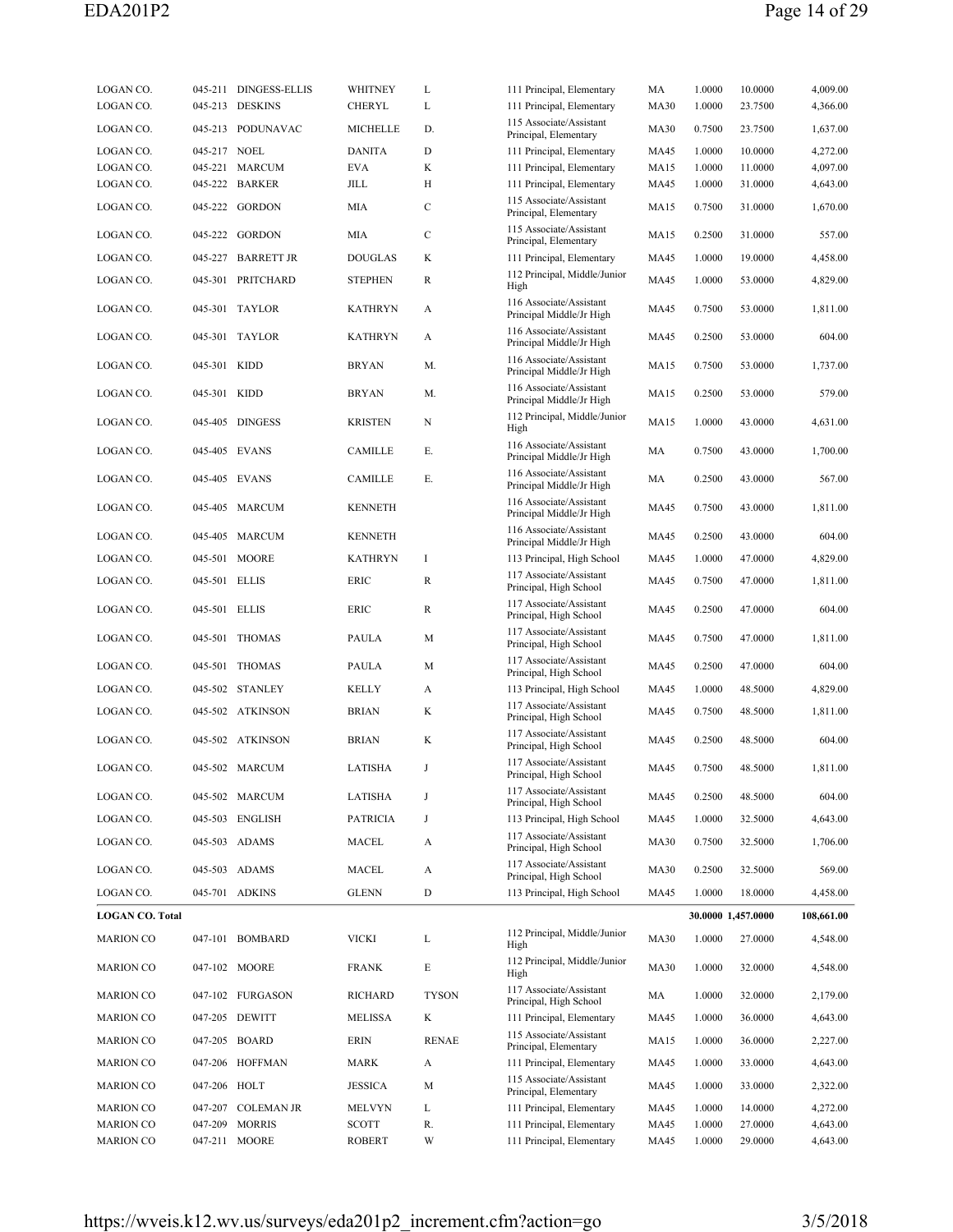| <b>MARION CO</b>       |                 | 047-212 MIDDLEMAS  | KIMBERLY          | А.             | 111 Principal, Elementary                              | <b>MA30</b>  | 1.0000           | 17.0000            | 4,366.00             |
|------------------------|-----------------|--------------------|-------------------|----------------|--------------------------------------------------------|--------------|------------------|--------------------|----------------------|
| <b>MARION CO</b>       |                 | 047-214 DECKER     | <b>KAREN</b>      | <b>MARIE</b>   | 111 Principal, Elementary<br>117 Associate/Assistant   | MA45         | 1.0000           | 31.0000            | 4,643.00             |
| <b>MARION CO</b>       |                 | 047-214 MURRAY     | ELIZABETH         | N              | Principal, High School                                 | MA45         | 1.0000           | 31.0000            | 2,322.00             |
| <b>MARION CO</b>       |                 | 047-215 RHOADES    | <b>KAREN</b>      | D              | 111 Principal, Elementary                              | MA45         | 1.0000           | 15.0000            | 4,458.00             |
| <b>MARION CO</b>       |                 | 047-216 DEVAUL     | JANIE             | C              | 111 Principal, Elementary                              | DR           | 1.0000           | 35.0000            | 4,773.00             |
| <b>MARION CO</b>       |                 | 047-302 RODRIGUEZ  | <b>STEVE</b>      | F              | 112 Principal, Middle/Junior<br>High                   | MA45         | 1.0000           | 19.0000            | 4,458.00             |
| <b>MARION CO</b>       | 047-303 OTT     |                    | RICHARD           | RAY            | 112 Principal, Middle/Junior<br>High                   | <b>MA30</b>  | 1.0000           | 26.5000            | 4,548.00             |
| <b>MARION CO</b>       |                 | 047-303 BROWN      | MELINDA           | <b>MANETTE</b> | 117 Associate/Assistant<br>Principal, High School      | <b>MA30</b>  | 1.0000           | 26.5000            | 2,274.00             |
| <b>MARION CO</b>       |                 | 047-304 MALNICK    | <b>CLAUDE</b>     | <b>STEVEN</b>  | 112 Principal, Middle/Junior<br>High                   | MA           | 1.0000           | 20.0000            | 4,184.00             |
| <b>MARION CO</b>       |                 | 047-306 SHAFFER    | EARL              | <b>ROBERT</b>  | 112 Principal, Middle/Junior<br>High                   | <b>MA30</b>  | 1.0000           | 51.0000            | 4,730.00             |
| <b>MARION CO</b>       |                 | 047-306 HIGGINS    | <b>KIMBERLY</b>   | L              | 116 Associate/Assistant<br>Principal Middle/Jr High    | <b>MA30</b>  | 1.0000           | 51.0000            | 2,365.00             |
| <b>MARION CO</b>       |                 | 047-306 RUBENSTEIN | <b>REUBEN</b>     | TODD           | 116 Associate/Assistant<br>Principal Middle/Jr High    | <b>MA30</b>  | 1.0000           | 51.0000            | 2,365.00             |
| <b>MARION CO</b>       |                 | 047-402 MICHAEL    | JOHN              | JAY            | 112 Principal, Middle/Junior<br>High                   | <b>MA30</b>  | 1.0000           | 52.0000            | 4,730.00             |
| <b>MARION CO</b>       |                 | 047-402 EPISCOPO   | <b>SARAH</b>      | <b>JACOUEZ</b> | 116 Associate/Assistant<br>Principal Middle/Jr High    | <b>MA30</b>  | 1.0000           | 52.0000            | 2,365.00             |
| <b>MARION CO</b>       |                 | 047-402 COSTELLO   | <b>JAMES</b>      | P              | 116 Associate/Assistant<br>Principal Middle/Jr High    | <b>MA30</b>  | 1.0000           | 52.0000            | 2,365.00             |
| <b>MARION CO</b>       |                 | 047-501 NUZUM II   | <b>DAVID</b>      | А              | 113 Principal, High School                             | MA45         | 1.0000           | 54.5000            | 4,829.00             |
| <b>MARION CO</b>       |                 | 047-501 CONOVER    | DEBRA             | <b>LOUISE</b>  | 117 Associate/Assistant<br>Principal, High School      | MA45         | 1.0000           | 54.5000            | 2,414.00             |
| <b>MARION CO</b>       |                 | 047-501 WESTFALL   | MARY              | L              | 117 Associate/Assistant<br>Principal, High School      | DR           | 1.0000           | 54.5000            | 2,482.00             |
| <b>MARION CO</b>       |                 | 047-502 FINAMORE   | <b>KAREN</b>      | <b>SUZANNE</b> | 113 Principal, High School                             | MA45         | 1.0000           | 52.0000            | 4,829.00             |
| <b>MARION CO</b>       |                 | 047-502 WOMBLE     | MELVIN            | JAMAL          | 117 Associate/Assistant<br>Principal, High School      | MA           | 1.0000           | 52.0000            | 2,266.00             |
| <b>MARION CO</b>       |                 | 047-502 GREEN      | <b>JAMES</b>      | G              | 117 Associate/Assistant<br>Principal, High School      | MA45         | 1.0000           | 52.0000            | 2,414.00             |
| <b>MARION CO</b>       |                 | 047-503 DEVITO     | <b>RUSSELLE</b>   | <b>LEEANN</b>  | 113 Principal, High School                             | MA45         | 1.0000           | 52.0000            | 4,829.00             |
| <b>MARION CO</b>       |                 | 047-503 MILETO     | JARED             | LEE            | 117 Associate/Assistant<br>Principal, High School      | MA           | 1.0000           | 52.0000            | 2,266.00             |
| <b>MARION CO</b>       |                 | 047-503 DEVAUL     | <b>KRISTIN</b>    | <b>NICOLE</b>  | 117 Associate/Assistant<br>Principal, High School      | MA15         | 1.0000           | 52.0000            | 2,316.00             |
| <b>MARION CO</b>       |                 | 047-504 OATES      | <b>TRAVUS</b>     | R.             | 112 Principal, Middle/Junior<br>High                   | <b>MA15</b>  | 1.0000           | 14.0000            | 4,097.00             |
| <b>MARION CO</b>       |                 | 047-701 FRAZIER    | <b>RAYMOND</b>    | A              | 113 Principal, High School                             | <b>MA30</b>  | 1.0000           | 18.0000            | 4,366.00             |
| <b>MARION CO Total</b> |                 |                    |                   |                |                                                        |              |                  | 36.0000 1,336.5000 | 130,722.00           |
| MARSHALL               | 048-202 Clutter |                    | Wendy             | R              | 111 Principal, Elementary                              | <b>MA45</b>  | 1.0000           | 27.0500            | 4,643.00             |
| MARSHALL               |                 | 048-203 Cuffaro    | Erin              | M              | 111 Principal, Elementary                              | MA30         | 1.0000           | 27.7500            | 4,548.00             |
| MARSHALL               | 048-204 Cain    |                    | Kimberly          | Ann            | 111 Principal, Elementary                              | MA45         | 1.0000           | 21.0500            | 4,458.00             |
| MARSHALL               | 048-206 Holt    |                    | Arica             | Lynn           | 111 Principal, Elementary<br>111 Principal, Elementary | MA45         | 1.0000           | 24.3000            | 4,458.00             |
| MARSHALL<br>MARSHALL   | 048-207 Duffy   |                    | Jane              | A<br>J         |                                                        | MA15<br>MA45 | 1.0000           | 35.7000            | 4,453.00<br>4,086.00 |
| MARSHALL               | 048-212 Berner  | 048-209 Allender   | Krenna<br>Michael | A              | 111 Principal, Elementary<br>111 Principal, Elementary | <b>MA30</b>  | 1.0000<br>1.0000 | 5.2500<br>24.0000  | 4,366.00             |
| MARSHALL               |                 | 048-213 McCutcheon | Cynthia           | М              | 111 Principal, Elementary                              | MA15         | 1.0000           | 29.0000            | 4,453.00             |
| MARSHALL               |                 | 048-401 McAllister | Sandra            | Sue            | 112 Principal, Middle/Junior<br>High                   | MA45         | 1.0000           | 41.9500            | 4,829.00             |
| MARSHALL               |                 | 048-401 McGuire    | Shey              | T              | 116 Associate/Assistant<br>Principal Middle/Jr High    | MA45         | 1.0000           | 41.9500            | 2,414.00             |
| MARSHALL               |                 | 048-402 Marling    | Jason             | Allen          | 112 Principal, Middle/Junior<br>High                   | MA45         | 1.0000           | 32.5500            | 4,643.00             |
| MARSHALL               | 048-501 Cain    |                    | Jack              | Allen          | 113 Principal, High School                             | MA45         | 1.0000           | 40.2000            | 4,829.00             |
| MARSHALL               | 048-501 ONeil   |                    | Wyatt             | Patrick        | 117 Associate/Assistant<br>Principal, High School      | <b>MA30</b>  | 1.0000           | 40.2000            | 2,365.00             |
| MARSHALL               | 048-502 Porter  |                    | Cassandra         | Renee          | 113 Principal, High School                             | MA45         | 1.0000           | 100.2000           | 5,015.00             |
| MARSHALL               | 048-502 Storm   |                    | Casey             | William        | 117 Associate/Assistant<br>Principal, High School      | MA45         | 1.0000           | 100.2000           | 2,507.00             |
| MARSHALL               |                 | 048-502 Dantrassy  | Katie             |                | 117 Associate/Assistant<br>Principal, High School      | MA45         | 1.0000           | 100.2000           | 2,507.00             |
| MARSHALL               |                 | 048-502 Polsinelli | Eugene            | Louis          | 117 Associate/Assistant<br>Principal, High School      | MA45         | 1.0000           | 100.2000           | 2,507.00             |
| MARSHALL               |                 | 048-503 Trowbridge | Amy               | Beth           | 114 Principal, Combined                                | MA15         | 1.0000           | 5.0000             | 3,919.00             |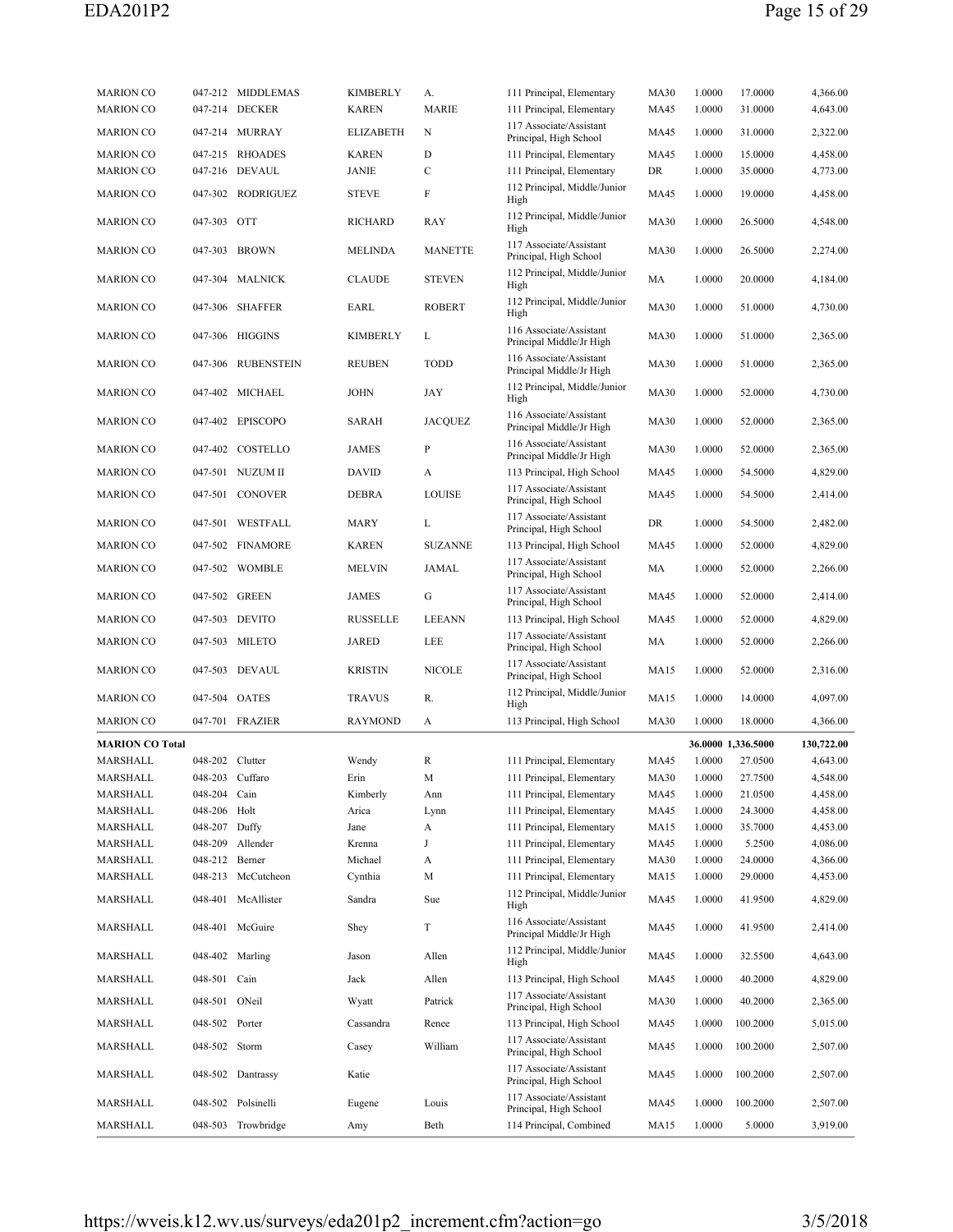| <b>MARSHALL Total</b>  |                |                      |                           |                |                                                           |             | 18.0000          | 796.7500 | 71,000.00 |
|------------------------|----------------|----------------------|---------------------------|----------------|-----------------------------------------------------------|-------------|------------------|----------|-----------|
| MASON CO.              | 049-001        | Eshenaur             | Maria                     | V              | 115 Associate/Assistant<br>Principal, Elementary          | <b>MA45</b> | 1.0000           | 25.0000  | 2,322.00  |
| MASON CO.              | 049-001        | Bissell              | Stacy                     | R              | 115 Associate/Assistant<br>Principal, Elementary          | <b>MA45</b> | 1.0000           | 25.0000  | 2,322.00  |
| MASON CO.              | 049-201        | Brumfield            | Patricia                  | A              | 111 Principal, Elementary                                 | MA45        | 1.0000           | 25.0000  | 4,643.00  |
| MASON CO.              | 049-206        | Bower                | Donald                    | P              | 111 Principal, Elementary                                 | MA45        | 1.0000           | 16.5000  | 4,458.00  |
| MASON CO.              | 049-210        | Raynes               | Walter                    | A              | 111 Principal, Elementary                                 | <b>MA30</b> | 1.0000           | 30.8500  | 4,548.00  |
| MASON CO.              |                | 049-210 Nunnery      | Thomas                    | R              | 115 Associate/Assistant<br>Principal, Elementary          | <b>MA45</b> | 0.6000           | 30.8500  | 1,393.00  |
| MASON CO.              | 049-213        | Click                | Timothy                   | Wayne          | 111 Principal, Elementary                                 | MA45        | 1.0000           | 18.0000  | 4,458.00  |
| MASON CO.              | 049-216 Green  |                      | Alesia                    | A              | 111 Principal, Elementary                                 | <b>MA45</b> | 1.0000           | 30.0000  | 4,643.00  |
| MASON CO.              |                | 049-217 Workman      | Vickie                    | L              | 111 Principal, Elementary                                 | MA45        | 1.0000           | 24.0000  | 4,458.00  |
| MASON CO.              | 049-218        | Walton               | Stacey                    | M              | 111 Principal, Elementary                                 | MA45        | 1.0000           | 27.0000  | 4,643.00  |
| MASON CO.              | 049-501        | Bare-Oldham          | Karen                     | M              | 113 Principal, High School                                | DR          | 1.0000           | 23.0000  | 4,582.00  |
| MASON CO.              | 049-501 Weikle |                      | Cherry                    | L              | 117 Associate/Assistant<br>Principal, High School         | <b>MA45</b> | 1.0000           | 23.0000  | 2,229.00  |
| MASON CO.              | 049-502        | Cottrill             | William                   | F              | 113 Principal, High School                                | MA15        | 1.0000           | 71.9000  | 4,809.00  |
| MASON CO.              |                | 049-502 Nunnery      | Thomas                    | R              | 117 Associate/Assistant<br>Principal, High School         | MA45        | 0.4000           | 71.9000  | 1,003.00  |
| MASON CO.              | 049-502 Price  |                      | Kent                      | D              | 117 Associate/Assistant<br>Principal, High School         | <b>MA15</b> | 1.0000           | 71.9000  | 2,405.00  |
| MASON CO.              |                | 049-502 Higginbotham | James                     |                | 117 Associate/Assistant                                   | MA45        | 1.0000           | 71.9000  | 2,507.00  |
| MASON CO.              | 049-502        | Watson               | Adam                      | C              | Principal, High School<br>117 Associate/Assistant         | <b>MA45</b> | 1.0000           | 71.9000  | 2,507.00  |
|                        |                |                      |                           |                | Principal, High School                                    |             |                  |          |           |
| MASON CO.              | 049-503        | Bond                 | John                      | K              | 113 Principal, High School<br>118 Associate/Assistant     | MA45        | 1.0000           | 26.7500  | 4,643.00  |
| MASON CO.              | 049-503        | VanMeter             | Melissa                   | $\mathbf C$    | Principal, Combined                                       | <b>MA30</b> | 1.0000           | 26.7500  | 2,274.00  |
| MASON CO.              |                | 049-505 Denniston    | Melissa                   | J              | 114 Principal, Combined                                   | <b>MA45</b> | 1.0000           | 4.5000   | 4,086.00  |
| MASON CO.              | 049-701 Moore  |                      | Cheryl                    | J              | 113 Principal, High School                                | <b>MA45</b> | 1.0000           | 17.5000  | 4,458.00  |
| <b>MASON CO. Total</b> |                |                      |                           |                |                                                           |             | 20.0000          | 733.2000 | 73,391.00 |
| <b>MERCER CO</b>       | 051-201 WEISS  |                      | <b>SHELLEY</b>            | L              | 111 Principal, Elementary                                 | <b>MA45</b> | 1.0000           | 22.5000  | 4,458.00  |
| <b>MERCER CO</b>       | 051-202        | GROSE                | SARAH                     | E              | 111 Principal, Elementary                                 | DR          | 1.0000           | 12.5000  | 4,391.00  |
| <b>MERCER CO</b>       | 051-204        | <b>ZICKAFOOSE</b>    | <b>KRISSY</b>             | L              | 111 Principal, Elementary                                 | <b>MA45</b> | 1.0000           | 16.0000  | 4,458.00  |
| <b>MERCER CO</b>       | 051-205        | <b>TERRY</b>         | <b>MARY</b>               | Е              | 111 Principal, Elementary                                 | <b>MA45</b> | 1.0000           | 14.0000  | 4,272.00  |
| <b>MERCER CO</b>       | 051-208        | MORGAN               | MICHAEL                   | <b>CHARLES</b> | 114 Principal, Combined                                   | <b>MA30</b> | 1.0000           | 49.5000  | 4,730.00  |
| <b>MERCER CO</b>       |                | 051-208 HORNE        | LISA                      | M              | 118 Associate/Assistant<br>Principal, Combined            | <b>MA45</b> | 1.0000           | 49.5000  | 2,414.00  |
| <b>MERCER CO</b>       | 051-210 SMITH  |                      | <b>DINA</b>               | G              | 111 Principal, Elementary                                 | MA45        | 1.0000           | 24.5000  | 4,643.00  |
| <b>MERCER CO</b>       |                | 051-212 BENNETT      | <b>EDITH</b>              | A              | 111 Principal, Elementary                                 | <b>MA45</b> | 1.0000           | 14.0000  | 4,272.00  |
| <b>MERCER CO</b>       | 051-213 PEERY  |                      | <b>REBECCA</b>            | $_{\rm J}$     | 111 Principal, Elementary                                 | <b>MA45</b> | 1.0000           | 14.0000  | 4,272.00  |
| <b>MERCER CO</b>       |                | 051-214 STANLEY      | KELLI                     | B              | 111 Principal, Elementary                                 | <b>MA45</b> | 1.0000           | 26.4700  | 4,643.00  |
| <b>MERCER CO</b>       |                | 051-215 UNDERWOOD    | JASON                     | RAY            | 111 Principal, Elementary                                 | MA          | 1.0000           | 23.5000  | 4,184.00  |
| <b>MERCER CO</b>       |                | 051-216 HODGES       | <b>LACOSTA</b>            | L              | 111 Principal, Elementary                                 | <b>MA45</b> | 1.0000           | 16.5000  | 4,458.00  |
| <b>MERCER CO</b>       |                | 051-220 BOOTHE       | <b>MELISSA</b>            | L              | 111 Principal, Elementary                                 | <b>MA45</b> | 1.0000           | 19.0000  | 4,458.00  |
| <b>MERCER CO</b>       | 051-221        | <b>DAMON</b>         | ANGELA                    | <b>WINGLER</b> | 111 Principal, Elementary                                 | <b>MA30</b> | 1.0000           | 18.0300  | 4,366.00  |
| MERCER CO              | 051-222 SMITH  |                      | ASHLEY                    | R              | 111 Principal, Elementary                                 | <b>MA45</b> | 1.0000           | 9.0000   | 4,272.00  |
| MERCER CO              |                | 051-225 ANDERSON     | <b>BRITTANY</b>           | <b>JEANNE</b>  | 111 Principal, Elementary                                 | <b>MA30</b> | 1.0000           | 14.5000  | 4,366.00  |
| MERCER CO              |                | 051-227 HAYES        | <b>STEVEN</b>             | <b>GRANT</b>   | 111 Principal, Elementary                                 | <b>MA45</b> | 1.0000           | 13.0000  | 4,272.00  |
| <b>MERCER CO</b>       |                | 051-240 JOHNSON      | <b>JEFFERY</b>            | <b>GLEN</b>    | 111 Principal, Elementary                                 | <b>MA15</b> | 1.0000           | 31.5000  | 4,453.00  |
| MERCER CO              |                | 051-245 ADKINS       |                           | R              |                                                           | DR          |                  | 44.5000  | 4,964.00  |
| MERCER CO              |                | 051-301 MILLER       | ERNEST<br><b>KIMBERLY</b> | J              | 111 Principal, Elementary<br>112 Principal, Middle/Junior | MA          | 1.0000<br>1.0000 | 46.0000  | 4,532.00  |
| MERCER CO              |                | 051-301 HONAKER      | <b>SHANNON</b>            | L              | High<br>116 Associate/Assistant                           | MA45        | 1.0000           | 46.0000  | 2,414.00  |
| MERCER CO              | 051-301 POFF   |                      | RICHARD                   | Ν              | Principal Middle/Jr High<br>116 Associate/Assistant       | <b>MA30</b> | 1.0000           | 46.0000  | 2,365.00  |
|                        |                |                      |                           |                | Principal Middle/Jr High<br>112 Principal, Middle/Junior  |             |                  |          |           |
| MERCER CO              | 051-302 RIFFE  |                      | JOSHUA                    | L              | High<br>116 Associate/Assistant                           | MA          | 1.0000           | 40.0000  | 4,532.00  |
| MERCER CO              |                | 051-302 CURRY        | REBECCA                   | L              | Principal Middle/Jr High<br>116 Associate/Assistant       | MA45        | 1.0000           | 40.0000  | 2,414.00  |
| <b>MERCER CO</b>       |                | 051-302 JEFFRIES     | <b>BEVERLY</b>            | L              | Principal Middle/Jr High                                  | <b>MA45</b> | 1.0000           | 40.0000  | 2,414.00  |
| MERCER CO              | 051-403 LEE    |                      | DAVID                     | <b>EDWARD</b>  | 112 Principal, Middle/Junior<br>High                      | <b>MA30</b> | 1.0000           | 51.0000  | 4,730.00  |
| MERCER CO              |                | 051-403 WILSON       | RANDELL                   | L              | 116 Associate/Assistant<br>Principal Middle/Jr High       | <b>MA45</b> | 1.0000           | 51.0000  | 2,414.00  |
| <b>MERCER CO</b>       |                | 051-403 ROBERTS      | <b>TONYA</b>              | L              |                                                           | <b>MA45</b> | 1.0000           | 51.0000  | 2,414.00  |
|                        |                |                      |                           |                |                                                           |             |                  |          |           |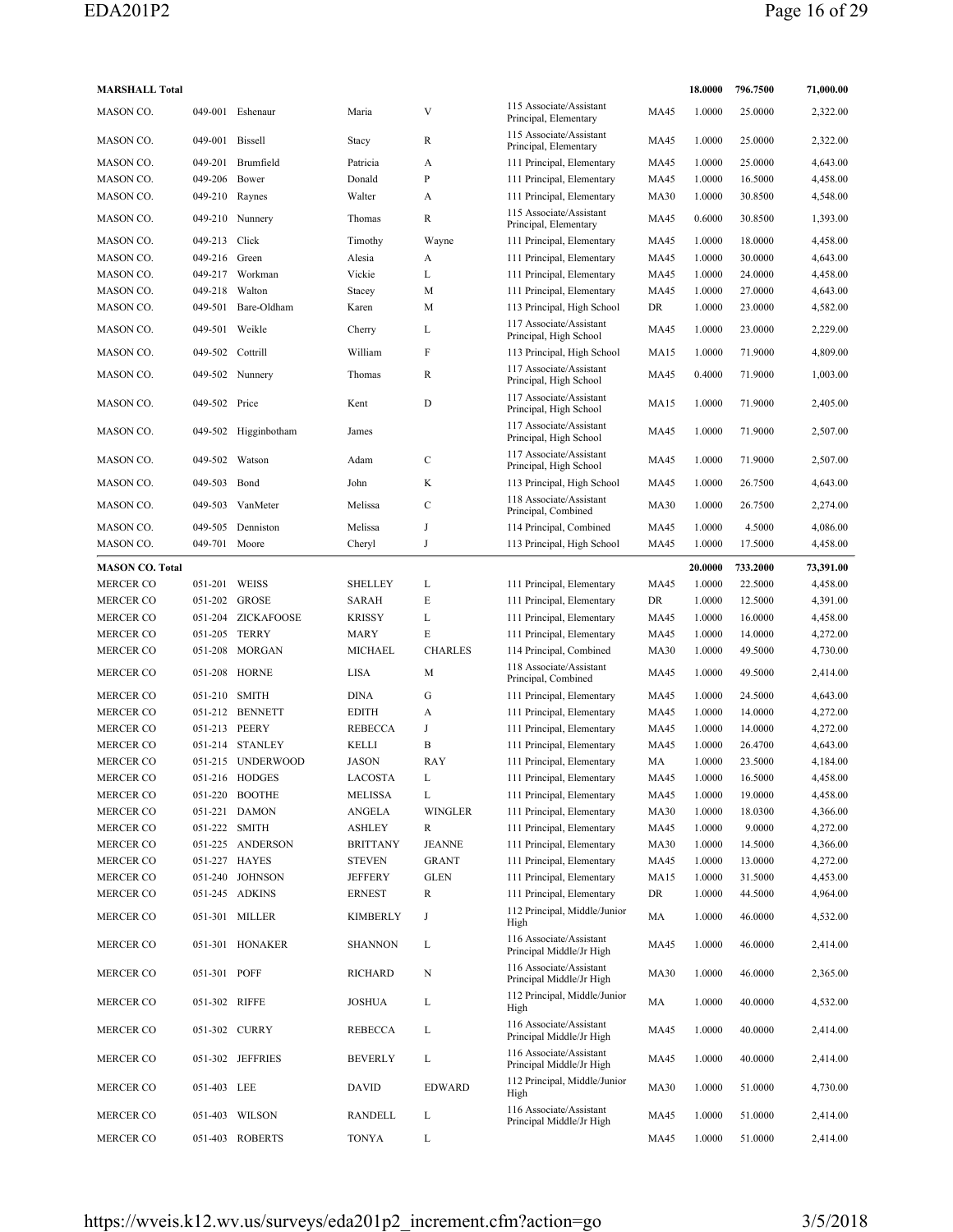|                             |                 |                      |                   |              | 116 Associate/Assistant                                |             |         |                    |            |
|-----------------------------|-----------------|----------------------|-------------------|--------------|--------------------------------------------------------|-------------|---------|--------------------|------------|
| MERCER CO                   |                 | 051-502 COLLINS      | MICHAEL           | R            | Principal Middle/Jr High<br>113 Principal, High School | MA          | 1.0000  | 48.0000            | 4,532.00   |
| <b>MERCER CO</b>            | 051-502         | JONES JR             | <b>DONALD</b>     | A            | 117 Associate/Assistant<br>Principal, High School      | MA          | 1.0000  | 48.0000            | 2,266.00   |
| MERCER CO                   | 051-502 LILLY   |                      | <b>ANNA</b>       | M            | 117 Associate/Assistant<br>Principal, High School      | <b>MA30</b> | 1.0000  | 48.0000            | 2,365.00   |
| <b>MERCER CO</b>            | 051-502         | LEATH-MORRISON       | <b>SABRINA</b>    | <b>KAREN</b> | 117 Associate/Assistant<br>Principal, High School      | MA45        | 1.0000  | 48.0000            | 2,414.00   |
| <b>MERCER CO</b>            |                 | 051-505 HAVENS       | CRAIG             | M            | 114 Principal, Combined                                | <b>MA30</b> | 1.0000  | 26.0000            | 4,548.00   |
| <b>MERCER CO</b>            |                 | 051-505 STONE        | <b>BETH</b>       | LEIGH        | 118 Associate/Assistant<br>Principal, Combined         | <b>MA45</b> | 1.0000  | 26.0000            | 2,322.00   |
| MERCER CO                   |                 | 051-507 COMER        | LORI              | G            | 113 Principal, High School                             | <b>MA45</b> | 1.0000  | 63.5000            | 5,015.00   |
| <b>MERCER CO</b>            |                 | 051-507 LINDSEY      | <b>LYNDA</b>      | MAE          | 117 Associate/Assistant<br>Principal, High School      | <b>MA45</b> | 1.0000  | 63.5000            | 2,507.00   |
| MERCER CO                   |                 | 051-507 GILBERT      | <b>JUSTIN</b>     | R            | 117 Associate/Assistant<br>Principal, High School      | <b>MA15</b> | 1.0000  | 63.5000            | 2,405.00   |
| <b>MERCER CO</b>            |                 | 051-507 PERDUE       | <b>JENNIFER</b>   | L            | 117 Associate/Assistant<br>Principal, High School      | MA          | 1.0000  | 63.5000            | 2,353.00   |
| <b>MERCER CO</b>            | 051-509         | <b>GODFREY</b>       | <b>MARK</b>       | D            | 113 Principal, High School                             | <b>MA30</b> | 1.0000  | 39.0000            | 4,730.00   |
| MERCER CO                   | 051-509         | HARSHBARGER          | <b>GRETCHEN</b>   | R            | 117 Associate/Assistant<br>Principal, High School      | <b>MA30</b> | 1.0000  | 39.0000            | 2,365.00   |
| <b>MERCER CO</b>            | 051-509         | ADKINS               | <b>THOMAS</b>     | A            | 117 Associate/Assistant<br>Principal, High School      | <b>MA15</b> | 1.0000  | 39.0000            | 2,316.00   |
| <b>MERCER CO</b>            | 051-701         | MITCHELL             | <b>ROSEMARY</b>   | S            | 113 Principal, High School                             | MA45        | 1.0000  | 33.0000            | 4,643.00   |
| MERCER CO                   |                 | 051-701 BOWLING      | <b>GEORGE</b>     | <b>KEITH</b> | 117 Associate/Assistant                                | <b>MA45</b> | 1.0000  | 33.0000            | 2,322.00   |
|                             |                 |                      |                   |              | Principal, High School                                 |             |         |                    |            |
| <b>MERCER CO Total</b>      |                 |                      |                   |              |                                                        |             |         | 43.0000 1,524.5000 | 157,678.00 |
| MINERAL CO.                 | 053-101         | <b>SATURDAY III</b>  | <b>MICHAEL</b>    |              | 111 Principal, Elementary                              | <b>MA45</b> | 1.0000  | 8.8500             | 4,272.00   |
| MINERAL CO.                 |                 | 053-103 HOLLER       | <b>EDWARD</b>     | W            | 112 Principal, Middle/Junior<br>High                   | DR          | 1.0000  | 50.7000            | 4,964.00   |
| MINERAL CO.                 |                 | 053-103 RACEY        | <b>MARY</b>       |              | 116 Associate/Assistant<br>Principal Middle/Jr High    | <b>MA45</b> | 1.0000  | 50.7000            | 2,414.00   |
| MINERAL CO.                 |                 | 053-201 MALCOLM      | JOYCE             | L            | 111 Principal, Elementary                              | MA45        | 1.0000  | 10.4468            | 4,272.00   |
| MINERAL CO.                 |                 | 053-202 BURKE        | <b>DAWN</b>       |              | 111 Principal, Elementary                              | <b>MA45</b> | 1.0000  | 15.2300            | 4,458.00   |
| MINERAL CO.                 | 053-203         | TWIGG                | <b>PATRICIA</b>   | A            | 111 Principal, Elementary                              | <b>MA30</b> | 1.0000  | 11.0466            | 4,184.00   |
| MINERAL CO.                 |                 | 053-205 MCDOWELL     | <b>ROBIN</b>      | <b>LYNN</b>  | 111 Principal, Elementary                              | MA45        | 1.0000  | 13.3566            | 4,272.00   |
| MINERAL CO.                 | 053-208         | <b>ATHEY</b>         | <b>PAULA</b>      | JO           | 111 Principal, Elementary                              | <b>MA30</b> | 1.0000  | 16.5700            | 4,366.00   |
| MINERAL CO.                 |                 | 053-210 KESNER       | <b>BARBARA</b>    | R            | 111 Principal, Elementary                              | MA45        | 1.0000  | 51.1500            | 4,829.00   |
| MINERAL CO.                 |                 | 053-210 GOLDSTROM    | LISA              | ANN          | 115 Associate/Assistant<br>Principal, Elementary       | <b>MA45</b> | 1.0000  | 51.1500            | 2,414.00   |
| MINERAL CO.                 |                 | 053-302 MCBEE        | JULIE             | ANN          | 112 Principal, Middle/Junior<br>High                   | <b>MA45</b> | 1.0000  | 38.6250            | 4,829.00   |
| MINERAL CO.                 |                 | 053-302 SHUPE JR     | <b>KEVIN</b>      | D            | 116 Associate/Assistant<br>Principal Middle/Jr High    | <b>MA15</b> | 1.0000  | 38.6250            | 2,316.00   |
| MINERAL CO.                 |                 | 053-303 BEVERLIN     | <b>JACOUELINE</b> | <b>SUE</b>   | 111 Principal, Elementary                              | <b>MA45</b> | 1.0000  | 20.5250            | 4,458.00   |
| MINERAL CO.                 | 053-501 RILEY   |                      | JOSEPH            | Е            | 113 Principal, High School                             | MA45        | 1.0000  | 43.2750            | 4,829.00   |
| MINERAL CO.                 |                 | 053-501 HAINES       | KELLY             | R            | 117 Associate/Assistant<br>Principal, High School      | MA45        | 1.0000  | 43.2750            | 2,414.00   |
| MINERAL CO.                 | 053-503 LEWIS   |                      | MICHAEL           | P            | 113 Principal, High School                             | <b>MA30</b> | 1.0000  | 45.1750            | 4,730.00   |
| MINERAL CO.                 | 053-503 MICK    |                      | LORETTA           | L            | 117 Associate/Assistant<br>Principal, High School      | MA45        | 1.0000  | 45.1750            | 2,414.00   |
| MINERAL CO.                 | 053-601         | BAKER                | <b>ASHLEY</b>     | L.           | 114 Principal, Combined                                | MA45        | 0.5000  | 6.0000             | 2,043.00   |
| MINERAL CO.                 | 053-601         | <b>BAKER</b>         | <b>ASHLEY</b>     | L.           | 114 Principal, Combined                                | <b>MA45</b> | 0.5000  | 6.0000             | 2,043.00   |
| MINERAL CO.                 | 053-701         | <b>SPENCER</b>       | LOIS              | A            | 113 Principal, High School                             | <b>MA30</b> | 1.0000  | 17.0500            | 4,366.00   |
| <b>MINERAL CO.</b><br>Total |                 |                      |                   |              |                                                        |             | 19.0000 | 582.9250           | 74,887.00  |
| MINGO CO.                   | 054-001 Runyon  |                      | Sabrina           |              | 111 Principal, Elementary                              | DR          | 0.2500  | 18.5000            | 1,145.00   |
| MINGO CO.                   | 054-001         | Runyon               | Sabrina           |              | 111 Principal, Elementary                              | DR          | 0.7500  | 18.5000            | 3,436.00   |
| MINGO CO.                   | 054-101 Ferris  |                      | Tamra             | $\mathbf S$  | 114 Principal, Combined                                | MA45        | 1.0000  | 42.4300            | 4,829.00   |
| MINGO CO.                   |                 | 054-101 Salmons      | Tammy             | D.           | 115 Associate/Assistant<br>Principal, Elementary       | MA45        | 1.0000  | 42.4300            | 2,414.00   |
| MINGO CO.                   | 054-101 Charles |                      | Brian             | Keith        | 115 Associate/Assistant<br>Principal, Elementary       | <b>MA30</b> | 0.6000  | 42.4300            | 1,419.00   |
| MINGO CO.                   |                 | 054-207 Hinkle Brown | Paula             | L.           | 111 Principal, Elementary                              | MA45        | 1.0000  | 16.0000            | 4,458.00   |
| MINGO CO.                   | 054-210 Trent   |                      | Ernestina         | J.           | 115 Associate/Assistant<br>Principal, Elementary       | MA45        | 0.4000  | 25.2000            | 929.00     |
| MINGO CO.                   | 054-223         | Starr                | Deborah           | Lynn         | 115 Associate/Assistant<br>Principal, Elementary       | MA45        | 1.0000  | 26.2300            | 2,322.00   |
| MINGO CO.                   | 054-223 Charles |                      | Brian             | Keith        |                                                        | <b>MA30</b> | 0.4000  | 26.2300            | 910.00     |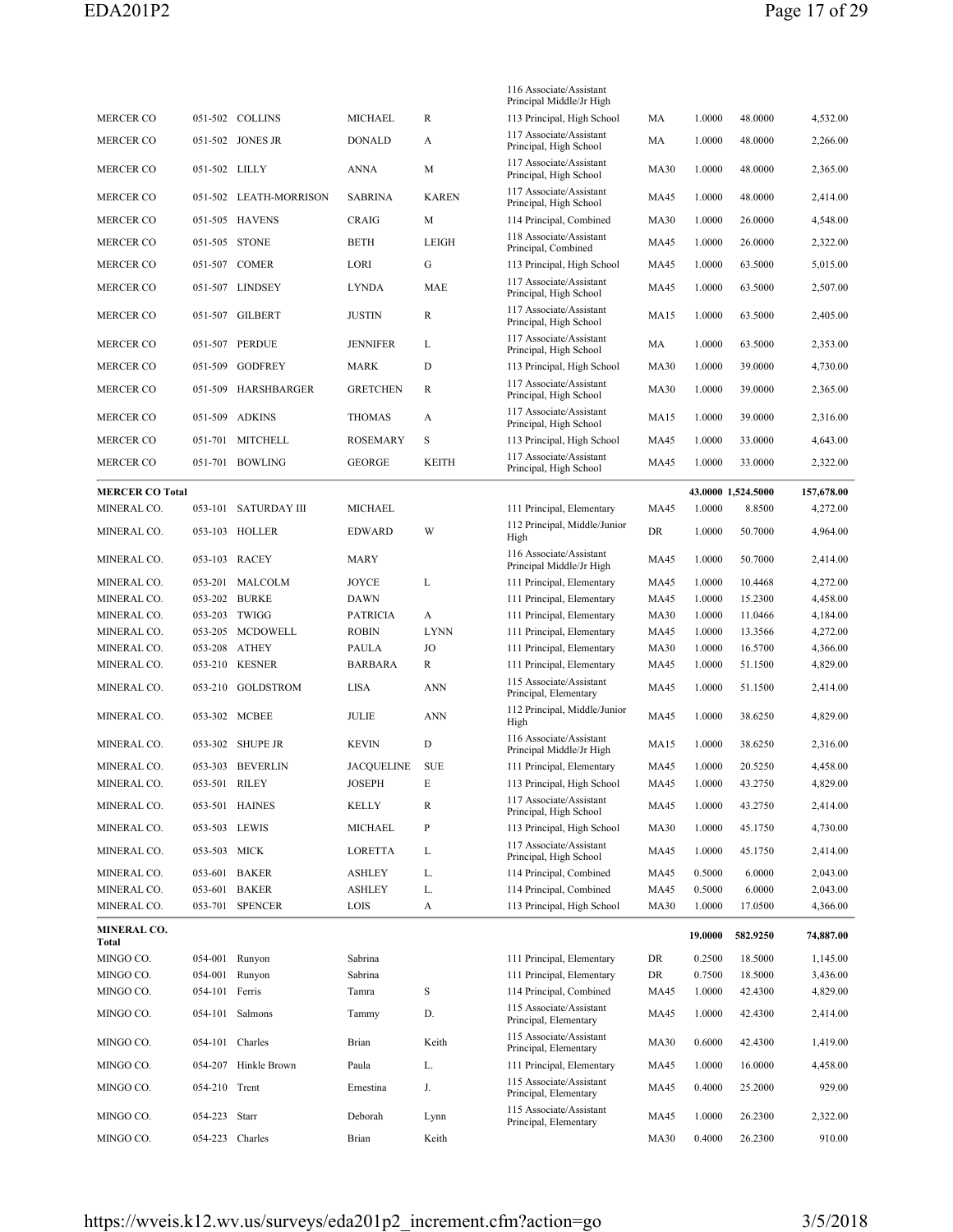|                                            |                    |                                |                        |                  | 115 Associate/Assistant<br>Principal, Elementary     |                   |                  |                    |                      |
|--------------------------------------------|--------------------|--------------------------------|------------------------|------------------|------------------------------------------------------|-------------------|------------------|--------------------|----------------------|
| MINGO CO.                                  |                    | 054-402 Blackburn              | Shannon                |                  | 114 Principal, Combined                              | MA15              | 1.0000           | 43.5000            | 4,631.00             |
| MINGO CO.                                  | 054-402            | Pyszkowski Jr.                 | Ralph                  |                  | 115 Associate/Assistant<br>Principal, Elementary     | <b>MA45</b>       | 0.4000           | 43.5000            | 966.00               |
| MINGO CO.                                  | 054-402            | Pyszkowski Jr.                 | Ralph                  |                  | 116 Associate/Assistant<br>Principal Middle/Jr High  | MA45              | 0.6000           | 43.5000            | 1,449.00             |
| MINGO CO.                                  | 054-403            | Calfee                         | Cynthia                | L.               | 112 Principal, Middle/Junior<br>High                 | MA45              | 1.0000           | 37.8400            | 4,643.00             |
| MINGO CO.                                  | 054-403            | White                          | Ashley                 | Priscilla        | 116 Associate/Assistant<br>Principal Middle/Jr High  | <b>MA30</b>       | 1.0000           | 37.8400            | 2,274.00             |
| MINGO CO.                                  | 054-406            | Hanshaw                        | Theresa                | A                | 111 Principal, Elementary                            | MA45              | 1.0000           | 35.8000            | 4,643.00             |
| MINGO CO.                                  | 054-406            | Wireman                        | Leah                   | N.               | 118 Associate/Assistant<br>Principal, Combined       | <b>MA15</b>       | 1.0000           | 35.8000            | 2,227.00             |
| MINGO CO.                                  | 054-407            | Dean II                        | Daniel                 | M.               | 111 Principal, Elementary                            | <b>MA45</b>       | 1.0000           | 17.8000            | 4,458.00             |
| MINGO CO.                                  | 054-407 Trent      |                                | Ernestina              | J.               | 116 Associate/Assistant<br>Principal Middle/Jr High  | <b>MA45</b>       | 0.6000           | 17.8000            | 1,337.00             |
| MINGO CO.                                  | 054-407            | Bailey                         | Beverly                | C.               | 117 Associate/Assistant<br>Principal, High School    | <b>MA45</b>       | 1.0000           | 17.8000            | 2,229.00             |
| MINGO CO.                                  | 054-507            | Ward                           | Charles                | Douglas          | 111 Principal, Elementary                            | DR                | 1.0000           | 34.0000            | 4,773.00             |
| MINGO CO.                                  |                    | 054-507 Maynard                | Marsha                 | L.               | 117 Associate/Assistant<br>Principal, High School    | <b>MA30</b>       | 1.0000           | 34.0000            | 2,274.00             |
| MINGO CO.                                  | 054-508            | Dean                           | Daniel                 | М.               | 113 Principal, High School                           | MA45              | 1.0000           | 58.0000            | 5,015.00             |
| MINGO CO.                                  | 054-508            | Kinder                         | Teddy                  | Michael          | 117 Associate/Assistant<br>Principal, High School    | DR                | 1.0000           | 58,0000            | 2,577.00             |
| MINGO CO.                                  | 054-508            | Charles-Casto                  | Marcella               |                  | 117 Associate/Assistant                              | <b>MA45</b>       | 1.0000           | 58.0000            | 2,507.00             |
|                                            |                    |                                |                        |                  | Principal, High School                               |                   |                  |                    |                      |
| MINGO CO. Total                            |                    |                                |                        |                  |                                                      |                   | 20.0000          | 831.1300           | 67,865.00            |
| <b>MONON COUNTY</b><br><b>MONON COUNTY</b> | 056-011<br>056-203 | <b>BURGESS</b><br><b>BURKS</b> | SHARI<br><b>DAVENE</b> | D.<br>L          | 114 Principal, Combined<br>111 Principal, Elementary | DR<br><b>MA45</b> | 1.0000<br>1.0000 | 10.0000<br>44.0000 | 4,391.00<br>4,829.00 |
| <b>MONON COUNTY</b>                        |                    | 056-203 MURRAY                 | <b>TERESA</b>          | L                | 115 Associate/Assistant                              | MA                | 1.0000           | 44.0000            | 2,266.00             |
|                                            |                    |                                |                        |                  | Principal, Elementary                                |                   |                  |                    |                      |
| <b>MONON COUNTY</b>                        | 056-204            | <b>PETITTE</b>                 | <b>SHARON</b>          | L.               | 111 Principal, Elementary<br>115 Associate/Assistant | <b>MA30</b>       | 1.0000           | 35.0000            | 4,548.00             |
| <b>MONON COUNTY</b>                        | 056-204            | ZACKERY                        | <b>AMBER</b>           | Е                | Principal, Elementary                                | MA45              | 1.0000           | 35.0000            | 2,322.00             |
| <b>MONON COUNTY</b>                        | 056-220 WEBB       |                                | <b>NATALIE</b>         | <b>LINN</b>      | 111 Principal, Elementary<br>115 Associate/Assistant | MA45              | 1.0000           | 52.1000            | 4,829.00             |
| <b>MONON COUNTY</b>                        | 056-220            | MUNIZ                          | CAROL                  | <b>ELLEN</b>     | Principal, Elementary                                | MA45              | 1.0000           | 52.1000            | 2,414.00             |
| <b>MONON COUNTY</b>                        | 056-226 HINES      |                                | <b>JOANNE</b>          | Ι                | 111 Principal, Elementary                            | MA45              | 1.0000           | 31.5000            | 4,643.00             |
| <b>MONON COUNTY</b>                        | 056-226            | KANE                           | <b>SARAH</b>           |                  | 115 Associate/Assistant<br>Principal, Elementary     | MA45              | 1.0000           | 31.5000            | 2,322.00             |
| <b>MONON COUNTY</b>                        |                    | 056-232 GALLON                 | <b>DENNIS</b>          | G                | 111 Principal, Elementary                            | MA45              | 1.0000           | 58.0000            | 5,015.00             |
| <b>MONON COUNTY</b>                        |                    | 056-232 ZIMAROWSKI             | <b>CLAUDIA</b>         |                  | 115 Associate/Assistant<br>Principal, Elementary     | <b>MA45</b>       | 1.0000           | 58.0000            | 2,507.00             |
| <b>MONON COUNTY</b>                        | 056-233            | <b>MODZIK</b>                  | <b>KAREN</b>           | E                | 111 Principal, Elementary                            | MA45              | 1.0000           | 58.0000            | 5,015.00             |
| MONON COUNTY                               |                    | 056-233 DICKERSON              | ANGELA                 | $\mathbb{R}$     | 115 Associate/Assistant<br>Principal, Elementary     | <b>MA30</b>       | 1.0000           | 58.0000            | 2,456.00             |
| MONON COUNTY                               |                    | 056-236 CORDER                 | <b>DENICE</b>          | Е                | 111 Principal, Elementary                            | <b>MA30</b>       | 1.0000           | 25.0000            | 4,548.00             |
| <b>MONON COUNTY</b>                        | 056-240 COX        |                                | <b>JENNIFER</b>        | <b>ANN</b>       | 111 Principal, Elementary                            | MA45              | 1.0000           | 42.0000            | 4,829.00             |
| MONON COUNTY                               |                    | 056-240 SYLVESTER              | <b>STACEY</b>          | L.               | 115 Associate/Assistant<br>Principal, Elementary     | <b>MA30</b>       | 1.0000           | 42.0000            | 2,365.00             |
| MONON COUNTY 056-241 LUPO                  |                    |                                | <b>ANNE</b>            |                  | 111 Principal, Elementary                            | MA45              | 1.0000           | 42.0000            | 4,829.00             |
| MONON COUNTY                               | 056-241 PACK       |                                | JAMIE                  | R.               | 115 Associate/Assistant<br>Principal, Elementary     | MA                | 1.0000           | 42.0000            | 2,266.00             |
| <b>MONON COUNTY</b>                        |                    | 056-242 HARTSHORN              | <b>DEANN</b>           | L.               | 111 Principal, Elementary                            | <b>MA30</b>       | 1.0000           | 57.0000            | 4,730.00             |
| MONON COUNTY                               |                    | 056-242 COTTRELL               | <b>TRACY</b>           | L                | 115 Associate/Assistant<br>Principal, Elementary     | MA45              | 1.0000           | 57.0000            | 2,414.00             |
| MONON COUNTY 056-301 NANTZ                 |                    |                                | CRYSTAL                | R                | 112 Principal, Middle/Junior<br>High                 | <b>MA30</b>       | 1.0000           | 41.0000            | 4,730.00             |
| MONON COUNTY                               |                    | 056-301 MILLER                 | ELISSA                 | R.               | 116 Associate/Assistant<br>Principal Middle/Jr High  | <b>MA30</b>       | 1.0000           | 41.0000            | 2,365.00             |
| MONON COUNTY                               |                    | 056-302 CONRAD                 | <b>JOHN</b>            | В.               | 112 Principal, Middle/Junior<br>High                 | <b>MA45</b>       | 1.0000           | 38.5000            | 4,829.00             |
| <b>MONON COUNTY</b>                        |                    | 056-302 HAGERTY                | <b>JENNIFER</b>        | O                | 116 Associate/Assistant<br>Principal Middle/Jr High  | MA15              | 1.0000           | 38.5000            | 2,316.00             |
| <b>MONON COUNTY</b>                        |                    | 056-401 BROWN                  | SANDRA                 | K                | 112 Principal, Middle/Junior<br>High                 | <b>MA45</b>       | 1.0000           | 63.5000            | 5,015.00             |
| <b>MONON COUNTY</b>                        |                    | 056-401 ANDERSON               | <b>TERESA</b>          | <b>ROBINETTE</b> | 116 Associate/Assistant<br>Principal Middle/Jr High  | MA45              | 1.0000           | 63.5000            | 2,507.00             |
| MONON COUNTY                               |                    | 056-401 ROGERS                 | <b>JEFFREY</b>         | MICHAEL          | 116 Associate/Assistant<br>Principal Middle/Jr High  | MA45              | 1.0000           | 63.5000            | 2,507.00             |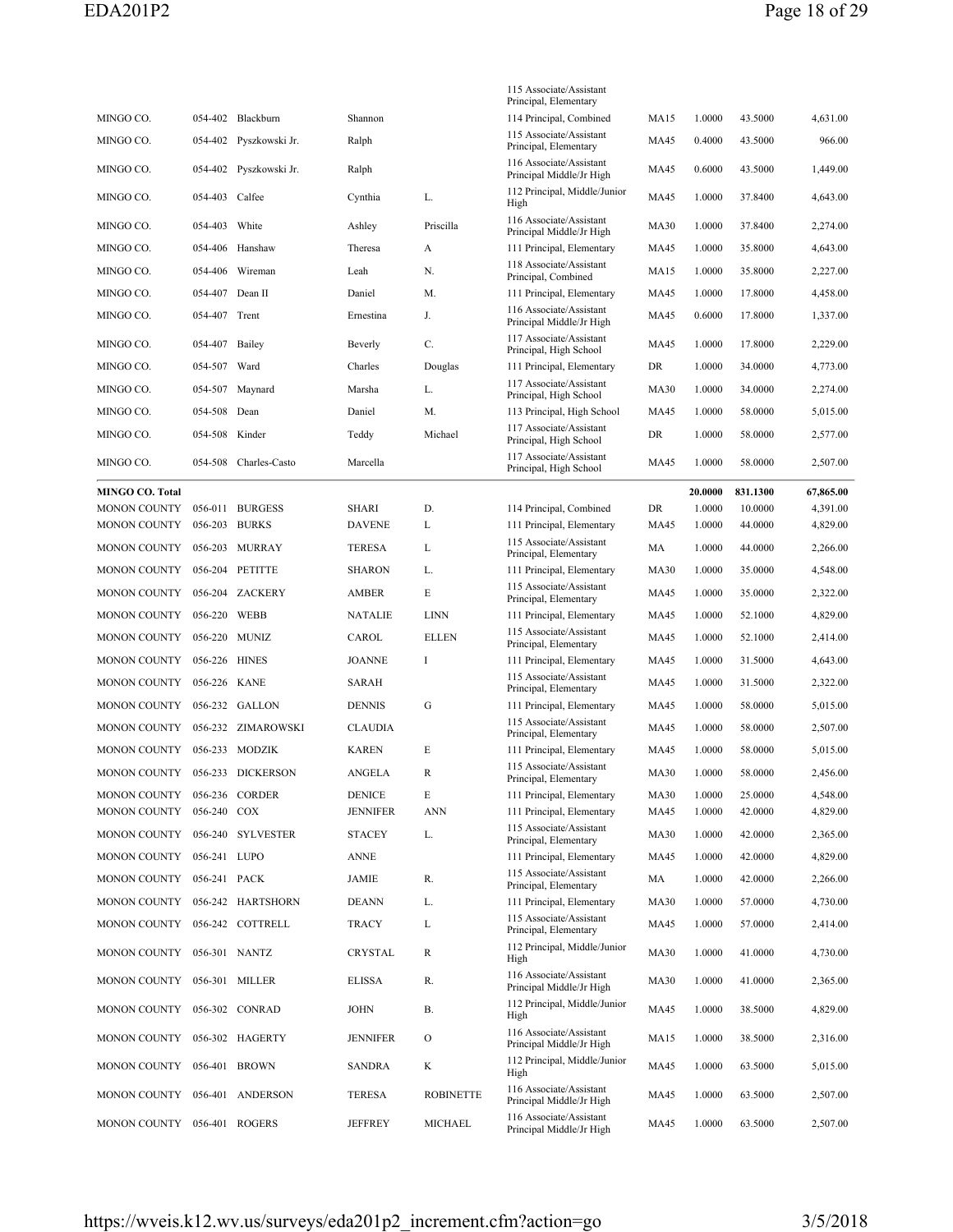|                              | MONON COUNTY 056-402 HICKS |                                | <b>DAWNA</b>            | <b>PERKINS</b>              | 112 Principal, Middle/Junior<br>High                | <b>MA45</b> | 1.0000           | 38.9000            | 4,829.00             |
|------------------------------|----------------------------|--------------------------------|-------------------------|-----------------------------|-----------------------------------------------------|-------------|------------------|--------------------|----------------------|
| <b>MONON COUNTY</b>          |                            | 056-402 LYNCH-BURKHART         | <b>CHRISTY</b>          | <b>MICHELLE</b>             | 116 Associate/Assistant<br>Principal Middle/Jr High | <b>MA30</b> | 1.0000           | 38.9000            | 2,365.00             |
| MONON COUNTY                 |                            | 056-501 COTTRELL               | <b>DAVID</b>            | L                           | 113 Principal, High School                          | <b>MA45</b> | 1.0000           | 34.0000            | 4,643.00             |
| <b>MONON COUNTY</b>          |                            | 056-501 SCHIMMEL               | <b>JACOUELINE</b>       | F.                          | 117 Associate/Assistant<br>Principal, High School   | <b>MA45</b> | 1.0000           | 34.0000            | 2,322.00             |
| <b>MONON COUNTY</b>          |                            | 056-502 MIHALKO JR             | PAUL                    | J.                          | 113 Principal, High School                          | MA          | 1.0000           | 108.0000           | 4,707.00             |
| <b>MONON COUNTY</b>          |                            | 056-502 VIDULICH               | <b>RICHARD</b>          |                             | 117 Associate/Assistant<br>Principal, High School   | <b>MA45</b> | 1.0000           | 108.0000           | 2,507.00             |
| MONON COUNTY 056-502 BOWERS  |                            |                                | JOHN                    | S                           | 117 Associate/Assistant<br>Principal, High School   | <b>MA45</b> | 1.0000           | 108.0000           | 2,507.00             |
| <b>MONON COUNTY</b>          |                            | 056-502 KONCHESKY              | <b>JEANETTE</b>         | L                           | 117 Associate/Assistant<br>Principal, High School   | <b>MA45</b> | 1.0000           | 108,0000           | 2,507.00             |
| <b>MONON COUNTY</b>          |                            | 056-502 UNDERDONK              | <b>JOSHUA</b>           | А.                          | 117 Associate/Assistant<br>Principal, High School   | MA          | 1.0000           | 108.0000           | 2,353.00             |
| <b>MONON COUNTY</b>          | 056-503                    | <b>GREENE</b>                  | <b>KIMBERLY</b>         | J                           | 113 Principal, High School                          | MA45        | 1.0000           | 86.5000            | 5,015.00             |
| MONON COUNTY 056-503 STEWART |                            |                                | TEDDY                   | R                           | 117 Associate/Assistant<br>Principal, High School   | MA45        | 1.0000           | 86.5000            | 2,507.00             |
| MONON COUNTY 056-503 BOLEY   |                            |                                | KATRINA                 | М.                          | 117 Associate/Assistant<br>Principal, High School   | <b>MA45</b> | 1.0000           | 86.5000            | 2,507.00             |
| <b>MONON COUNTY</b>          |                            | 056-503 PAULEY                 | JASON                   | М.                          | 117 Associate/Assistant<br>Principal, High School   | <b>MA45</b> | 1.0000           | 86.5000            | 2,507.00             |
| <b>MONON COUNTY</b>          |                            | 056-701 POLLOCK                | <b>JONATHAN</b>         | C.                          | 113 Principal, High School                          | <b>MA45</b> | 0.2500           | 41.0000            | 1,207.00             |
| <b>MONON COUNTY</b>          |                            | 056-701 POLLOCK                | <b>JONATHAN</b>         | C.                          | 113 Principal, High School                          | MA45        | 0.2500           | 41.0000            | 1,207.00             |
| <b>MONON COUNTY</b><br>Total |                            |                                |                         |                             |                                                     |             |                  | 40.5000 2,337.5000 | 141,497.00           |
| MONROE CTY                   |                            | 057-202 BOGGESS                | <b>LEIGH</b>            | W.                          | 111 Principal, Elementary                           | <b>MA30</b> | 1.0000           | 36.0000            | 4,548.00             |
| <b>MONROE CTY</b>            | 057-204 LEE                |                                | CYNTHIA                 | S.                          | 111 Principal, Elementary                           | MA15        | 1.0000           | 46.5000            | 4,631.00             |
| <b>MONROE CTY</b>            | 057-204 SAMS               |                                | <b>JARED</b>            | $\mathcal{O}$               | 115 Associate/Assistant<br>Principal, Elementary    | <b>MA15</b> | 1.0000           | 46.5000            | 2,316.00             |
| <b>MONROE CTY</b>            |                            | 057-301 TERRY                  | ANGELA                  | R.                          | 112 Principal, Middle/Junior<br>High                | <b>MA15</b> | 1.0000           | 24.0000            | 4,275.00             |
| <b>MONROE CTY</b>            | 057-503                    | <b>WEIKLE</b>                  | <b>SUSAN</b>            | W.                          | 113 Principal, High School                          | <b>MA30</b> | 1.0000           | 34.0000            | 4,548.00             |
| <b>MONROE CTY</b>            | 057-503 SAMS               |                                | <b>DEBORAH</b>          | В.                          | 117 Associate/Assistant<br>Principal, High School   | <b>MA15</b> | 1.0000           | 34.0000            | 2,227.00             |
| <b>MONROE CTY</b>            |                            |                                |                         |                             |                                                     |             |                  |                    |                      |
|                              |                            |                                |                         |                             |                                                     |             | 6.0000           | 221.0000           | 22,545.00            |
| Total<br>MORGAN CO.          |                            | 058-204 KASEKAMP               | <b>MELINDA</b>          | K                           | 114 Principal, Combined                             | <b>MA30</b> | 0.5000           | 12.2000            | 2,092.00             |
| MORGAN CO.                   |                            | 058-204 GUTHRIE                | AMBER                   | М.                          | 118 Associate/Assistant<br>Principal, Combined      | <b>MA45</b> | 0.4000           | 12.2000            | 854.00               |
| MORGAN CO.                   | 058-205                    | CUNNINGHAM-<br><b>CHILCOTE</b> | KERI                    | MAE                         | 111 Principal, Elementary                           | MA45        | 1.0000           | 9.6000             | 4,272.00             |
| MORGAN CO.                   | 058-207                    | BECKMAN                        | RHETT                   | W.                          | 111 Principal, Elementary                           | <b>MA45</b> | 1.0000           | 27.7000            | 4,643.00             |
| MORGAN CO.                   |                            | 058-207 MOLNAR                 | <b>GENEVA</b>           | М.                          | 115 Associate/Assistant<br>Principal, Elementary    | <b>MA30</b> | 1.0000           | 27.7000            | 2,274.00             |
| MORGAN CO.                   | 058-208                    | CABLE                          | DUDLEY                  | J.                          | 111 Principal, Elementary                           | MA45        | 1.0000           | 29.5000            | 4,643.00             |
| MORGAN CO.                   |                            | 058-208 MILLER                 | BARBARA                 | ANN                         | 115 Associate/Assistant<br>Principal, Elementary    | MA45        | 1.0000           | 29.5000            | 2,322.00             |
| MORGAN CO.                   |                            | 058-301 BROCK JR               | <b>ORVIS</b>            | <b>EUGENE</b>               | 112 Principal, Middle/Junior<br>High                | <b>MA30</b> | 1.0000           | 37.5000            | 4,548.00             |
| MORGAN CO.                   | 058-301 FOX                |                                | <b>VANESSA</b>          | ROSE                        | 116 Associate/Assistant<br>Principal Middle/Jr High | MA45        | 1.0000           | 37.5000            | 2,322.00             |
| MORGAN CO.                   | 058-501 NIDA               |                                | MITCHELL                | L                           | 113 Principal, High School                          | <b>MA30</b> | 1.0000           | 51.9000            | 4,730.00             |
| MORGAN CO.                   |                            | 058-501 BITTORF                | TAMARA                  | J.                          | 117 Associate/Assistant<br>Principal, High School   | MA45        | 1.0000           | 51.9000            | 2,414.00             |
| MORGAN CO.                   |                            | 058-501 DUELLEY                | <b>JEROMY</b>           | D.                          | 117 Associate/Assistant<br>Principal, High School   | MA          | 1.0000           | 51.9000            | 2,266.00             |
| MORGAN CO.                   |                            | 058-502 KASEKAMP               | MELINDA                 | K                           | 114 Principal, Combined                             | MA30        | 0.5000           | 11.9000            | 2,092.00             |
| MORGAN CO.                   |                            | 058-502 GUTHRIE                | AMBER                   | М.                          | 118 Associate/Assistant<br>Principal, Combined      | MA45        | 0.4000           | 11.9000            | 854.00               |
| MORGAN CO.<br>Total          |                            |                                |                         |                             |                                                     |             | 11.8000          | 402.9000           | 40,326.00            |
| MCDOWELL CO                  |                            | 060-203 CAMPBELL               | <b>BONNIE</b>           | S.                          | 111 Principal, Elementary                           | <b>MA45</b> | 1.0000           | 9.4000             | 4,272.00             |
| MCDOWELL CO                  |                            | 060-206 OLIVER                 | AMY                     | Н.                          | 111 Principal, Elementary                           | <b>MA30</b> | 1.0000           | 20.4000            | 4,366.00             |
| MCDOWELL CO                  |                            | 060-210 HOWINGTON              | LORI                    | <b>ELAINE</b>               | 111 Principal, Elementary                           | <b>MA30</b> | 1.0000           | 13.6000            | 4,184.00             |
| MCDOWELL CO                  |                            | 060-213 ASHBY                  | <b>SHEENA</b>           | J.                          | 111 Principal, Elementary                           | MA45        | 1.0000           | 23.6000            | 4,458.00             |
| MCDOWELL CO                  |                            | 060-217 HEDINGER               | APRIL                   | D.                          | 111 Principal, Elementary                           | MA45        | 1.0000           | 21.4000            | 4,458.00             |
| MCDOWELL CO<br>MCDOWELL CO   | 060-222 EAST               | 060-223 CRUEY                  | <b>KRISTY</b><br>CHERYL | <b>ANN</b><br><b>ELAINE</b> | 111 Principal, Elementary                           | DR<br>MA45  | 1.0000<br>1.0000 | 24.6000<br>35.0000 | 4,773.00<br>4,643.00 |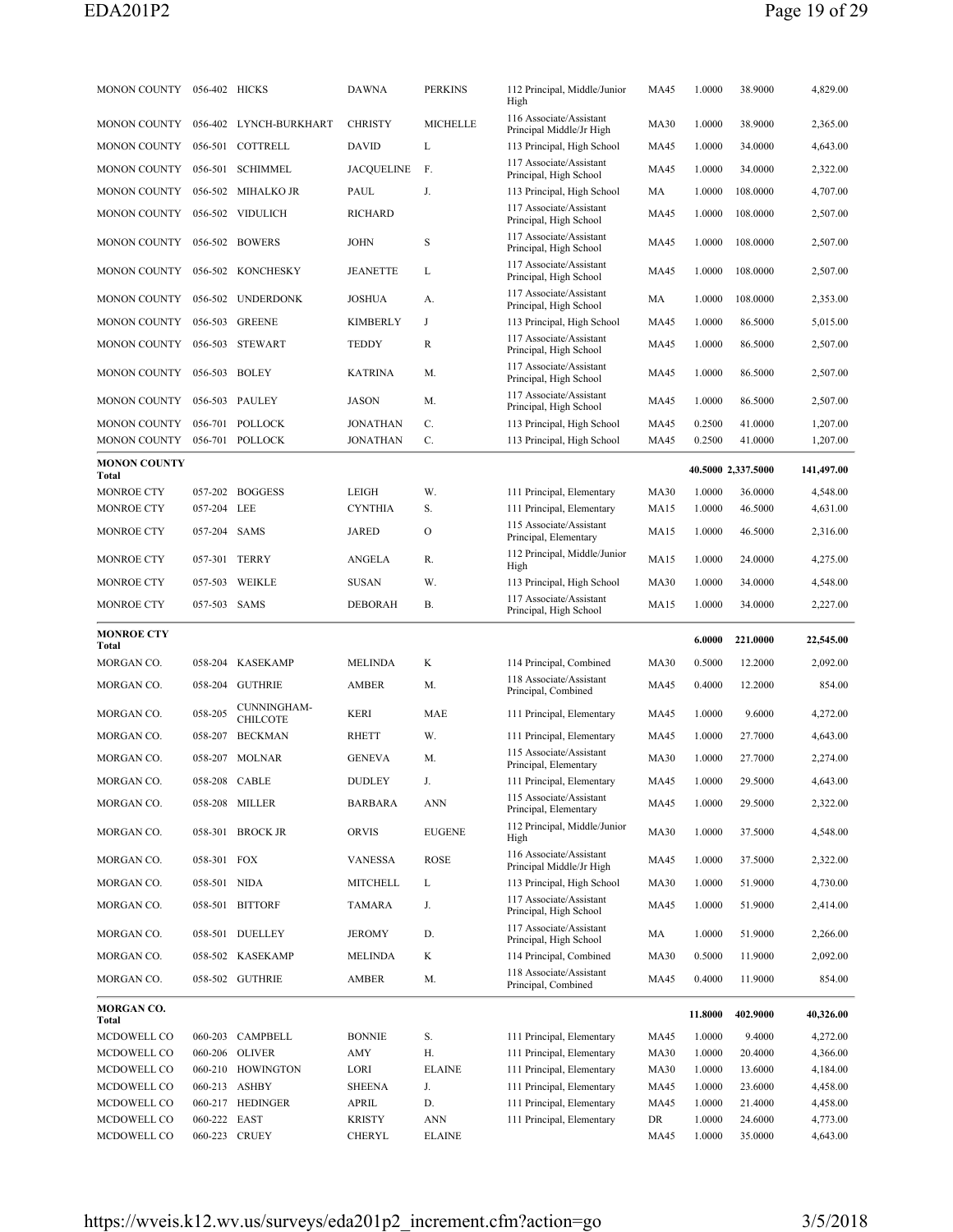|                             |                 |                     |                  |                | 112 Principal, Middle/Junior<br>High                |             |         |          |           |
|-----------------------------|-----------------|---------------------|------------------|----------------|-----------------------------------------------------|-------------|---------|----------|-----------|
| MCDOWELL CO                 |                 | 060-223 MCGUIRE     | <b>FLORISHA</b>  | R.             | 116 Associate/Assistant<br>Principal Middle/Jr High | <b>MA45</b> | 1.0000  | 35.0000  | 2,322.00  |
| MCDOWELL CO                 |                 | 060-304 Christian   | Freddy           | Н              | 112 Principal, Middle/Junior<br>High                | <b>MA45</b> | 1.0000  | 17.0000  | 4,458.00  |
| MCDOWELL CO                 |                 | 060-520 MCGUIRE JR. | <b>FRAZIER</b>   | LEE            | 113 Principal, High School                          | <b>MA45</b> | 1.0000  | 32.4000  | 4,643.00  |
| MCDOWELL CO                 |                 | 060-520 CROUSE      | <b>STEPHANIE</b> | <b>DIANE</b>   | 117 Associate/Assistant<br>Principal, High School   | <b>MA45</b> | 1.0000  | 32.4000  | 2,322.00  |
| MCDOWELL CO                 |                 | 060-527 GRAVELY     | <b>LEON</b>      | <b>STEVEN</b>  | 112 Principal, Middle/Junior<br>High                | <b>MA45</b> | 1.0000  | 51.1000  | 4,829.00  |
| <b>MCDOWELL CO</b>          | 060-527 HALL    |                     | <b>DEBRA</b>     | <b>ALVIS</b>   | 113 Principal, High School                          | MA45        | 1.0000  | 51.1000  | 4,829.00  |
| MCDOWELL CO                 |                 | 060-527 POWELL      | <b>SHARON</b>    | <b>ANNETTA</b> | 116 Associate/Assistant<br>Principal Middle/Jr High | <b>MA45</b> | 1.0000  | 51.1000  | 2,414.00  |
| MCDOWELL CO                 |                 | 060-527 CROUSE      | <b>JOSEPH</b>    | <b>MICHAEL</b> | 117 Associate/Assistant<br>Principal, High School   | MA45        | 1.0000  | 51.1000  | 2,414.00  |
| MCDOWELL CO                 |                 | 060-731 JARVIS      | <b>DENNIS</b>    | L              | 113 Principal, High School                          | <b>MA45</b> | 1.0000  | 18.0000  | 4,458.00  |
| <b>MCDOWELL CO</b><br>Total |                 |                     |                  |                |                                                     |             | 16.0000 | 487.2000 | 63,843.00 |
| NICHOLAS CO                 | 062-202         | Morlan              | Bronlyn          | K.             | 111 Principal, Elementary                           | MA          | 0.2500  | 10.0000  | 1,002.00  |
| NICHOLAS CO                 | 062-202 Morlan  |                     | Bronlyn          | K.             | 111 Principal, Elementary                           | MA          | 0.2500  | 10.0000  | 1,002.00  |
| NICHOLAS CO                 | 062-204         | Lester              | Cyrus            | $\mathbf C$    | 111 Principal, Elementary                           | <b>MA45</b> | 1.0000  | 22.0000  | 4,458.00  |
| NICHOLAS CO                 | 062-209 Martin  |                     | Tanya            |                | 111 Principal, Elementary                           | <b>MA45</b> | 0.2500  | 10.0000  | 1,068.00  |
| NICHOLAS CO                 | 062-209         | Martin              | Tanya            |                | 111 Principal, Elementary                           | <b>MA45</b> | 0.2500  | 10.0000  | 1,068.00  |
| NICHOLAS CO                 | 062-210 Nutter  |                     | Heather          | М              | 111 Principal, Elementary                           | <b>MA45</b> | 1.0000  | 27.0000  | 4,643.00  |
| NICHOLAS CO                 | 062-212 Gainer  |                     | Jo Ann           | 0.             | 111 Principal, Elementary                           | <b>MA45</b> | 0.2500  | 11.0000  | 1,068.00  |
| NICHOLAS CO                 | 062-212 Gainer  |                     | Jo Ann           | О.             | 111 Principal, Elementary                           | <b>MA45</b> | 0.2500  | 11.0000  | 1,068.00  |
| NICHOLAS CO                 | 062-213 Tyree   |                     | Glen             | Allen          | 111 Principal, Elementary                           | <b>MA45</b> | 0.2500  | 9.0000   | 1,068.00  |
| NICHOLAS CO                 | 062-213 Tyree   |                     | Glen             | Allen          | 111 Principal, Elementary                           | <b>MA45</b> | 0.2500  | 9.0000   | 1,068.00  |
| NICHOLAS CO                 | 062-218         | Belmont             | Monica           | S              | 111 Principal, Elementary                           | <b>MA45</b> | 1.0000  | 35.5000  | 4,643.00  |
| NICHOLAS CO                 | 062-218 Davis   |                     | Jennifer         | L              | 111 Principal, Elementary                           | <b>MA45</b> | 1.0000  | 35.5000  | 4,643.00  |
| NICHOLAS CO                 | 062-219 Morris  |                     | Teresa           |                | 111 Principal, Elementary                           | <b>MA45</b> | 0.2500  | 10.0000  | 1,068.00  |
| NICHOLAS CO                 | 062-219         | Morris              | Teresa           |                | 111 Principal, Elementary                           | <b>MA45</b> | 0.2500  | 10.0000  | 1,068.00  |
| NICHOLAS CO                 | 062-220         | Amick               | Angela           | L.             | 111 Principal, Elementary                           | <b>MA45</b> | 1.0000  | 19.0000  | 4,458.00  |
| NICHOLAS CO                 | 062-401 Collins |                     | Gene             | Dale           | 112 Principal, Middle/Junior<br>High                | <b>MA45</b> | 1.0000  | 21.0000  | 4,458.00  |
| NICHOLAS CO                 | 062-402 Frame   |                     | Kristina         | L              | 112 Principal, Middle/Junior<br>High                | <b>MA15</b> | 1.0000  | 38.0000  | 4,453.00  |
| NICHOLAS CO                 | 062-402 Vest    |                     | Charles          | D.             | 116 Associate/Assistant<br>Principal Middle/Jr High | <b>MA45</b> | 1.0000  | 38.0000  | 2,322.00  |
| NICHOLAS CO                 | 062-501         | Rapp                | Kendra           | L              | 113 Principal, High School                          | MA45        | 1.0000  | 51.0000  | 4,829.00  |
| NICHOLAS CO                 | 062-501 King    |                     | Karen            | L.             | 117 Associate/Assistant<br>Principal, High School   | <b>MA45</b> | 1.0000  | 51.0000  | 2,414.00  |
| NICHOLAS CO                 | 062-502         | Williams            | Scott            | E              | 113 Principal, High School                          | MA45        | 0.5000  | 24.5000  | 2,322.00  |
| NICHOLAS CO                 |                 | 062-502 Williams    | Scott            | E              | 113 Principal, High School                          | <b>MA45</b> | 0.5000  | 24.5000  | 2,322.00  |
| NICHOLAS CO                 | 062-701 Bayless |                     | Thomas           | S              | 113 Principal, High School                          | <b>MA30</b> | 1.0000  | 13.5000  | 4,184.00  |
| <b>NICHOLAS CO</b><br>Total |                 |                     |                  |                |                                                     |             | 14.5000 | 500.5000 | 60,697.00 |
| OHIO COUNTY                 | 064-201 Greer   |                     | Stacy            | Lynn           | 111 Principal, Elementary                           | <b>MA30</b> | 0.5000  | 9.5000   | 2,092.00  |
| OHIO COUNTY                 |                 | 064-203 Dunlevy     | Richard          | В.             | 111 Principal, Elementary                           | <b>MA30</b> | 1.0000  | 30.8300  | 4,548.00  |
| OHIO COUNTY                 | 064-205 Trio    |                     | Andrea           | D              | 111 Principal, Elementary                           | MA          | 1.0000  | 29.5000  | 4,358.00  |
| OHIO COUNTY                 | 064-206 Lewis   |                     | Katrina          | Sue            | 111 Principal, Elementary                           | <b>MA30</b> | 1.0000  | 22.8300  | 4,366.00  |
| OHIO COUNTY                 | 064-209         | Jorden              | John             | Edward         | 111 Principal, Elementary                           | MA45        | 1.0000  | 30.5000  | 4,643.00  |
| OHIO COUNTY                 |                 | 064-210 Dietrich    | Michelle         | Lynn           | 111 Principal, Elementary                           | <b>MA30</b> | 1.0000  | 17.5000  | 4,366.00  |
| OHIO COUNTY                 | 064-212 Greer   |                     | Stacy            | Lynn           | 111 Principal, Elementary                           | <b>MA30</b> | 0.5000  | 8.6300   | 2,092.00  |
| OHIO COUNTY                 | 064-213 Minch   |                     | Ashlea           | R.             | 111 Principal, Elementary                           | MA45        | 1.0000  | 32.9500  | 4,643.00  |
| OHIO COUNTY                 | 064-301 Kolb    |                     | Joseph           | J.             | 112 Principal, Middle/Junior<br>High                | MA45        | 1.0000  | 30.3400  | 4,643.00  |
| OHIO COUNTY                 | 064-301 Crumm   |                     | David            | Vincent        | 116 Associate/Assistant<br>Principal Middle/Jr High | MA15        | 1.0000  | 30.3400  | 2,227.00  |
| OHIO COUNTY                 |                 | 064-302 Coleman     | Ann              | Weir           | 112 Principal, Middle/Junior<br>High                | MA45        | 1.0000  | 36.4500  | 4,643.00  |
| OHIO COUNTY                 | 064-302 Dailer  |                     | Meredith         | Leigh          | 116 Associate/Assistant<br>Principal Middle/Jr High | MA45        | 1.0000  | 36.4500  | 2,322.00  |
| OHIO COUNTY                 | 064-303 Bauer   |                     | Robb             | V.             | 112 Principal, Middle/Junior<br>High                | <b>MA45</b> | 1.0000  | 49.0000  | 4,829.00  |
| OHIO COUNTY                 | 064-303         | Rowing              | James            | Emanuel        | 116 Associate/Assistant<br>Principal Middle/Jr High | MA          | 1.0000  | 49.0000  | 2,266.00  |
| OHIO COUNTY                 |                 | 064-304 McCardle    | Richard          | L.             |                                                     | MA45        | 1.0000  | 23.5000  | 4,458.00  |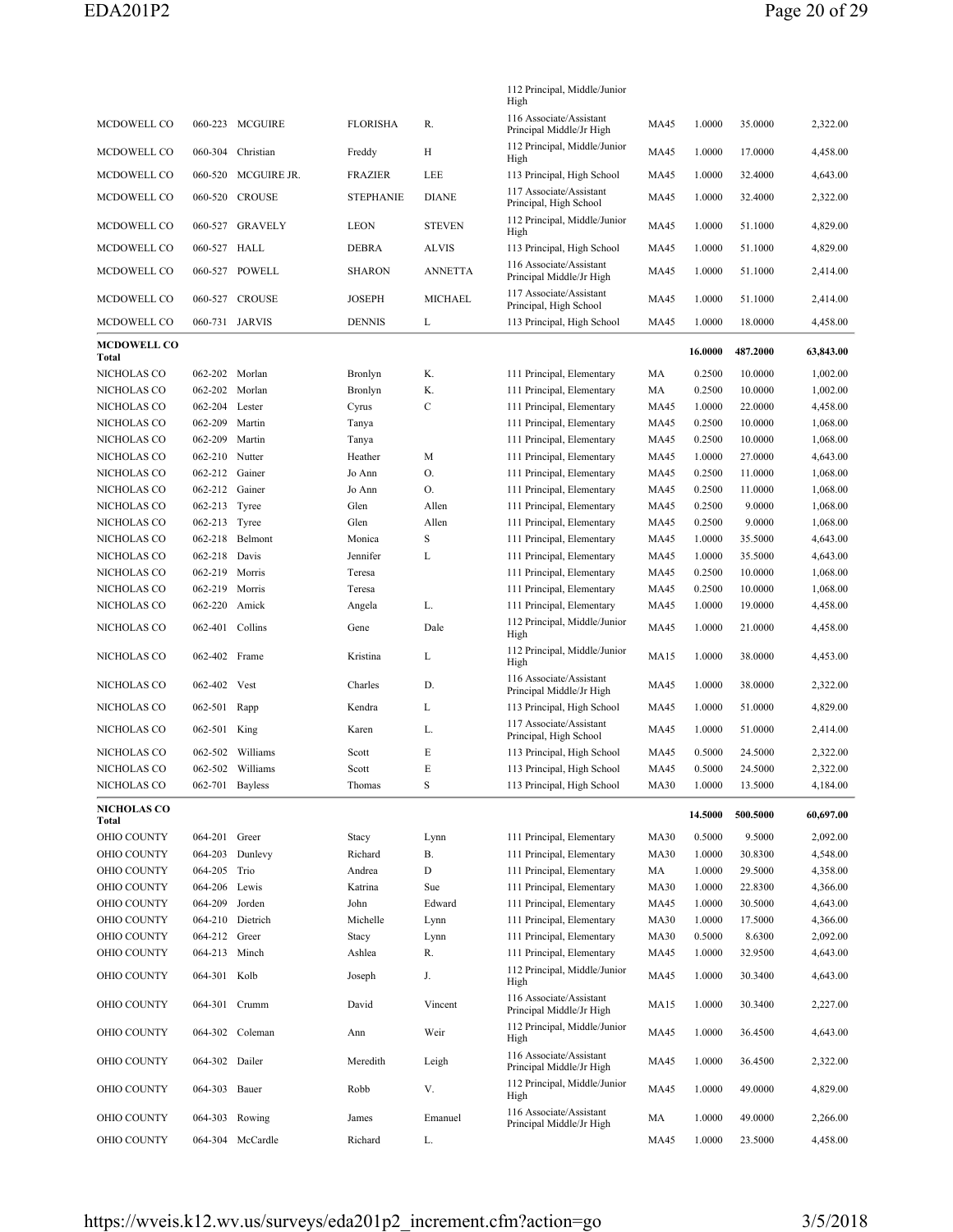|                             |                 |                   |                 |                  | 112 Principal, Middle/Junior<br>High                    |             |        |                    |           |
|-----------------------------|-----------------|-------------------|-----------------|------------------|---------------------------------------------------------|-------------|--------|--------------------|-----------|
| OHIO COUNTY                 | 064-501 Minch   |                   | Amy             | Lynn             | 113 Principal, High School                              | <b>MA45</b> | 1.0000 | 138.0000           | 5,015.00  |
| OHIO COUNTY                 | 064-501         | Richards          | Adrienne        | Michelle         | 117 Associate/Assistant<br>Principal, High School       | <b>MA45</b> | 1.0000 | 138,0000           | 2,507.00  |
| OHIO COUNTY                 |                 | 064-501 Rodgers   | Dwaine          | Joseph           | 117 Associate/Assistant<br>Principal, High School       | MA45        | 1.0000 | 138.0000           | 2,507.00  |
| OHIO COUNTY                 | 064-501         | Sexton            | Kenneth         | А.               | 117 Associate/Assistant<br>Principal, High School       | MA45        | 1.0000 | 138.0000           | 2,507.00  |
| OHIO COUNTY                 | 064-501 Bugaj   |                   | Stephanie       | А.               | 117 Associate/Assistant<br>Principal, High School       | MA45        | 1.0000 | 138.0000           | 2,507.00  |
| OHIO COUNTY                 | 064-501 Subasic |                   | Joseph          | Thomas           | 117 Associate/Assistant<br>Principal, High School       | <b>MA15</b> | 1.0000 | 138.0000           | 2,405.00  |
| <b>OHIO COUNTY</b><br>Total |                 |                   |                 |                  |                                                         |             |        | 20.0000 1,265.3200 | 73,944.00 |
| PENDLETON                   | 066-201         | McDonald          | Kathleen        | Е.               | 111 Principal, Elementary                               | <b>MA15</b> | 1.0000 | 12.0750            | 4,097.00  |
| PENDLETON                   | 066-202         | Simmons           | Sandra          | Anne             | 111 Principal, Elementary                               | <b>MA30</b> | 1.0000 | 30.6300            | 4,548.00  |
| PENDLETON                   | 066-205         | West              | Randolph        | L.               | 111 Principal, Elementary                               | <b>MA15</b> | 1.0000 | 13.7750            | 4,097.00  |
| PENDLETON                   | 066-502         | Moore             | Lori            | Anne             | 113 Principal, High School                              | MA          | 1.0000 | 40.0200            | 4,532.00  |
| PENDLETON                   |                 | 066-502 Johnson   | Timothy         | А.               | 118 Associate/Assistant<br>Principal, Combined          | MA45        | 1.0000 | 40.0200            | 2,414.00  |
| <b>PENDLETON Total</b>      |                 |                   |                 |                  |                                                         |             | 5.0000 | 136.5200           | 19,688.00 |
| PLEASANTS CO                | 067-201         | CROASMUN          | ERIC            | D                | 111 Principal, Elementary                               | MA          | 1.0000 | 19.6800            | 4,184.00  |
| PLEASANTS CO                | 067-202         | HAUGHT            | <b>TAMMY</b>    | T                | 111 Principal, Elementary                               | <b>MA45</b> | 1.0000 | 20.5200            | 4,458.00  |
| PLEASANTS CO                |                 | 067-301 BARNHART  | LORI            | A                | 112 Principal, Middle/Junior<br>High                    | <b>MA45</b> | 1.0000 | 28.2600            | 4,643.00  |
| PLEASANTS CO                |                 | 067-301 HICKMAN   | <b>WILLIAM</b>  | А.               | 116 Associate/Assistant<br>Principal Middle/Jr High     | <b>MA30</b> | 1.0000 | 28.2600            | 2,274.00  |
| PLEASANTS CO                | 067-501 SOLE    |                   | <b>JEFFERY</b>  | L.               | 113 Principal, High School                              | <b>MA30</b> | 1.0000 | 27.5400            | 4,548.00  |
| PLEASANTS CO                |                 | 067-501 TAYLOR    | <b>MICHELLE</b> | L                | 117 Associate/Assistant                                 | MA45        | 1.0000 | 27.5400            | 2,322.00  |
|                             |                 |                   |                 |                  | Principal, High School                                  |             |        |                    |           |
| PLEASANTS CO                |                 | 067-701 HAUGHT    | RYAN            | K                | 113 Principal, High School                              | MA45        | 1.0000 | 16.0000            | 4,458.00  |
| PLEASANTS CO                | 067-701 CRESS   |                   | CHRISTOPHER M.  |                  | 117 Associate/Assistant<br>Principal, High School       | MA45        | 1.0000 | 16.0000            | 2,229.00  |
|                             |                 |                   |                 |                  |                                                         |             |        |                    |           |
| PLEASANTS CO<br>Total       |                 |                   |                 |                  |                                                         |             | 8.0000 | 183.8000           | 29,116.00 |
| <b>POCAHONTAS</b>           | 069-101         | Spencer           | Rebecca         | А.               | 111 Principal, Elementary                               | MA45        | 0.5000 | 8.4000             | 2,136.00  |
| <b>POCAHONTAS</b>           | 069-102         | Sharp II          | Ricky           | I.               | 114 Principal, Combined                                 | MA45        | 1.0000 | 27.2000            | 4,643.00  |
| <b>POCAHONTAS</b>           | 069-202         | Anderson          | Phillip         | C.               | 111 Principal, Elementary                               | MA45        | 1.0000 | 21.1000            | 4,458.00  |
| <b>POCAHONTAS</b>           |                 | 069-302 Lambert   | Dustin          | L                | 112 Principal, Middle/Junior<br>High                    | MA          | 1.0000 | 15.2000            | 4,184.00  |
| <b>POCAHONTAS</b>           | 069-501 Riley   |                   | Joseph          | W.               | 113 Principal, High School                              | <b>MA30</b> | 1.0000 | 32.6000            | 4,548.00  |
| <b>POCAHONTAS</b>           |                 | 069-501 Tritapoe  | Kristy          | L.               | 117 Associate/Assistant<br>Principal, High School       | MA45        | 1.0000 | 32.6000            | 2,322.00  |
| <b>POCAHONTAS</b><br>Total  |                 |                   |                 |                  |                                                         |             |        | 5.5000 137.1000    | 22,291.00 |
| PRESTON CO                  | 070-101 HIBBS   |                   | <b>DEBORA</b>   | KAY              | 112 Principal, Middle/Junior                            | MA45        | 1.0000 | 15.3333            | 4,458.00  |
|                             |                 |                   |                 |                  | High                                                    |             |        |                    |           |
| PRESTON CO                  | 070-103 PELL    |                   | PETE            | Е.               | 114 Principal, Combined<br>112 Principal, Middle/Junior | MA45        | 1.0000 | 11.0000            | 4,272.00  |
| PRESTON CO                  | 070-104 MOSS    |                   | <b>BELINDA</b>  | K                | High<br>115 Associate/Assistant                         | <b>MA30</b> | 1.0000 | 41.5000            | 4,730.00  |
| PRESTON CO                  |                 | 070-104 MARTIN    | <b>MICHELLE</b> | D                | Principal, Elementary<br>112 Principal, Middle/Junior   | MA45        | 1.0000 | 41.5000            | 2,414.00  |
| PRESTON CO                  |                 | 070-105 REEVES    | <b>CATHERN</b>  | L.               | High<br>112 Principal, Middle/Junior                    | <b>MA15</b> | 1.0000 | 32.3333            | 4,453.00  |
| PRESTON CO                  | 070-106 HOIT    |                   | <b>JAMES</b>    | R                | High                                                    | <b>MA15</b> | 1.0000 | 28.0000            | 4,453.00  |
| PRESTON CO                  |                 | 070-106 SCHMIDL   | CRAIG           | A                | 116 Associate/Assistant<br>Principal Middle/Jr High     | MA45        | 1.0000 | 28,0000            | 2,322.00  |
| PRESTON CO                  | 070-107 MOSS    |                   | LEAH            | M                | 114 Principal, Combined                                 | MA15        | 1.0000 | 52.0000            | 4,631.00  |
| PRESTON CO                  |                 | 070-107 DREISBACH | <b>JEANNE</b>   | М                | 116 Associate/Assistant<br>Principal Middle/Jr High     | MA45        | 1.0000 | 52.0000            | 2,414.00  |
| PRESTON CO                  |                 | 070-203 CUMMINGS  | <b>GREG</b>     | $\rm S$          | 111 Principal, Elementary                               | <b>MA45</b> | 1.0000 | 9.3334             | 4,272.00  |
| PRESTON CO                  |                 | 070-204 ZEIGLER   | JILL            | Е                | 111 Principal, Elementary                               | MA45        | 1.0000 | 37.7855            | 4,643.00  |
| PRESTON CO                  |                 | 070-401 OVESNEY   | <b>KAREN</b>    | <b>ELIZABETH</b> | 112 Principal, Middle/Junior<br>High                    | <b>MA45</b> | 1.0000 | 24.0000            | 4,458.00  |
| PRESTON CO                  | 070-507 PLUM    |                   | <b>STEPHEN</b>  | ERIC             | 113 Principal, High School                              | <b>MA45</b> | 1.0000 | 89.5000            | 5,015.00  |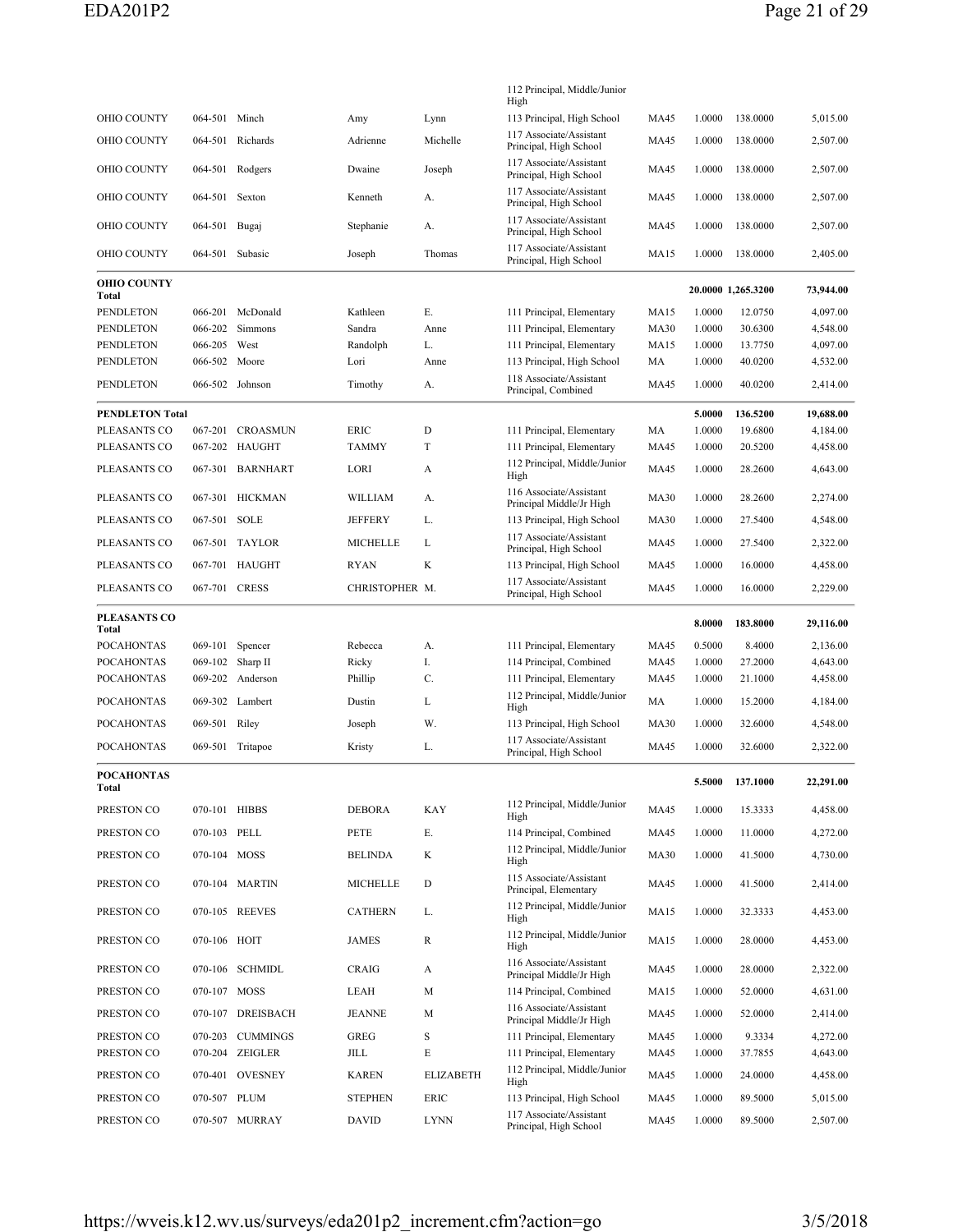| PRESTON CO             | 070-507 WILT  |                        | <b>PAMELA</b>    | L               | 117 Associate/Assistant<br>Principal, High School   | <b>MA45</b> | 1.0000  | 89.5000            | 2,507.00   |
|------------------------|---------------|------------------------|------------------|-----------------|-----------------------------------------------------|-------------|---------|--------------------|------------|
| PRESTON CO             |               | 070-507 LAYTON         | <b>BRENDA</b>    | J               | 117 Associate/Assistant<br>Principal, High School   | MA45        | 1.0000  | 89.5000            | 2,507.00   |
| PRESTON CO<br>Total    |               |                        |                  |                 |                                                     |             | 16.0000 | 730.7855           | 60,056.00  |
| PUTNAM CO              | 072-028       | <b>CALDWELL II</b>     | CARL             | D               | 113 Principal, High School                          | <b>MA30</b> | 0.5000  | 5.0000             | 2,001.00   |
| PUTNAM CO              |               | 072-205 CRAIGO         | <b>SHERRY</b>    | V               | 111 Principal, Elementary                           | MA45        | 1.0000  | 20.0000            | 4,458.00   |
| PUTNAM CO              |               | 072-210 HUSTON         | <b>COLLEEN</b>   | F.              | 111 Principal, Elementary                           | <b>MA45</b> | 0.5000  | 13.5000            | 2,136.00   |
| PUTNAM CO              |               | 072-215 BARKER         | <b>KRISTI</b>    | J               | 111 Principal, Elementary                           | <b>MA30</b> | 1.0000  | 23.0000            | 4,366.00   |
| PUTNAM CO              |               | 072-220 DILLON         | <b>MARTICA</b>   | J.              | 111 Principal, Elementary                           | <b>MA45</b> | 1.0000  | 17.2000            | 4,458.00   |
| PUTNAM CO              |               | 072-225 MELTON         | <b>TWYLA</b>     | Ε.              | 111 Principal, Elementary                           | <b>MA45</b> | 1.0000  | 17.5000            | 4,458.00   |
| PUTNAM CO              |               | 072-230 BLACK          | <b>BARBARA</b>   | L               | 111 Principal, Elementary                           | <b>MA45</b> | 0.5000  | 9.5000             | 2,136.00   |
| PUTNAM CO              | 072-235 HOH   |                        | <b>ELIZABETH</b> | <b>WILLIS</b>   | 111 Principal, Elementary                           | <b>MA45</b> | 1.0000  | 21.2000            | 4,458.00   |
| PUTNAM CO              | 072-240 LEWIS |                        | LISA             | G.              | 111 Principal, Elementary                           | <b>MA45</b> | 1.0000  | 22.2000            | 4,458.00   |
| PUTNAM CO              |               | 072-255 RAINES         | LISA             | S               | 111 Principal, Elementary                           | <b>MA45</b> | 1.0000  | 22.2000            | 4,458.00   |
| PUTNAM CO              | 072-260 SCOTT |                        | <b>BETH</b>      | A.              | 111 Principal, Elementary                           | <b>MA30</b> | 1.0000  | 20.3000            | 4,366.00   |
| PUTNAM CO              |               | 072-265 ISAACS         | <b>MELISSA</b>   | D               | 111 Principal, Elementary                           | <b>MA45</b> | 1.0000  | 24.2000            | 4,458.00   |
| PUTNAM CO              |               | 072-265 ROBERTS        | <b>MONICA</b>    | L.              | 115 Associate/Assistant<br>Principal, Elementary    | <b>MA45</b> | 0.5000  | 24.2000            | 1,114.00   |
| PUTNAM CO              |               | 072-270 FOWLER         | <b>VALERIE</b>   | L               | 111 Principal, Elementary                           | MA45        | 1.0000  | 35.2000            | 4,643.00   |
| PUTNAM CO              | 072-270       | <b>ASHWORTH</b>        | LISA             | D.              | 115 Associate/Assistant                             | <b>MA45</b> | 0.5000  | 35.2000            | 1,161.00   |
|                        |               |                        |                  |                 | Principal, Elementary                               |             |         |                    |            |
| PUTNAM CO              |               | 072-275 HATFIELD       | <b>CANDACE</b>   | E               | 111 Principal, Elementary                           | <b>MA45</b> | 1.0000  | 39.5000            | 4,829.00   |
| PUTNAM CO              | 072-275       | <b>TICHNELL</b>        | <b>MARLENE</b>   | <b>HELENA</b>   | 115 Associate/Assistant<br>Principal, Elementary    | MA45        | 0.5000  | 39.5000            | 1,207.00   |
| PUTNAM CO              | 072-280 COX   |                        | JILL             | R               | 111 Principal, Elementary                           | <b>MA30</b> | 1.0000  | 29.0000            | 4,548.00   |
| PUTNAM CO              |               | 072-280 LIPINSKI       | <b>ANGELA</b>    | C               | 115 Associate/Assistant<br>Principal, Elementary    | <b>MA45</b> | 0.5000  | 29.0000            | 1,161.00   |
| PUTNAM CO              |               | 072-305 SLACK          | <b>TIAUNA</b>    | В.              | 112 Principal, Middle/Junior<br>High                | <b>MA45</b> | 1.0000  | 27.0000            | 4,643.00   |
| PUTNAM CO              |               | 072-305 LAUKOTER       | <b>WENDY</b>     | <b>SUE</b>      | 116 Associate/Assistant<br>Principal Middle/Jr High | <b>MA45</b> | 0.5000  | 27.0000            | 1,161.00   |
| PUTNAM CO              |               | 072-310 ALLEN          | MARY             | <b>ANN</b>      | 112 Principal, Middle/Junior<br>High                | <b>MA45</b> | 1.0000  | 69.1000            | 5,015.00   |
| PUTNAM CO              | 072-310       | <b>SKOLNY</b>          | ERIC             | <b>ANTHONY</b>  | 116 Associate/Assistant<br>Principal Middle/Jr High | MA          | 0.5000  | 69.1000            | 1,177.00   |
| PUTNAM CO              |               | 072-310 ROOPER         | <b>SARA</b>      | <b>LINVILLE</b> | 116 Associate/Assistant<br>Principal Middle/Jr High | <b>MA30</b> | 0.5000  | 69.1000            | 1,228.00   |
| PUTNAM CO              |               | 072-315 FISHER         | <b>KENSIE</b>    | L               | 112 Principal, Middle/Junior<br>High                | <b>MA30</b> | 1.0000  | 30.7000            | 4,548.00   |
| PUTNAM CO              |               | 072-315 CASTO          | <b>TONYA</b>     | J               | 116 Associate/Assistant<br>Principal Middle/Jr High | <b>MA45</b> | 0.5000  | 30.7000            | 1,161.00   |
| PUTNAM CO              | 072-320       | <b>SHOCK</b>           | <b>MATTHEW</b>   | J               | 112 Principal, Middle/Junior<br>High                | <b>MA30</b> | 1.0000  | 46.2000            | 4,730.00   |
| PUTNAM CO              |               | 072-320 MCGINNIS       | JANA             |                 | 116 Associate/Assistant<br>Principal Middle/Jr High | MA45        | 0.5000  | 46.2000            | 1,207.00   |
| PUTNAM CO              |               | 072-505 STILIANOUDAKIS | <b>TAWNY</b>     | L               | 113 Principal, High School                          | <b>MA45</b> | 1.0000  | 29.0000            | 4,643.00   |
| PUTNAM CO              |               | 072-505 JOHNSON        | <b>MICHELLE</b>  | D               | 117 Associate/Assistant<br>Principal, High School   | <b>MA45</b> | 1.0000  | 29.0000            | 2,322.00   |
| PUTNAM CO              |               | 072-510 CAMPBELL       | <b>RICHARD</b>   | R               | 113 Principal, High School                          | MA45        | 1.0000  | 83.5000            | 5,015.00   |
| PUTNAM CO              |               | 072-510 PRITCHARD      | DEWANA           | RAGLE           | 117 Associate/Assistant<br>Principal, High School   | <b>MA45</b> | 0.5000  | 83.5000            | 1,254.00   |
| PUTNAM CO              |               | 072-510 MOWERY         | <b>NICHOLE</b>   | L               | 117 Associate/Assistant<br>Principal, High School   | MA45        | 0.5000  | 83.5000            | 1,254.00   |
| PUTNAM CO              |               | 072-510 HAWES          | <b>HEATHER</b>   | R               | 117 Associate/Assistant<br>Principal, High School   | MA45        | 0.5000  | 83.5000            | 1,254.00   |
| PUTNAM CO              |               | 072-515 HARPER         | <b>DAVID</b>     | W               | 113 Principal, High School                          | MA45        | 1.0000  | 45.0000            | 4,829.00   |
| PUTNAM CO              |               | 072-515 RICHARDSON     | <b>SONJIA</b>    | <b>LYNN</b>     | 117 Associate/Assistant<br>Principal, High School   | <b>MA30</b> | 0.5000  | 45.0000            | 1,183.00   |
| PUTNAM CO              |               | 072-515 CALDWELL       | <b>JOSHUA</b>    | <b>DAVID</b>    | 117 Associate/Assistant<br>Principal, High School   | <b>MA30</b> | 0.5000  | 45.0000            | 1,183.00   |
| PUTNAM CO              |               | 072-520 MCGREW         | <b>BRUCE</b>     | Н.              | 113 Principal, High School                          | MA45        | 1.0000  | 66.0000            | 5,015.00   |
| PUTNAM CO              |               | 072-520 SCHOOLCRAFT    | <b>CATHERINE</b> | A               | 117 Associate/Assistant<br>Principal, High School   | <b>MA30</b> | 0.5000  | 66.0000            | 1,228.00   |
| PUTNAM CO              |               | 072-520 CLARK          | <b>CHARLES</b>   | P               | 117 Associate/Assistant<br>Principal, High School   | MA45        | 0.5000  | 66.0000            | 1,254.00   |
| PUTNAM CO              |               | 072-705 BALDWIN        | CAROLYN          | R               | 117 Associate/Assistant<br>Principal, High School   | <b>MA30</b> | 0.5000  | 28.0000            | 1,137.00   |
| <b>PUTNAM CO Total</b> |               |                        |                  |                 |                                                     |             |         | 31.0000 1,615.5000 | 121,315.00 |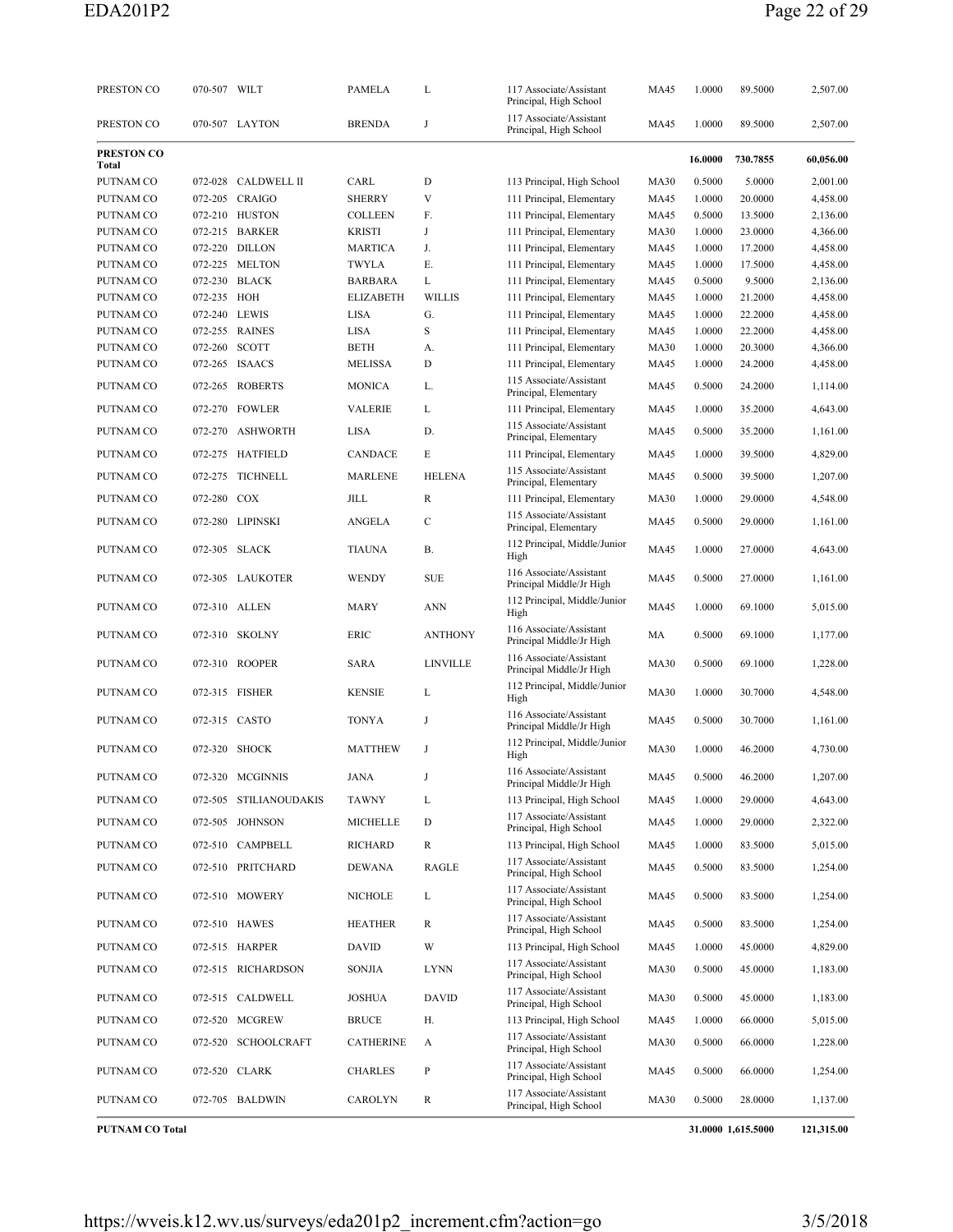| <b>RALEIGH</b> | 074-202       | <b>MCCLUNG</b>     | MARY              | E              | 111 Principal, Elementary                           | <b>MA45</b> | 1.0000 | 29.0000 | 4,643.00 |
|----------------|---------------|--------------------|-------------------|----------------|-----------------------------------------------------|-------------|--------|---------|----------|
| <b>RALEIGH</b> |               | 074-204 BLACK      | <b>DEBBRA</b>     | <b>DEVANE</b>  | 111 Principal, Elementary                           | <b>MA45</b> | 1.0000 | 12.0000 | 4,272.00 |
| <b>RALEIGH</b> | 074-205 NULL  |                    | <b>DAVID</b>      | A              | 111 Principal, Elementary                           | MA45        | 1.0000 | 24.5000 | 4,643.00 |
| <b>RALEIGH</b> |               | 074-206 KELLY      | <b>ROSEMARIE</b>  |                | 111 Principal, Elementary                           | <b>MA45</b> | 1.0000 | 19.5000 | 4,458.00 |
| <b>RALEIGH</b> | 074-207 LETT  |                    | <b>ALICIA</b>     | D              | 111 Principal, Elementary                           | <b>MA45</b> | 1.0000 | 22.0000 | 4,458.00 |
| <b>RALEIGH</b> | 074-208 LEWIS |                    | <b>THERESA</b>    | В              | 111 Principal, Elementary                           | <b>MA45</b> | 1.0000 | 20.0000 | 4,458.00 |
| <b>RALEIGH</b> |               | 074-209 JAMES      | LESLIE            | A              | 111 Principal, Elementary                           | <b>MA30</b> | 1.0000 | 38.0000 | 4,548.00 |
| <b>RALEIGH</b> |               | 074-209 HARLESS    | <b>NANCY</b>      | JANE           | 115 Associate/Assistant<br>Principal, Elementary    | MA45        | 1.0000 | 38.0000 | 2,322.00 |
| <b>RALEIGH</b> | 074-211       | ALDERMAN           | <b>SHANA</b>      | М              | 111 Principal, Elementary                           | <b>MA30</b> | 1.0000 | 27.0000 | 4,548.00 |
| <b>RALEIGH</b> |               | 074-212 REGESTER   | <b>SHANNA</b>     | <b>MARIE</b>   | 111 Principal, Elementary                           | MA          | 1.0000 | 20.0000 | 4,184.00 |
| <b>RALEIGH</b> |               | 074-213 HODGES     | <b>TAMBER</b>     | LEIGH          | 111 Principal, Elementary                           | <b>MA30</b> | 1.0000 | 18.8000 | 4,366.00 |
| <b>RALEIGH</b> |               | 074-215 ADKINS     | LISA              | M              | 111 Principal, Elementary                           | <b>MA45</b> | 1.0000 | 13.5000 | 4,272.00 |
| <b>RALEIGH</b> | 074-217 WEIS  |                    | <b>BEVERLY</b>    | <b>LYNN</b>    | 111 Principal, Elementary                           | DR          | 1.0000 | 22.0000 | 4,582.00 |
| <b>RALEIGH</b> |               | 074-218 RICHMOND   | AMANDA            | <b>SNUFFER</b> | 111 Principal, Elementary                           | <b>MA30</b> | 1.0000 | 19.5000 | 4,366.00 |
| <b>RALEIGH</b> | 074-226       | <b>BLANKENSHIP</b> | <b>MICHELLE</b>   |                | 111 Principal, Elementary                           | <b>MA45</b> | 1.0000 | 20.5000 | 4,458.00 |
| <b>RALEIGH</b> | 074-227       | CARRICO            | PENELOPE          | Н              | 111 Principal, Elementary                           | <b>MA45</b> | 1.0000 | 37.0000 | 4,643.00 |
| <b>RALEIGH</b> |               | 074-227 ABRAMS     | <b>BEVERLY</b>    |                | 115 Associate/Assistant<br>Principal, Elementary    | <b>MA45</b> | 1.0000 | 37.0000 | 2,322.00 |
| <b>RALEIGH</b> |               | 074-229 HENDRICK   | <b>REBECCA</b>    | G              | 111 Principal, Elementary                           | <b>MA45</b> | 1.0000 | 22.0000 | 4,458.00 |
| <b>RALEIGH</b> |               | 074-232 DANIELS    | <b>MELANIE</b>    |                | 111 Principal, Elementary                           | <b>MA45</b> | 1.0000 | 23.5000 | 4,458.00 |
| <b>RALEIGH</b> |               | 074-233 ACORD      | <b>TAMMY</b>      |                | 111 Principal, Elementary                           | <b>MA15</b> | 1.0000 | 27.0000 | 4,453.00 |
| <b>RALEIGH</b> |               | 074-233 LESTER     | <b>ERIC</b>       |                | 115 Associate/Assistant<br>Principal, Elementary    | <b>MA15</b> | 1.0000 | 27.0000 | 2,227.00 |
| <b>RALEIGH</b> | 074-234       | HOUCK              | <b>MEGHAN</b>     | G              | 111 Principal, Elementary                           | <b>MA30</b> | 1.0000 | 34.0000 | 4,548.00 |
| <b>RALEIGH</b> |               | 074-234 WOOD JR    | WILLIAM           | M              | 115 Associate/Assistant<br>Principal, Elementary    | <b>MA15</b> | 1.0000 | 34.0000 | 2,227.00 |
| <b>RALEIGH</b> |               | 074-302 BAWGUS     | JERRY             | D              | 112 Principal, Middle/Junior<br>High                | <b>MA45</b> | 1.0000 | 37.5000 | 4,643.00 |
| <b>RALEIGH</b> |               | 074-302 PENNINGTON | LORA              | M              | 116 Associate/Assistant<br>Principal Middle/Jr High | <b>MA45</b> | 1.0000 | 37.5000 | 2,322.00 |
| <b>RALEIGH</b> |               | 074-402 MCPEAKE    | <b>JACQUELINE</b> | A              | 112 Principal, Middle/Junior<br>High                | DR          | 1.0000 | 36.5000 | 4,773.00 |
| <b>RALEIGH</b> |               | 074-402 HARRIS     | <b>JOEL</b>       | A              | 116 Associate/Assistant<br>Principal Middle/Jr High | DR          | 1.0000 | 36.5000 | 2,386.00 |
| <b>RALEIGH</b> |               | 074-403 HENRY      | <b>JOHNATHAN</b>  | J              | 112 Principal, Middle/Junior<br>High                | MA45        | 1.0000 | 46.0000 | 4,829.00 |
| <b>RALEIGH</b> | 074-403       | <b>SEXTON</b>      | <b>RACHEL</b>     | D              | 116 Associate/Assistant<br>Principal Middle/Jr High | <b>MA45</b> | 1.0000 | 46.0000 | 2,414.00 |
| <b>RALEIGH</b> |               | 074-408 LESTER     | <b>TERESA</b>     |                | 112 Principal, Middle/Junior<br>High                | <b>MA30</b> | 1.0000 | 41.0000 | 4,730.00 |
| <b>RALEIGH</b> |               | 074-408 DINKLER    | <b>ROBERT</b>     |                | 116 Associate/Assistant<br>Principal Middle/Jr High | <b>MA45</b> | 1.0000 | 41.0000 | 2,414.00 |
| <b>RALEIGH</b> | 074-409 SMITH |                    | <b>YAHON</b>      | <b>LAMONT</b>  | 112 Principal, Middle/Junior<br>High                | DR          | 1.0000 | 55.5000 | 4,964.00 |
| <b>RALEIGH</b> | 074-409 MILLS |                    | <b>TAMARA</b>     | <b>DIANNE</b>  | 116 Associate/Assistant<br>Principal Middle/Jr High | MA45        | 1.0000 | 55.5000 | 2,414.00 |
| <b>RALEIGH</b> |               | 074-409 LOKAY      | <b>ROGER</b>      | W              | 116 Associate/Assistant<br>Principal Middle/Jr High | <b>MA45</b> | 1.0000 | 55.5000 | 2,414.00 |
| <b>RALEIGH</b> |               | 074-502 SHUPE      | <b>GEORGE</b>     | R              | 113 Principal, High School                          | <b>MA45</b> | 1.0000 | 40.0000 | 4,829.00 |
|                |               |                    |                   |                | 117 Associate/Assistant                             |             |        |         | 2,365.00 |
| <b>RALEIGH</b> |               | 074-502 REDDEN     | <b>JERRY</b>      |                | Principal, High School                              | <b>MA30</b> | 1.0000 | 40.0000 |          |
| <b>RALEIGH</b> |               | 074-503 KNIGHT     | LORI              | M              | 113 Principal, High School                          | <b>MA45</b> | 1.0000 | 39.0000 | 4,829.00 |
| <b>RALEIGH</b> |               | 074-503 MCELWAIN   | <b>JOHN</b>       | T              | 117 Associate/Assistant<br>Principal, High School   | <b>MA15</b> | 1.0000 | 39.0000 | 2,316.00 |
| <b>RALEIGH</b> |               | 074-505 MASSEY     | <b>DEANNA</b>     | L              | 113 Principal, High School                          | MA45        | 1.0000 | 56.0000 | 4,829.00 |
| <b>RALEIGH</b> |               | 074-505 PENNINGTON | <b>SCOTTY</b>     | L              | 117 Associate/Assistant<br>Principal, High School   | MA          | 1.0000 | 56.0000 | 2,266.00 |
| <b>RALEIGH</b> |               | 074-505 FOSTER     | MARY              | <b>ANN</b>     | 117 Associate/Assistant<br>Principal, High School   | MA45        | 1.0000 | 56.0000 | 2,414.00 |
| <b>RALEIGH</b> |               | 074-506 CANTLEY II | <b>RONALD</b>     | B              | 113 Principal, High School                          | MA45        | 1.0000 | 87.0000 | 5,015.00 |
| RALEIGH        |               | 074-506 CALFEE     | <b>TINA</b>       | М              | 117 Associate/Assistant<br>Principal, High School   | MA45        | 1.0000 | 87.0000 | 2,507.00 |
| RALEIGH        |               | 074-506 POWELL     | <b>ROCKEY</b>     | A              | 117 Associate/Assistant<br>Principal, High School   | MA45        | 1.0000 | 87.0000 | 2,507.00 |
| <b>RALEIGH</b> |               | 074-506 HAWKINS    | <b>SHAWN</b>      |                | 117 Associate/Assistant<br>Principal, High School   | <b>MA45</b> | 1.0000 | 87.0000 | 2,507.00 |
| <b>RALEIGH</b> |               | 074-701 PACK JR    | <b>CHARLES</b>    | М              | 113 Principal, High School                          | MA45        | 0.5000 | 34.5000 | 2,322.00 |
| <b>RALEIGH</b> | 074-701 LACY  |                    | <b>JEFFREY</b>    |                | 117 Associate/Assistant                             | MA45        | 1.0000 | 34.5000 | 2,322.00 |
|                |               |                    |                   |                | Principal, High School                              |             |        |         |          |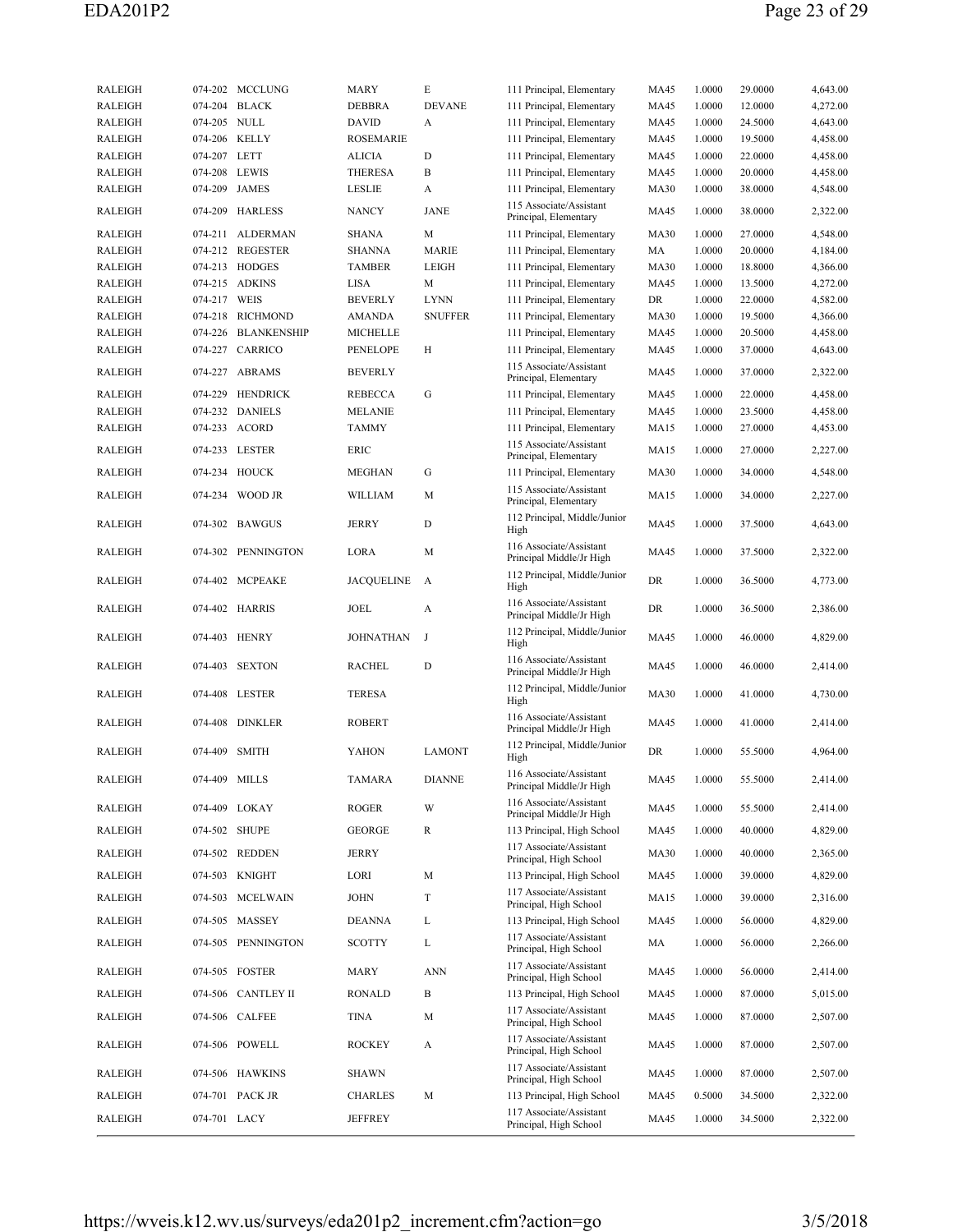| <b>RALEIGH Total</b>         |               |                                     |                      |                |                                                     |             |         | 46.5000 1,817.3000 | 173,245.00 |
|------------------------------|---------------|-------------------------------------|----------------------|----------------|-----------------------------------------------------|-------------|---------|--------------------|------------|
| RANDOLPH CO.                 |               | 075-101 TALLMAN                     | ALYSSA               | <b>KORRINE</b> | 111 Principal, Elementary                           | MA          | 1.0000  | 12.0000            | 4,009.00   |
| RANDOLPH CO.                 |               | 075-102 HAWKINS                     | <b>LAURA</b>         | <b>ELAINE</b>  | 114 Principal, Combined                             | <b>MA45</b> | 1.0000  | 15.7000            | 4,458.00   |
| RANDOLPH CO.                 | 075-103       | <b>SNEBERGER LONG</b>               | <b>CHRISTINE</b>     | <b>ANN</b>     | 114 Principal, Combined                             | <b>MA45</b> | 0.5000  | 7.1000             | 2,043.00   |
| RANDOLPH CO.                 |               | 075-201 ZICKEFOOSE                  | PAUL                 | <b>GARLOW</b>  | 111 Principal, Elementary                           | <b>MA30</b> | 1.0000  | 21.6000            | 4,366.00   |
| RANDOLPH CO.                 | 075-202       | <b>CHENOWETH</b>                    | <b>ROCHELLE</b>      | М              | 111 Principal, Elementary                           | <b>MA45</b> | 1.0000  | 21.5000            | 4,458.00   |
| RANDOLPH CO.                 | 075-203 PRITT |                                     | HOLLIE               | N              | 111 Principal, Elementary                           | <b>MA15</b> | 1.0000  | 24.5000            | 4,453.00   |
| RANDOLPH CO.                 | 075-204       | CAIN                                | <b>SUZANNE</b>       | <b>DENISE</b>  | 111 Principal, Elementary                           | MA45        | 1.0000  | 22.0000            | 4,458.00   |
| RANDOLPH CO.                 | 075-206       | WALLACE                             | <b>TEENA</b>         | $\mathbf C$    | 111 Principal, Elementary                           | <b>MA45</b> | 1.0000  | 21.8500            | 4,458.00   |
| RANDOLPH CO.                 | 075-207       | <b>BODKIN</b>                       | <b>CYNTHIA</b>       | DAWN           | 111 Principal, Elementary                           | <b>MA45</b> | 1.0000  | 23.0000            | 4,458.00   |
| RANDOLPH CO.                 |               | 075-401 WILSON                      | ANGELA               | V              | 112 Principal, Middle/Junior<br>High                | <b>MA45</b> | 1.0000  | 47.0000            | 4,829.00   |
| RANDOLPH CO.                 |               | 075-401 PARLOCK                     | <b>SHANNA</b>        | <b>MARIE</b>   | 116 Associate/Assistant<br>Principal Middle/Jr High | <b>MA15</b> | 1.0000  | 47.0000            | 2,316.00   |
| RANDOLPH CO.                 | 075-401 LUCAS |                                     | ERIC                 | L              | 116 Associate/Assistant<br>Principal Middle/Jr High | <b>MA45</b> | 1.0000  | 47.0000            | 2,414.00   |
| RANDOLPH CO.                 |               | 075-503 WAMSLEY                     | <b>STEPHEN</b>       | <b>EDWARD</b>  | 113 Principal, High School                          | <b>MA30</b> | 1.0000  | 39.6000            | 4,730.00   |
| RANDOLPH CO.                 | 075-503       | ARBOGAST                            | JOSEPH               | <b>TAYLOR</b>  | 116 Associate/Assistant<br>Principal Middle/Jr High | MA45        | 1.0000  | 39.6000            | 2,414.00   |
| RANDOLPH CO.                 |               | 075-504 HAMRICK                     | CHRISTOPHER IAN      |                | 113 Principal, High School                          | MA          | 1.0000  | 53.1500            | 4,532.00   |
| RANDOLPH CO.                 |               | 075-504 RAYFIELD                    | <b>AMRIT</b>         |                | 117 Associate/Assistant<br>Principal, High School   | <b>MA15</b> | 1.0000  | 53.1500            | 2,316.00   |
| RANDOLPH CO.                 |               | 075-504 LAMBERT                     | <b>CARLA</b>         | JEAN           | 117 Associate/Assistant<br>Principal, High School   | MA45        | 1.0000  | 53.1500            | 2,414.00   |
| RANDOLPH CO.                 |               | 075-701 DANIELS                     | JOHN                 | K              | 113 Principal, High School                          | MA45        | 1.0000  | 20.0000            | 4,458.00   |
| RANDOLPH CO.<br>Total        |               |                                     |                      |                |                                                     |             | 17.5000 | 568.9000           | 67,584.00  |
| RITCHIE CO                   | 077-203       | <b>WHITE</b>                        | <b>KATRINA</b>       | D.             | 111 Principal, Elementary                           | <b>MA30</b> | 0.5000  | 8.2500             | 2,092.00   |
| RITCHIE CO                   | 077-204       | <b>SNODGRASS</b>                    | LAURA                | L.             | 111 Principal, Elementary                           | <b>MA45</b> | 1.0000  | 21.7500            | 4,458.00   |
| RITCHIE CO                   | 077-205 WHITE |                                     | <b>DEBORAH</b>       | KAY            | 111 Principal, Elementary                           | <b>MA30</b> | 1.0000  | 19.2500            | 4,366.00   |
| <b>RITCHIE CO</b>            | 077-207 KERNS |                                     | CASEY                | А.             | 111 Principal, Elementary                           | MA          | 0.7500  | 11.2500            | 3,007.00   |
| <b>RITCHIE CO</b>            | 077-207       | <b>KERNS</b>                        | <b>CASEY</b>         | А.             | 111 Principal, Elementary                           | MA          | 0.2500  | 11.2500            | 1,002.00   |
| <b>RITCHIE CO</b>            |               | 077-302 DOTSON                      | MICHAEL              | S.             | 112 Principal, Middle/Junior<br>High                | <b>MA30</b> | 1.0000  | 27.5000            | 4,548.00   |
| <b>RITCHIE CO</b>            | 077-302 WHITE |                                     | <b>KATRINA</b>       | D.             | 116 Associate/Assistant<br>Principal Middle/Jr High | <b>MA30</b> | 0.5000  | 27.5000            | 1,137.00   |
| RITCHIE CO                   |               | 077-501 WAGGONER                    | <b>KELLY</b>         | D              | 113 Principal, High School                          | MA45        | 1.0000  | 31.0000            | 4,643.00   |
| <b>RITCHIE CO</b>            |               | 077-501 LAWRENCE                    | <b>KALEB</b>         | <b>EUGENE</b>  | 117 Associate/Assistant<br>Principal, High School   | <b>MA30</b> | 1.0000  | 31.0000            | 2,274.00   |
| <b>RITCHIE CO Total</b>      |               |                                     |                      |                |                                                     |             | 7.0000  | 188.7500           | 27,527.00  |
| ROANE COUNTY                 | 079-202       | CHADWELL                            | <b>BRENDA</b>        | S              | 111 Principal, Elementary                           | MA45        | 0.5000  | 29.0000            | 2,322.00   |
|                              |               |                                     |                      |                | 112 Principal, Middle/Junior                        |             |         |                    |            |
| <b>ROANE COUNTY</b>          |               | 079-202 CHADWELL                    | <b>BRENDA</b>        | S              | High                                                | <b>MA45</b> | 0.5000  | 29.0000            | 2,322.00   |
| <b>ROANE COUNTY</b>          | 079-205 FRUM  |                                     | <b>KIMBERLY</b>      | <b>ANN</b>     | 111 Principal, Elementary                           | <b>MA45</b> | 1.0000  | 38.0000            | 4,643.00   |
| ROANE COUNTY                 |               | 079-205 CALDWELL                    | SARA                 | A              | 115 Associate/Assistant<br>Principal, Elementary    | MA15        | 1.0000  | 38.0000            | 2,227.00   |
| ROANE COUNTY                 | 079-206       | <b>FRESHWATER-</b><br><b>GARNER</b> | <b>NATALIE</b>       | D              | 111 Principal, Elementary                           | <b>MA45</b> | 0.5000  | 29.0000            | 2,322.00   |
| ROANE COUNTY                 | 079-206       | <b>FRESHWATER-</b><br><b>GARNER</b> | NATALIE              | D              | 112 Principal, Middle/Junior<br>High                | MA45        | 0.5000  | 29.0000            | 2,322.00   |
| ROANE COUNTY                 | 079-301 DURST |                                     | JACQUELINE           | L              | 112 Principal, Middle/Junior<br>High                | MA45        | 1.0000  | 29.2500            | 4,643.00   |
| ROANE COUNTY                 |               | 079-301 WELLS                       | JAMES                | <b>MATTHEW</b> | 116 Associate/Assistant<br>Principal Middle/Jr High | MA45        | 1.0000  | 29.2500            | 2,322.00   |
| ROANE COUNTY                 | 079-503 HEIS  |                                     | WILLIAM              | J              | 113 Principal, High School                          | MA15        | 1.0000  | 46.7500            | 4,631.00   |
| <b>ROANE COUNTY</b>          |               | 079-503 EPLING                      | CRAIG                | WILLARD        | 117 Associate/Assistant<br>Principal, High School   | <b>MA30</b> | 1.0000  | 46.7500            | 2,365.00   |
| <b>ROANE COUNTY</b><br>Total |               |                                     |                      |                |                                                     |             | 8.0000  | 344.0000           | 30,119.00  |
| SUMMERS CO.                  | 081-102 JONES |                                     | CAROL                | R.             | 111 Principal, Elementary                           | MA          | 1.0000  | 15.5000            | 4,184.00   |
| SUMMERS CO.                  | 081-203 GUMM  |                                     | ANGELA               | JEAN           | 115 Associate/Assistant<br>Principal, Elementary    | MA45        | 1.0000  | 35.0000            | 2,322.00   |
| SUMMERS CO.                  | 081-203 RODES |                                     | <b>JESSICA</b>       | J              | 115 Associate/Assistant                             | MA15        | 1.0000  | 35.0000            | 2,227.00   |
| SUMMERS CO.                  |               | 081-204 MILLER                      | ANGELA               | D.             | Principal, Elementary<br>111 Principal, Elementary  | MA45        | 0.5000  | 10.0000            | 2,136.00   |
| SUMMERS CO.                  |               | 081-301 HUDSON                      | MELBA                | ${\rm SUE}$    | 112 Principal, Middle/Junior                        | MA45        | 1.0000  | 31.5000            | 4,643.00   |
|                              |               |                                     |                      |                | High<br>116 Associate/Assistant                     |             |         |                    |            |
| SUMMERS CO.                  |               | 081-301 VICARS                      | <b>CHRISTOPHER P</b> |                | Principal Middle/Jr High                            | MA15        | 1.0000  | 31.5000            | 2,227.00   |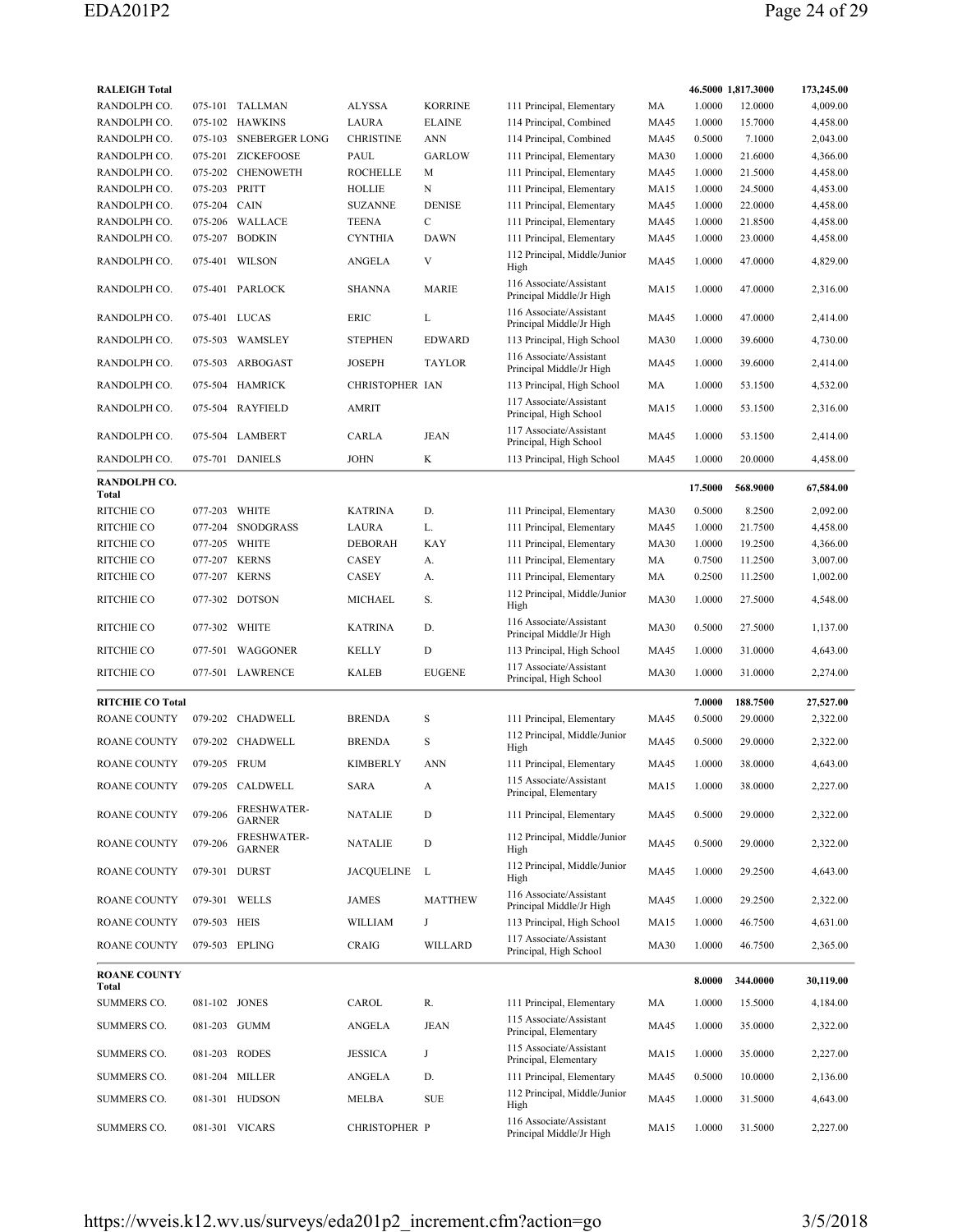| 117 Associate/Assistant<br>SUMMERS CO.<br>081-502 HUDGINS JR.<br>DANIEL<br><b>MA15</b><br>1.0000<br>36.5000<br>А.<br>Principal, High School<br><b>SUMMERS CO.</b><br>7.5000<br>231.5000<br>Total<br><b>TAYLOR CO</b><br>083-201<br><b>GUNDERSON</b><br><b>HEATHER</b><br>G<br>111 Principal, Elementary<br><b>MA30</b><br>1.0000<br>46.8333<br>115 Associate/Assistant<br><b>TAYLOR CO</b><br>083-201 STEAD<br><b>LINN</b><br><b>MA45</b><br>1.0000<br>SHELLY<br>46.8333<br>Principal, Elementary<br>083-202 GREN<br>4,272.00<br><b>TAYLOR CO</b><br><b>JEANNE</b><br>R<br>111 Principal, Elementary<br>MA45<br>1.0000<br>11.9633<br><b>TAYLOR CO</b><br>083-204 FISHER<br><b>JAMISON</b><br>J<br>111 Principal, Elementary<br><b>MA45</b><br>1.0000<br>21.0733<br>112 Principal, Middle/Junior<br><b>TAYLOR CO</b><br>083-302 KEENER<br><b>MATTHEW</b><br>J<br>MA45<br>1.0000<br>57.1300<br>High<br>116 Associate/Assistant<br><b>TAYLOR CO</b><br>083-302 FLEMING<br>MICHELLE<br><b>MA30</b><br>1.0000<br>L<br>57.1300<br>Principal Middle/Jr High<br>116 Associate/Assistant<br><b>TAYLOR CO</b><br>OSBORNE-HOSKINS<br>M<br><b>MA30</b><br>1.0000<br>2,365.00<br>083-302<br>PAMELA<br>57.1300<br>Principal Middle/Jr High<br><b>TAYLOR CO</b><br>083-502 SHUMAKER<br>LORI<br>113 Principal, High School<br><b>MA30</b><br>1.0000<br>46.0000<br>A<br>117 Associate/Assistant<br><b>TAYLOR CO</b><br>083-502 SNYDER<br><b>CHERYL</b><br><b>MA30</b><br>1.0000<br>2,365.00<br>А<br>46.0000<br>Principal, High School<br>117 Associate/Assistant<br>F<br>083-502 MCCARTHY<br><b>MA45</b><br>1.0000<br>TAYLOR CO<br><b>BRYANT</b><br>46.0000<br>Principal, High School<br>10.0000<br><b>TAYLOR CO Total</b><br>436.0932<br>R.<br>1.0000<br><b>TUCKER CO</b><br>084-101 Lambert<br>Alicia<br>114 Principal, Combined<br><b>MA30</b><br>19.2300<br>4,366.00<br>G.<br><b>TUCKER CO</b><br>084-103 Brusak<br>114 Principal, Combined<br>1.0000<br>37.9300<br>Teresa<br>MA45<br>118 Associate/Assistant<br><b>TUCKER CO</b><br>084-103<br>Kisamore II<br>Neil<br>Н.<br>MA45<br>1.0000<br>37.9300<br>Principal, Combined<br><b>TUCKER CO</b><br>084-501<br>Cosner<br>Е.<br>113 Principal, High School<br>MA<br>1.0000<br>4,358.00<br>Stephen<br>30.3400<br>117 Associate/Assistant<br>F<br><b>TUCKER CO</b><br>084-501 Shahan II<br>William<br><b>MA15</b><br>1.0000<br>2,227.00<br>30.3400<br>Principal, High School<br><b>TUCKER CO Total</b><br>5.0000<br>155.7700<br><b>TYLER COUNTY</b><br>085-201 WALL<br>SCOTT<br><b>RAYMOND</b><br>111 Principal, Elementary<br><b>MA45</b><br>1.0000<br>31.0000<br><b>TYLER COUNTY</b><br>085-202 DEVAUGHN<br><b>KRISTA</b><br>111 Principal, Elementary<br><b>MA45</b><br>1.0000<br>27.0000<br>А<br>112 Principal, Middle/Junior<br>TYLER COUNTY<br>085-303 MILLER<br><b>SUZETTE</b><br>D<br><b>MA30</b><br>1.0000<br>24.2500<br>High<br>117 Associate/Assistant<br>TYLER COUNTY<br>085-303<br>WALTON<br><b>RYAN</b><br>LEE<br>MA45<br>0.2500<br>24.2500<br>Principal, High School<br><b>TYLER COUNTY</b><br>085-503 YOHO<br><b>JAMES</b><br>K<br>113 Principal, High School<br>1.0000<br>4,643.00<br>MA45<br>36.2500<br>117 Associate/Assistant<br>TYLER COUNTY<br>085-503 WALTON<br><b>RYAN</b><br>LEE<br><b>MA45</b><br>0.7500<br>1,741.00<br>36.2500<br>Principal, High School<br><b>TYLER COUNTY</b><br>5.0000<br>179.0000<br>Total<br><b>UPSHUR CO</b><br>087-202 BRITTON<br><b>SUSANNE</b><br>F<br>111 Principal, Elementary<br>MA<br>1.0000<br>40.1100<br>115 Associate/Assistant<br><b>UPSHUR CO</b><br>087-202 LEWIS<br><b>SHANNON</b><br>K<br><b>MA45</b><br>1.0000<br>40.1100<br>Principal, Elementary<br><b>UPSHUR CO</b><br>087-205 BAISDEN<br>KASEY<br>111 Principal, Elementary<br>MA15 1.0000<br>17.3500<br>D<br>4,272.00<br><b>UPSHUR CO</b><br>087-206 PHILLIPS<br><b>JANET</b><br>111 Principal, Elementary<br>1.0000<br>11.7200<br>L<br>MA45<br><b>UPSHUR CO</b><br>4,272.00<br>087-208 CRAIG<br><b>AMANDA</b><br>S<br>111 Principal, Elementary<br>MA45<br>1.0000<br>12.1800<br><b>UPSHUR CO</b><br>087-209 GRAY<br>T<br><b>TRISTEN</b><br>111 Principal, Elementary<br><b>MA15</b><br>1.0000<br>18.3800<br>4,275.00<br><b>UPSHUR CO</b><br>087-210 BENNETT<br>4,272.00<br>JEANNE<br>G<br>111 Principal, Elementary<br><b>MA45</b><br>1.0000<br>11.3800<br>111 Principal, Elementary<br><b>UPSHUR CO</b><br>087-211 LEWIS-STANKUS<br>SARA<br>DR<br>1.0000<br>20.9400<br>4,582.00<br>J<br>112 Principal, Middle/Junior<br><b>UPSHUR CO</b><br>E<br>087-301 WARNER<br>RENEE<br><b>MA30</b><br>1.0000<br>67.9900<br>High<br>116 Associate/Assistant<br><b>UPSHUR CO</b><br>087-301 WOOD<br>ANDREW<br><b>MA45</b><br>1.0000<br>67.9900<br>2,507.00<br>М<br>Principal Middle/Jr High<br>116 Associate/Assistant<br><b>UPSHUR CO</b><br>087-301 BLEND<br>TERESA<br>L<br><b>MA45</b><br>0.5000<br>67.9900<br>Principal Middle/Jr High<br><b>UPSHUR CO</b><br>087-501 VINCENT II<br><b>CLARENCE</b><br>EDWARD<br>113 Principal, High School<br>1.0000<br>5,015.00<br>MA45<br>80.2500<br>117 Associate/Assistant<br><b>UPSHUR CO</b><br>087-501 FRASHURE<br><b>DOUGLAS</b><br>MA45<br>0.5000<br>1,254.00<br>A<br>80.2500<br>Principal, High School<br>117 Associate/Assistant<br><b>UPSHUR CO</b><br>087-501 ROY<br>HUGH<br>RANDALL<br>0.5000<br>80.2500<br>1,254.00<br>MA45<br>Principal, High School<br>117 Associate/Assistant<br><b>UPSHUR CO</b><br>087-501 ROGERS<br>CARLA<br><b>MA30</b><br>0.5000<br>1,228.00<br>J.<br>80.2500<br>Principal, High School | SUMMERS CO. | 081-502 VICARS | KARI | J | 113 Principal, High School | MA45 | 1.0000 | 36.5000 | 4,643.00  |
|-----------------------------------------------------------------------------------------------------------------------------------------------------------------------------------------------------------------------------------------------------------------------------------------------------------------------------------------------------------------------------------------------------------------------------------------------------------------------------------------------------------------------------------------------------------------------------------------------------------------------------------------------------------------------------------------------------------------------------------------------------------------------------------------------------------------------------------------------------------------------------------------------------------------------------------------------------------------------------------------------------------------------------------------------------------------------------------------------------------------------------------------------------------------------------------------------------------------------------------------------------------------------------------------------------------------------------------------------------------------------------------------------------------------------------------------------------------------------------------------------------------------------------------------------------------------------------------------------------------------------------------------------------------------------------------------------------------------------------------------------------------------------------------------------------------------------------------------------------------------------------------------------------------------------------------------------------------------------------------------------------------------------------------------------------------------------------------------------------------------------------------------------------------------------------------------------------------------------------------------------------------------------------------------------------------------------------------------------------------------------------------------------------------------------------------------------------------------------------------------------------------------------------------------------------------------------------------------------------------------------------------------------------------------------------------------------------------------------------------------------------------------------------------------------------------------------------------------------------------------------------------------------------------------------------------------------------------------------------------------------------------------------------------------------------------------------------------------------------------------------------------------------------------------------------------------------------------------------------------------------------------------------------------------------------------------------------------------------------------------------------------------------------------------------------------------------------------------------------------------------------------------------------------------------------------------------------------------------------------------------------------------------------------------------------------------------------------------------------------------------------------------------------------------------------------------------------------------------------------------------------------------------------------------------------------------------------------------------------------------------------------------------------------------------------------------------------------------------------------------------------------------------------------------------------------------------------------------------------------------------------------------------------------------------------------------------------------------------------------------------------------------------------------------------------------------------------------------------------------------------------------------------------------------------------------------------------------------------------------------------------------------------------------------------------------------------------------------------------------------------------------------------------------------------------------------------------------------------------------------------------------------------------------------------------------------------------------------------------------------------------------------------------------------------------------------------------------------------------------------------------------------------------------------------------------------------------------------------------------------------------------------------------------------------------------------------------------------------------------------------------------------------------------------------------------------------------------------------------------------------------------------|-------------|----------------|------|---|----------------------------|------|--------|---------|-----------|
|                                                                                                                                                                                                                                                                                                                                                                                                                                                                                                                                                                                                                                                                                                                                                                                                                                                                                                                                                                                                                                                                                                                                                                                                                                                                                                                                                                                                                                                                                                                                                                                                                                                                                                                                                                                                                                                                                                                                                                                                                                                                                                                                                                                                                                                                                                                                                                                                                                                                                                                                                                                                                                                                                                                                                                                                                                                                                                                                                                                                                                                                                                                                                                                                                                                                                                                                                                                                                                                                                                                                                                                                                                                                                                                                                                                                                                                                                                                                                                                                                                                                                                                                                                                                                                                                                                                                                                                                                                                                                                                                                                                                                                                                                                                                                                                                                                                                                                                                                                                                                                                                                                                                                                                                                                                                                                                                                                                                                                                                                                                 |             |                |      |   |                            |      |        |         | 2,227.00  |
|                                                                                                                                                                                                                                                                                                                                                                                                                                                                                                                                                                                                                                                                                                                                                                                                                                                                                                                                                                                                                                                                                                                                                                                                                                                                                                                                                                                                                                                                                                                                                                                                                                                                                                                                                                                                                                                                                                                                                                                                                                                                                                                                                                                                                                                                                                                                                                                                                                                                                                                                                                                                                                                                                                                                                                                                                                                                                                                                                                                                                                                                                                                                                                                                                                                                                                                                                                                                                                                                                                                                                                                                                                                                                                                                                                                                                                                                                                                                                                                                                                                                                                                                                                                                                                                                                                                                                                                                                                                                                                                                                                                                                                                                                                                                                                                                                                                                                                                                                                                                                                                                                                                                                                                                                                                                                                                                                                                                                                                                                                                 |             |                |      |   |                            |      |        |         | 24,609.00 |
|                                                                                                                                                                                                                                                                                                                                                                                                                                                                                                                                                                                                                                                                                                                                                                                                                                                                                                                                                                                                                                                                                                                                                                                                                                                                                                                                                                                                                                                                                                                                                                                                                                                                                                                                                                                                                                                                                                                                                                                                                                                                                                                                                                                                                                                                                                                                                                                                                                                                                                                                                                                                                                                                                                                                                                                                                                                                                                                                                                                                                                                                                                                                                                                                                                                                                                                                                                                                                                                                                                                                                                                                                                                                                                                                                                                                                                                                                                                                                                                                                                                                                                                                                                                                                                                                                                                                                                                                                                                                                                                                                                                                                                                                                                                                                                                                                                                                                                                                                                                                                                                                                                                                                                                                                                                                                                                                                                                                                                                                                                                 |             |                |      |   |                            |      |        |         | 4,730.00  |
|                                                                                                                                                                                                                                                                                                                                                                                                                                                                                                                                                                                                                                                                                                                                                                                                                                                                                                                                                                                                                                                                                                                                                                                                                                                                                                                                                                                                                                                                                                                                                                                                                                                                                                                                                                                                                                                                                                                                                                                                                                                                                                                                                                                                                                                                                                                                                                                                                                                                                                                                                                                                                                                                                                                                                                                                                                                                                                                                                                                                                                                                                                                                                                                                                                                                                                                                                                                                                                                                                                                                                                                                                                                                                                                                                                                                                                                                                                                                                                                                                                                                                                                                                                                                                                                                                                                                                                                                                                                                                                                                                                                                                                                                                                                                                                                                                                                                                                                                                                                                                                                                                                                                                                                                                                                                                                                                                                                                                                                                                                                 |             |                |      |   |                            |      |        |         | 2,414.00  |
|                                                                                                                                                                                                                                                                                                                                                                                                                                                                                                                                                                                                                                                                                                                                                                                                                                                                                                                                                                                                                                                                                                                                                                                                                                                                                                                                                                                                                                                                                                                                                                                                                                                                                                                                                                                                                                                                                                                                                                                                                                                                                                                                                                                                                                                                                                                                                                                                                                                                                                                                                                                                                                                                                                                                                                                                                                                                                                                                                                                                                                                                                                                                                                                                                                                                                                                                                                                                                                                                                                                                                                                                                                                                                                                                                                                                                                                                                                                                                                                                                                                                                                                                                                                                                                                                                                                                                                                                                                                                                                                                                                                                                                                                                                                                                                                                                                                                                                                                                                                                                                                                                                                                                                                                                                                                                                                                                                                                                                                                                                                 |             |                |      |   |                            |      |        |         |           |
|                                                                                                                                                                                                                                                                                                                                                                                                                                                                                                                                                                                                                                                                                                                                                                                                                                                                                                                                                                                                                                                                                                                                                                                                                                                                                                                                                                                                                                                                                                                                                                                                                                                                                                                                                                                                                                                                                                                                                                                                                                                                                                                                                                                                                                                                                                                                                                                                                                                                                                                                                                                                                                                                                                                                                                                                                                                                                                                                                                                                                                                                                                                                                                                                                                                                                                                                                                                                                                                                                                                                                                                                                                                                                                                                                                                                                                                                                                                                                                                                                                                                                                                                                                                                                                                                                                                                                                                                                                                                                                                                                                                                                                                                                                                                                                                                                                                                                                                                                                                                                                                                                                                                                                                                                                                                                                                                                                                                                                                                                                                 |             |                |      |   |                            |      |        |         | 4,458.00  |
|                                                                                                                                                                                                                                                                                                                                                                                                                                                                                                                                                                                                                                                                                                                                                                                                                                                                                                                                                                                                                                                                                                                                                                                                                                                                                                                                                                                                                                                                                                                                                                                                                                                                                                                                                                                                                                                                                                                                                                                                                                                                                                                                                                                                                                                                                                                                                                                                                                                                                                                                                                                                                                                                                                                                                                                                                                                                                                                                                                                                                                                                                                                                                                                                                                                                                                                                                                                                                                                                                                                                                                                                                                                                                                                                                                                                                                                                                                                                                                                                                                                                                                                                                                                                                                                                                                                                                                                                                                                                                                                                                                                                                                                                                                                                                                                                                                                                                                                                                                                                                                                                                                                                                                                                                                                                                                                                                                                                                                                                                                                 |             |                |      |   |                            |      |        |         | 4,829.00  |
|                                                                                                                                                                                                                                                                                                                                                                                                                                                                                                                                                                                                                                                                                                                                                                                                                                                                                                                                                                                                                                                                                                                                                                                                                                                                                                                                                                                                                                                                                                                                                                                                                                                                                                                                                                                                                                                                                                                                                                                                                                                                                                                                                                                                                                                                                                                                                                                                                                                                                                                                                                                                                                                                                                                                                                                                                                                                                                                                                                                                                                                                                                                                                                                                                                                                                                                                                                                                                                                                                                                                                                                                                                                                                                                                                                                                                                                                                                                                                                                                                                                                                                                                                                                                                                                                                                                                                                                                                                                                                                                                                                                                                                                                                                                                                                                                                                                                                                                                                                                                                                                                                                                                                                                                                                                                                                                                                                                                                                                                                                                 |             |                |      |   |                            |      |        |         | 2,365.00  |
|                                                                                                                                                                                                                                                                                                                                                                                                                                                                                                                                                                                                                                                                                                                                                                                                                                                                                                                                                                                                                                                                                                                                                                                                                                                                                                                                                                                                                                                                                                                                                                                                                                                                                                                                                                                                                                                                                                                                                                                                                                                                                                                                                                                                                                                                                                                                                                                                                                                                                                                                                                                                                                                                                                                                                                                                                                                                                                                                                                                                                                                                                                                                                                                                                                                                                                                                                                                                                                                                                                                                                                                                                                                                                                                                                                                                                                                                                                                                                                                                                                                                                                                                                                                                                                                                                                                                                                                                                                                                                                                                                                                                                                                                                                                                                                                                                                                                                                                                                                                                                                                                                                                                                                                                                                                                                                                                                                                                                                                                                                                 |             |                |      |   |                            |      |        |         |           |
|                                                                                                                                                                                                                                                                                                                                                                                                                                                                                                                                                                                                                                                                                                                                                                                                                                                                                                                                                                                                                                                                                                                                                                                                                                                                                                                                                                                                                                                                                                                                                                                                                                                                                                                                                                                                                                                                                                                                                                                                                                                                                                                                                                                                                                                                                                                                                                                                                                                                                                                                                                                                                                                                                                                                                                                                                                                                                                                                                                                                                                                                                                                                                                                                                                                                                                                                                                                                                                                                                                                                                                                                                                                                                                                                                                                                                                                                                                                                                                                                                                                                                                                                                                                                                                                                                                                                                                                                                                                                                                                                                                                                                                                                                                                                                                                                                                                                                                                                                                                                                                                                                                                                                                                                                                                                                                                                                                                                                                                                                                                 |             |                |      |   |                            |      |        |         | 4,730.00  |
|                                                                                                                                                                                                                                                                                                                                                                                                                                                                                                                                                                                                                                                                                                                                                                                                                                                                                                                                                                                                                                                                                                                                                                                                                                                                                                                                                                                                                                                                                                                                                                                                                                                                                                                                                                                                                                                                                                                                                                                                                                                                                                                                                                                                                                                                                                                                                                                                                                                                                                                                                                                                                                                                                                                                                                                                                                                                                                                                                                                                                                                                                                                                                                                                                                                                                                                                                                                                                                                                                                                                                                                                                                                                                                                                                                                                                                                                                                                                                                                                                                                                                                                                                                                                                                                                                                                                                                                                                                                                                                                                                                                                                                                                                                                                                                                                                                                                                                                                                                                                                                                                                                                                                                                                                                                                                                                                                                                                                                                                                                                 |             |                |      |   |                            |      |        |         |           |
|                                                                                                                                                                                                                                                                                                                                                                                                                                                                                                                                                                                                                                                                                                                                                                                                                                                                                                                                                                                                                                                                                                                                                                                                                                                                                                                                                                                                                                                                                                                                                                                                                                                                                                                                                                                                                                                                                                                                                                                                                                                                                                                                                                                                                                                                                                                                                                                                                                                                                                                                                                                                                                                                                                                                                                                                                                                                                                                                                                                                                                                                                                                                                                                                                                                                                                                                                                                                                                                                                                                                                                                                                                                                                                                                                                                                                                                                                                                                                                                                                                                                                                                                                                                                                                                                                                                                                                                                                                                                                                                                                                                                                                                                                                                                                                                                                                                                                                                                                                                                                                                                                                                                                                                                                                                                                                                                                                                                                                                                                                                 |             |                |      |   |                            |      |        |         | 2,414.00  |
|                                                                                                                                                                                                                                                                                                                                                                                                                                                                                                                                                                                                                                                                                                                                                                                                                                                                                                                                                                                                                                                                                                                                                                                                                                                                                                                                                                                                                                                                                                                                                                                                                                                                                                                                                                                                                                                                                                                                                                                                                                                                                                                                                                                                                                                                                                                                                                                                                                                                                                                                                                                                                                                                                                                                                                                                                                                                                                                                                                                                                                                                                                                                                                                                                                                                                                                                                                                                                                                                                                                                                                                                                                                                                                                                                                                                                                                                                                                                                                                                                                                                                                                                                                                                                                                                                                                                                                                                                                                                                                                                                                                                                                                                                                                                                                                                                                                                                                                                                                                                                                                                                                                                                                                                                                                                                                                                                                                                                                                                                                                 |             |                |      |   |                            |      |        |         | 34,942.00 |
|                                                                                                                                                                                                                                                                                                                                                                                                                                                                                                                                                                                                                                                                                                                                                                                                                                                                                                                                                                                                                                                                                                                                                                                                                                                                                                                                                                                                                                                                                                                                                                                                                                                                                                                                                                                                                                                                                                                                                                                                                                                                                                                                                                                                                                                                                                                                                                                                                                                                                                                                                                                                                                                                                                                                                                                                                                                                                                                                                                                                                                                                                                                                                                                                                                                                                                                                                                                                                                                                                                                                                                                                                                                                                                                                                                                                                                                                                                                                                                                                                                                                                                                                                                                                                                                                                                                                                                                                                                                                                                                                                                                                                                                                                                                                                                                                                                                                                                                                                                                                                                                                                                                                                                                                                                                                                                                                                                                                                                                                                                                 |             |                |      |   |                            |      |        |         |           |
|                                                                                                                                                                                                                                                                                                                                                                                                                                                                                                                                                                                                                                                                                                                                                                                                                                                                                                                                                                                                                                                                                                                                                                                                                                                                                                                                                                                                                                                                                                                                                                                                                                                                                                                                                                                                                                                                                                                                                                                                                                                                                                                                                                                                                                                                                                                                                                                                                                                                                                                                                                                                                                                                                                                                                                                                                                                                                                                                                                                                                                                                                                                                                                                                                                                                                                                                                                                                                                                                                                                                                                                                                                                                                                                                                                                                                                                                                                                                                                                                                                                                                                                                                                                                                                                                                                                                                                                                                                                                                                                                                                                                                                                                                                                                                                                                                                                                                                                                                                                                                                                                                                                                                                                                                                                                                                                                                                                                                                                                                                                 |             |                |      |   |                            |      |        |         | 4,643.00  |
|                                                                                                                                                                                                                                                                                                                                                                                                                                                                                                                                                                                                                                                                                                                                                                                                                                                                                                                                                                                                                                                                                                                                                                                                                                                                                                                                                                                                                                                                                                                                                                                                                                                                                                                                                                                                                                                                                                                                                                                                                                                                                                                                                                                                                                                                                                                                                                                                                                                                                                                                                                                                                                                                                                                                                                                                                                                                                                                                                                                                                                                                                                                                                                                                                                                                                                                                                                                                                                                                                                                                                                                                                                                                                                                                                                                                                                                                                                                                                                                                                                                                                                                                                                                                                                                                                                                                                                                                                                                                                                                                                                                                                                                                                                                                                                                                                                                                                                                                                                                                                                                                                                                                                                                                                                                                                                                                                                                                                                                                                                                 |             |                |      |   |                            |      |        |         | 2,322.00  |
|                                                                                                                                                                                                                                                                                                                                                                                                                                                                                                                                                                                                                                                                                                                                                                                                                                                                                                                                                                                                                                                                                                                                                                                                                                                                                                                                                                                                                                                                                                                                                                                                                                                                                                                                                                                                                                                                                                                                                                                                                                                                                                                                                                                                                                                                                                                                                                                                                                                                                                                                                                                                                                                                                                                                                                                                                                                                                                                                                                                                                                                                                                                                                                                                                                                                                                                                                                                                                                                                                                                                                                                                                                                                                                                                                                                                                                                                                                                                                                                                                                                                                                                                                                                                                                                                                                                                                                                                                                                                                                                                                                                                                                                                                                                                                                                                                                                                                                                                                                                                                                                                                                                                                                                                                                                                                                                                                                                                                                                                                                                 |             |                |      |   |                            |      |        |         |           |
|                                                                                                                                                                                                                                                                                                                                                                                                                                                                                                                                                                                                                                                                                                                                                                                                                                                                                                                                                                                                                                                                                                                                                                                                                                                                                                                                                                                                                                                                                                                                                                                                                                                                                                                                                                                                                                                                                                                                                                                                                                                                                                                                                                                                                                                                                                                                                                                                                                                                                                                                                                                                                                                                                                                                                                                                                                                                                                                                                                                                                                                                                                                                                                                                                                                                                                                                                                                                                                                                                                                                                                                                                                                                                                                                                                                                                                                                                                                                                                                                                                                                                                                                                                                                                                                                                                                                                                                                                                                                                                                                                                                                                                                                                                                                                                                                                                                                                                                                                                                                                                                                                                                                                                                                                                                                                                                                                                                                                                                                                                                 |             |                |      |   |                            |      |        |         |           |
|                                                                                                                                                                                                                                                                                                                                                                                                                                                                                                                                                                                                                                                                                                                                                                                                                                                                                                                                                                                                                                                                                                                                                                                                                                                                                                                                                                                                                                                                                                                                                                                                                                                                                                                                                                                                                                                                                                                                                                                                                                                                                                                                                                                                                                                                                                                                                                                                                                                                                                                                                                                                                                                                                                                                                                                                                                                                                                                                                                                                                                                                                                                                                                                                                                                                                                                                                                                                                                                                                                                                                                                                                                                                                                                                                                                                                                                                                                                                                                                                                                                                                                                                                                                                                                                                                                                                                                                                                                                                                                                                                                                                                                                                                                                                                                                                                                                                                                                                                                                                                                                                                                                                                                                                                                                                                                                                                                                                                                                                                                                 |             |                |      |   |                            |      |        |         | 17,916.00 |
|                                                                                                                                                                                                                                                                                                                                                                                                                                                                                                                                                                                                                                                                                                                                                                                                                                                                                                                                                                                                                                                                                                                                                                                                                                                                                                                                                                                                                                                                                                                                                                                                                                                                                                                                                                                                                                                                                                                                                                                                                                                                                                                                                                                                                                                                                                                                                                                                                                                                                                                                                                                                                                                                                                                                                                                                                                                                                                                                                                                                                                                                                                                                                                                                                                                                                                                                                                                                                                                                                                                                                                                                                                                                                                                                                                                                                                                                                                                                                                                                                                                                                                                                                                                                                                                                                                                                                                                                                                                                                                                                                                                                                                                                                                                                                                                                                                                                                                                                                                                                                                                                                                                                                                                                                                                                                                                                                                                                                                                                                                                 |             |                |      |   |                            |      |        |         | 4,643.00  |
|                                                                                                                                                                                                                                                                                                                                                                                                                                                                                                                                                                                                                                                                                                                                                                                                                                                                                                                                                                                                                                                                                                                                                                                                                                                                                                                                                                                                                                                                                                                                                                                                                                                                                                                                                                                                                                                                                                                                                                                                                                                                                                                                                                                                                                                                                                                                                                                                                                                                                                                                                                                                                                                                                                                                                                                                                                                                                                                                                                                                                                                                                                                                                                                                                                                                                                                                                                                                                                                                                                                                                                                                                                                                                                                                                                                                                                                                                                                                                                                                                                                                                                                                                                                                                                                                                                                                                                                                                                                                                                                                                                                                                                                                                                                                                                                                                                                                                                                                                                                                                                                                                                                                                                                                                                                                                                                                                                                                                                                                                                                 |             |                |      |   |                            |      |        |         | 4,643.00  |
|                                                                                                                                                                                                                                                                                                                                                                                                                                                                                                                                                                                                                                                                                                                                                                                                                                                                                                                                                                                                                                                                                                                                                                                                                                                                                                                                                                                                                                                                                                                                                                                                                                                                                                                                                                                                                                                                                                                                                                                                                                                                                                                                                                                                                                                                                                                                                                                                                                                                                                                                                                                                                                                                                                                                                                                                                                                                                                                                                                                                                                                                                                                                                                                                                                                                                                                                                                                                                                                                                                                                                                                                                                                                                                                                                                                                                                                                                                                                                                                                                                                                                                                                                                                                                                                                                                                                                                                                                                                                                                                                                                                                                                                                                                                                                                                                                                                                                                                                                                                                                                                                                                                                                                                                                                                                                                                                                                                                                                                                                                                 |             |                |      |   |                            |      |        |         | 4,366.00  |
|                                                                                                                                                                                                                                                                                                                                                                                                                                                                                                                                                                                                                                                                                                                                                                                                                                                                                                                                                                                                                                                                                                                                                                                                                                                                                                                                                                                                                                                                                                                                                                                                                                                                                                                                                                                                                                                                                                                                                                                                                                                                                                                                                                                                                                                                                                                                                                                                                                                                                                                                                                                                                                                                                                                                                                                                                                                                                                                                                                                                                                                                                                                                                                                                                                                                                                                                                                                                                                                                                                                                                                                                                                                                                                                                                                                                                                                                                                                                                                                                                                                                                                                                                                                                                                                                                                                                                                                                                                                                                                                                                                                                                                                                                                                                                                                                                                                                                                                                                                                                                                                                                                                                                                                                                                                                                                                                                                                                                                                                                                                 |             |                |      |   |                            |      |        |         | 557.00    |
|                                                                                                                                                                                                                                                                                                                                                                                                                                                                                                                                                                                                                                                                                                                                                                                                                                                                                                                                                                                                                                                                                                                                                                                                                                                                                                                                                                                                                                                                                                                                                                                                                                                                                                                                                                                                                                                                                                                                                                                                                                                                                                                                                                                                                                                                                                                                                                                                                                                                                                                                                                                                                                                                                                                                                                                                                                                                                                                                                                                                                                                                                                                                                                                                                                                                                                                                                                                                                                                                                                                                                                                                                                                                                                                                                                                                                                                                                                                                                                                                                                                                                                                                                                                                                                                                                                                                                                                                                                                                                                                                                                                                                                                                                                                                                                                                                                                                                                                                                                                                                                                                                                                                                                                                                                                                                                                                                                                                                                                                                                                 |             |                |      |   |                            |      |        |         |           |
|                                                                                                                                                                                                                                                                                                                                                                                                                                                                                                                                                                                                                                                                                                                                                                                                                                                                                                                                                                                                                                                                                                                                                                                                                                                                                                                                                                                                                                                                                                                                                                                                                                                                                                                                                                                                                                                                                                                                                                                                                                                                                                                                                                                                                                                                                                                                                                                                                                                                                                                                                                                                                                                                                                                                                                                                                                                                                                                                                                                                                                                                                                                                                                                                                                                                                                                                                                                                                                                                                                                                                                                                                                                                                                                                                                                                                                                                                                                                                                                                                                                                                                                                                                                                                                                                                                                                                                                                                                                                                                                                                                                                                                                                                                                                                                                                                                                                                                                                                                                                                                                                                                                                                                                                                                                                                                                                                                                                                                                                                                                 |             |                |      |   |                            |      |        |         |           |
|                                                                                                                                                                                                                                                                                                                                                                                                                                                                                                                                                                                                                                                                                                                                                                                                                                                                                                                                                                                                                                                                                                                                                                                                                                                                                                                                                                                                                                                                                                                                                                                                                                                                                                                                                                                                                                                                                                                                                                                                                                                                                                                                                                                                                                                                                                                                                                                                                                                                                                                                                                                                                                                                                                                                                                                                                                                                                                                                                                                                                                                                                                                                                                                                                                                                                                                                                                                                                                                                                                                                                                                                                                                                                                                                                                                                                                                                                                                                                                                                                                                                                                                                                                                                                                                                                                                                                                                                                                                                                                                                                                                                                                                                                                                                                                                                                                                                                                                                                                                                                                                                                                                                                                                                                                                                                                                                                                                                                                                                                                                 |             |                |      |   |                            |      |        |         |           |
|                                                                                                                                                                                                                                                                                                                                                                                                                                                                                                                                                                                                                                                                                                                                                                                                                                                                                                                                                                                                                                                                                                                                                                                                                                                                                                                                                                                                                                                                                                                                                                                                                                                                                                                                                                                                                                                                                                                                                                                                                                                                                                                                                                                                                                                                                                                                                                                                                                                                                                                                                                                                                                                                                                                                                                                                                                                                                                                                                                                                                                                                                                                                                                                                                                                                                                                                                                                                                                                                                                                                                                                                                                                                                                                                                                                                                                                                                                                                                                                                                                                                                                                                                                                                                                                                                                                                                                                                                                                                                                                                                                                                                                                                                                                                                                                                                                                                                                                                                                                                                                                                                                                                                                                                                                                                                                                                                                                                                                                                                                                 |             |                |      |   |                            |      |        |         | 20,593.00 |
|                                                                                                                                                                                                                                                                                                                                                                                                                                                                                                                                                                                                                                                                                                                                                                                                                                                                                                                                                                                                                                                                                                                                                                                                                                                                                                                                                                                                                                                                                                                                                                                                                                                                                                                                                                                                                                                                                                                                                                                                                                                                                                                                                                                                                                                                                                                                                                                                                                                                                                                                                                                                                                                                                                                                                                                                                                                                                                                                                                                                                                                                                                                                                                                                                                                                                                                                                                                                                                                                                                                                                                                                                                                                                                                                                                                                                                                                                                                                                                                                                                                                                                                                                                                                                                                                                                                                                                                                                                                                                                                                                                                                                                                                                                                                                                                                                                                                                                                                                                                                                                                                                                                                                                                                                                                                                                                                                                                                                                                                                                                 |             |                |      |   |                            |      |        |         | 4,532.00  |
|                                                                                                                                                                                                                                                                                                                                                                                                                                                                                                                                                                                                                                                                                                                                                                                                                                                                                                                                                                                                                                                                                                                                                                                                                                                                                                                                                                                                                                                                                                                                                                                                                                                                                                                                                                                                                                                                                                                                                                                                                                                                                                                                                                                                                                                                                                                                                                                                                                                                                                                                                                                                                                                                                                                                                                                                                                                                                                                                                                                                                                                                                                                                                                                                                                                                                                                                                                                                                                                                                                                                                                                                                                                                                                                                                                                                                                                                                                                                                                                                                                                                                                                                                                                                                                                                                                                                                                                                                                                                                                                                                                                                                                                                                                                                                                                                                                                                                                                                                                                                                                                                                                                                                                                                                                                                                                                                                                                                                                                                                                                 |             |                |      |   |                            |      |        |         | 2,414.00  |
|                                                                                                                                                                                                                                                                                                                                                                                                                                                                                                                                                                                                                                                                                                                                                                                                                                                                                                                                                                                                                                                                                                                                                                                                                                                                                                                                                                                                                                                                                                                                                                                                                                                                                                                                                                                                                                                                                                                                                                                                                                                                                                                                                                                                                                                                                                                                                                                                                                                                                                                                                                                                                                                                                                                                                                                                                                                                                                                                                                                                                                                                                                                                                                                                                                                                                                                                                                                                                                                                                                                                                                                                                                                                                                                                                                                                                                                                                                                                                                                                                                                                                                                                                                                                                                                                                                                                                                                                                                                                                                                                                                                                                                                                                                                                                                                                                                                                                                                                                                                                                                                                                                                                                                                                                                                                                                                                                                                                                                                                                                                 |             |                |      |   |                            |      |        |         | 4,275.00  |
|                                                                                                                                                                                                                                                                                                                                                                                                                                                                                                                                                                                                                                                                                                                                                                                                                                                                                                                                                                                                                                                                                                                                                                                                                                                                                                                                                                                                                                                                                                                                                                                                                                                                                                                                                                                                                                                                                                                                                                                                                                                                                                                                                                                                                                                                                                                                                                                                                                                                                                                                                                                                                                                                                                                                                                                                                                                                                                                                                                                                                                                                                                                                                                                                                                                                                                                                                                                                                                                                                                                                                                                                                                                                                                                                                                                                                                                                                                                                                                                                                                                                                                                                                                                                                                                                                                                                                                                                                                                                                                                                                                                                                                                                                                                                                                                                                                                                                                                                                                                                                                                                                                                                                                                                                                                                                                                                                                                                                                                                                                                 |             |                |      |   |                            |      |        |         |           |
|                                                                                                                                                                                                                                                                                                                                                                                                                                                                                                                                                                                                                                                                                                                                                                                                                                                                                                                                                                                                                                                                                                                                                                                                                                                                                                                                                                                                                                                                                                                                                                                                                                                                                                                                                                                                                                                                                                                                                                                                                                                                                                                                                                                                                                                                                                                                                                                                                                                                                                                                                                                                                                                                                                                                                                                                                                                                                                                                                                                                                                                                                                                                                                                                                                                                                                                                                                                                                                                                                                                                                                                                                                                                                                                                                                                                                                                                                                                                                                                                                                                                                                                                                                                                                                                                                                                                                                                                                                                                                                                                                                                                                                                                                                                                                                                                                                                                                                                                                                                                                                                                                                                                                                                                                                                                                                                                                                                                                                                                                                                 |             |                |      |   |                            |      |        |         |           |
|                                                                                                                                                                                                                                                                                                                                                                                                                                                                                                                                                                                                                                                                                                                                                                                                                                                                                                                                                                                                                                                                                                                                                                                                                                                                                                                                                                                                                                                                                                                                                                                                                                                                                                                                                                                                                                                                                                                                                                                                                                                                                                                                                                                                                                                                                                                                                                                                                                                                                                                                                                                                                                                                                                                                                                                                                                                                                                                                                                                                                                                                                                                                                                                                                                                                                                                                                                                                                                                                                                                                                                                                                                                                                                                                                                                                                                                                                                                                                                                                                                                                                                                                                                                                                                                                                                                                                                                                                                                                                                                                                                                                                                                                                                                                                                                                                                                                                                                                                                                                                                                                                                                                                                                                                                                                                                                                                                                                                                                                                                                 |             |                |      |   |                            |      |        |         |           |
|                                                                                                                                                                                                                                                                                                                                                                                                                                                                                                                                                                                                                                                                                                                                                                                                                                                                                                                                                                                                                                                                                                                                                                                                                                                                                                                                                                                                                                                                                                                                                                                                                                                                                                                                                                                                                                                                                                                                                                                                                                                                                                                                                                                                                                                                                                                                                                                                                                                                                                                                                                                                                                                                                                                                                                                                                                                                                                                                                                                                                                                                                                                                                                                                                                                                                                                                                                                                                                                                                                                                                                                                                                                                                                                                                                                                                                                                                                                                                                                                                                                                                                                                                                                                                                                                                                                                                                                                                                                                                                                                                                                                                                                                                                                                                                                                                                                                                                                                                                                                                                                                                                                                                                                                                                                                                                                                                                                                                                                                                                                 |             |                |      |   |                            |      |        |         |           |
|                                                                                                                                                                                                                                                                                                                                                                                                                                                                                                                                                                                                                                                                                                                                                                                                                                                                                                                                                                                                                                                                                                                                                                                                                                                                                                                                                                                                                                                                                                                                                                                                                                                                                                                                                                                                                                                                                                                                                                                                                                                                                                                                                                                                                                                                                                                                                                                                                                                                                                                                                                                                                                                                                                                                                                                                                                                                                                                                                                                                                                                                                                                                                                                                                                                                                                                                                                                                                                                                                                                                                                                                                                                                                                                                                                                                                                                                                                                                                                                                                                                                                                                                                                                                                                                                                                                                                                                                                                                                                                                                                                                                                                                                                                                                                                                                                                                                                                                                                                                                                                                                                                                                                                                                                                                                                                                                                                                                                                                                                                                 |             |                |      |   |                            |      |        |         | 4,912.00  |
|                                                                                                                                                                                                                                                                                                                                                                                                                                                                                                                                                                                                                                                                                                                                                                                                                                                                                                                                                                                                                                                                                                                                                                                                                                                                                                                                                                                                                                                                                                                                                                                                                                                                                                                                                                                                                                                                                                                                                                                                                                                                                                                                                                                                                                                                                                                                                                                                                                                                                                                                                                                                                                                                                                                                                                                                                                                                                                                                                                                                                                                                                                                                                                                                                                                                                                                                                                                                                                                                                                                                                                                                                                                                                                                                                                                                                                                                                                                                                                                                                                                                                                                                                                                                                                                                                                                                                                                                                                                                                                                                                                                                                                                                                                                                                                                                                                                                                                                                                                                                                                                                                                                                                                                                                                                                                                                                                                                                                                                                                                                 |             |                |      |   |                            |      |        |         |           |
|                                                                                                                                                                                                                                                                                                                                                                                                                                                                                                                                                                                                                                                                                                                                                                                                                                                                                                                                                                                                                                                                                                                                                                                                                                                                                                                                                                                                                                                                                                                                                                                                                                                                                                                                                                                                                                                                                                                                                                                                                                                                                                                                                                                                                                                                                                                                                                                                                                                                                                                                                                                                                                                                                                                                                                                                                                                                                                                                                                                                                                                                                                                                                                                                                                                                                                                                                                                                                                                                                                                                                                                                                                                                                                                                                                                                                                                                                                                                                                                                                                                                                                                                                                                                                                                                                                                                                                                                                                                                                                                                                                                                                                                                                                                                                                                                                                                                                                                                                                                                                                                                                                                                                                                                                                                                                                                                                                                                                                                                                                                 |             |                |      |   |                            |      |        |         | 1,254.00  |
|                                                                                                                                                                                                                                                                                                                                                                                                                                                                                                                                                                                                                                                                                                                                                                                                                                                                                                                                                                                                                                                                                                                                                                                                                                                                                                                                                                                                                                                                                                                                                                                                                                                                                                                                                                                                                                                                                                                                                                                                                                                                                                                                                                                                                                                                                                                                                                                                                                                                                                                                                                                                                                                                                                                                                                                                                                                                                                                                                                                                                                                                                                                                                                                                                                                                                                                                                                                                                                                                                                                                                                                                                                                                                                                                                                                                                                                                                                                                                                                                                                                                                                                                                                                                                                                                                                                                                                                                                                                                                                                                                                                                                                                                                                                                                                                                                                                                                                                                                                                                                                                                                                                                                                                                                                                                                                                                                                                                                                                                                                                 |             |                |      |   |                            |      |        |         |           |
|                                                                                                                                                                                                                                                                                                                                                                                                                                                                                                                                                                                                                                                                                                                                                                                                                                                                                                                                                                                                                                                                                                                                                                                                                                                                                                                                                                                                                                                                                                                                                                                                                                                                                                                                                                                                                                                                                                                                                                                                                                                                                                                                                                                                                                                                                                                                                                                                                                                                                                                                                                                                                                                                                                                                                                                                                                                                                                                                                                                                                                                                                                                                                                                                                                                                                                                                                                                                                                                                                                                                                                                                                                                                                                                                                                                                                                                                                                                                                                                                                                                                                                                                                                                                                                                                                                                                                                                                                                                                                                                                                                                                                                                                                                                                                                                                                                                                                                                                                                                                                                                                                                                                                                                                                                                                                                                                                                                                                                                                                                                 |             |                |      |   |                            |      |        |         |           |
|                                                                                                                                                                                                                                                                                                                                                                                                                                                                                                                                                                                                                                                                                                                                                                                                                                                                                                                                                                                                                                                                                                                                                                                                                                                                                                                                                                                                                                                                                                                                                                                                                                                                                                                                                                                                                                                                                                                                                                                                                                                                                                                                                                                                                                                                                                                                                                                                                                                                                                                                                                                                                                                                                                                                                                                                                                                                                                                                                                                                                                                                                                                                                                                                                                                                                                                                                                                                                                                                                                                                                                                                                                                                                                                                                                                                                                                                                                                                                                                                                                                                                                                                                                                                                                                                                                                                                                                                                                                                                                                                                                                                                                                                                                                                                                                                                                                                                                                                                                                                                                                                                                                                                                                                                                                                                                                                                                                                                                                                                                                 |             |                |      |   |                            |      |        |         |           |
|                                                                                                                                                                                                                                                                                                                                                                                                                                                                                                                                                                                                                                                                                                                                                                                                                                                                                                                                                                                                                                                                                                                                                                                                                                                                                                                                                                                                                                                                                                                                                                                                                                                                                                                                                                                                                                                                                                                                                                                                                                                                                                                                                                                                                                                                                                                                                                                                                                                                                                                                                                                                                                                                                                                                                                                                                                                                                                                                                                                                                                                                                                                                                                                                                                                                                                                                                                                                                                                                                                                                                                                                                                                                                                                                                                                                                                                                                                                                                                                                                                                                                                                                                                                                                                                                                                                                                                                                                                                                                                                                                                                                                                                                                                                                                                                                                                                                                                                                                                                                                                                                                                                                                                                                                                                                                                                                                                                                                                                                                                                 |             |                |      |   |                            |      |        |         |           |
|                                                                                                                                                                                                                                                                                                                                                                                                                                                                                                                                                                                                                                                                                                                                                                                                                                                                                                                                                                                                                                                                                                                                                                                                                                                                                                                                                                                                                                                                                                                                                                                                                                                                                                                                                                                                                                                                                                                                                                                                                                                                                                                                                                                                                                                                                                                                                                                                                                                                                                                                                                                                                                                                                                                                                                                                                                                                                                                                                                                                                                                                                                                                                                                                                                                                                                                                                                                                                                                                                                                                                                                                                                                                                                                                                                                                                                                                                                                                                                                                                                                                                                                                                                                                                                                                                                                                                                                                                                                                                                                                                                                                                                                                                                                                                                                                                                                                                                                                                                                                                                                                                                                                                                                                                                                                                                                                                                                                                                                                                                                 |             |                |      |   |                            |      |        |         |           |
| 117 Associate/Assistant<br><b>UPSHUR CO</b><br>087-501 REYNOLDS<br>RICK<br>A<br><b>MA30</b><br>0.5000<br>80.2500<br>Principal, High School                                                                                                                                                                                                                                                                                                                                                                                                                                                                                                                                                                                                                                                                                                                                                                                                                                                                                                                                                                                                                                                                                                                                                                                                                                                                                                                                                                                                                                                                                                                                                                                                                                                                                                                                                                                                                                                                                                                                                                                                                                                                                                                                                                                                                                                                                                                                                                                                                                                                                                                                                                                                                                                                                                                                                                                                                                                                                                                                                                                                                                                                                                                                                                                                                                                                                                                                                                                                                                                                                                                                                                                                                                                                                                                                                                                                                                                                                                                                                                                                                                                                                                                                                                                                                                                                                                                                                                                                                                                                                                                                                                                                                                                                                                                                                                                                                                                                                                                                                                                                                                                                                                                                                                                                                                                                                                                                                                      |             |                |      |   |                            |      |        |         | 1,228.00  |
| <b>UPSHUR CO</b><br>087-701 BOWERS-CALL<br>REBECCA<br>113 Principal, High School<br>1.0000<br>18.0000<br>L<br>MA45                                                                                                                                                                                                                                                                                                                                                                                                                                                                                                                                                                                                                                                                                                                                                                                                                                                                                                                                                                                                                                                                                                                                                                                                                                                                                                                                                                                                                                                                                                                                                                                                                                                                                                                                                                                                                                                                                                                                                                                                                                                                                                                                                                                                                                                                                                                                                                                                                                                                                                                                                                                                                                                                                                                                                                                                                                                                                                                                                                                                                                                                                                                                                                                                                                                                                                                                                                                                                                                                                                                                                                                                                                                                                                                                                                                                                                                                                                                                                                                                                                                                                                                                                                                                                                                                                                                                                                                                                                                                                                                                                                                                                                                                                                                                                                                                                                                                                                                                                                                                                                                                                                                                                                                                                                                                                                                                                                                              |             |                |      |   |                            |      |        |         | 4,458.00  |
| 117 Associate/Assistant<br><b>UPSHUR CO</b><br>087-701 MURRAY<br>Е<br>1.0000<br>18.0000<br>MICHAEL<br>MA45<br>Principal, High School                                                                                                                                                                                                                                                                                                                                                                                                                                                                                                                                                                                                                                                                                                                                                                                                                                                                                                                                                                                                                                                                                                                                                                                                                                                                                                                                                                                                                                                                                                                                                                                                                                                                                                                                                                                                                                                                                                                                                                                                                                                                                                                                                                                                                                                                                                                                                                                                                                                                                                                                                                                                                                                                                                                                                                                                                                                                                                                                                                                                                                                                                                                                                                                                                                                                                                                                                                                                                                                                                                                                                                                                                                                                                                                                                                                                                                                                                                                                                                                                                                                                                                                                                                                                                                                                                                                                                                                                                                                                                                                                                                                                                                                                                                                                                                                                                                                                                                                                                                                                                                                                                                                                                                                                                                                                                                                                                                            |             |                |      |   |                            |      |        |         | 2,229.00  |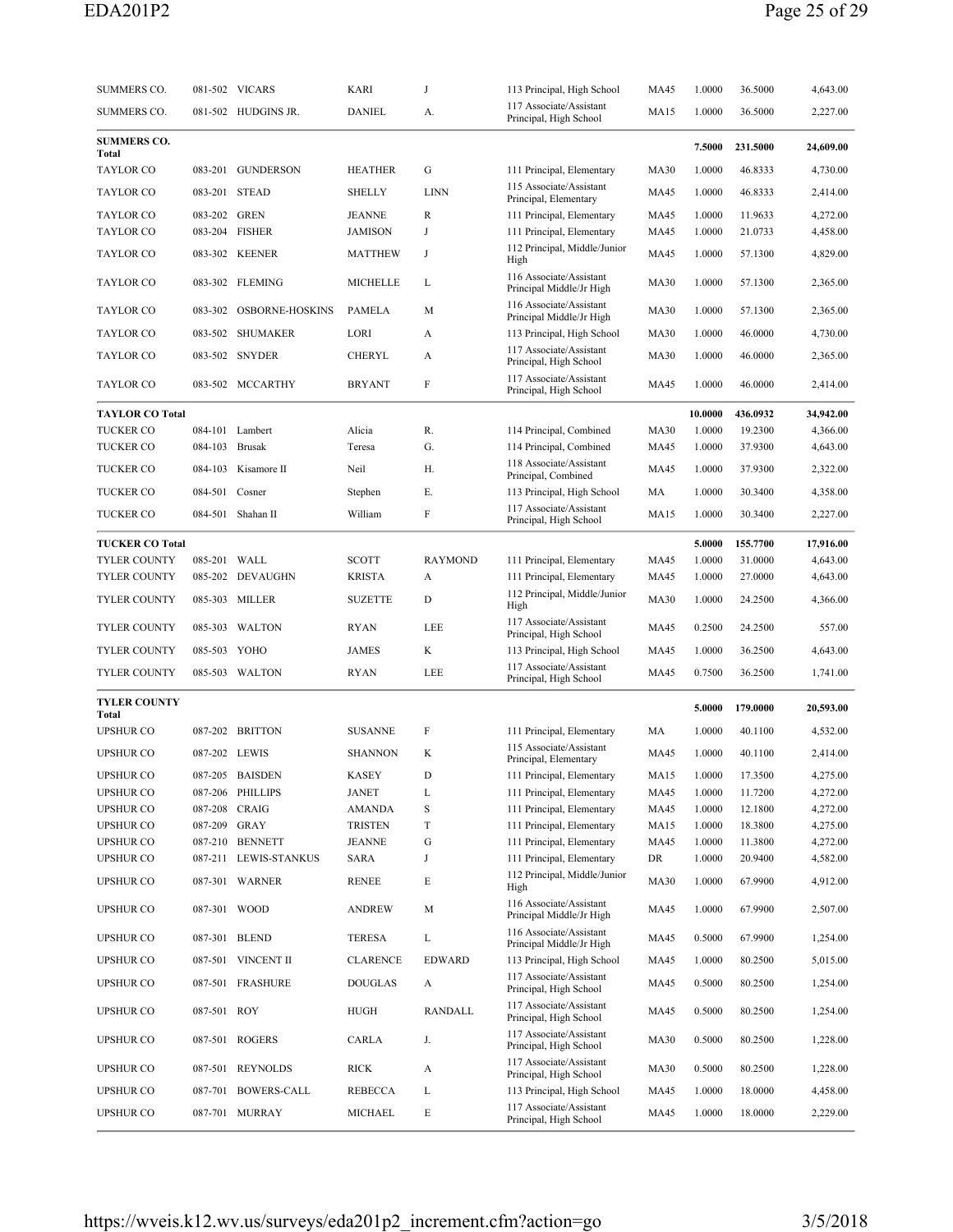| <b>UPSHUR CO Total</b> |               |                              |                  |           |                                                     |             | 15.5000 | 813.3900           | 58,233.00  |
|------------------------|---------------|------------------------------|------------------|-----------|-----------------------------------------------------|-------------|---------|--------------------|------------|
| <b>WAYNE CO</b>        |               | 089-101 JUSTICE              | <b>BRUCE</b>     | W.        | 116 Associate/Assistant<br>Principal Middle/Jr High | MA15        | 1.0000  | 43.2000            | 2,316.00   |
| WAYNE CO               |               | 089-101 MILLER               | <b>GREGORY</b>   | S.        | 118 Associate/Assistant<br>Principal, Combined      | <b>MA45</b> | 0.5000  | 43.2000            | 1,207.00   |
| <b>WAYNE CO</b>        |               | 089-102 NEWSOME              | <b>NONA</b>      | L.        | 114 Principal, Combined                             | <b>MA45</b> | 1.0000  | 29,0000            | 4,643.00   |
| WAYNE CO               | 089-202 MAY   |                              | <b>STEPHANIE</b> | G.        | 111 Principal, Elementary                           | <b>MA45</b> | 1.0000  | 29.6000            | 4,643.00   |
| WAYNE CO               |               | 089-202 HATFIELD             | <b>JASON</b>     | T.        | 115 Associate/Assistant<br>Principal, Elementary    | MA          | 1.0000  | 29.6000            | 2,179.00   |
| <b>WAYNE CO</b>        | 089-207 MILLS |                              | <b>KIMBERLY</b>  | Κ.        | 111 Principal, Elementary                           | <b>MA45</b> | 1.0000  | 10.4000            | 4,272.00   |
| <b>WAYNE CO</b>        | 089-209 CLAY  |                              | <b>TONY</b>      | M.        | 111 Principal, Elementary                           | <b>MA45</b> | 1.0000  | 10.2000            | 4,272.00   |
| WAYNE CO               |               | 089-210 RICHARDS             | <b>REBECCA</b>   | L.        | 111 Principal, Elementary                           | <b>MA30</b> | 1.0000  | 29.4000            | 4,548.00   |
| WAYNE CO               |               | 089-210 CAREY                | <b>SHAYNE</b>    | M         | 115 Associate/Assistant<br>Principal, Elementary    | <b>MA30</b> | 0.5000  | 29.4000            | 1,137.00   |
| <b>WAYNE CO</b>        |               | 089-212 BREWER               | <b>ALLISON</b>   | L.        | 111 Principal, Elementary                           | <b>MA45</b> | 1.0000  | 19.4000            | 4,458.00   |
| WAYNE CO               |               | 089-213 BONAR                | <b>KELLY</b>     | D.        | 111 Principal, Elementary                           | MA          | 1.0000  | 10.4000            | 4,009.00   |
| WAYNE CO               |               | 089-215 PREECE               | WILLIAM          | M.        | 111 Principal, Elementary                           | <b>MA45</b> | 1.0000  | 43.4000            | 4,829.00   |
| <b>WAYNE CO</b>        | 089-215       | <b>THOMPSON</b>              | LORISA           | K.        | 115 Associate/Assistant<br>Principal, Elementary    | MA          | 0.5000  | 43.4000            | 1,133.00   |
| WAYNE CO               | 089-215       | THOMPSON                     | <b>LORISA</b>    | K.        | 115 Associate/Assistant<br>Principal, Elementary    | MA          | 0.5000  | 43.4000            | 1,133.00   |
| <b>WAYNE CO</b>        |               | 089-216 MAYNARD              | <b>MELISSA</b>   | K.        | 111 Principal, Elementary                           | <b>MA30</b> | 0.5000  | 15.8000            | 2,183.00   |
| <b>WAYNE CO</b>        |               | 089-216 MAYNARD              | <b>MELISSA</b>   | K.        | 111 Principal, Elementary                           | <b>MA30</b> | 0.5000  | 15.8000            | 2,183.00   |
| <b>WAYNE CO</b>        |               | 089-217 FARLEY               | DEIDRE           | L.        | 111 Principal, Elementary                           | <b>MA45</b> | 1.0000  | 39.4000            | 4,829.00   |
| <b>WAYNE CO</b>        |               | 089-217 MANNON               | <b>RHONDA</b>    |           | 115 Associate/Assistant<br>Principal, Elementary    | <b>MA30</b> | 0.5000  | 39.4000            | 1,183.00   |
| <b>WAYNE CO</b>        |               | 089-301 RYDER                | <b>ELIZABETH</b> | L.        | 112 Principal, Middle/Junior<br>High                | <b>MA45</b> | 1.0000  | 23.5000            | 4,458.00   |
| <b>WAYNE CO</b>        |               | 089-302 DAVIS                | <b>CHARLES</b>   | В.        | 112 Principal, Middle/Junior<br>High                | <b>MA30</b> | 1.0000  | 21.3000            | 4,366.00   |
| <b>WAYNE CO</b>        | 089-305 WEBB  |                              | <b>BETH</b>      | J.        | 112 Principal, Middle/Junior<br>High                | <b>MA45</b> | 1.0000  | 34.0000            | 4,643.00   |
| WAYNE CO               |               | 089-305 STALEY               | LORI             | В.        | 116 Associate/Assistant<br>Principal Middle/Jr High | <b>MA45</b> | 0.2500  | 34.0000            | 580.00     |
| <b>WAYNE CO</b>        |               | 089-305 STALEY               | LORI             | <b>B.</b> | 116 Associate/Assistant<br>Principal Middle/Jr High | <b>MA45</b> | 0.2500  | 34.0000            | 580.00     |
| <b>WAYNE CO</b>        |               | 089-306 HURLEY               | <b>KIMBERLY</b>  |           | 112 Principal, Middle/Junior<br>High                | MA15        | 1.0000  | 24.1000            | 4,275.00   |
| WAYNE CO               | 089-506       | <b>STAPLETON</b>             | SARA             | Е.        | 113 Principal, High School                          | <b>MA45</b> | 1.0000  | 53.0000            | 4,829.00   |
| WAYNE CO               |               | 089-506 SHILOT               | <b>DOUGLAS</b>   | А.        | 117 Associate/Assistant<br>Principal, High School   | <b>MA45</b> | 0.5000  | 53.0000            | 1,207.00   |
| WAYNE CO               |               | 089-506 SHILOT               | <b>DOUGLAS</b>   | А.        | 117 Associate/Assistant<br>Principal, High School   | <b>MA45</b> | 0.5000  | 53.0000            | 1,207.00   |
| WAYNE CO               | 089-506       | BRUMFIELD                    | <b>JOSEPH</b>    | Β.        | 117 Associate/Assistant<br>Principal, High School   | <b>MA30</b> | 0.5000  | 53.0000            | 1,183.00   |
| <b>WAYNE CO</b>        |               | 089-506 BRUMFIELD            | <b>JOSEPH</b>    | Β.        | 117 Associate/Assistant<br>Principal, High School   | <b>MA30</b> | 0.5000  | 53.0000            | 1,183.00   |
| WAYNE CO               |               | 089-507 SANDERS-WALLACE REVA |                  | В.        | 113 Principal, High School                          | <b>MA45</b> | 0.5000  | 40.4000            | 2,414.00   |
| WAYNE CO               | 089-507       | SANDERS-WALLACE REVA         |                  | В.        | 113 Principal, High School                          | <b>MA45</b> | 0.5000  | 40.4000            | 2,414.00   |
| WAYNE CO               |               | 089-507 MORRONE              | RICHARD          | Ρ.        | 117 Associate/Assistant<br>Principal, High School   | MA45        | 0.5000  | 40.4000            | 1,207.00   |
| WAYNE CO               |               | 089-507 MORRONE              | RICHARD          | Р.        | 117 Associate/Assistant<br>Principal, High School   | MA45        | 0.5000  | 40.4000            | 1,207.00   |
| WAYNE CO               |               | 089-508 FORBUSH              | <b>TAMMY</b>     | S.        | 112 Principal, Middle/Junior<br>High                | <b>MA45</b> | 1.0000  | 77.0000            | 5,015.00   |
| WAYNE CO               |               | 089-508 ROBERTS III          | <b>FRANK</b>     | Н         | 117 Associate/Assistant<br>Principal, High School   | <b>MA45</b> | 0.5000  | 77.0000            | 1,254.00   |
| WAYNE CO               |               | 089-508 ROBERTS III          | <b>FRANK</b>     | H         | 117 Associate/Assistant<br>Principal, High School   | <b>MA45</b> | 0.5000  | 77.0000            | 1,254.00   |
| WAYNE CO               |               | 089-508 FERGUSON             | <b>SEAN</b>      | Μ.        | 117 Associate/Assistant<br>Principal, High School   | <b>MA45</b> | 0.2500  | 77.0000            | 627.00     |
| WAYNE CO               |               | 089-508 FERGUSON             | <b>SEAN</b>      | Μ.        | 117 Associate/Assistant<br>Principal, High School   | <b>MA45</b> | 0.2500  | 77.0000            | 627.00     |
| WAYNE CO               |               | 089-508 HUTCHINSON           | JULI             |           | 117 Associate/Assistant<br>Principal, High School   | <b>MA45</b> | 1.0000  | 77.0000            | 2,507.00   |
| WAYNE CO               |               | 089-508 SWANN                | KELLERMAN        | R.        | 117 Associate/Assistant<br>Principal, High School   | MA          | 0.2500  | 77.0000            | 588.00     |
| WAYNE CO               |               | 089-508 SWANN                | KELLERMAN        | R.        | 117 Associate/Assistant<br>Principal, High School   | MA          | 0.2500  | 77.0000            | 588.00     |
| <b>WAYNE CO Total</b>  |               |                              |                  |           |                                                     |             |         | 28.0000 1,737.9000 | 103,370.00 |
| WEBSTER                |               | 091-202 WHITE                | <b>STEPHEN</b>   | W.        | 111 Principal, Elementary                           | <b>MA30</b> | 1.0000  | 29.7251            | 4,548.00   |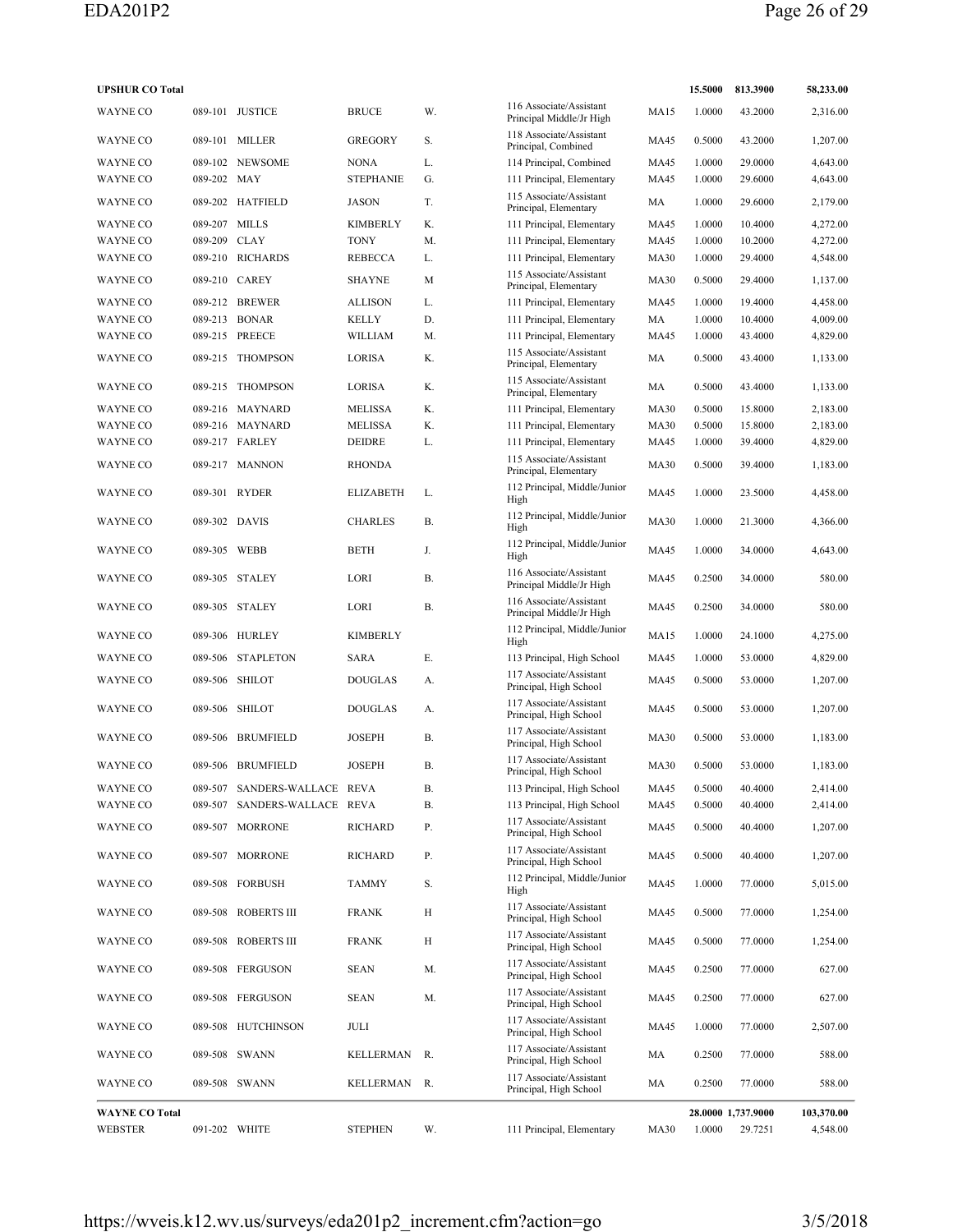| <b>WEBSTER</b>              |               | 091-203 HOWES                       | <b>KENNETHA</b>   | Ρ.            | 111 Principal, Elementary                          | MA45        | 0.5000  | 8.2582   | 2,136.00  |
|-----------------------------|---------------|-------------------------------------|-------------------|---------------|----------------------------------------------------|-------------|---------|----------|-----------|
| <b>WEBSTER</b>              | 091-204       | <b>PYLE</b>                         | <b>JEREMY</b>     | J             | 111 Principal, Elementary                          | MA45        | 1.0000  | 27.5250  | 4,643.00  |
| WEBSTER                     | 091-501       | <b>CUTLIP</b>                       | <b>STACEY</b>     | $\mathbb{R}$  | 113 Principal, High School                         | <b>MA30</b> | 1.0000  | 47.7917  | 4,730.00  |
| WEBSTER                     |               | 091-501 ROBINSON                    | CONSTANCE         | A.            | 117 Associate/Assistant<br>Principal, High School  | <b>MA30</b> | 1.0000  | 47.7917  | 2,365.00  |
| WEBSTER                     |               | 091-501 PHILLIPS                    | CARA              | L             | 117 Associate/Assistant<br>Principal, High School  | MA45        | 1.0000  | 47.7917  | 2,414.00  |
|                             |               |                                     |                   |               |                                                    |             |         |          | 20,836.00 |
| <b>WEBSTER Total</b>        |               |                                     |                   |               |                                                    |             | 5.5000  | 208.8834 |           |
| WETZEL                      |               | 092-201 Huston II                   | Paul              | C             | 111 Principal, Elementary                          | MA45        | 1.0000  | 25.9000  | 4,643.00  |
| WETZEL                      | 092-202       | Pritchard                           | Margaret          | Fay           | 111 Principal, Elementary                          | MA45        | 1.0000  | 77.0000  | 5,015.00  |
| WETZEL                      | 092-202 Coen  |                                     | Shawn             | L             | 115 Associate/Assistant<br>Principal, Elementary   | <b>MA30</b> | 1.0000  | 77.0000  | 2,456.00  |
| WETZEL                      | 092-202 Zeh   |                                     | Linda             | S             | 115 Associate/Assistant<br>Principal, Elementary   | MA45        | 1.0000  | 77.0000  | 2,507.00  |
| WETZEL                      | 092-203       | Chambers                            | Tammy             | D             | 111 Principal, Elementary                          | MA45        | 1.0000  | 23.2000  | 4,458.00  |
| WETZEL                      | 092-204       | Haught                              | Linda             | J             | 111 Principal, Elementary                          | MA45        | 1.0000  | 42.1500  | 4,829.00  |
| WETZEL                      | 092-204       | Poole-Ammons                        | Deanna            | N             | 115 Associate/Assistant<br>Principal, Elementary   | <b>MA45</b> | 1.0000  | 42.1500  | 2,414.00  |
| WETZEL                      | 092-501       | Sigley                              | Beth              | Ann           | 113 Principal, High School                         | <b>MA45</b> | 1.0000  | 14.1000  | 4,272.00  |
| WETZEL                      | 092-502       | Schmalz                             | Kathi             | D             | 113 Principal, High School                         | MA45        | 1.0000  | 36.5000  | 4,643.00  |
| WETZEL                      | 092-502       | Batton                              | Mark              | K             | 117 Associate/Assistant<br>Principal, High School  | MA15        | 1.0000  | 36.5000  | 2,227.00  |
| WETZEL                      | 092-503       | Salva                               | Jason             | P             | 113 Principal, High School                         | MA45        | 1.0000  | 18.8000  | 4,458.00  |
| WETZEL                      | 092-504       | Kimble                              | James             | C             | 113 Principal, High School                         | MA30        | 1.0000  | 21.3500  | 4,366.00  |
|                             |               |                                     |                   |               |                                                    |             |         |          |           |
| <b>WETZEL Total</b>         |               |                                     |                   |               |                                                    |             | 12.0000 | 491.6500 | 46,288.00 |
| WIRT COUNTY                 | 094-201       | <b>EMERSON</b>                      | <b>MELISSA</b>    | N.            | 111 Principal, Elementary                          | MA45        | 1.0000  | 36.4000  | 4,643.00  |
| WIRT COUNTY                 |               | 094-201 HARRIS                      | <b>JACKQUILYN</b> | M.            | 115 Associate/Assistant<br>Principal, Elementary   | MA45        | 1.0000  | 36.4000  | 2,322.00  |
| WIRT COUNTY                 |               | 094-301 TUPPER                      | <b>DAVID</b>      | S.            | 112 Principal, Middle/Junior<br>High               | DR          | 1.0000  | 23.9000  | 4,582.00  |
| WIRT COUNTY                 | 094-501 SMITH |                                     | <b>ELIZABETH</b>  | D             | 113 Principal, High School                         | MA45        | 1.0000  | 27.7000  | 4,643.00  |
|                             |               |                                     |                   |               | 117 Associate/Assistant                            |             |         |          |           |
| WIRT COUNTY                 |               | 094-501 SANDS                       | <b>BONNIE</b>     | S             | Principal, High School                             | MA15        | 1.0000  | 27.7000  | 2,227.00  |
|                             |               |                                     |                   |               |                                                    |             |         |          |           |
| <b>WIRT COUNTY</b><br>Total |               |                                     |                   |               |                                                    |             | 5.0000  | 152.1000 | 18,417.00 |
|                             |               |                                     |                   |               |                                                    |             |         |          |           |
| WOOD COUNTY                 | 096-201       | <b>HARTSHORN</b>                    | <b>JUSTIN</b>     | L             | 111 Principal, Elementary                          | <b>MA30</b> | 1.0000  | 32.0000  | 4,548.00  |
| WOOD COUNTY                 |               | 096-205 GRANT                       | <b>HEATHER</b>    | L             | 111 Principal, Elementary                          | <b>MA30</b> | 1.0000  | 19.5000  | 4,366.00  |
| WOOD COUNTY                 | 096-206 EFAW  |                                     | TABATHA           | J.            | 111 Principal, Elementary                          | MA45        | 1.0000  | 32.0000  | 4,643.00  |
| WOOD COUNTY                 | 096-207       | CONRAD                              | <b>ELIZABETH</b>  | A             | 111 Principal, Elementary                          | <b>MA30</b> | 1.0000  | 23.0000  | 4,366.00  |
| WOOD COUNTY                 | 096-207 METZ  |                                     | <b>JEREMY</b>     | D             | 115 Associate/Assistant<br>Principal, Elementary   | <b>MA30</b> | 0.5000  | 23.0000  | 1,092.00  |
| WOOD COUNTY                 | 096-207 METZ  |                                     | <b>JEREMY</b>     | D             | 115 Associate/Assistant<br>Principal, Elementary   | <b>MA30</b> | 0.5000  | 23.0000  | 1,092.00  |
| <b>WOOD COUNTY</b>          |               | 096-208 LOWERS                      | <b>LORIANNE</b>   |               | 111 Principal, Elementary                          | <b>MA30</b> | 1.0000  | 27.0000  | 4.548.00  |
| WOOD COUNTY                 |               | 096-209 UBBENS                      | <b>BRETT</b>      | T.            | 111 Principal, Elementary                          | MA15        | 1.0000  | 20.5000  | 4,275.00  |
| WOOD COUNTY                 |               | 096-211 PIEROTTI                    | JODIE             | M             | 111 Principal, Elementary                          | <b>MA30</b> | 1.0000  | 58.0000  | 4,912.00  |
| WOOD COUNTY                 |               | 096-211 HOPKINS                     | <b>JENNIFER</b>   | L             | 115 Associate/Assistant<br>Principal, Elementary   | MA          | 1.0000  | 58.0000  | 2,353.00  |
| WOOD COUNTY                 |               | 096-211 WHITE                       | <b>ANDREA</b>     | <b>NICOLE</b> | 115 Associate/Assistant                            | MA45        | 1.0000  | 58.0000  | 2,507.00  |
| WOOD COUNTY                 | 096-212 NULL  |                                     | <b>STEPHEN</b>    | M             | Principal, Elementary<br>111 Principal, Elementary | MA15        | 1.0000  | 24.5000  | 4,453.00  |
| WOOD COUNTY                 |               | 096-212 VANNOY                      | KIMBERLY          | J             | 115 Associate/Assistant                            | <b>MA30</b> | 0.5000  | 24.5000  | 1,137.00  |
| WOOD COUNTY                 |               | 096-212 VANNOY                      | <b>KIMBERLY</b>   | J             | Principal, Elementary<br>115 Associate/Assistant   | MA30        | 0.5000  | 24.5000  | 1,137.00  |
|                             |               |                                     |                   |               | Principal, Elementary                              |             |         |          |           |
| WOOD COUNTY                 |               | 096-215 HARDMAN                     | <b>JEFFREY</b>    | L             | 111 Principal, Elementary                          | MA45        | 1.0000  | 31.0000  | 4,643.00  |
| <b>WOOD COUNTY</b>          |               | 096-216 PORTER                      | <b>VALISSA</b>    | L             | 111 Principal, Elementary                          | MA15        | 1.0000  | 26.0000  | 4,453.00  |
| WOOD COUNTY                 |               | 096-218 LAUGH                       | ALLEN             | R.            | 111 Principal, Elementary                          | MA45        | 1.0000  | 28.0000  | 4,643.00  |
| WOOD COUNTY                 |               | 096-219 POWERS                      | MELISSA           | D             | 111 Principal, Elementary                          | MA45        | 1.0000  | 41.0000  | 4,829.00  |
| WOOD COUNTY                 |               | 096-219 WOMER                       | <b>JEREMY</b>     | C             | 115 Associate/Assistant<br>Principal, Elementary   | MA          | 1.0000  | 41.0000  | 2,266.00  |
| WOOD COUNTY                 | 096-222       | <b>BRUNICARDI</b>                   | <b>LINDA</b>      | S             | 111 Principal, Elementary                          | MA45        | 1.0000  | 31.0000  | 4,643.00  |
| WOOD COUNTY                 | 096-231 JONES |                                     | <b>DOUGLAS</b>    | A             | 111 Principal, Elementary                          | MA45        | 1.0000  | 25.5000  | 4,643.00  |
| WOOD COUNTY                 |               | 096-234 TAYLOR                      | <b>STEPHEN</b>    | M             | 111 Principal, Elementary                          | <b>MA30</b> | 1.0000  | 12.5000  | 4,184.00  |
| WOOD COUNTY                 | 096-235       | <b>MANNIX-</b><br><b>BRETTHAUER</b> | <b>HEATHER</b>    | A             | 111 Principal, Elementary                          | MA45        | 1.0000  | 38.0000  | 4,643.00  |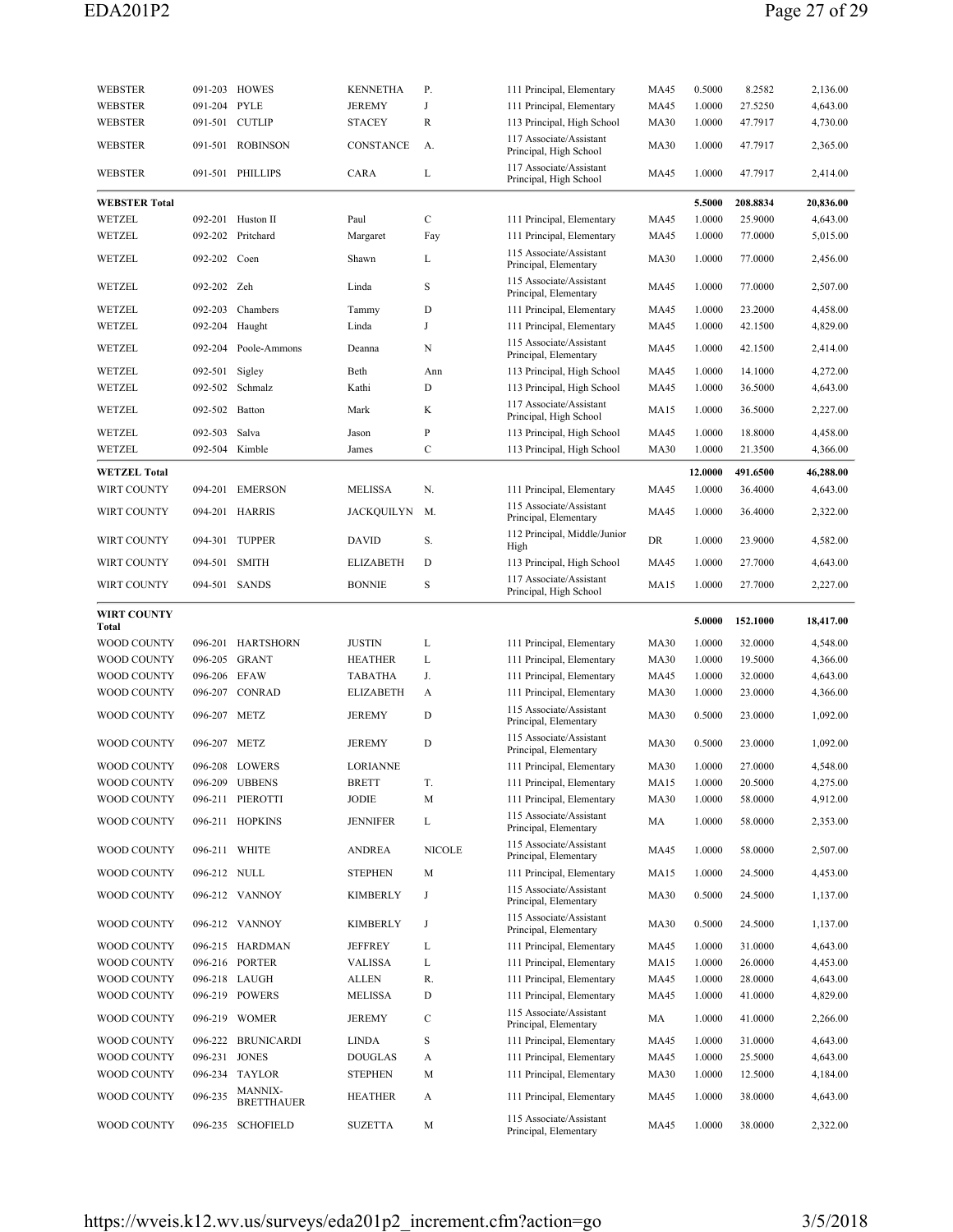| WOOD COUNTY                 |               | 096-236 WHEELER         | <b>THOMAS</b><br><b>LEE</b> | E<br><b>ANN</b>  | 111 Principal, Elementary                             | MA15        | 1.0000 | 23.0000<br>33.0000 | 4,275.00<br>4,643.00 |
|-----------------------------|---------------|-------------------------|-----------------------------|------------------|-------------------------------------------------------|-------------|--------|--------------------|----------------------|
| WOOD COUNTY                 |               | 096-237 CUMPSTON        |                             |                  | 111 Principal, Elementary<br>115 Associate/Assistant  | MA45        | 1.0000 |                    |                      |
| WOOD COUNTY                 |               | 096-237 GARRETSON       | <b>KRISTIN</b>              | D                | Principal, Elementary                                 | <b>MA30</b> | 1.0000 | 33.0000            | 2,274.00             |
| WOOD COUNTY                 |               | 096-238 GIBSON          | JULIE                       | М                | 111 Principal, Elementary                             | <b>MA30</b> | 1.0000 | 30.0000            | 4,548.00             |
| WOOD COUNTY                 |               | 096-401 ARTHUR          | <b>MELANIE</b>              | B                | 112 Principal, Middle/Junior<br>High                  | MA45        | 1.0000 | 42.0000            | 4,829.00             |
| WOOD COUNTY                 |               | 096-401 MENDEZ          | ALESHA                      | Н                | 116 Associate/Assistant<br>Principal Middle/Jr High   | MA15        | 1.0000 | 42.0000            | 2,316.00             |
| WOOD COUNTY                 |               | 096-402 MEWSHAW         | JEAN                        | ANN              | 112 Principal, Middle/Junior<br>High                  | MA45        | 1.0000 | 43.0000            | 4,829.00             |
| WOOD COUNTY                 | 096-402 SEARS |                         | <b>JANET</b>                | K                | 116 Associate/Assistant<br>Principal Middle/Jr High   | MA45        | 1.0000 | 43.0000            | 2,414.00             |
| WOOD COUNTY                 |               | 096-404 CAMPBELL        | <b>J KEVIN</b>              |                  | 112 Principal, Middle/Junior<br>High                  | <b>MA30</b> | 1.0000 | 40.5000            | 4,730.00             |
| WOOD COUNTY                 | 096-404 RAY   |                         | KELLEY                      | D                | 116 Associate/Assistant<br>Principal Middle/Jr High   | MA45        | 1.0000 | 40.5000            | 2,414.00             |
| WOOD COUNTY                 |               | 096-405 SUMMERS         | <b>RICHARD</b>              | P                | 112 Principal, Middle/Junior<br>High                  | <b>MA45</b> | 1.0000 | 40.0000            | 4,829.00             |
| WOOD COUNTY                 |               | 096-405 DAVIDSON        | <b>ANNE</b>                 | <b>ELIZABETH</b> | 116 Associate/Assistant<br>Principal Middle/Jr High   | MA45        | 1.0000 | 40.0000            | 2,414.00             |
| WOOD COUNTY                 |               | 096-406 MURPHY          | <b>DARLENE</b>              | M                | 112 Principal, Middle/Junior<br>High                  | MA45        | 1.0000 | 35.5000            | 4,643.00             |
| WOOD COUNTY                 | 096-406 GUNS  |                         | <b>CHRISTINE</b>            | R                | 116 Associate/Assistant<br>Principal Middle/Jr High   | DR          | 1.0000 | 35.5000            | 2,386.00             |
| WOOD COUNTY                 |               | 096-406 PIEROTTI        | <b>DAVID</b>                | A                | 116 Associate/Assistant                               | <b>MA30</b> | 1.0000 | 35.5000            | 2,274.00             |
|                             |               |                         |                             |                  | Principal Middle/Jr High                              |             |        |                    |                      |
| WOOD COUNTY                 |               | 096-501 DEMOSS          | <b>KENNETH</b>              | W                | 113 Principal, High School<br>117 Associate/Assistant | MA45        | 1.0000 | 113.5000           | 5,015.00             |
| WOOD COUNTY                 | 096-501 WAY   |                         | CHRISTOPHER A               |                  | Principal, High School                                | <b>MA30</b> | 1.0000 | 113.5000           | 2,456.00             |
| WOOD COUNTY                 |               | 096-501 KISNER          | <b>JEFFREY</b>              | S                | 117 Associate/Assistant<br>Principal, High School     | MA45        | 1.0000 | 113.5000           | 2,507.00             |
| WOOD COUNTY                 | 096-501 POTTS |                         | JASON                       | R                | 117 Associate/Assistant<br>Principal, High School     | MA45        | 1.0000 | 113.5000           | 2,507.00             |
| WOOD COUNTY                 |               | 096-501 GESELL          | <b>WHITNY</b>               | М                | 117 Associate/Assistant<br>Principal, High School     | <b>MA45</b> | 1.0000 | 113.5000           | 2,507.00             |
| WOOD COUNTY                 |               | 096-502 PATTERSON       | <b>BETSY</b>                | L                | 113 Principal, High School                            | MA45        | 1.0000 | 106.0000           | 5,015.00             |
| WOOD COUNTY                 |               | 096-502 MILLER          | MARIA                       | L                | 117 Associate/Assistant<br>Principal, High School     | <b>MA30</b> | 1.0000 | 106.0000           | 2,456.00             |
| WOOD COUNTY                 |               | 096-502 THOMPSON        | <b>ROGER</b>                | D                | 117 Associate/Assistant<br>Principal, High School     | MA45        | 1.0000 | 106.0000           | 2,507.00             |
| WOOD COUNTY                 |               | 096-502 GARRETSON       | <b>CURTIS</b>               | L                | 117 Associate/Assistant<br>Principal, High School     | MA45        | 1.0000 | 106.0000           | 2,507.00             |
| WOOD COUNTY                 |               | 096-502 GOLEBIEWSKI     | <b>JOHN</b>                 | T                | 117 Associate/Assistant<br>Principal, High School     | <b>MA30</b> | 1.0000 | 106.0000           | 2,456.00             |
| WOOD COUNTY                 |               | 096-503 PETERS          | WILLIAM                     | P                | 113 Principal, High School                            | <b>MA45</b> | 1.0000 | 47.0000            | 4,829.00             |
| WOOD COUNTY                 |               | 096-503 GIVENS          | <b>JEFFREY</b>              | М                | 117 Associate/Assistant<br>Principal, High School     | <b>MA30</b> | 1.0000 | 47.0000            | 2,365.00             |
| WOOD COUNTY                 |               | 096-503 BAYLES          | JEFFREY                     | S                | 117 Associate/Assistant<br>Principal, High School     | MA          | 1.0000 | 47.0000            | 2,266.00             |
| <b>WOOD COUNTY</b><br>Total |               |                         |                             |                  |                                                       |             |        | 50.0000 2,554.5000 | 179,909.00           |
| WYOMING CO                  |               | 098-201 OSBORNE         | <b>DARLENE</b>              | GAIL             | 111 Principal, Elementary                             | MA45        | 1.0000 | 26.5000            | 4,643.00             |
| WYOMING CO                  |               | 098-202 LYONS JR        | <b>ROBERT</b>               | DALE             | 111 Principal, Elementary                             | DR          | 1.0000 | 29.0000            | 4,773.00             |
| WYOMING CO                  |               | 098-204 SHUMATE         | <b>BRENDA</b>               | LEA              | 111 Principal, Elementary                             | <b>MA30</b> | 1.0000 | 14.5000            | 4,366.00             |
| WYOMING CO                  |               | 098-206 MCKINNEY        | JANET                       | MARIE            | 111 Principal, Elementary                             | MA45        | 1.0000 | 17.0000            | 4,458.00             |
| WYOMING CO                  |               | 098-207 HATFIELD        | CAROLYN                     | KAY              | 111 Principal, Elementary                             | MA45        | 1.0000 | 21.0000            | 4,458.00             |
| WYOMING CO                  |               | 098-211 GREEN           | MALLORY                     | <b>LYNN</b>      | 111 Principal, Elementary                             | MA          | 1.0000 | 16.5000            | 4,184.00             |
| WYOMING CO                  | 098-212 CLAY  |                         | DONALD                      | WAYNE            | 111 Principal, Elementary                             | MA45        | 1.0000 | 30.5000            | 4,643.00             |
| WYOMING CO                  |               | 098-214 HALSEY-MITCHELL | <b>KARA</b>                 | <b>NICOLE</b>    | 111 Principal, Elementary                             | MA45        | 1.0000 | 16.0000            | 4,458.00             |
| WYOMING CO                  | 098-301 SMITH |                         | TERRI                       | LEA              | 112 Principal, Middle/Junior<br>High                  | MA45        | 1.0000 | 12.5000            | 4,272.00             |
| WYOMING CO                  |               | 098-302 LESTER          | <b>SHANDA</b>               | RAE              | 112 Principal, Middle/Junior<br>High                  | MA          | 1.0000 | 17.0000            | 4,184.00             |
| WYOMING CO                  |               | 098-303 DILLON          | <b>BRIAN</b>                | JAY              | 112 Principal, Middle/Junior<br>High                  | <b>MA45</b> | 1.0000 | 18.0000            | 4,458.00             |
| WYOMING CO                  |               | 098-507 HYLTON          | AMANDA                      | <b>ELAINE</b>    | 113 Principal, High School                            | MA45        | 1.0000 | 33.0000            | 4,643.00             |
| WYOMING CO                  |               | 098-507 WILLINGHAM      | <b>BRENDA</b>               | <b>SUE</b>       | 117 Associate/Assistant<br>Principal, High School     | MA45        | 1.0000 | 33.0000            | 2,322.00             |
| WYOMING CO                  |               | 098-508 STEWART         | KEITH                       | AARON            | 113 Principal, High School                            | MA45        | 1.0000 | 36.5000            | 4,643.00             |
| WYOMING CO                  |               | 098-508 HOUCK           | DELLA                       | A                | 117 Associate/Assistant<br>Principal, High School     | MA45        | 1.0000 | 36.5000            | 2,322.00             |